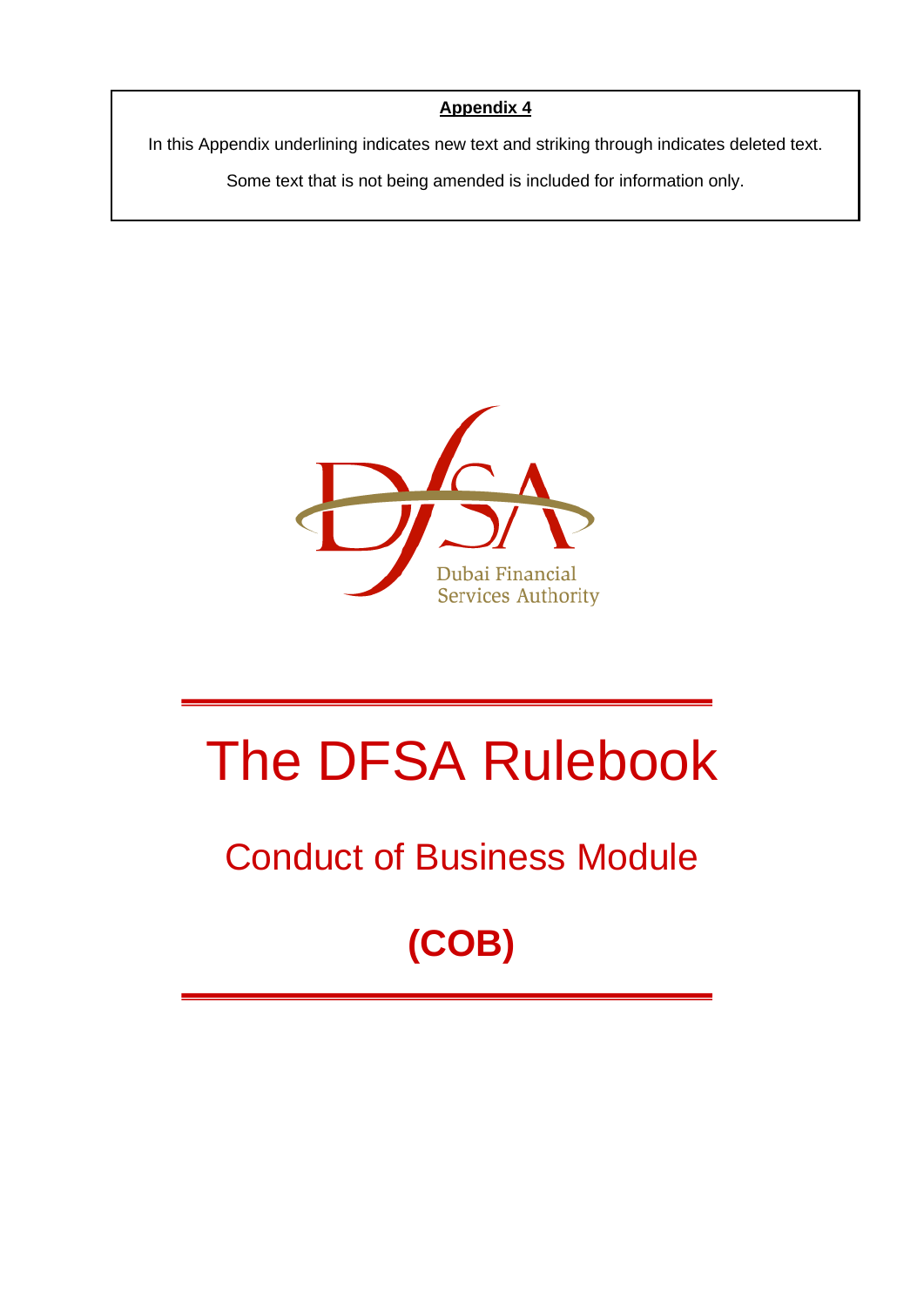

# **1 INTRODUCTION**

# **1.1 Application**

- **1.1.1** This module (COB) applies to every Authorised Firm with respect to the carrying on, in or from the DIFC, of any:
	- (a) Financial Service; or
	- (b) activity which is carried on, or held out as being carried on, in connection with or for the purposes of such a Financial Service;

except to the extent that a provision of COB provides for a narrower application.

**1.1.2** COB does not apply to a Representative Office.

### **Guidance**

An Authorised Firm may be able to rely on the Transitional Rules in section 2.6 for the purposes of meeting the client classification requirements in chapter 2.

# **1.2 Interpretation**

**1.2.1** A reference in this module to a "financial product" includes, without limiting the generality of that term, a Crypto Token.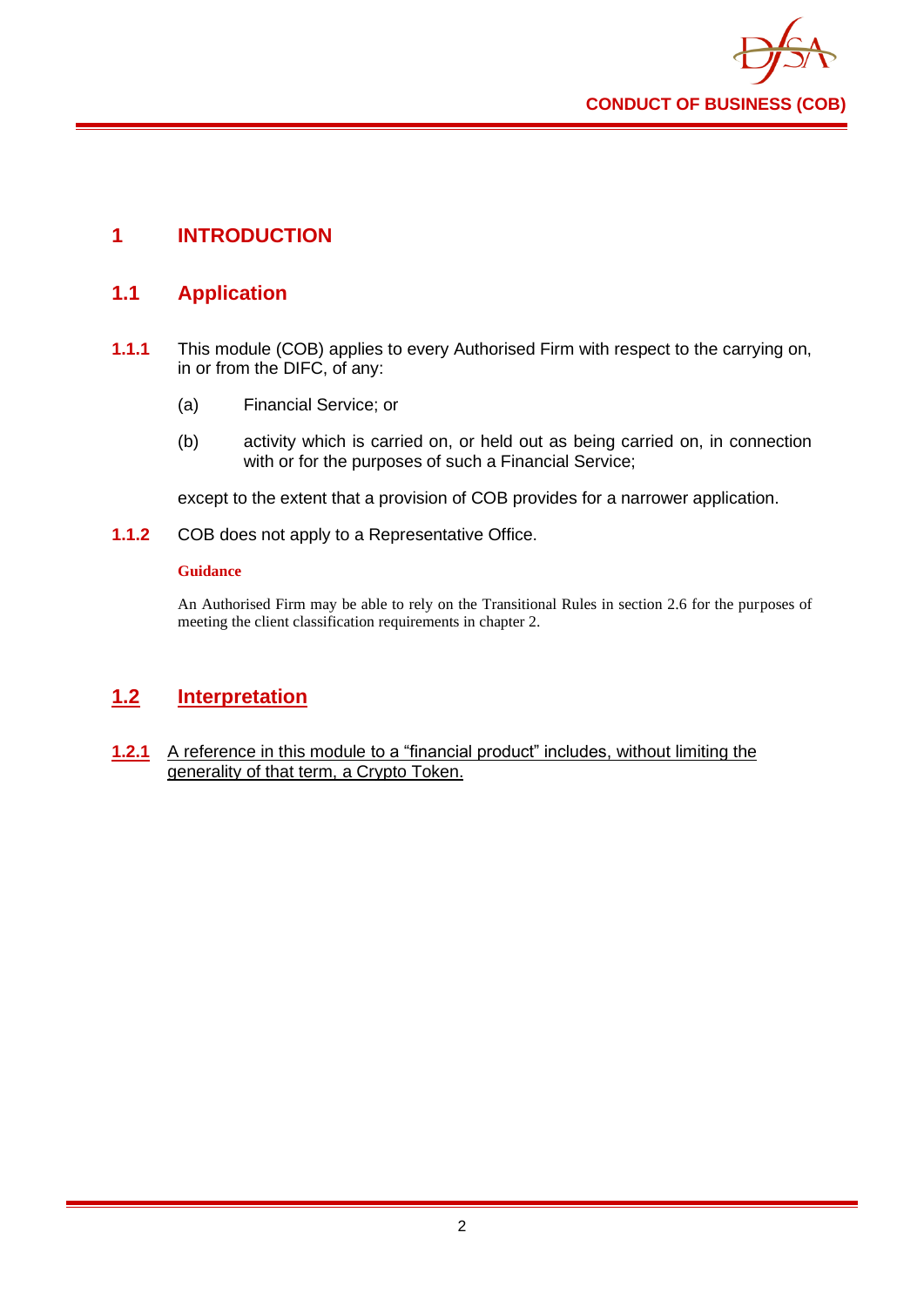

**….**

# **2 CLIENT CLASSIFICATION**

……

# **2.3 Types of Clients**

- **2.3.1** (1) An Authorised Firm must, before carrying on a Financial Service with or for a Person, classify that Person as a:
	- (a) Retail Client;
	- (b) Professional Client; or
	- (c) Market Counterparty,

in accordance with the requirements in this chapter.

- (2) An Authorised Firm may classify a Person as a different type of a Client for different Financial Services or financial products that are to be provided to such a Client.
- (3) If an Authorised Firm is aware that a Person ('the agent'), with or for whom it is intending to carry on a Financial Service is acting as an agent for another Person ('the principal') in relation to the service then, unless the agent is another Authorised Firm or a Regulated Financial Institution, the Authorised Firm must treat the principal as its Client in relation to that service.
- (4) If an Authorised Firm intends to provide any Financial Service to a trust, it must, unless otherwise provided in the Rules, treat the trustee of the trust, and not the beneficiaries of the trust, as its Client.

- 1. When a Person becomes a Client of an Authorised Firm is a question of fact that needs to be addressed by the firm in light of the nature of the relevant Financial Service (or financial product) involved, and the relations and interactions which the firm has with that Person. For instance, in certain types of Financial Services (such as corporate advisory services), a number of conversations (such as marketing and promotional activities) may occur between an Authorised Firm and a potential client before it may appear to the firm on a reasonable basis that the Person is likely to obtain a Financial Service from the firm, at which point a client classification is required.
- 2. Given the many different circumstances in which interactions between a potential client and an Authorised Firm take place, it is not possible to include a more specific requirement than the current provision which requires the client classification to occur "before" a firm provides a Financial Service to a Person – see Rule 2.3.1(1). This provides an Authorised Firm flexibility to determine when exactly it would be appropriate for the firm to undertake client classification.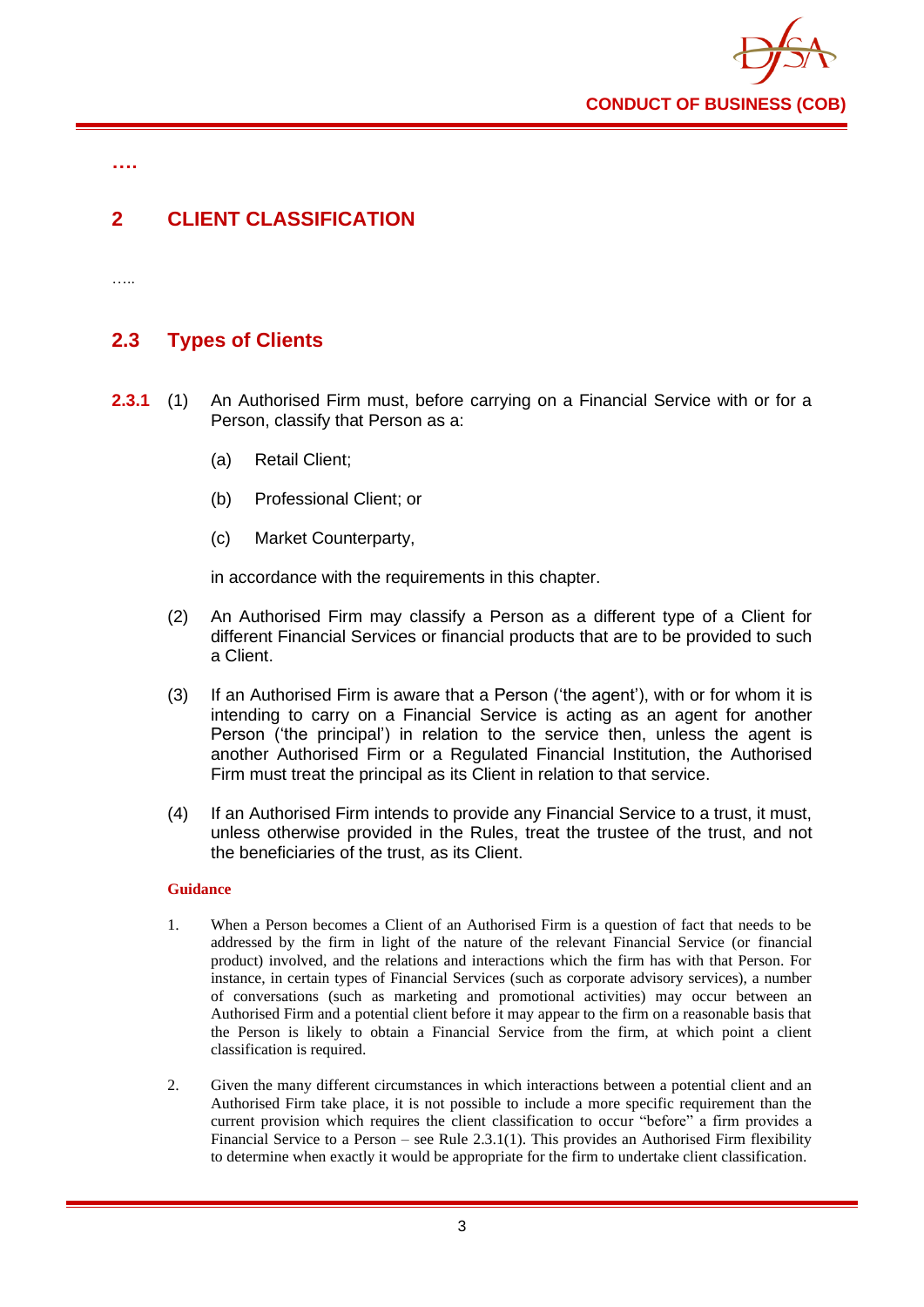

- 3. The DFSA expects Authorised Firms to adopt practices which are consistent with the underlying intent of the client classification provisions, which is to provide Clients an appropriate level of regulatory protection in light of the resources and expertise available to such Clients. Therefore, as soon as it is reasonably apparent that a potential customer is likely to obtain a Financial Service from the firm, it would need to undertake the client classification process relating to that customer (unless such a customer is classified as a Retail Client for the purposes of the Rules – see Rule 2.3.2).
- 4. For example, an Authorised Firm is not expected to undertake advising or arranging activities relating to a Financial Service or financial product which is suited to Professional Clients (such as complex derivatives) with a potential customer without having a reasonable basis to consider that such a customer has sufficient knowledge and experience relating to the relevant service or product. While a formal client classification may not be needed at the early stages of interaction with a potential customer, a firm is expected to form a reasonable view about the professional status of a potential customer when exposing such a customer to Financial Services or financial products (such as investments in a Qualified Investor Fund) which are intended for Professional Clients.
- 5. Rule 2.3.1(2) allows an Authorised Firm to classify a Client as a Retail Client in respect of some Financial Services and a Professional Client in respect of other Financial Services. For example, a Client classified as a 'service-based' Professional Client under Rule 2.3.5 for the Financial Service of Providing Credit may not necessarily meet the criteria to be classified as an 'assessed' Professional Client under Rule 2.3.7 or Rule 2.3.8 in respect of any other Financial Service to be provided to that Client. Therefore, such a Client would need to be classified as a Retail Client with respect to Financial Services other than Providing Credit.

## **Retail Clients**

**2.3.2** An Authorised Firm must classify as a Retail Client any Person who is not classified as a Professional Client or a Market Counterparty.

## **Professional Clients**

- **2.3.3** (1) An Authorised Firm may classify a Person as a Professional Client if that Person:
	- (a) meets the requirements to be:
		- (i) a "deemed" Professional Client pursuant to Rule 2.3.4;
		- (ii) a "service-based" Professional Client pursuant to Rule 2.3.5, Rule 2.3.6 or Rule 2.3.6A; or
		- (iii) an "assessed" Professional Client pursuant to either Rule 2.3.7 or Rule 2.3.8; and
	- (b) has not opted-in to be classified as a Retail Client in accordance with the requirements in Rule 2.4.1.
	- (2) If an Authorised Firm becomes aware that a Professional Client no longer fulfils the requirements to remain classified as a Professional Client, the Authorised Firm must, as soon as possible, inform the Client that this is the case and the measures that are available to the firm and the Client to address that situation.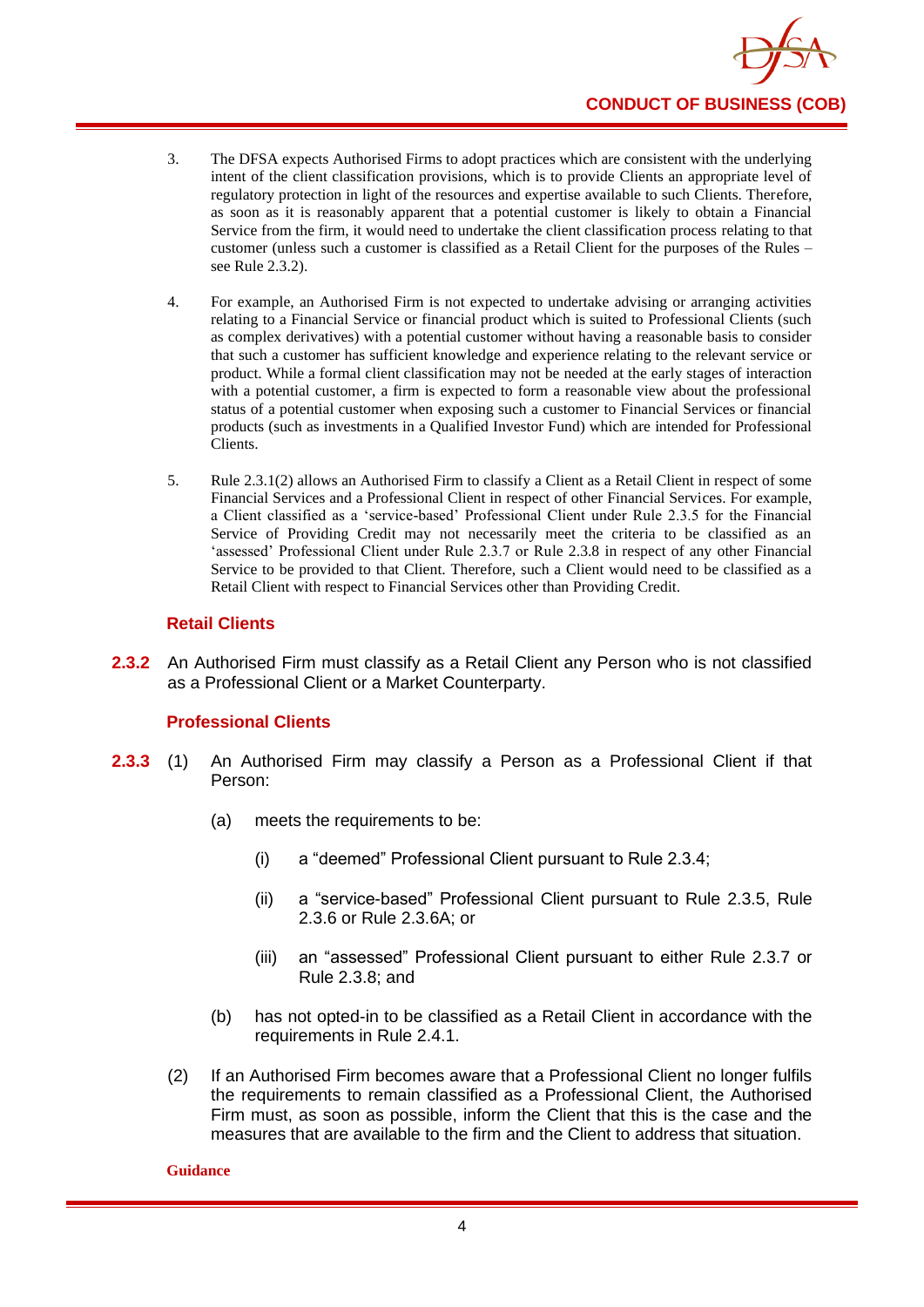

The measures referred to in Rule 2.3.3(2) may include classifying the Client as a Retail Client with respect to any future Financial Services to be provided to that Client or, if the firm does not have a Retail Endorsement, discontinuing the provision of Financial Services to that Client.

# **'Assessed' Professional Clients**

## **Individuals**

….

- **2.3.7** (1) For the purposes of Rule 2.3.3(1)(a)(iii), an individual is an 'assessed' Professional Client if:
	- (a) the individual has net assets of at least \$1 million calculated in accordance with Rule 2.4.2; and
	- (b) either:
		- (i) the individual is, or has been, in the previous two years, an Employee in a relevant professional position of an Authorised Firm or a Regulated Financial Institution; or
		- (ii) the individual appears, on reasonable grounds, to have sufficient experience and understanding of relevant financial markets, products or transactions and any associated risks, following the analysis set out in Rule 2.4.3.
	- (2) An Authorised Firm may classify any legal structure or vehicle, such as an Undertaking, trust or foundation, which is set up solely for the purpose of facilitating the management of an investment portfolio of an individual assessed as meeting the requirements in (1) as a Professional Client.
	- (3) An Authorised Firm may also classify as a Professional Client another individual (the "joint account holder") who has a joint account with an individual assessed as meeting the requirements in (1) (the "primary account holder") if:
		- (a) the joint account holder is a family member of the primary account holder;
		- (b) the account is used for the purposes of managing investments for the primary account holder and the joint account holder; and
		- (c) the joint account holder has confirmed in writing that investment decisions relating to the joint account are generally made for, or on behalf of, him by the primary account holder.
	- (4) In (3), a 'family member' of the primary account holder is:
		- (a) his spouse;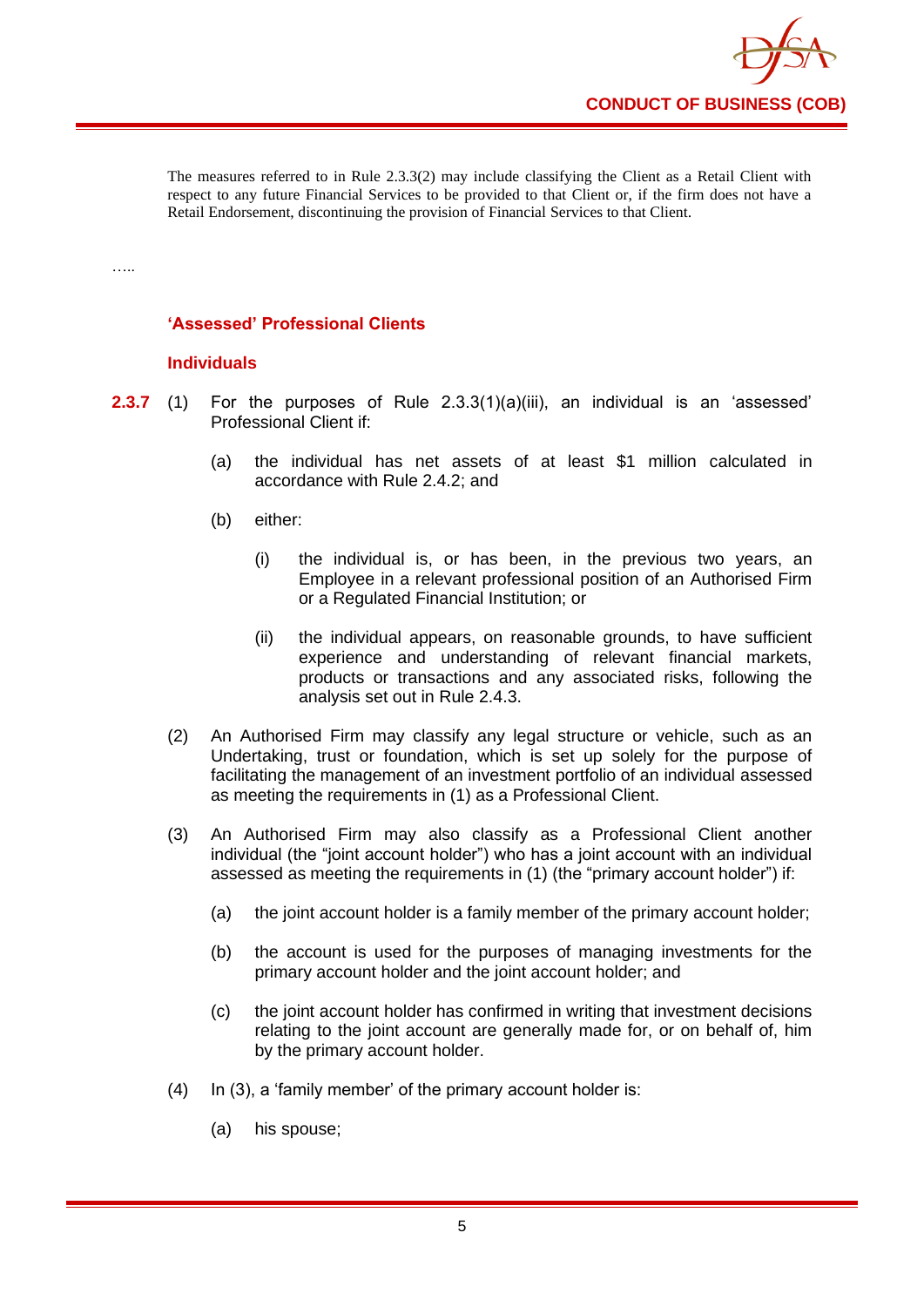- (b) his children and step-children, his parents and step-parents, his brothers and sisters and his step-brothers and step-sisters; and
- (c) the spouse of any individual within (b).

- 1. Under Rule 2.6.3, the net asset test referred to in Rule 2.3.7(1)(a) remains \$500,000 until 1 April 2016.
- 2. An individual can generally only be classified as a Professional Client if he meets the requirements in Rule 2.3.7(1) or (3). This is because all the other criteria relevant to Professional Clients in this chapter apply to Undertakings and not to individuals, with the possible exception of a trustee of a trust under Rule 2.3.4(j).
- 3. An individual classified as a Professional Client may operate a joint account with more than one family member. Under the general principle of interpretation that the singular includes the plural, provided each such family member meets the requirements set out in Rule 2.3.7(3), they can all be classified as Professional Clients.
- 4. A legal structure or vehicle of a Professional Client, which is itself classified as a Professional Client under Rule 2.3.7(2), does not have a right to opt-in as a Retail Client, as that right belongs to the Professional Client for whose purposes the vehicle is set up.
- 5. A family member of a Professional Client classified as a Professional Client under Rule 2.3.7(3) also does not per se have a right to opt-in to be classified as a Retail Client with regard to the operation of the joint account. However, such an individual has the right to withdraw his confirmation given under Rule  $2.3.7(3)(c)$  to have decisions on behalf of him made by the Professional Client who is the primary account holder of the joint account. An Authorised Firm must ensure that once such a withdrawal is made, the withdrawing individual is no longer classified as a Professional Client. The joint account arrangements would also need to be reviewed as the primary account holder would no longer have the power to make decisions on behalf of the withdrawing individual.
- 6. In the case of a joint account operated by a primary account holder who is a parent or legal guardian of a minor, the procedures for obtaining the formal consent referred to in Rule  $2.3.7(3)$ (c) would generally not be required, as such parent or guardian would have the authority to act for the minor where he is the joint account holder.

…..

# **2.4 Procedures relating to client classification**

# **Option for a Professional Client to be classified as a Retail Client**

- **2.4.1** (1) For the purpose of Rule 2.3.3(1)(b), an Authorised Firm must, subject to (4), when first establishing a relationship with a Person as a Professional Client, inform that Person in writing of:
	- (a) that Person's right to be classified as a Retail Client;
	- (b) the higher level of protection available to Retail Clients; and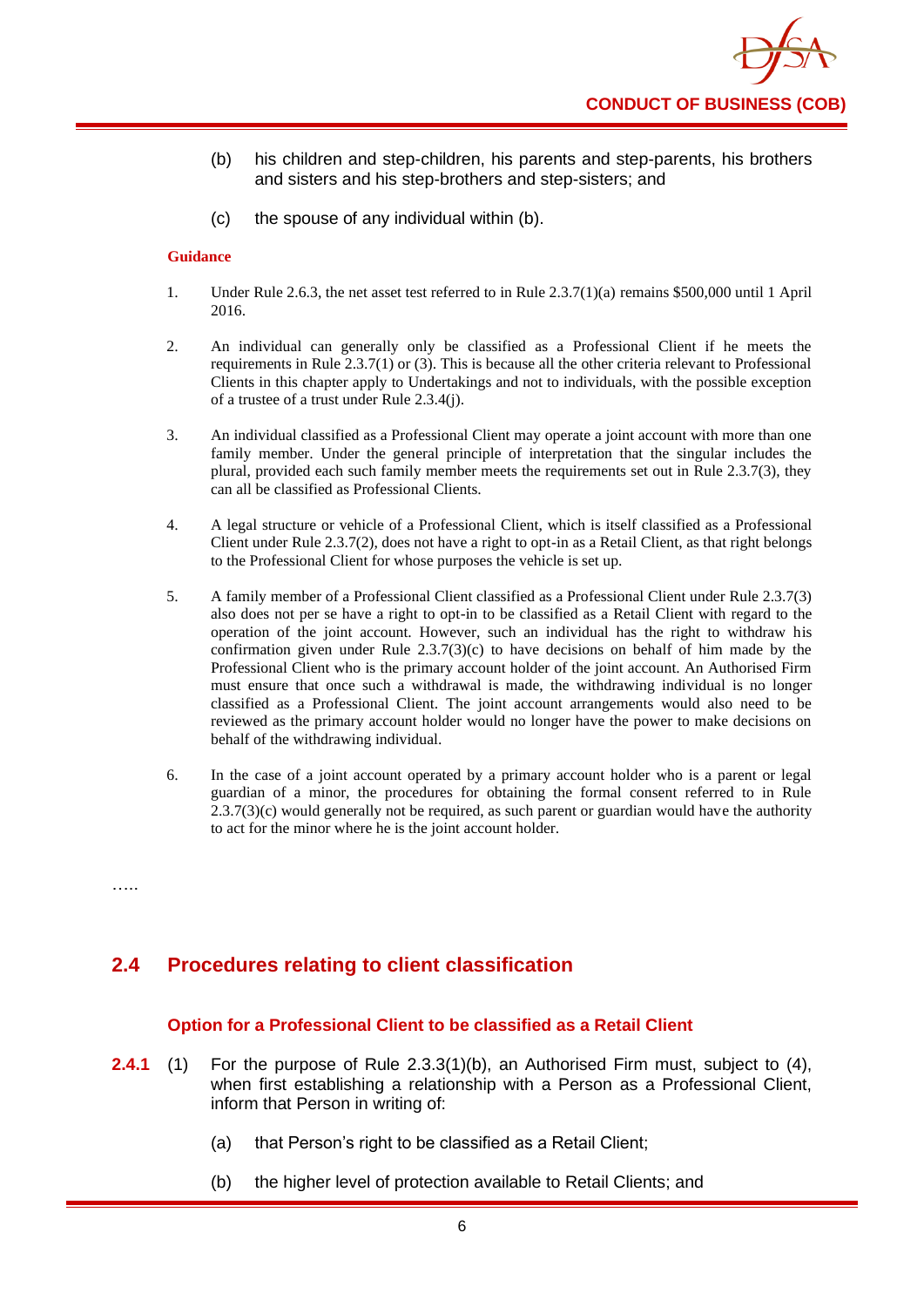

- (c) the time within which the Person may elect to be classified as a Retail Client.
- (2) If the Person does not expressly elect to be classified as a Retail Client within the time specified by the Authorised Firm, the Authorised Firm may classify that Person as a Professional Client.
- (3) If a Person already classified as a Professional Client by an Authorised Firm expressly requests the Authorised Firm to be re-classified as a Retail Client, the Authorised Firm must, subject to (4), re-classify such a Person as a Retail Client.
- (4) If an Authorised Firm does not provide Financial Services to Retail Clients, it must inform the Person of this fact and any relevant consequences.

- 1. The obligation in Rule 2.4.1(1) applies to an Authorised Firm when it first provides, or intends to provide, a Financial Service to a Professional Client.
- 2. Once an Authorised Firm has first classified a Person as a Professional Client, under the procedures in Rule 2.3.3(1), that Professional Client has a right at any subsequent time to ask, under Rule 2.4.1(3), to be re-classified as a Retail Client to obtain a higher level of protection. Although the right to ask the firm to be re-classified as a Retail Client is available to the Professional Client, as a matter of good practice:
	- a. the firm should also periodically review whether the circumstances relating to the particular Client remain the same; and
	- b. if the firm becomes aware of any circumstances which would warrant a re-classification of the Client, initiate the process with the Client to give that Client a more appropriate classification.
- 3. Where an existing Professional Client is offered a new Financial Service or new financial product, a re-classification might be appropriate if:
	- a. the new Financial Service or financial product is substantially different to those previously offered to that Client; and
	- b. the Client's experience and understanding appears not to extend to the new Financial Service or financial product.
- 4. An Authorised Firm cannot provide Financial Services to a Retail Client unless it has a Retail Endorsement on its Licence. However, such a firm may refer to another appropriately licensed firm any Person who elects to opt-in as a Retail Client.

#### **Assessment of net assets**

- **2.4.2** An Authorised Firm, when calculating net assets of an individual for the purposes of the requirement under Rule 2.3.7(1)(a):
	- (a) must exclude the value of the primary residence of that Person; and
	- (b) must, in the case of Crypto Tokens belonging to that Person, include only 20% of the market value of the Crypto Tokens; and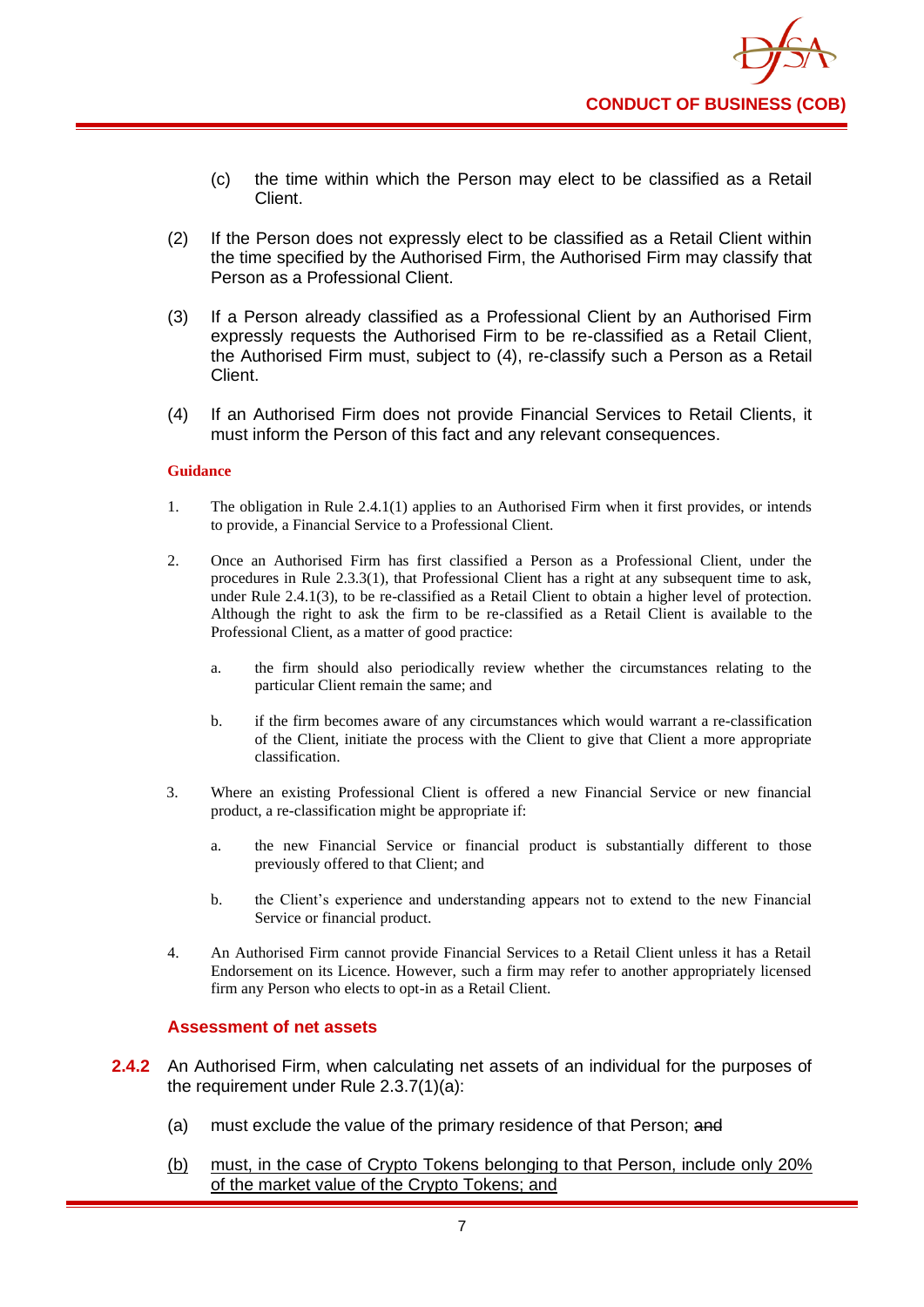

## (bc) may include any other assets held directly or indirectly by that Person.

#### **Guidance**

- 1. The reference to "assets held directly or indirectly" is designed to include assets held by direct legal ownership, by beneficial ownership (for example, as a beneficiary in a trust), or by both legal and beneficial ownership. Such assets may be held, for instance, through a special purpose or personal investment vehicle, a foundation, or the like. Similarly, any real property held subject to an Islamic mortgage, where the lender has the legal title to the property, may be counted as indirectly held property of a Client, less the amount owing on the mortgage, where it is not a primary residence.
- 2. As the test is to determine the net assets (not gross assets) of an individual, any mortgages or other charges held over the property to secure any indebtedness of the individual should be deducted from the value of the assets.
- 3. An individual's primary residence is excluded from the calculation of their net assets. If an individual who is an expatriate has a primary residence in his home country, such a residence should not generally be counted for the purposes of meeting the net asset test, particularly if the current residence in their host country is rented. However, if the current residence in the host country is owned by the individual, then that may be treated as their primary residence and the value of the residence in the home country of the individual may be counted for the purposes of meeting the net asset test, provided there is sufficient evidence of ownership and an objective valuation of the relevant premises.
- 4. An Authorised Firm should be able to demonstrate that it has objective evidence of the ownership and valuation of any assets taken into account for the purposes of meeting the net asset test.

# **Assessment of knowledge and experience**

- **2.4.3** (1) For the purpose of the analysis required under Rules 2.3.7(1)(b)(ii) and 2.3.8(1)(b), an Authorised Firm must include, where applicable, consideration of the following matters:
	- (a) the Person's knowledge and understanding of the relevant financial markets, types of financial products or arrangements and the risks involved either generally or in relation to a proposed Transaction;
	- (b) the length of time the Person has participated in relevant financial markets, the frequency of dealings and the extent to which the Person has relied on professional financial advice;
	- (c) the size and nature of transactions that have been undertaken by, or on behalf of, the Person in relevant financial markets;
	- (d) the Person's relevant qualifications relating to financial markets;
	- (e) the composition and size of the Person's existing financial investment portfolio;
	- (f) in the case of credit or insurance transactions, relevant experience in relation to similar transactions to be able to understand the risks associated with such transactions; and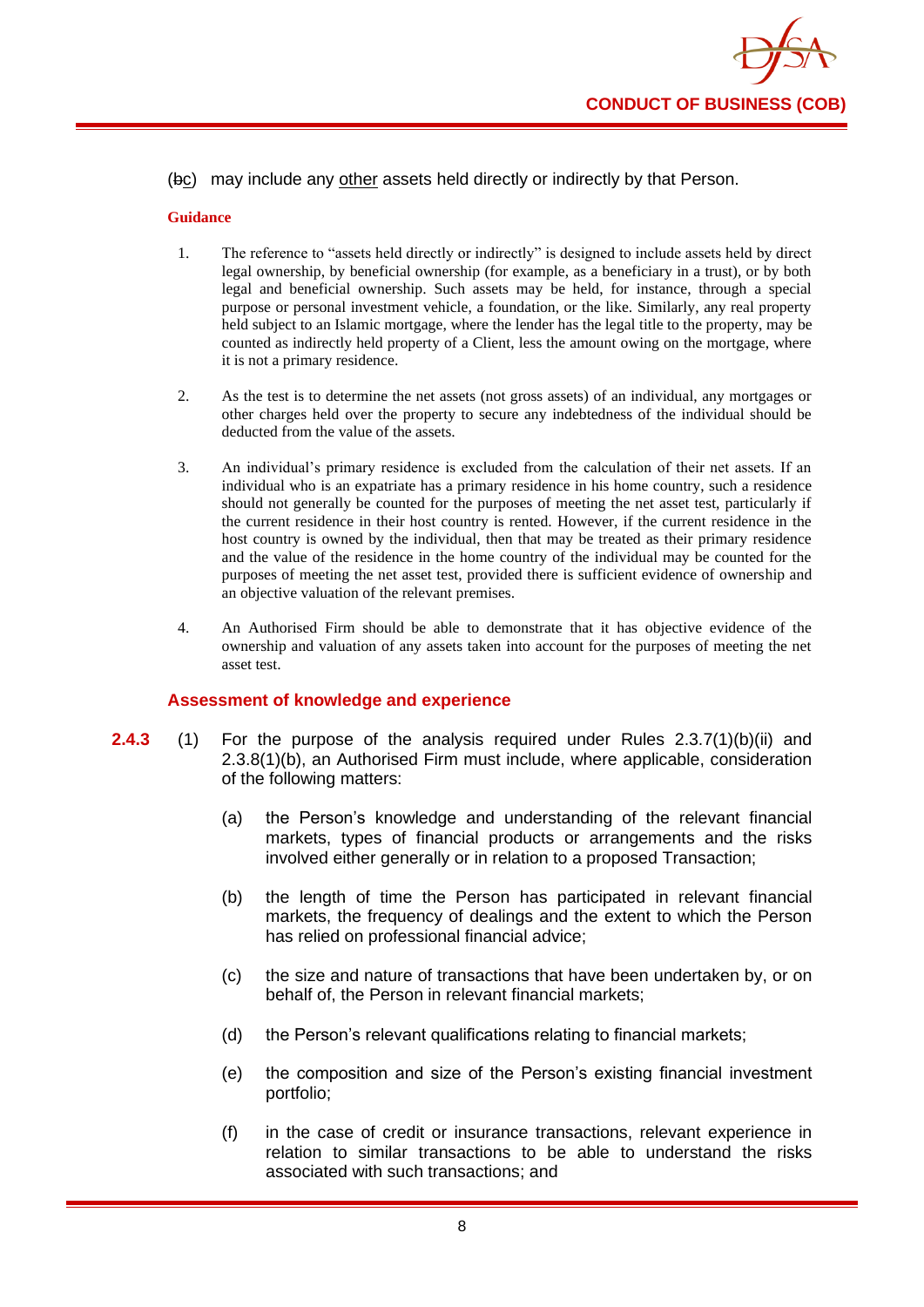

- (g) any other matters which the Authorised Firm considers relevant.
- (2) Where the analysis is being carried out in respect of an Undertaking, the analysis must be applied, as appropriate, to those individuals who are authorised to undertake transactions on behalf of the Undertaking.

Generally, an Authorised Firm may consider a Person to have relevant experience and understanding where such a Person:

- a. has been involved in similar transactions in a professional or personal capacity sufficiently frequently to give the Authorised Firm reasonable assurance that the Person is able to make decisions of the relevant kind, understanding the type of risks involved; or
- b. is found to be acting, in relation to the particular transaction involved, in reliance on a recommendation made by an Authorised Firm or Regulated Financial Institution.

…..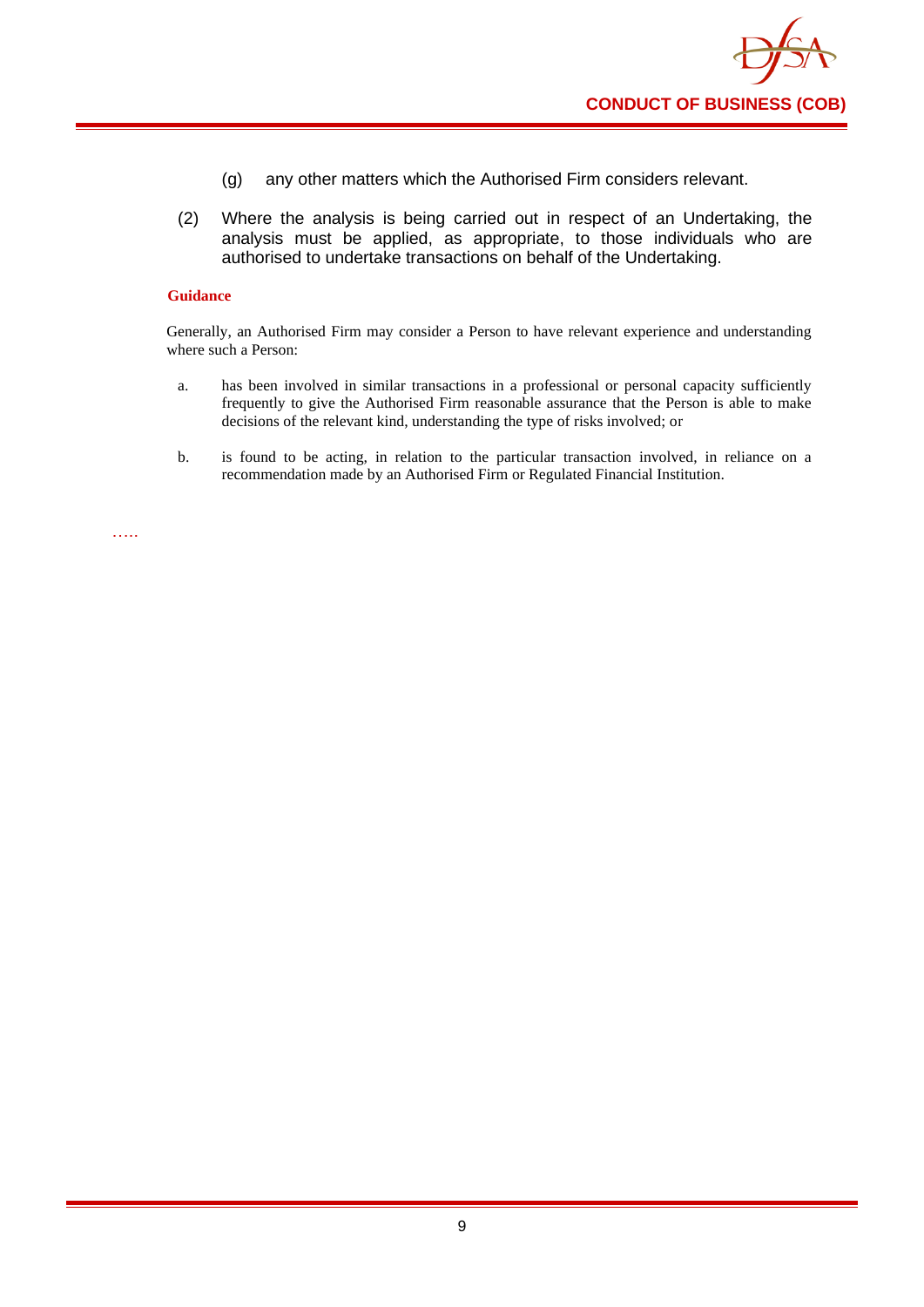

**3 CORE RULES – INVESTMENT BUSINESS, ACCEPTING DEPOSITS, PROVIDING CREDIT, PROVIDING TRUST SERVICES, OPERATING A CROWDFUNDING PLATFORM, OPERATING AN EMPLOYEE MONEY PURCHASE SCHEME, ACTING AS THE ADMINISTRATOR OF AN EMPLOYEE MONEY PURCHASE SCHEME, PROVIDING MONEY SERVICES, AND ARRANGING OR ADVISING ON MONEY SERVICES AND CRYPTO BUSINESS**

#### **Guidance**

- 1. The Rules in this chapter give support to the Principles in GEN section 4.2 and in particular Principles 1, 2, 6 and 7.
- 2. There are additional Rules that apply to Authorised Firms in other chapters of this module, which are more specific to the nature of the Financial Service conducted by the Authorised Firm.

# **3.1 Application**

- **3.1.1** This chapter applies to an Authorised Firm which carries on or intends to carry on:
	- (a) Investment Business;
	- (b) Accepting Deposits;
	- (c) Providing Credit;
	- (d) Providing Trust Services;
	- (e) Operating a Crowdfunding Platform;
	- (f) Operating an Employee Money Purchase Scheme;
	- (g) Acting as the Administrator of an Employee Money Purchase Scheme;
	- (h) Providing Money Services; or
	- (i) Arranging or Advising on Money Services,; or
	- (j) Crypto Business,

except where it is expressly provided otherwise.

# **3.2 Communication of information and marketing material**

#### **General**

**3.2.1** When communicating information to a Person in relation to a financial product or financial service, an Authorised Firm must take reasonable steps to ensure that the communication is clear, fair and not misleading.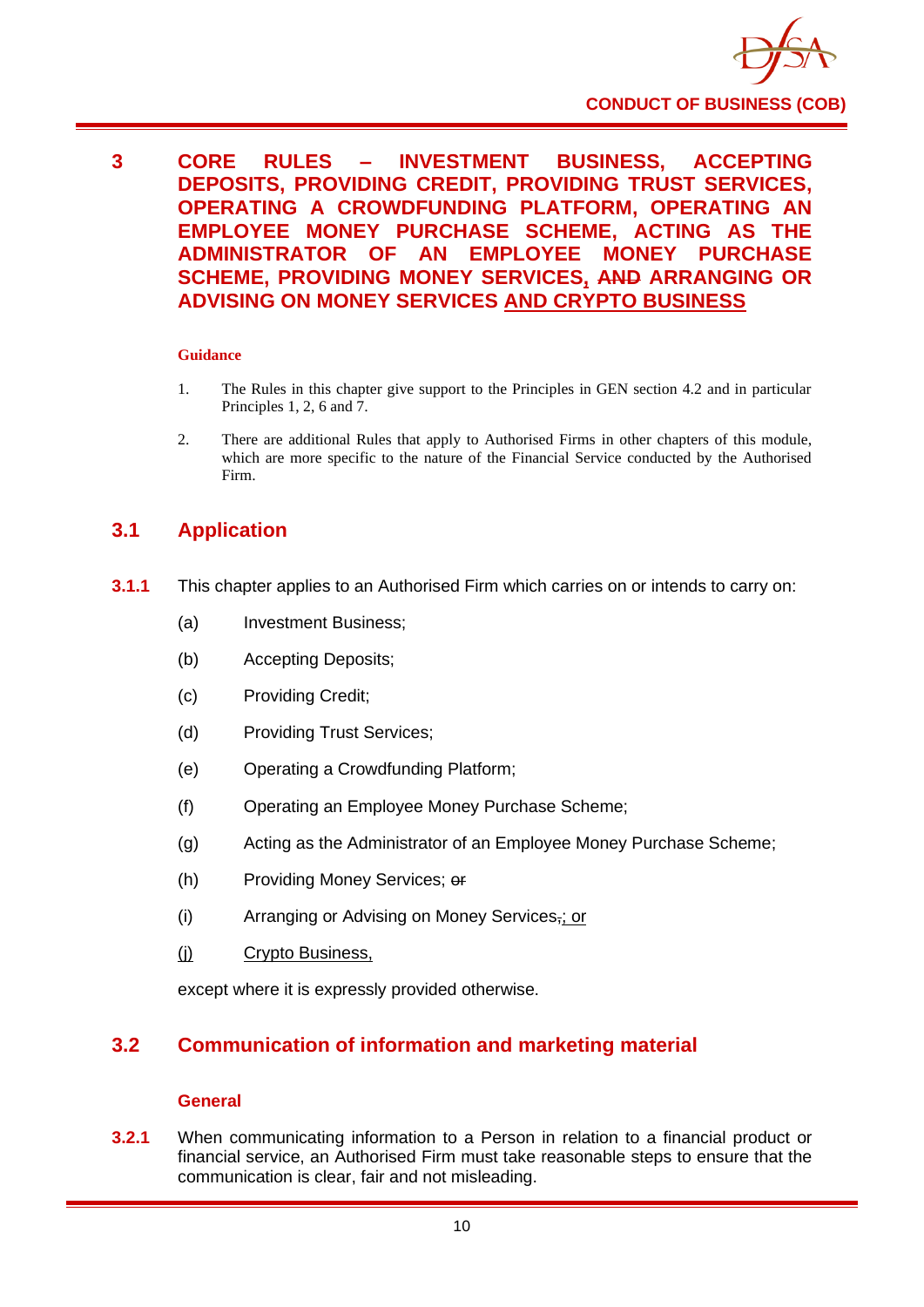

- **3.2.2** An Authorised Firm must not, in any form of communication with a Person, including an agreement, attempt to limit or avoid any duty or liability it may have to that Person or any other Person under legislation administered by the DFSA.
- **3.2.3** Where a Rule in COB requires information to be sent to a Client, the Authorised Firm must provide that information directly to the Client and not to another Person, unless it is on the written instructions of the Client.

In Rule 3.2.2, a communication would include a financial promotion, a client agreement, terms of business, financial product terms and conditions, a mandate, power of attorney entered into for the purposes of a financial service or product and any other communication which relates in whole or in part to the provision of a financial service or product.

## **Marketing material**

- **3.2.4** (1) An Authorised Firm must ensure that any marketing material communicated to a Person contains the following information:
	- (a) the name of the Authorised Firm communicating the marketing material or, on whose behalf the marketing material is being communicated;
	- (b) the Authorised Firm's regulatory status as required under GEN section 6.4; and
	- (c) if the marketing material is intended only for Professional Clients or Market Counterparties, a clear statement to that effect and that no other Person should act upon it.
	- (2) In (1), marketing material includes any invitation or inducement to enter into an agreement:
		- (a) in relation to a financial product or to engage in a Financial Service with the Authorised Firm; or
		- (b) in relation to a financial product or financial service offered by a Person other than the Authorised Firm.
	- (3) An Authorised Firm which communicates marketing material in (2)(b) must:
		- (a) ensure that the marketing material complies with the applicable Rules and any legislation administered by the DFSA; and
		- (b) not distribute such marketing material if it becomes aware that the Person offering the financial product or financial service to which the material relates is in breach of the regulatory requirements that apply to that Person in relation to that product or service.
- **3.2.5** An Authorised Firm must take reasonable steps to ensure that:
	- (a) any marketing material intended for Professional Clients is not sent or directed to any Persons who are not Professional Clients; and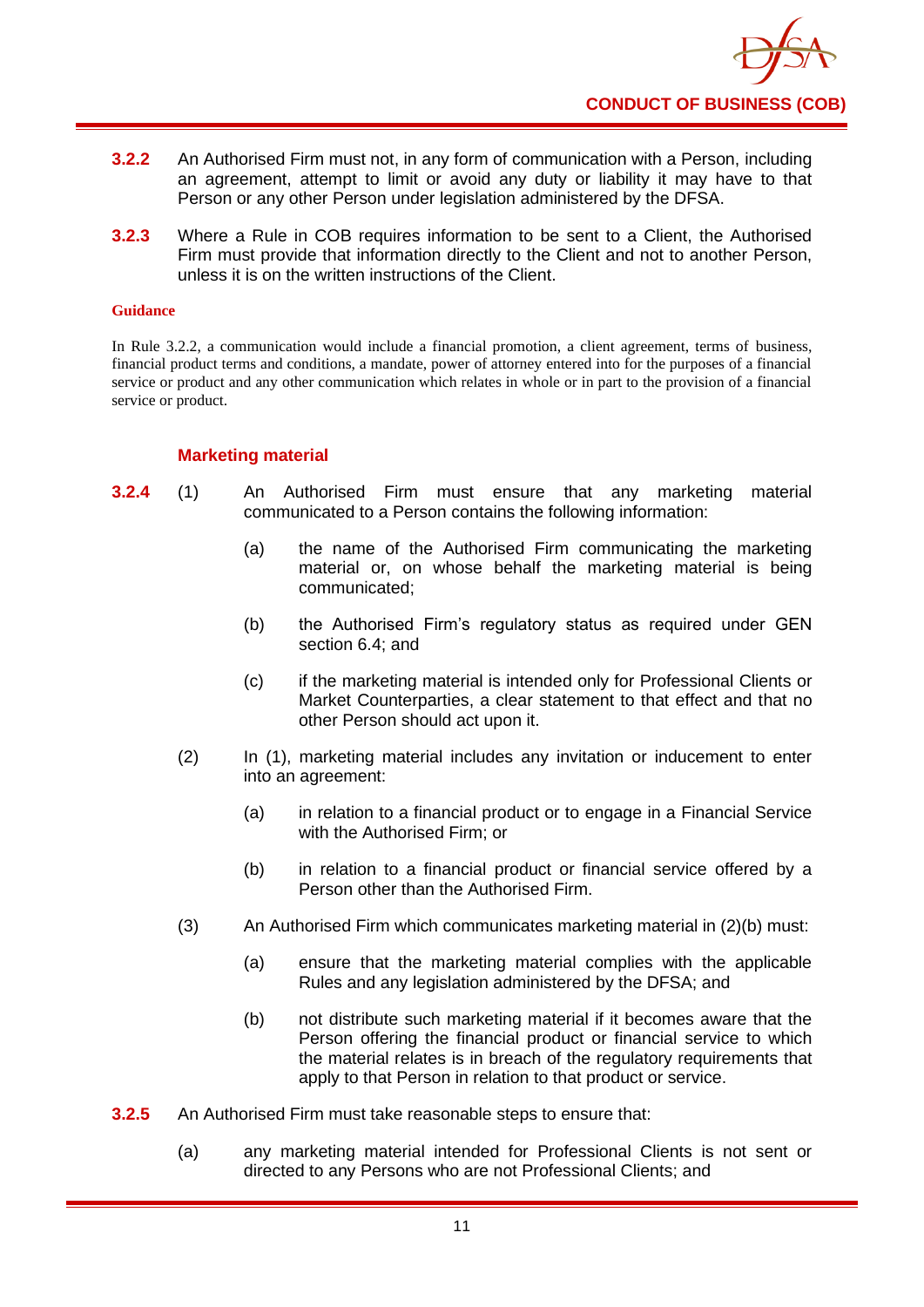

(b) no Person communicates or otherwise uses the marketing material on behalf of the Authorised Firm in a manner that amounts to a breach of the requirements in this section.

# **Past performance and forecasts**

- **3.2.6** An Authorised Firm must ensure that any information or representation relating to past performance, or any future forecast based on past performance or other assumptions, which is provided to or targeted at Retail Clients:
	- (a) presents a fair and balanced view of the financial products or financial services to which the information or representation relates;
	- (b) identifies, in an easy to understand manner, the source of information from which the past performance is derived and any key facts and assumptions used in that context are drawn; and
	- (c) contains a prominent warning that past performance is not necessarily a reliable indicator of future results.

#### **Guidance**

In presenting information relating to past performance of a financial product or financial service, the Authorised Firm should follow, to the extent relevant, the Global Investment Performance Standards (GIPS) issued by Institute of Chartered Financial Analysts of the USA or a reputable independent actuarial, financial or statistical reporting service provider.

# **3.3 Key information and Client Agreement**

# **Application**

- **3.3.1** The Rules in this section do not apply to an Authorised Firm when it is:
	- (a) carrying on a Financial Service with or for a Market Counterparty;
	- (b) Accepting Deposits;
	- (c) Providing Credit;
	- (d) carrying on an activity of the kind described in GEN Rule 2.26.1 that constitutes marketing;
	- (e) a Fund Manager of a Fund Offering the Units of a Fund it manages;
	- (f) Operating an Employee Money Purchase Scheme;
	- (g) Acting as the Administrator of an Employee Money Purchase Scheme; or
	- (h) an ATS Operator.
- **3.3.2** (1) Subject to (2), an Authorised Firm must not carry on a Financial Service with or for a Person unless: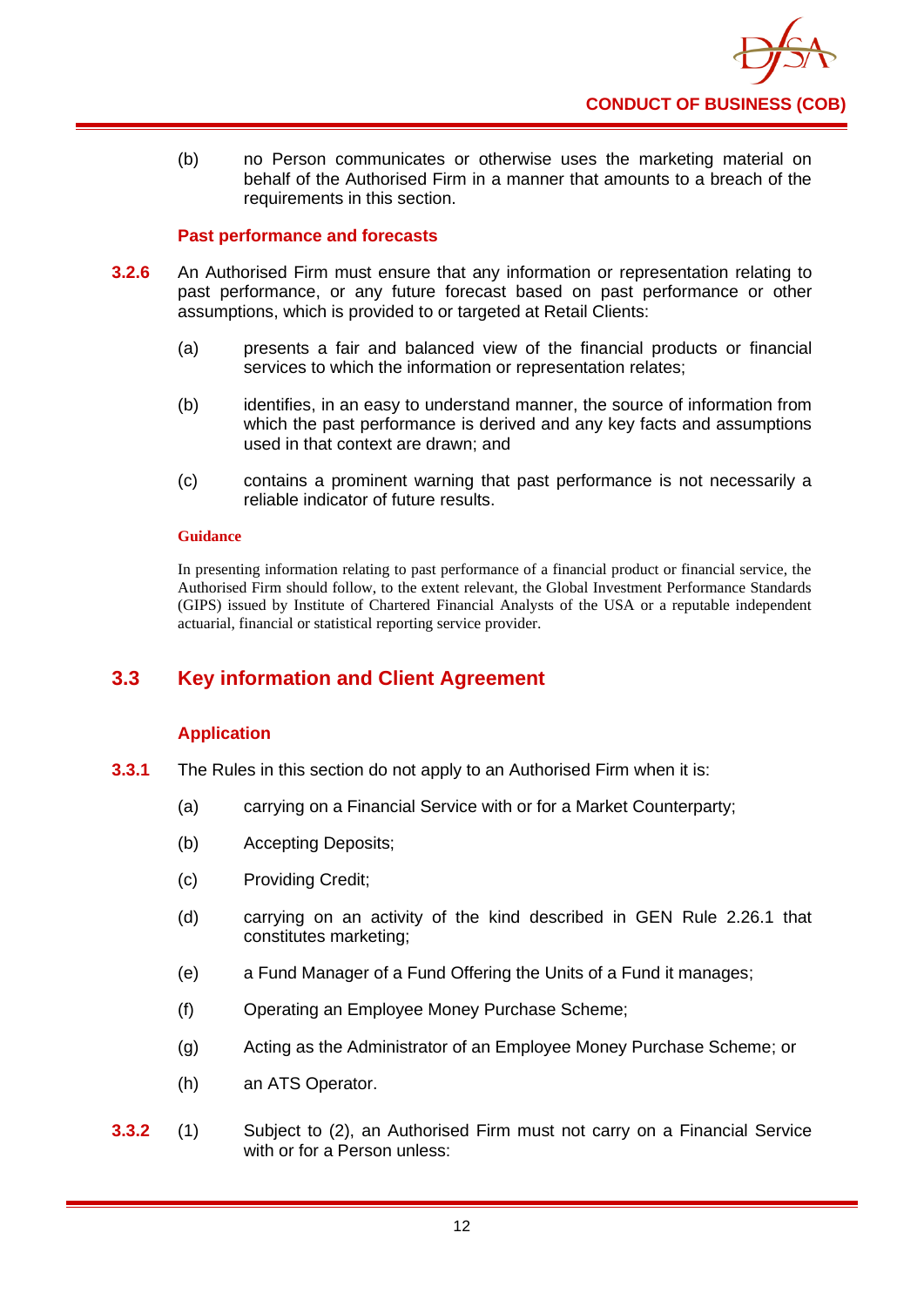

- (a) there is a Client Agreement containing the key information specified in App2 which is either entered into:
	- (i) between the Authorised Firm and that Person; or
	- (ii) in accordance with the requirements in Rule 3.3.4; and
- (b) before entering into the Client Agreement with the Person, the Authorised Firm has provided to that Person the key information referred to in (a) in good time to enable him to make an informed decision relating to the relevant Financial Service.
- (2) An Authorised Firm may provide a Financial Service to a Client without having to comply with the requirement in (1);
	- (a) subject to (3), where it is, on reasonable grounds, impracticable to comply; or
	- (b) where the Client has expressly agreed to dispense with the requirement in regard to a personal investment vehicle.
- (3) When (2)(a) applies, an Authorised Firm providing the Financial Service must:
	- (a) first explain to the Person why it is impracticable to comply; and
	- (b) enter into a Client Agreement as soon as practicable thereafter.

- 1. App 2 sets out the core information that must be included in every Client Agreement and additional disclosure for certain types of activities to which this chapter applies. The information content for Client Agreements with Retail Clients is more detailed than for Professional Clients.
- 2. For the purposes of Rule 3.3.2(1)(b), an Authorised Firm may either provide a Person with a copy of the proposed Client Agreement, or give that information in a separate form. If there are any changes to the terms and conditions of the proposed agreement, the Authorised Firm should ensure that the Client Agreement to be signed with the Person accurately incorporates those changes.
- 3. For the purposes of Rule  $3.3.2(2)(a)$ , an Authorised Firm may consider it is reasonably impracticable to provide the key information to a Person if that Person requests the Authorised Firm to execute a Transaction on a time critical basis. Where an Authorised Firm has given the explanation referred to in Rule  $3.3.2(3)(a)$  verbally, it should maintain records to demonstrate to the DFSA that it has provided that information to the Client.

#### **Changes to the client agreement**

**3.3.3** If the Client Agreement provided to a Retail Client allows an Authorised Firm to amend the Client Agreement without the Client's prior written consent, the Authorised Firm must give at least 14 days notice to the Client before providing a Financial Service to that Client on any amended terms, unless it is impracticable to do so.

……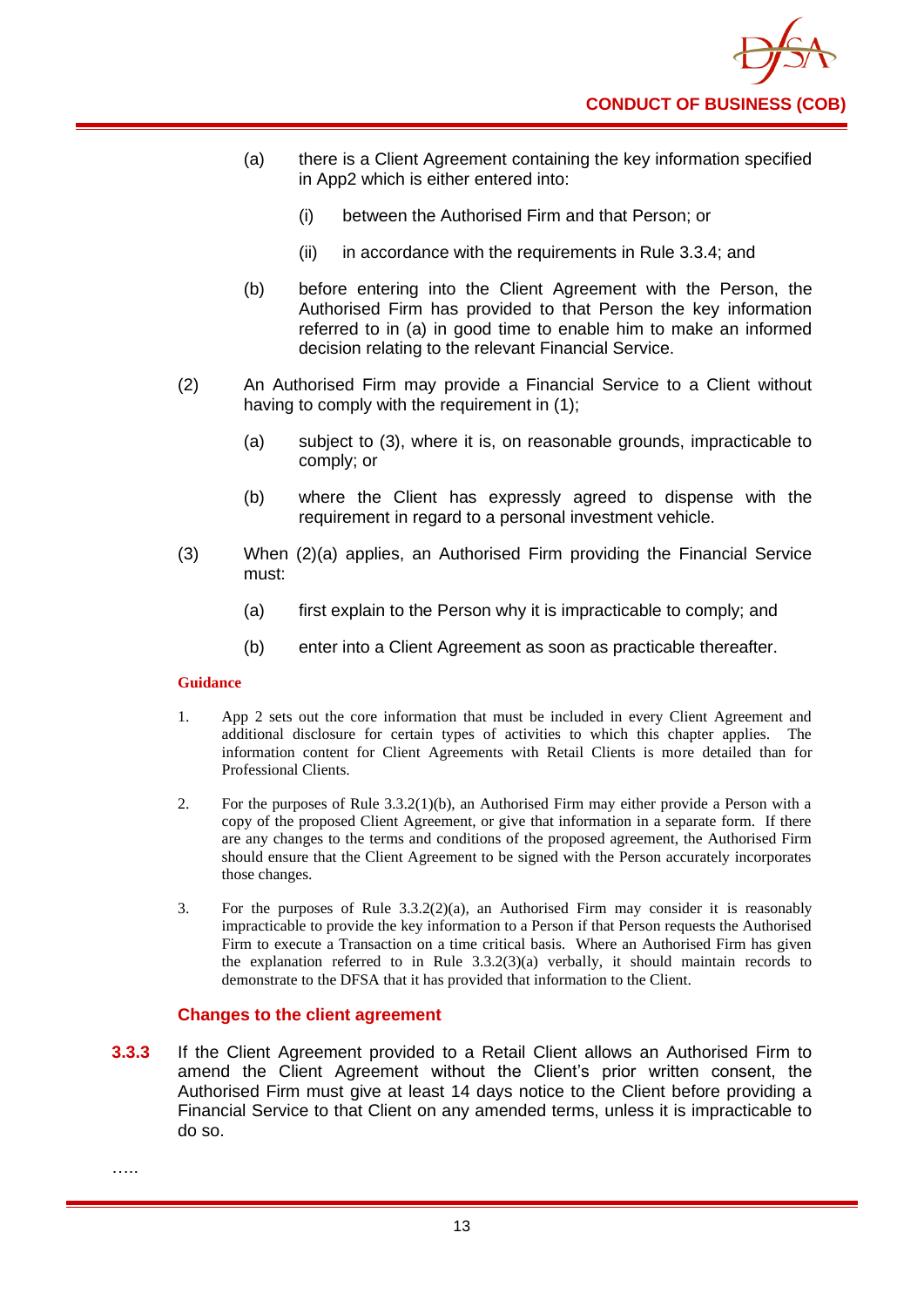

# **3.4 Suitability**

# **Application**

- **3.4.1** The Rules in this section do not apply where the Authorised Firm:
	- (a) carries on a Financial Service with or for a Market Counterparty;
	- (b) undertakes an Execution-Only Transaction;
	- (c) undertakes the activities of Accepting Deposits or Providing Credit;
	- (d) carries on an activity of the kind described in GEN Rule 2.26.1 that constitutes marketing,
	- (e) carries on the activity of operating an MTF;
	- (f) carries on the activity of Operating an Employee Money Purchase Scheme; or
	- (g) carries on the activity of Acting as the Administrator of an Employee Money Purchase Scheme.

#### **Suitability assessment**

- **3.4.2** (1) Subject to (2), an Authorised Firm must not recommend to a Client a financial product or financial service, or execute a Transaction on a discretionary basis for a Client, unless the Authorised Firm has a reasonable basis for considering the recommendation or Transaction to be suitable for that particular Client. For this purpose, the Authorised Firm must:
	- (a) undertake an appropriate assessment of the particular Client's needs and objectives, and, financial situation, and also, to the extent relevant, risk tolerance, knowledge, experience and understanding of the risks involved; and
	- (b) take into account any other relevant requirements and circumstances of the Client of which the Authorised Firm is, or ought reasonably to be aware.
	- (2) An Authorised Firm may, subject to (3) and (4), limit the extent to which it will consider suitability when making a recommendation to, or undertaking a Transaction on a discretionary basis for or on behalf of, a Professional Client if, prior to carrying on that activity, the Authorised Firm:
		- (a) has given a written warning to the Professional Client in the form of a notice clearly stating that the Authorised Firm will consider suitability only to the extent specified in the notice; and
		- (b) the Professional Client has given his express consent, after a proper opportunity to consider the warning, by signing that notice.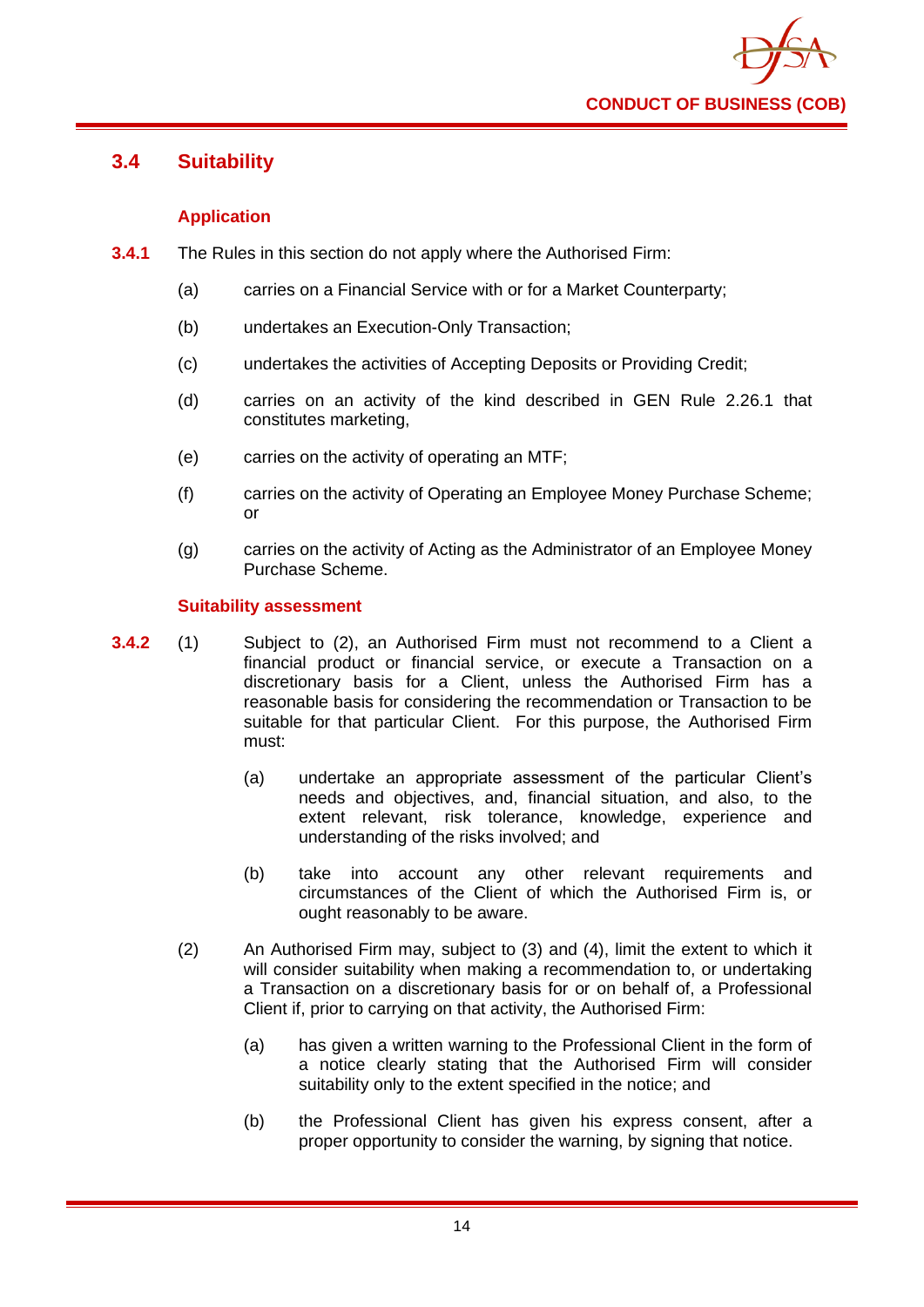

- (3) Where an Authorised Firm manages a Discretionary Portfolio Management Account for a Professional Client, it must ensure that the account remains suitable for the Professional Client, having regard to the matters specified in (1) (a) and (b).
- (4) If an Authorised Firm has, before the Commencement Date, given a written warning to a Professional Client in the form of a notice stating that it will not consider suitability, the firm must, no later than 6 months after the Commencement Date, either:
	- (a) issue a new warning that meets the requirements in (2); or
	- (b) carry out a full suitability assessment in accordance with (1).
- (5) In (4), Commencement Date means the day on which Rule-Making Instrument No. 259 of 2019 comes into force.

…..

# **3.5 Conflicts of interest**

## **Fair treatment**

- **3.5.1** (1) An Authorised Firm must take reasonable steps to ensure that conflicts and potential conflicts of interest between itself and its Clients and between one Client and another are identified and then prevented or managed in such a way that the interests of a Client are not adversely affected and to ensure that all its Clients are fairly treated and not prejudiced by any such conflicts of interest.
	- (2) Where an Authorised Firm is aware of a conflict or potential conflict of interest, it must prevent or manage that conflict of interest by using one or more of the following arrangements as appropriate:
		- (a) establishing and maintaining effective Chinese Walls to restrict the communication of the relevant information;
		- (b) disclosing the conflict of interest to the Client in writing either generally or in relation to a specific Transaction; or
		- (c) relying on a written policy of independence, which requires an Employee to disregard any conflict of interest when advising a Client or exercising a discretion.
	- (3) If an Authorised Firm is unable to prevent or manage a conflict or potential conflict of interest as provided in (2), it must decline to act for that Client.

# **Attribution of knowledge**

**3.5.2** When a COB Rule applies to an Authorised Firm that acts with knowledge, the Authorised Firm will not be taken to act with knowledge for the purposes of that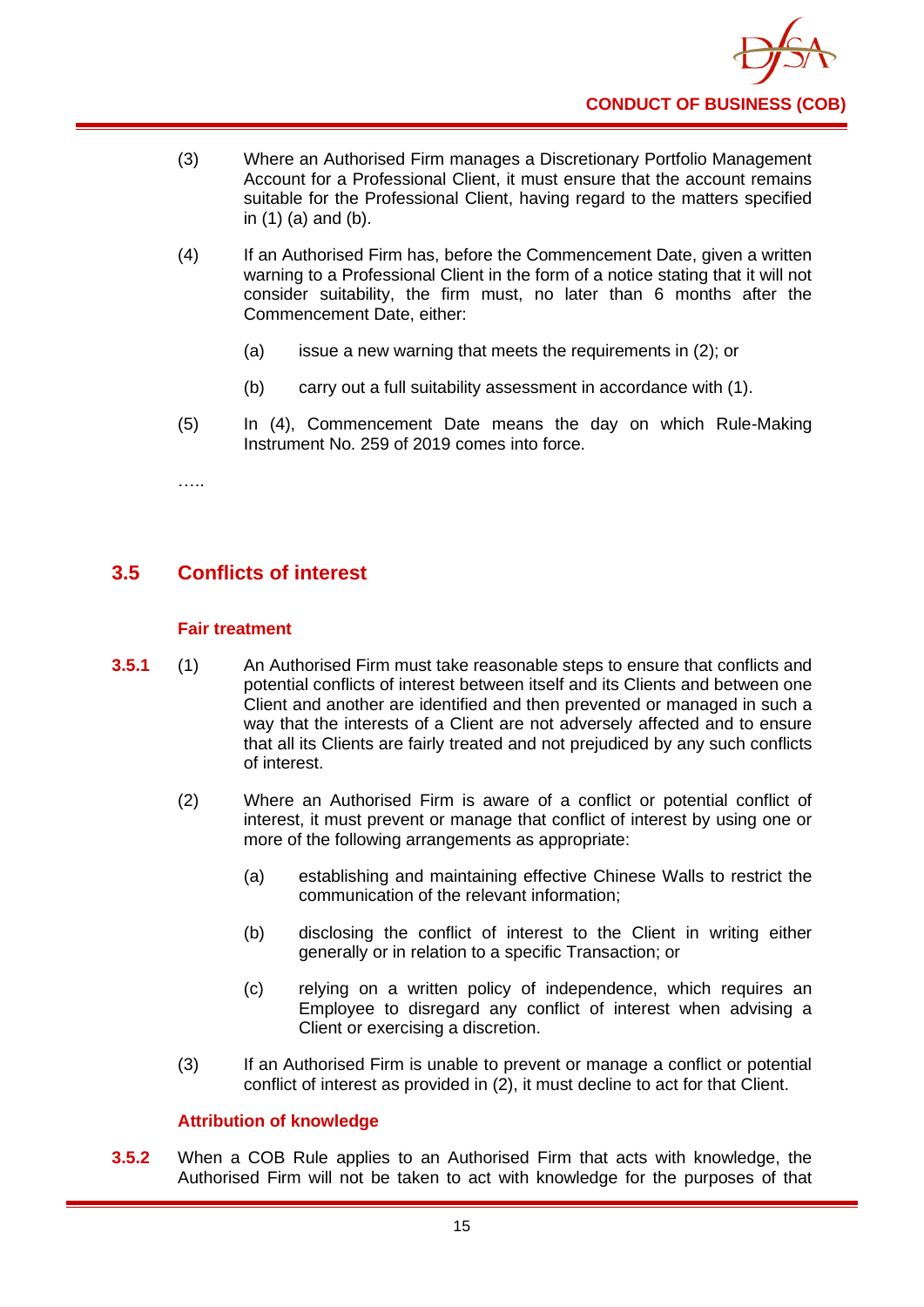

Rule as long as none of the relevant individuals involved for on behalf of the Authorised Firm acts with that knowledge as a result of a Chinese Wall arrangement established under Rule 3.5.1(2)(a).

## **Inducements**

- **3.5.3** (1) An Authorised Firm must have systems and controls including policies and procedures to ensure that neither it, nor an Employee or Associate of it, offers, gives, solicits or accepts inducements such as commissions or other direct or indirect benefits where such inducements are reasonably likely to conflict with any duty that it owes to its Clients.
	- (2) Subject to (3), an Authorised Firm must, before recommending a financial product as defined in GEN Rule 2.11.1(4) to, or Executing a Transaction for, a Retail Client, disclose to that Client any commission or other direct or indirect benefit which it, or any Associate or Employee of it, has received or may or will receive, in connection with or as a result of the firm making the recommendation or executing the Transaction.
	- (3) An Authorised Firm need not disclose to a Retail Client under (2) any details about inducements where it:
		- (a) believes on reasonable grounds that the Retail Client is already aware of the relevant inducements;
		- (b) is undertaking an Execution-Only Transaction for that Retail Client; or
		- (c) is executing a Transaction pursuant to the terms of a Discretionary Portfolio Management Agreement for that Retail Client.
	- (4) An Authorised Firm may provide the information required under (2) in summary form, provided it informs the Client that more detailed information will be provided to the Client upon request and complies with such a request.

## **Guidance**

In relation to Rule 3.5.3 (1), in circumstances where an Authorised Firm believes on reasonable grounds that the Client's interests are better served by a Person to whom the referral is to be made, any commission or other benefit which the firm or any of its Employees or Associates receives in respect of such a referral would not be a prohibited inducement under that Rule.

- **3.5.4** An Authorised Firm may only accept goods and services under a Soft Dollar Agreement if the goods and services are reasonably expected to:
	- (a) assist in the provision of Investment Business or Crypto Business services to the Authorised Firm's Clients by means of:
		- (i) specific advice on dealing in, or on the value of, any Investment or Crypto Token;
		- (ii) research or analysis relevant to (i) or about Investments or Crypto Tokens generally; or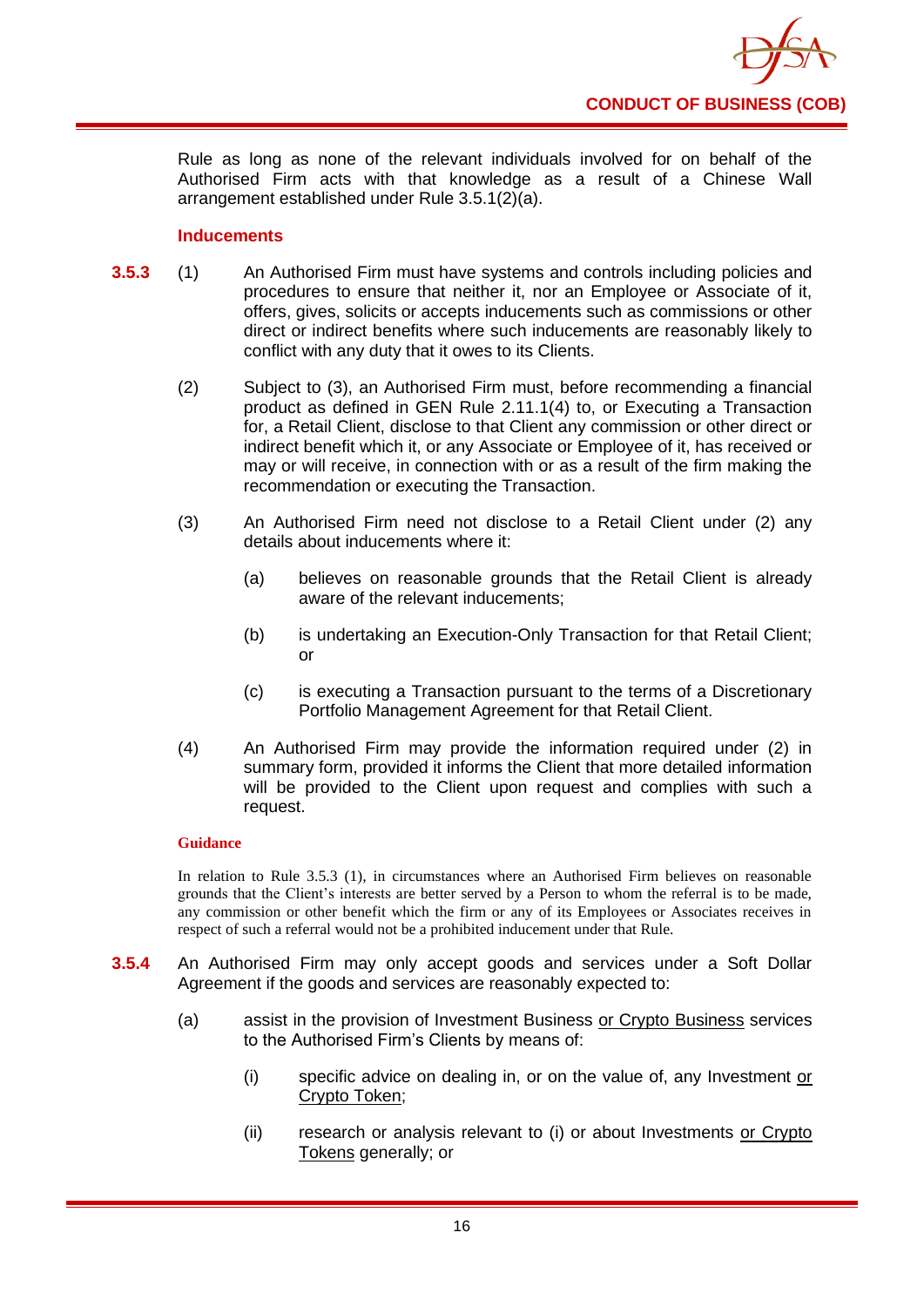

- (iii) use of computer or other information facilities to the extent that they are associated with specialist computer software or research services, or dedicated telephone lines;
- (b) provide custody services relating to Investments or Crypto Tokens belonging to, or managed for, Clients;
- (c) provide services relating to portfolio valuation or performance measurement services; or
- (d) provide market price services.

An Authorised Firm should undertake a thorough assessment of the nature of the goods and services and the terms upon which they are to be provided under a Soft Dollar Agreement to ensure that the receipt of such goods and services provide commensurate value. This is particularly the case if any costs of such goods and services are to be passed through to Clients. Where the Client bears the cost of the goods and services, the disclosure obligation relating to costs and charges under Rule 3.3.2 (see App 2) will apply to such costs.

- **3.5.5** An Authorised Firm must not Deal in Investments as Agent for a Client, either directly or indirectly, through any broker under a Soft Dollar Agreement, unless:
	- (a) the agreement is a written agreement for the supply of goods or services described in Rule 3.5.4, which do not take the form of, or include, cash or any other direct financial benefit;
	- (b) Transaction execution by the broker is consistent with any best execution obligations owed to the Client;
	- (c) the Authorised Firm has taken reasonable steps to ensure that the services provided by the broker are competitive, with no comparative price disadvantage, and take into account the interests of the Client;
	- (d) for Transactions in which the broker acts as principal, the Authorised Firm has taken reasonable steps to ensure that Commission paid under the agreement will be sufficient to cover the value of the goods or services to be received and the costs of execution; and
	- (e) the Authorised Firm makes adequate disclosure in accordance with Rules 3.5.6 and 3.5.7.
- **3.5.6** Before an Authorised Firm enters into a Transaction for or on behalf of a Retail Client or Professional Client, either directly or indirectly, with or through the agency of another Person, in relation to which there is a Soft Dollar Agreement which the Authorised Firm has, or knows that another member of its Group has, with that other Person, it must disclose to its Client:
	- (a) the existence of a Soft Dollar Agreement; and
	- (b) the Authorised Firm's or its Group's policy relating to Soft Dollar Agreements.
- **3.5.7** (1) If an Authorised Firm or member of its Group has a Soft Dollar Agreement under which either the Authorised Firm or member of its Group Deals for a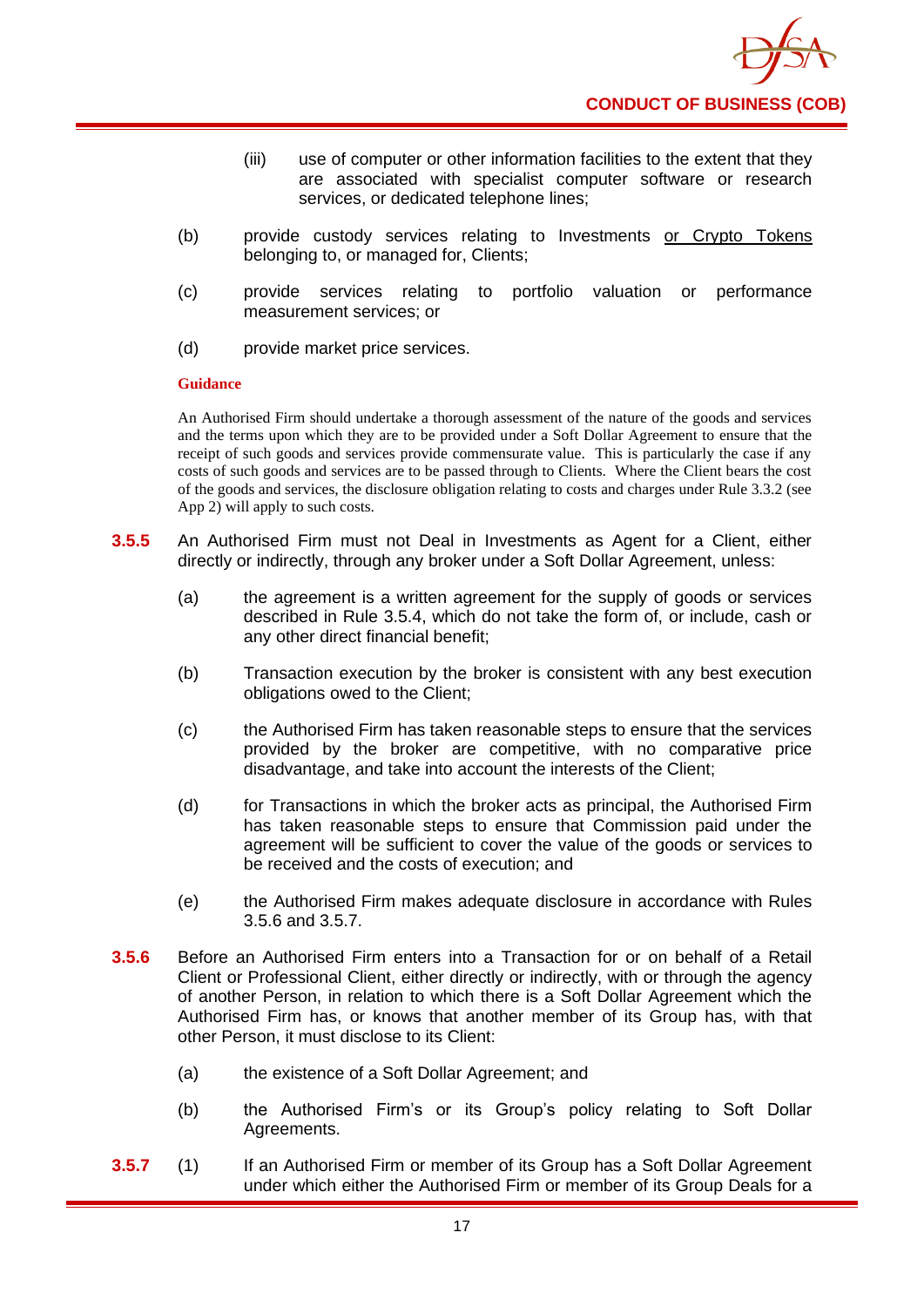

Client, the Authorised Firm must provide that Client with the following information:

- (a) the percentage paid under Soft Dollar Agreements of the total Commission paid by or at the direction of:
	- (i) the Authorised Firm; and
	- (ii) any other member of the Authorised Firm's Group which is a party to those agreements;
- (b) the value, on a cost price basis, of the goods and services received by the Authorised Firm under Soft Dollar Agreements, expressed as a percentage of the total Commission paid by or at the direction of:
	- (i) the Authorised Firm; or
	- (ii) other members of the Authorised Firm's Group;
- (c) a summary of the nature of the goods and services received by the Authorised Firm under the Soft Dollar Agreements; and
- (d) the total Commission paid from the portfolio of that Client.
- (2) The information in (1) must be provided to that Client at least once a year, covering the period since the Authorised Firm last reported to that Client.

# **3.6 Record Keeping**

- **3.6.1** An Authorised Firm must, for a minimum of six years, maintain sufficient records in relation to each activity and function of the Authorised Firm. These must include, where applicable, the following:
	- (a) any marketing material issued by, or on behalf of, the Authorised Firm;
	- (b) any financial products or Financial Services provided to a Client and each advice or recommendation made to a Client,
	- (c) a record of each Client Agreement including any subsequent amendments to it as agreed with the Client;
	- (d) records relating to the suitability assessment undertaken by the Authorised Firm to demonstrate compliance with Rule 3.4.2;
	- (e) records to demonstrate compliance with the requirements relating to inducements under section 3.5, including any disclosure made to Clients under that section and if any goods and services are received by the Authorised Firm under a Soft Dollar Agreement, the details relating to those agreements; and
	- (f) any other disclosures made to Clients.
- **3.6.2** For the purposes of Rule 3.6.1, the six year period commences: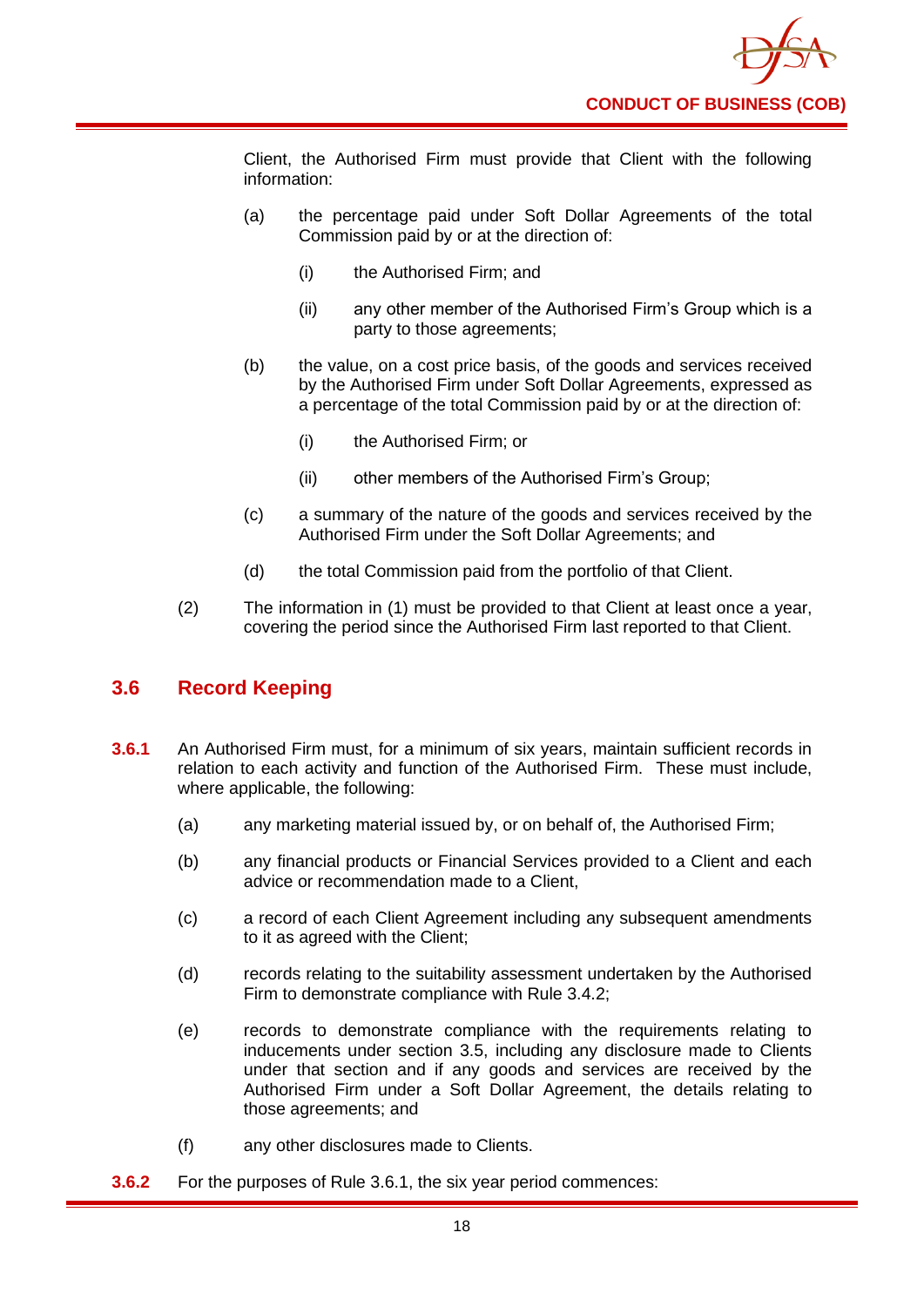

- (a) in the case of the requirement in Rule 3.6.1(a), from the date on which the marketing material was last provided to a Person;
- (b) in the case of the requirement in Rule 3.6.1(b) to (d), from the date the Client ceases to be a Client of the Authorised Firm; and
- (c) in the case of the requirement in Rule 3.6.1(e), from the date on which the relevant inducements were last received.

….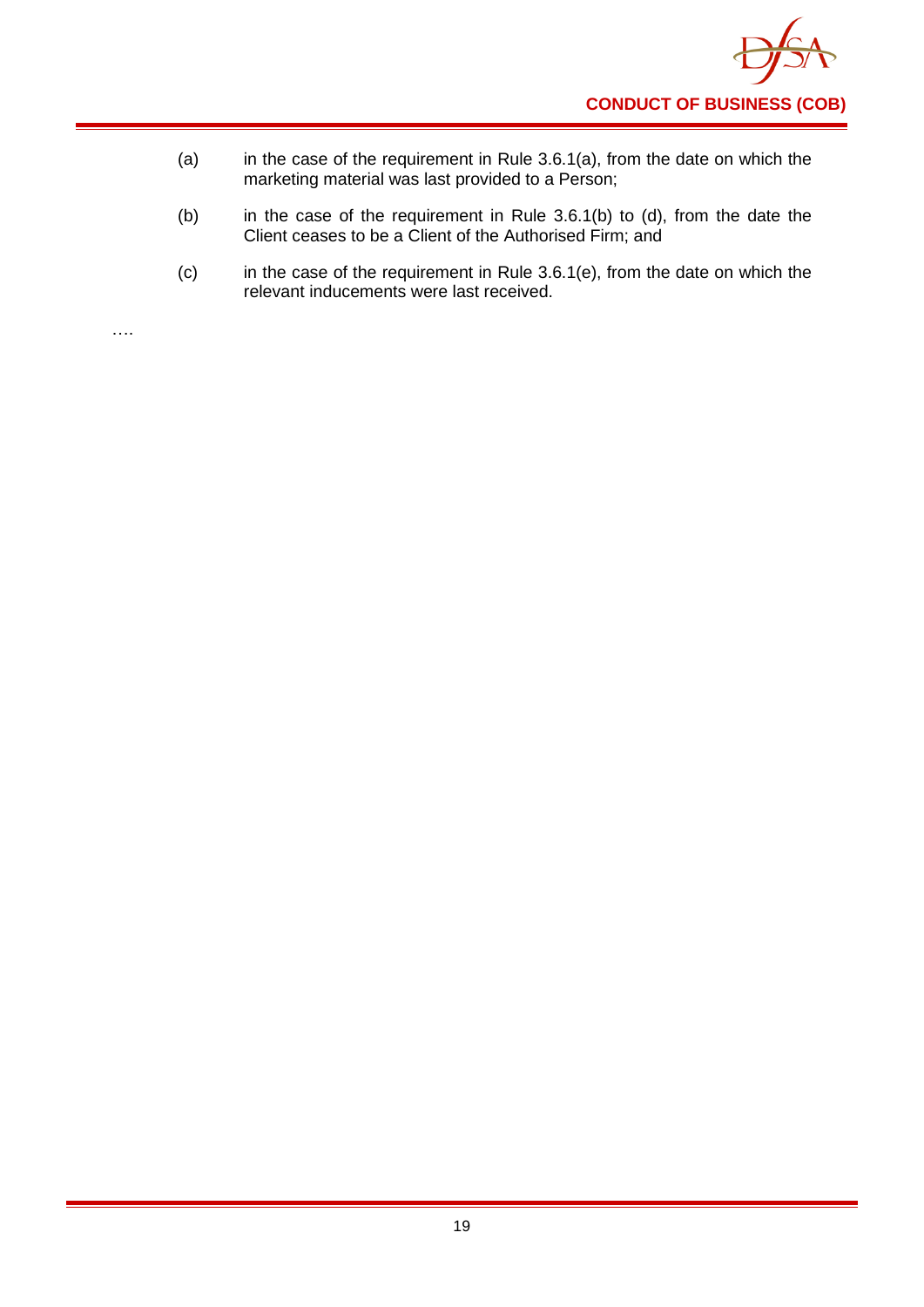

# **6 ADDITIONAL RULES - INVESTMENT BUSINESS OR CRYPTO BUSINESS**

# **6.1 Application**

- **6.1.1** (1) The Rules in this chapter apply to an Authorised Firm when conducting Investment Business or Crypto Business.
	- (2) Sections 6.11, 6.12, 6.13 and 6.14 also apply to an Authorised Firm in respect of Client Assets that it holds or controls (within the meaning of Rule 6.11.4) in the course of, or in connection with, Operating a Crowdfunding Platform or Providing Money Services.
	- (3) Sections 6.2 and 6.3 also apply to an Authorised Firm when:
		- (a) Operating an Employee Money Purchase Scheme; or
		- (b) Acting as the Administrator of an Employee Money Purchase Scheme.
	- (4) The requirements in this chapter apply to an Authorised Firm regardless of the classification of the Client, unless expressly provided otherwise.

#### **Guidance**

The requirements in chapter 3 also apply to the conduct of Investment Business and Crypto Business.

# **6.2 Personal account transactions**

# **Conditions for personal account transactions**

- **6.2.1** An Authorised Firm must establish and maintain adequate policies and procedures so as to ensure that:
	- (a) an Employee does not undertake a Personal Account Transaction unless:
		- (i) the Authorised Firm has, in a written notice, drawn to the attention of the Employee the conditions upon which the Employee may undertake Personal Account Transactions and that the contents of such a notice are made a term of his contract of employment or services;
		- (ii) the Authorised Firm has given its written permission to that Employee for that transaction or to transactions generally in Investments or Crypto Tokens of that kind; and
		- (iii) the transaction will not conflict with the Authorised Firm's duties to its Clients;
	- (b) it receives prompt notification or is otherwise aware of each Employee's Personal Account Transactions; and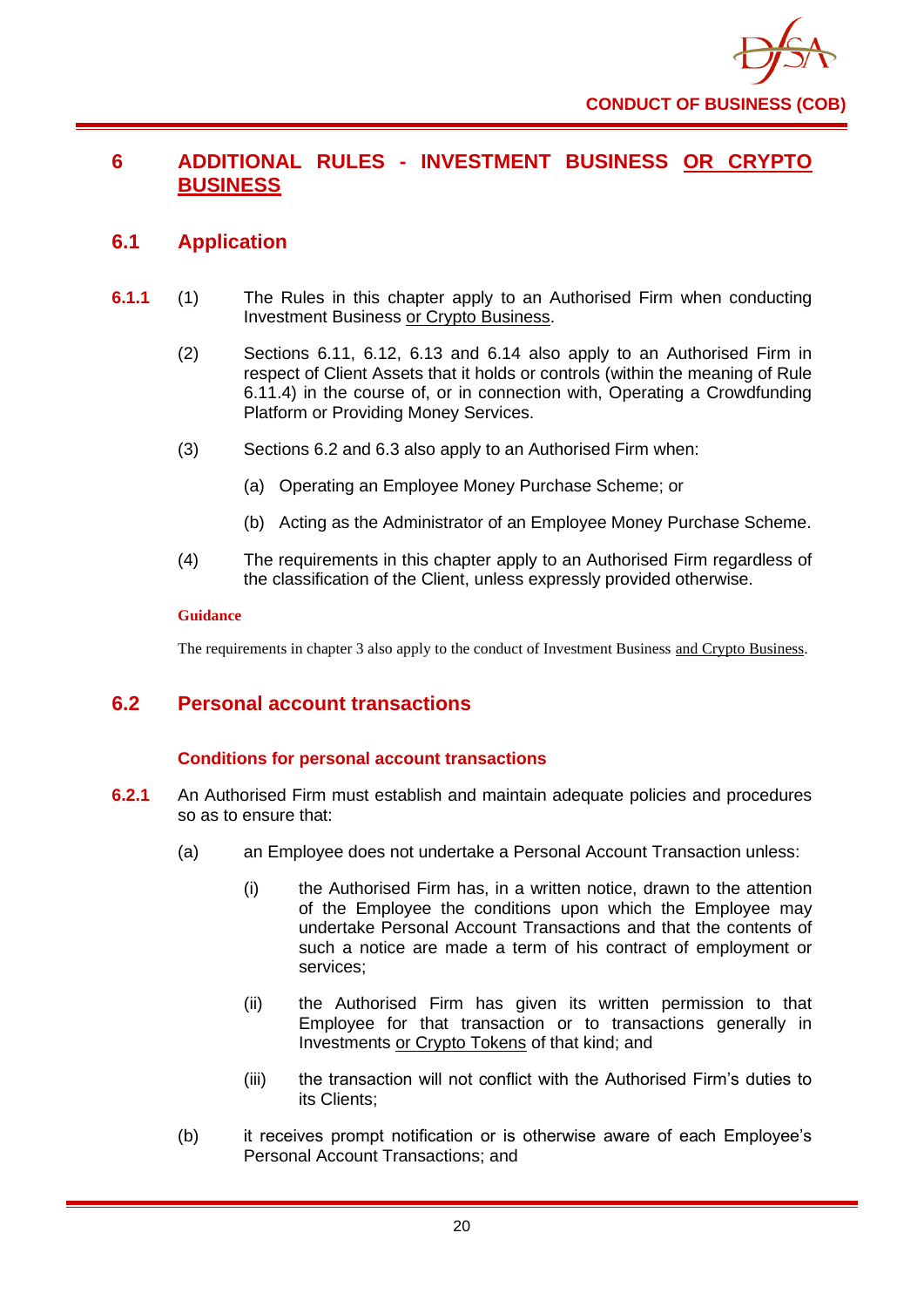

- (c) if an Employee's Personal Account Transactions are conducted with the Authorised Firm, each Employee's account must be clearly identified and distinguishable from other Clients' accounts.
- **6.2.2** The written notice in Rule 6.2.1(a)(i) must make it explicit that, if an Employee is prohibited from undertaking a Personal Account Transaction, he must not, except in the proper course of his employment:
	- (a) procure another Person to enter into such a Transaction; or
	- (b) communicate any information or opinion to another Person if he knows, or ought to know, that the Person will as a result, enter into such a Transaction or procure some other Person to do so.
- **6.2.3** Where an Authorised Firm has taken reasonable steps to ensure that an Employee will not be involved to any material extent in, or have access to information about, the Authorised Firm's Investment Business or Crypto Business, then the Authorised Firm need not comply with the requirements in Rule 6.2.1 in respect of that Employee.
- **6.2.4** An Authorised Firm must establish and maintain procedures and controls so as to ensure that an Investment Analyst does not undertake a Personal Account Transaction in an Investment or Crypto Token if the Investment Analyst is preparing Investment Research:
	- (a) on that Investment, Crypto Token or its Issuer; or
	- (b) on a related investment or Crypto Token, or its Issuer;

until the Investment Research is published or made available to the Authorised Firm's Clients.

# **Record Keeping**

- **6.2.5** (1) An Authorised Firm must maintain and keep a record of:
	- (a) the written notice setting out the conditions for Personal Account Transactions under Rule 6.2.1(a)(i);
	- (b) each permission given or denied by the Authorised Firm under Rule 6.2.1(a)(ii);
	- (c) each notification made to it under Rule 6.2.1(b); and
	- (d) the basis upon which the Authorised Firm has ascertained that an Employee will not be involved in to any material extent, or have access to information about, the Authorised Firm's Investment Business or Crypto Business for the purposes of Rule 6.2.3.
	- (2) The records in (1) must be retained for a minimum of six years from the date of:
		- (a) in  $(1)(a)$  and  $(1)(d)$ , termination of the employment contract of each Employee;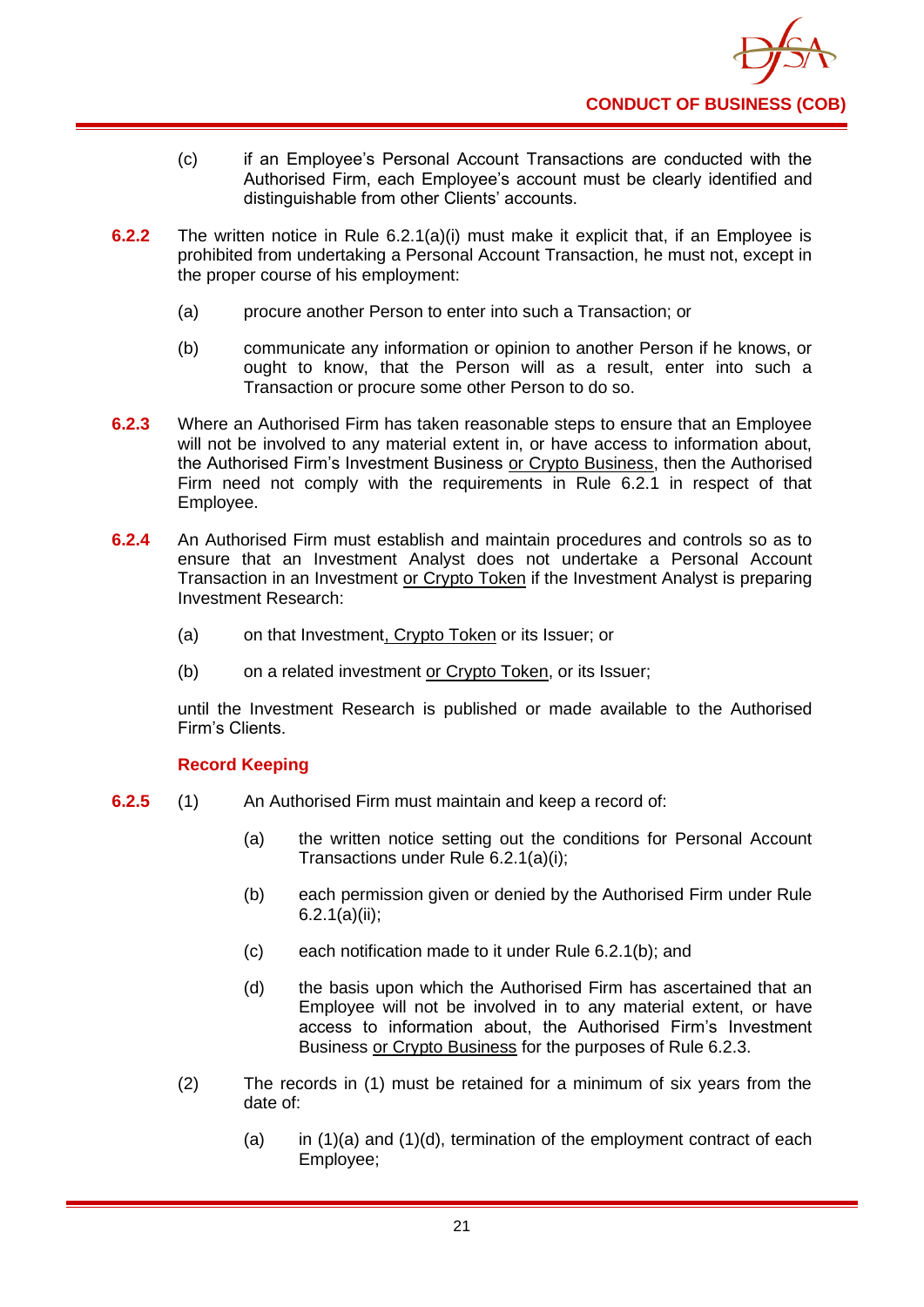- (b) in (1)(b), each permission given or denied by the Authorised Firm; and
- $(c)$  in  $(1)(c)$ , each notification made to the Authorised Firm.

# **6.3 Investment research and offers of securities**

# **Application**

**6.3.1** This section applies to an Authorised Firm preparing or publishing Investment Research.

#### **Guidance**

Investment Research is seen as a significant potential source of conflicts of interest within an Authorised Firm and therefore an Authorised Firm preparing or publishing investment research is expected to have adequate procedures, systems and controls to manage effectively any conflicts that arise.

- **6.3.2** An Authorised Firm that prepares and publishes Investment Research must have adequate procedures and controls to ensure:
	- (a) the effective supervision and management of Investment Analysts;
	- (b) that the actual or potential conflicts of interest are proactively managed in accordance with section 3.5 ;
	- (c) that the Investment Research issued to Clients is impartial; and
	- (d) that the Investment Research contains the disclosures described under Rules 6.3.3 and 6.3.4.

#### **Guidance**

An Authorised Firm's procedures, controls and internal arrangements, which may include Chinese Walls, should limit the extent of Investment Analysts participation in corporate finance business and sales and trading activities, and ensure remuneration structures do not affect their independence.

#### **Disclosures in investment research**

- **6.3.3** When an Authorised Firm publishes Investment Research, it must take reasonable steps to ensure that the Investment Research:
	- (a) clearly identifies the types of Clients for whom it is principally intended;
	- (b) distinguishes fact from opinion or estimates, and includes references to sources of data and any assumptions used;
	- (c) specifies the date when it was first published;
	- (d) specifies the period the ratings or recommendations are intended to cover;
	- (e) contains a clear and unambiguous explanation of the rating or recommendation system used;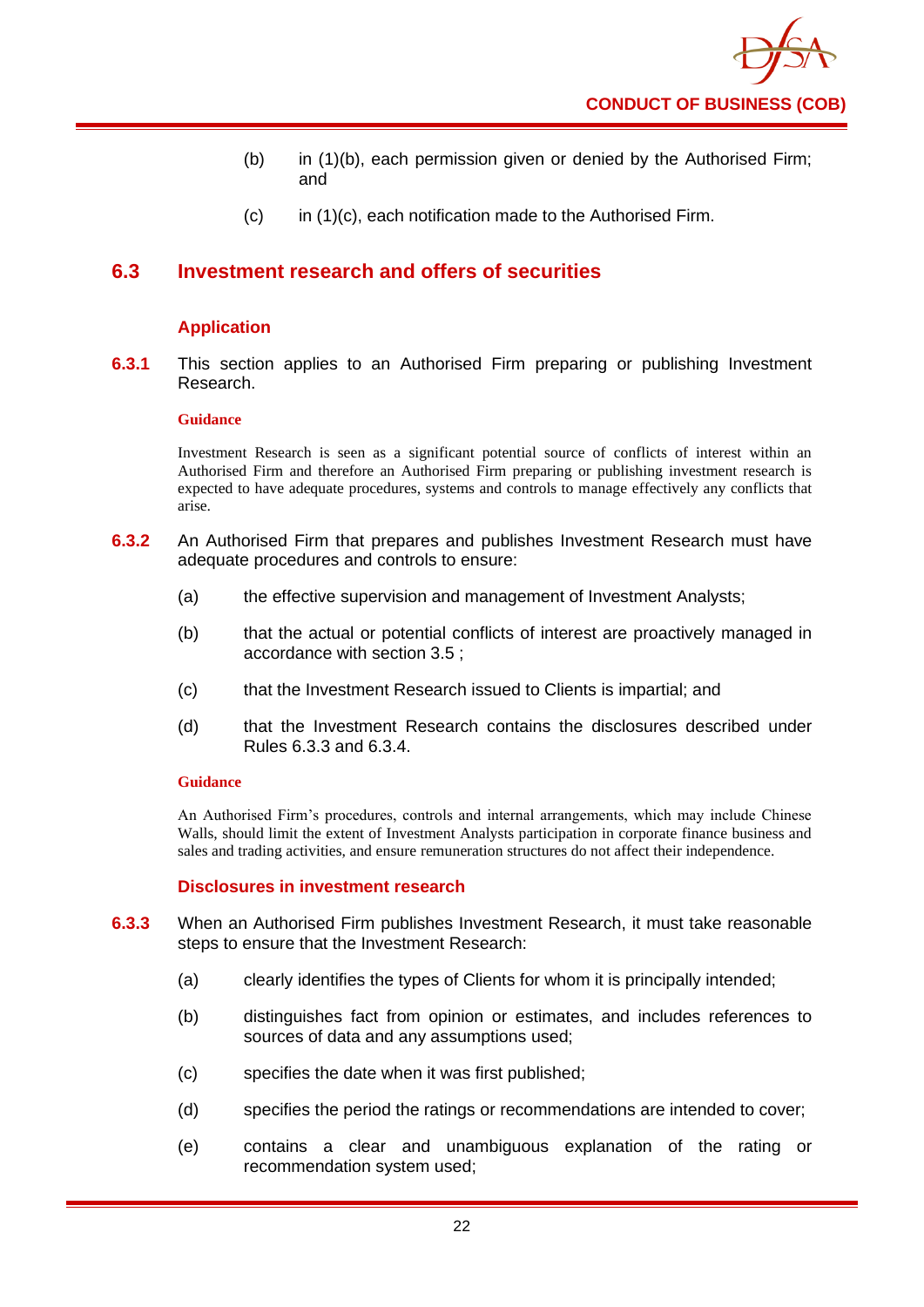

- (f) includes a distribution of the different ratings or recommendations, in percentage terms:
	- (i) for all Investments or Crypto Tokens;
	- (ii) for Investments in each sector covered; and
	- (iii) for Investments or Crypto Tokens, if any, where the Authorised Firm has undertaken corporate finance business with or for the Issuer over the past 12 months; and
- (g) if intended for use only by a Professional Client or Market Counterparty, contains a clear warning that it should not be relied upon by or distributed to Retail Clients.

An Authorised Firm may consider including a price chart or line graph depicting the performance of the Investment or Crypto Token for the period that the Authorised Firm has assigned a rating or recommendation for that investment, including the dates on which the ratings were revised for the purposes of the requirements such as in (d) and (e) of Rule 6.3.3.

- **6.3.4** For the purposes of this section, an Authorised Firm must take reasonable steps to ensure that when it publishes Investment Research, and in the case where a representative of the Authorised Firm makes a Public Appearance, disclosure is made of the following matters:
	- (a) any financial interest or material interest that the Investment Analyst or a Close Relative of the analyst has, which relates to the Investment or Crypto Token;
	- (b) the reporting lines for Investment Analysts and their remuneration arrangements where such matters give rise to any conflicts of interest which may reasonably be likely to impair the impartiality of the Investment Research;
	- (c) any shareholding by the Authorised Firm or its Associate of 1% or more of the total issued share capital of the Issuer;
	- (ca) in the case of a Crypto Token, any holding of 1% or more of the total number of issued Crypto Tokens of that type;
	- (d) if the Authorised Firm or its Associate acts as corporate broker for the Issuer;
	- (e) any material shareholding by the Issuer in the Authorised Firm;
	- (f) any corporate finance business undertaken by the Authorised Firm with or for the Issuer over the past 12 months, and any future relevant corporate finance business initiatives; and
	- (g) that the Authorised Firm is a Market Maker in the Investment or Crypto Token, if that is the case.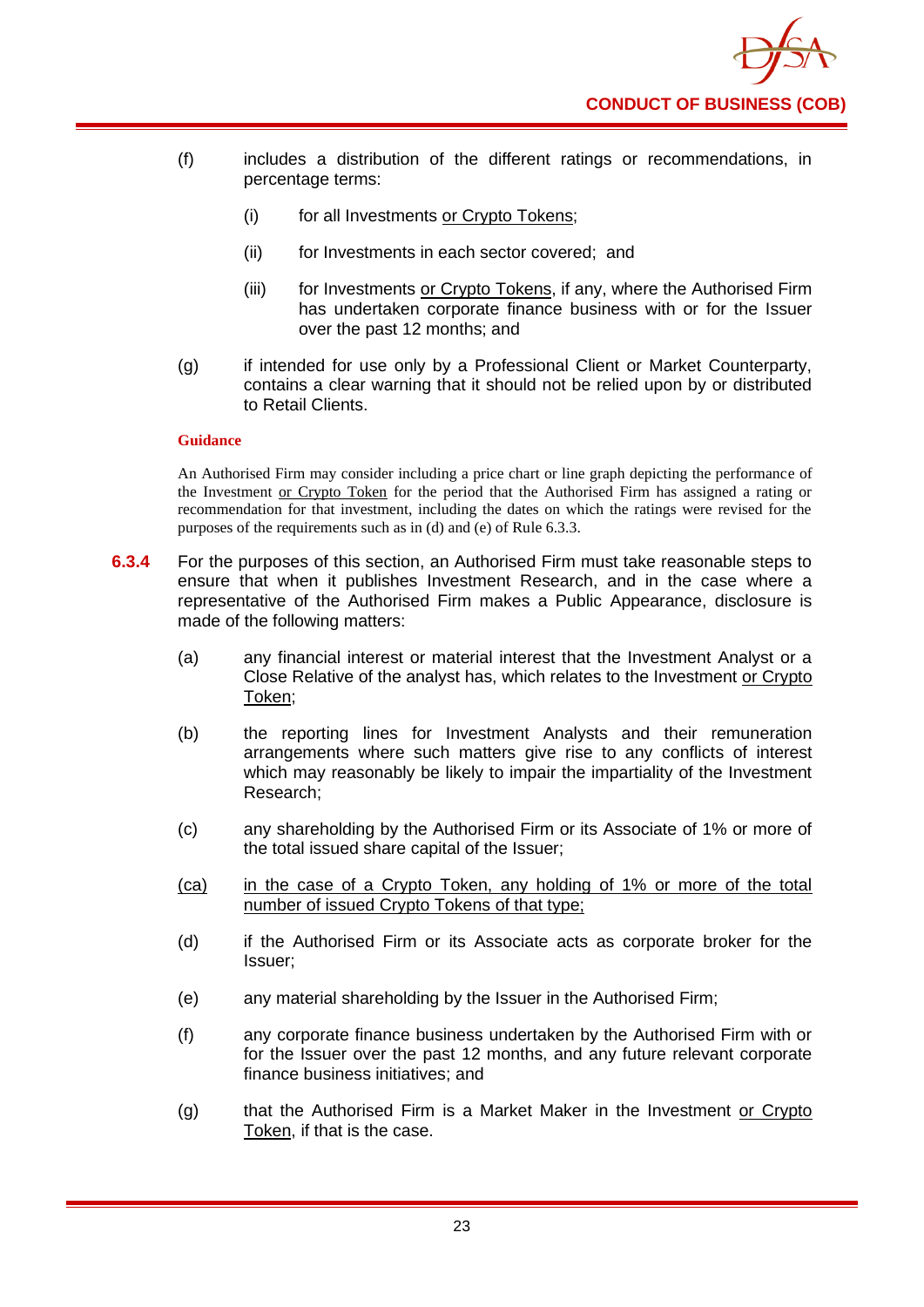

The requirements in Rule 6.3.4(a) and (b) apply to an Authorised Firm in addition to other requirements in the DFSA Rulebook. For example, an Authorised Firm is required to take reasonable steps to identify actual or potential conflicts of interest and then prevent or manage them under GEN Rule 4.2.7 (Principle 7 – Conflicts of Interest). Further, COB Rule 6.3.2 requires an Authorised Firm to have adequate procedures and controls when it prepares or publishes Investment Research.

#### **Restrictions on publication**

- **6.3.5** If an Authorised Firm acts as a manager or co-manager of an initial public offering or a secondary offering, it must take reasonable steps to ensure that:
	- (a) it does not publish Investment Research relating to the Investment during a Quiet Period; and
	- (b) an Investment Analyst from the Authorised Firm does not make a Public Appearance relating to that Investment during a Quiet Period.

#### **Guidance**

The DFSA does not consider the same conflicts of interest mentioned in this section arise if an Investment Analyst prepares Investment Research solely for an Authorised Firm's own use and not for publication. For example, if the research material is prepared solely for the purposes of the Authorised Firm's proprietary trading then the use of this information would fall outside the restrictions placed on publications.

#### **Restriction on own account transactions**

- **6.3.6** (1) Unless (2) applies, an Authorised Firm or its Associate must not knowingly execute an Own Account Transaction in an Investment, Crypto Token or related Investments, which is the subject of Investment Research, prepared either by the Authorised Firm or its Associate, until the Clients for whom the Investment Research was principally intended have had a reasonable opportunity to act upon it.
	- (2) The restriction in (1) does not apply if:
		- (a) the Authorised Firm or its Associate is a Market Maker in the relevant Investment or Crypto Token;
		- (b) the Authorised Firm or its Associate undertakes an Execution-Only Transaction for a Client; or
		- (c) it is not expected to materially affect the price of the Investment or Crypto Token.

#### **Guidance**

The exceptions in Rule 6.3.6(2) allow an Authorised Firm to continue to provide key services to the market and to its Clients even if the Authorised Firm would be considered to have knowledge of the timing and content of the Investment Research which is intended for publication to Clients, for example when it is impractical for an Authorised Firm to put in place a Chinese Wall because the Authorised Firm has few Employees or cannot otherwise separate its functions.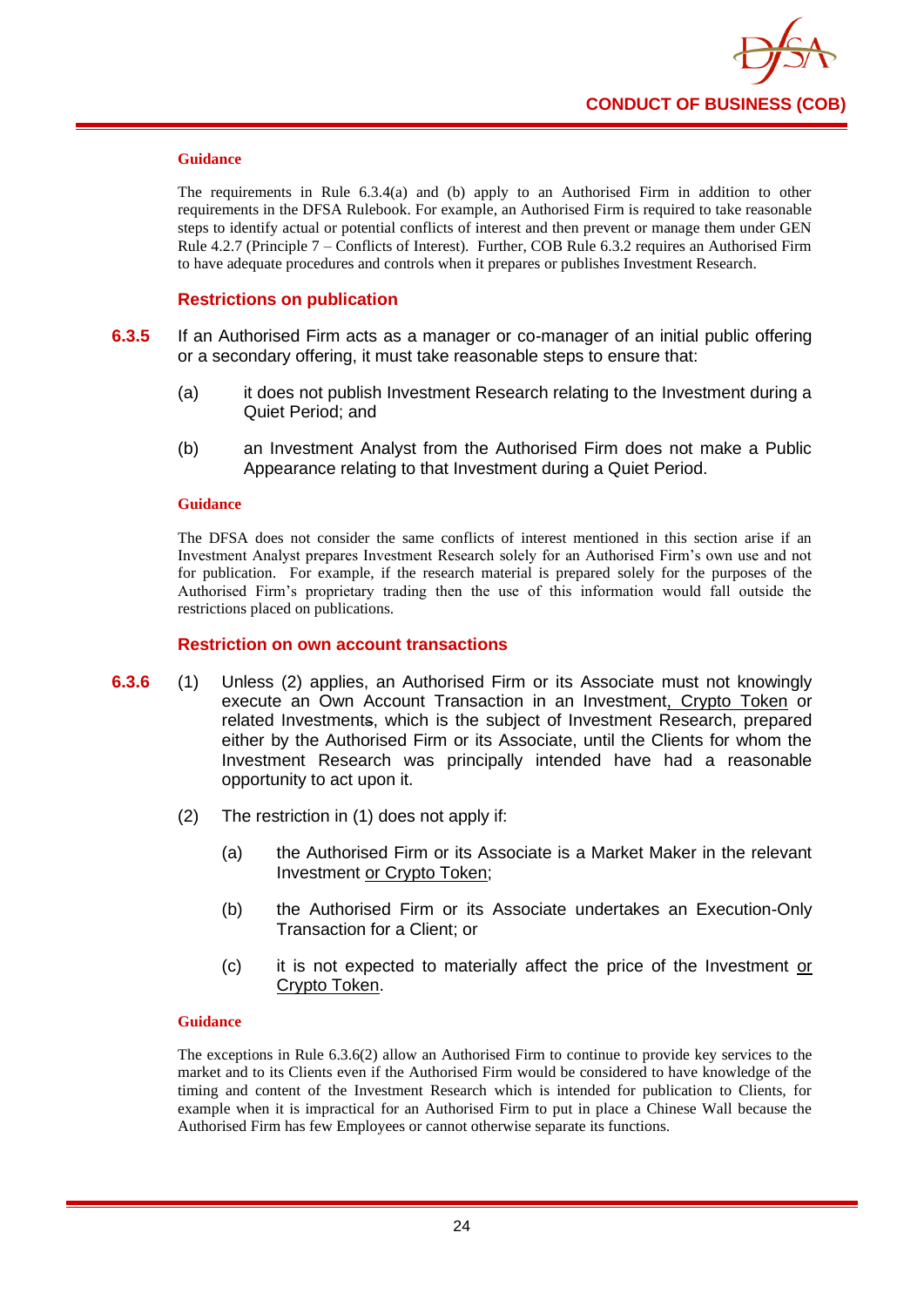

## **Offers of securities**

**6.3.7** When an Authorised Firm carries out a mandate to manage an Offer of Securities, it must implement adequate internal arrangements, in accordance with section 3.5, to manage any conflicts of interest that may arise as a result of the Authorised Firm's duty to two distinct sets of Clients namely the corporate finance Client and the investment Client.

### **Disclosure**

- **6.3.8** For the purposes of Rule 6.3.7, when an Authorised Firm accepts a mandate to manage an Offer, it must take reasonable steps to disclose to its corporate finance Client:
	- (a) the process the Authorised Firm proposes to adopt in order to determine what recommendations it will make about allocations for the Offer;
	- (b) details of how the target investor group, to whom it is planned to Offer the Securities, will be identified;
	- (c) the process through which recommendations are prepared and by whom; and
	- (d) (if relevant) that it may recommend placing Securities with a Client of the Authorised Firm for whom the Authorised Firm provides other services, with the Authorised Firm's own proprietary book, or with an Associate, and that this represents a potential conflict of interest.

#### **Guidance**

It is the DFSA's expectation that an Authorised Firm's procedures to identify and manage conflicts of interest should extend to the allocation process for an offering of Securities.

# **6.4 Best execution**

# **Application**

- **6.4.1** (1) The Rules in this section do not apply to an Authorised Firm with respect to any Transaction which:
	- (a) it undertakes with a Market Counterparty;
	- (b) it carries out for the purposes of managing a Fund of which it is the Fund Manager;
	- (c) is an Execution-Only Transaction; or
	- (d) it undertakes on an MTF which it operates.
	- (2) Where an Authorised Firm undertakes an Execution-Only Transaction with or for a Client, the Authorised Firm is not relieved from providing best execution in respect of any aspect of that Transaction which lies outside the Client's specific instructions.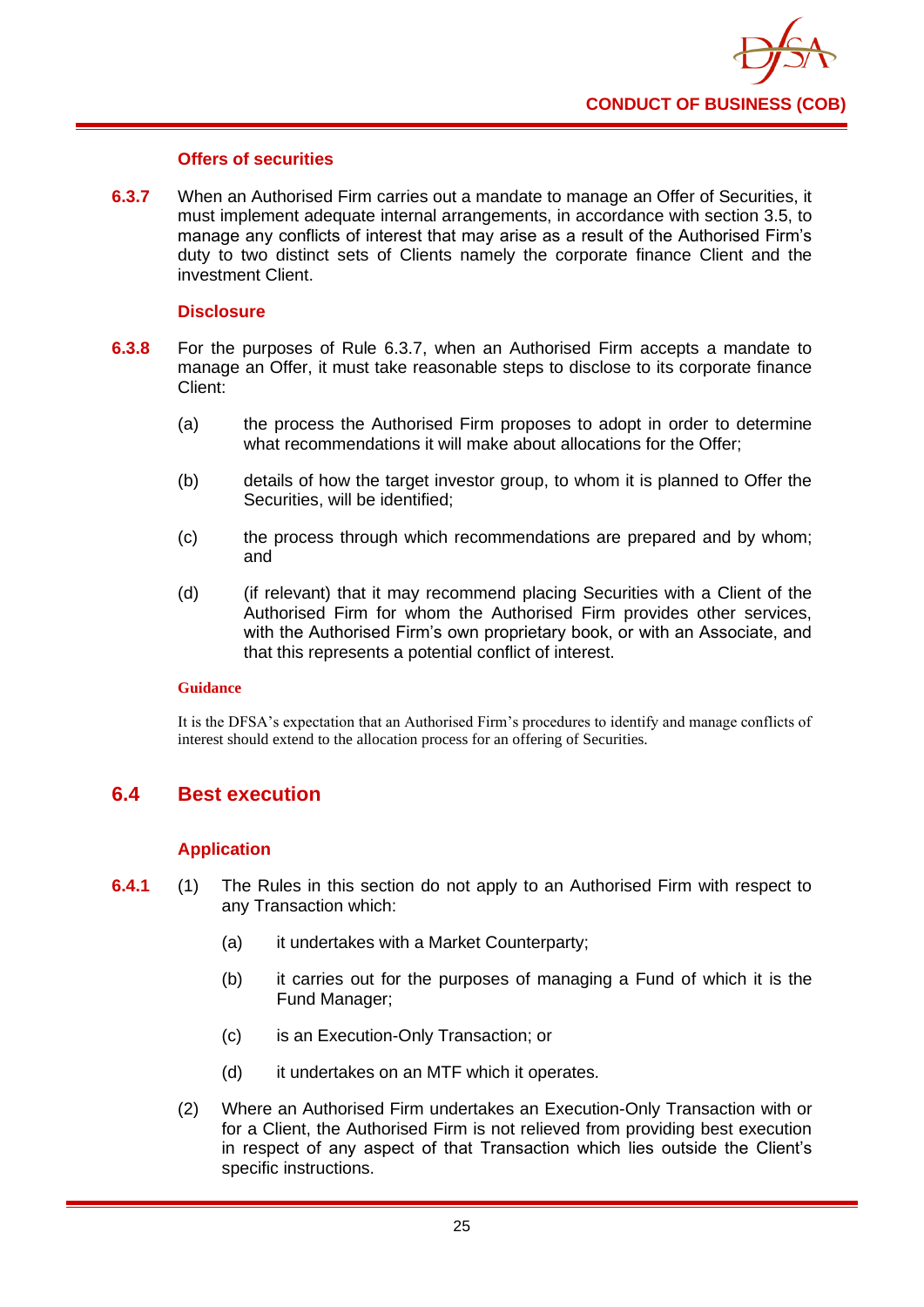

#### **Providing best execution**

- **6.4.2** (1) When an Authorised Firm agrees, or decides in the exercise of its discretion, to Execute any Transaction with or for a Client in an Investment, or Crypto Token, it must provide best execution.
	- (2) An Authorised Firm provides best execution if it takes reasonable care to determine the best overall price available for that Investment or Crypto Token under the prevailing market conditions and deals at a price which is no less advantageous to that Client.
	- (3) An Authorised Firm which is an ATS Operator is not required to provide best execution for Persons who are its Clients in circumstances where such Persons are dealing with each other on the Authorised Firm's ATS and the Authorised Firm is not acting for or on behalf of any such Persons in relation to a deal on that ATS.

#### **Requirements**

- **6.4.3** In determining whether an Authorised Firm has taken reasonable care to provide the best overall price for a Client in accordance with Rule 6.4.2, the DFSA will have regard to whether an Authorised Firm has:
	- (a) discounted any fees and charges previously disclosed to the Client;
	- (b) not taken a Mark-up or Mark-down from the price at which it Executed the Transaction, unless this is disclosed to the Client; and
	- (c) had regard to price competition or the availability of a range of price sources for the execution of its Clients' Transactions. In the case where the Authorised Firm has access to prices of different Authorised Market Institutions, other regulated financial markets or alternative trading systems, it must Execute the Transaction at the best overall price available having considered other relevant factors.
- **6.4.4** If another Person is responsible for the execution of a Transaction an Authorised Firm may rely on that Person to provide best execution where that Person has undertaken to provide best execution in accordance with this section.

#### **Guidance**

When determining best execution, an Authorised Firm should consider the direct costs and indirect costs and the relevant order type and size, settlement arrangements and timing of a Client's order that could affect decisions on when, where and how to trade.

# **6.5 Non-market price transactions**

#### **Application**

**6.5.1** (1) Subject to (2), this section applies to an Authorised Firm conducting Investment Business or Crypto Business regardless of the classification of the Client.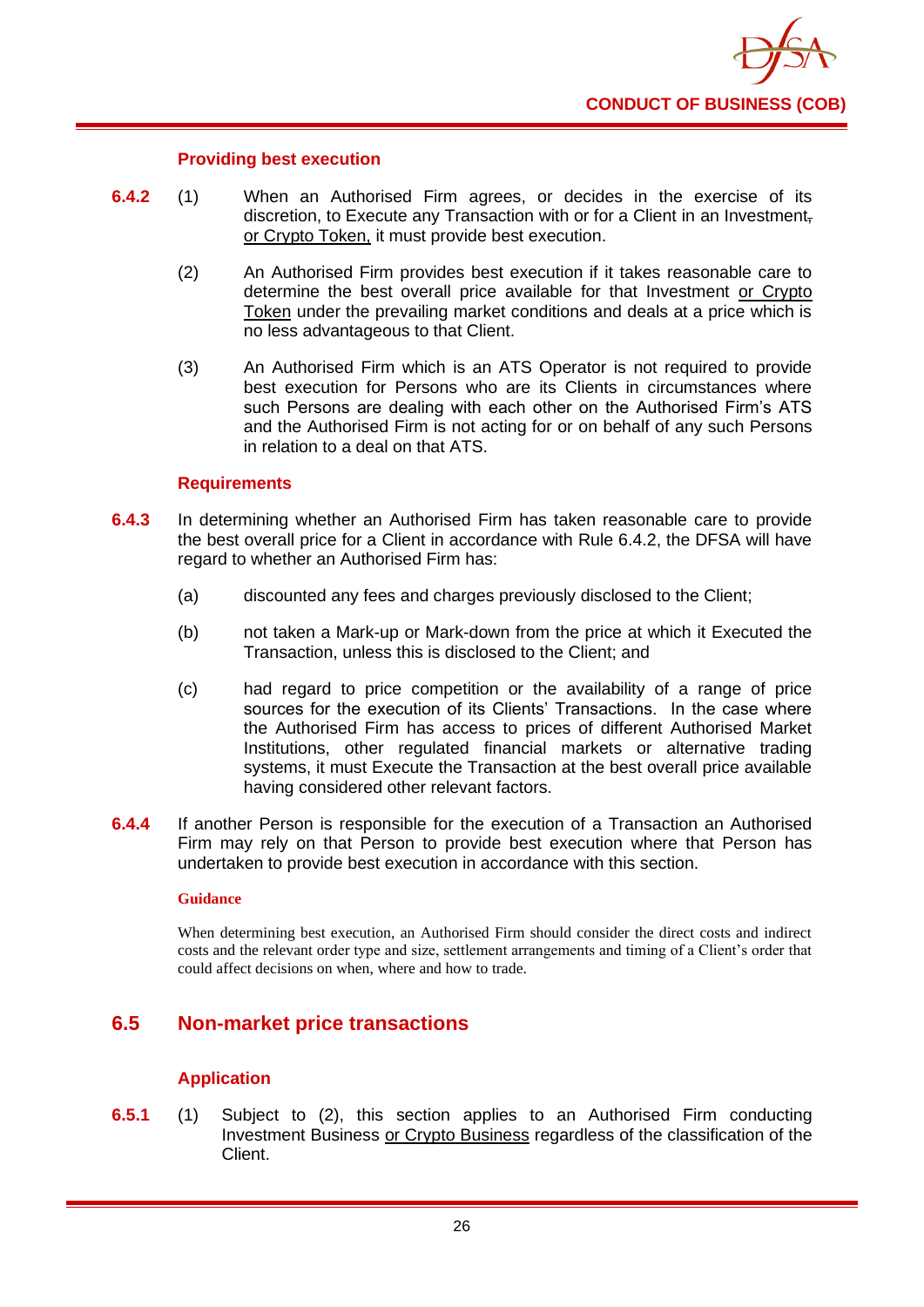

(2) This section does not apply to a Client to whom a Person operating an MTF provides its MTF services.

## **General prohibition**

- **6.5.2** (1) An Authorised Firm must not enter into a non-market price Transaction in any capacity, with or for a Client, unless it has taken reasonable steps to ensure that the Transaction is not being entered into by the Client for an improper purpose.
	- (2) The requirement in (1) does not apply in relation to a non-market price Transaction subject to the Rules of an Authorised Market Institution or regulated exchange.

#### **Record keeping**

**6.5.3** An Authorised Firm must make and retain, for a minimum of six years, a record of the steps it has taken in relation to each Transaction under this section.

#### **Guidance**

- 1. A non-market price Transaction is a Transaction where the dealing rate or price paid by the Authorised Firm or its Client differs from the prevailing market rate or price to a material extent or the Authorised Firm or its Client gives materially more or less in value than it receives in return.
- 2. In general, Authorised Firms should undertake transactions at the prevailing market price. Failure to do this may result in an Authorised Firm participating, whether deliberately or unknowingly, in the concealment of a profit or loss, or in the perpetration of a fraud.

# **6.6 Aggregation and allocation**

#### **Application**

- **6.6.1** The Rules in this section do not apply to an Authorised Firm with respect to any Transaction which:
	- (a) it undertakes with a Market Counterparty;
	- (b) it carries out for the purposes of managing a Fund of which it is the Fund Manager; or
	- (c) is undertaken on an MTF which it operates.

# **Aggregation of orders**

**6.6.2** An Authorised Firm may aggregate an order for a Client with an order for other Clients or with an order for its own account only where: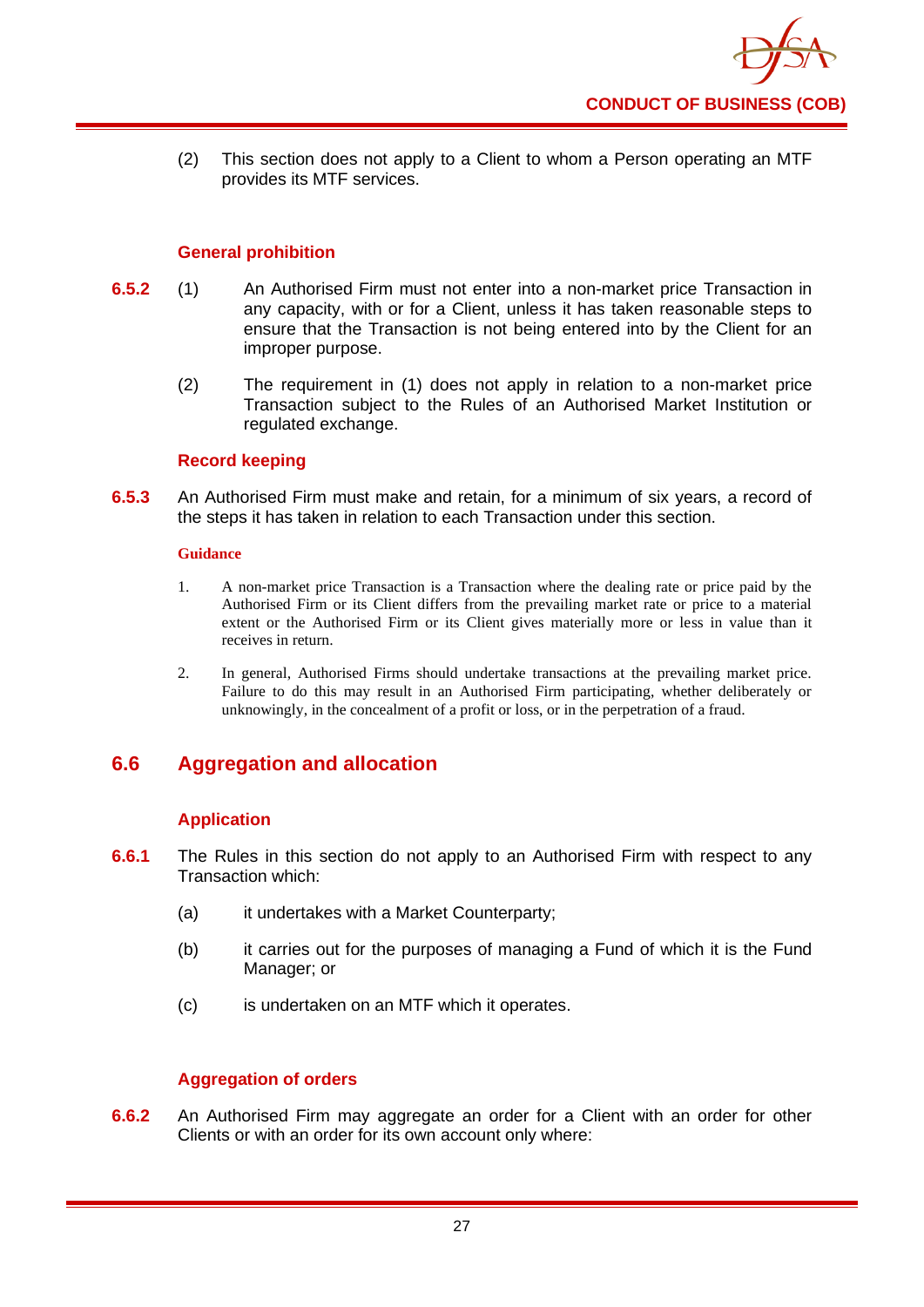

- (a) it is unlikely that the aggregation will operate to the disadvantage of any of the Clients whose Transactions have been aggregated;
- (b) the Authorised Firm has disclosed in writing to the Client that his order may be aggregated and that the effect of the aggregation may operate on some occasions to his disadvantage;
- (c) the Authorised Firm has made a record of the intended basis of allocation and the identity of each Client before the order is effected; and
- (d) the Authorised Firm has in place written standards and policies on aggregation and allocation which are consistently applied and should include the policy that will be adopted when only part of the aggregated order has been filled.

## **Allocation of investments**

- **6.6.3** Where an Authorised Firm has aggregated a Client order with an order for other Clients or with an order for its own account, and part or all of the aggregated order has been filled, it must:
	- (a) promptly allocate the Investments or Crypto Tokens concerned;
	- (b) allocate the Investments or Crypto Tokens in accordance with the stated intention;
	- (c) ensure the allocation is done fairly and uniformly by not giving undue preference to itself or to any of those for whom it dealt; and
	- (d) make and maintain a record of:
		- (i) the date and time of the allocation;
		- (ii) the relevant Investments or Crypto Tokens;
		- (iii) the identify of each Client concerned; and
		- (iv) the amount allocated to each Client and to the Authorised Firm recorded against the intended allocation as required in (b).

#### **Record keeping**

**6.6.4** An Authorised Firm must retain the records required in Rules 6.6.2 (d) and 6.6.3 for six years from the date on which the order is allocated.

# **6.7 Record keeping – voice and electronic communications**

**6.7.1** (1) An Authorised Firm must, subject to (2), take reasonable steps to ensure that it makes and retains recordings of its voice and electronic communications when such communications are with a Client or with another Person in relation to a Transaction, including the receiving or passing of related instructions.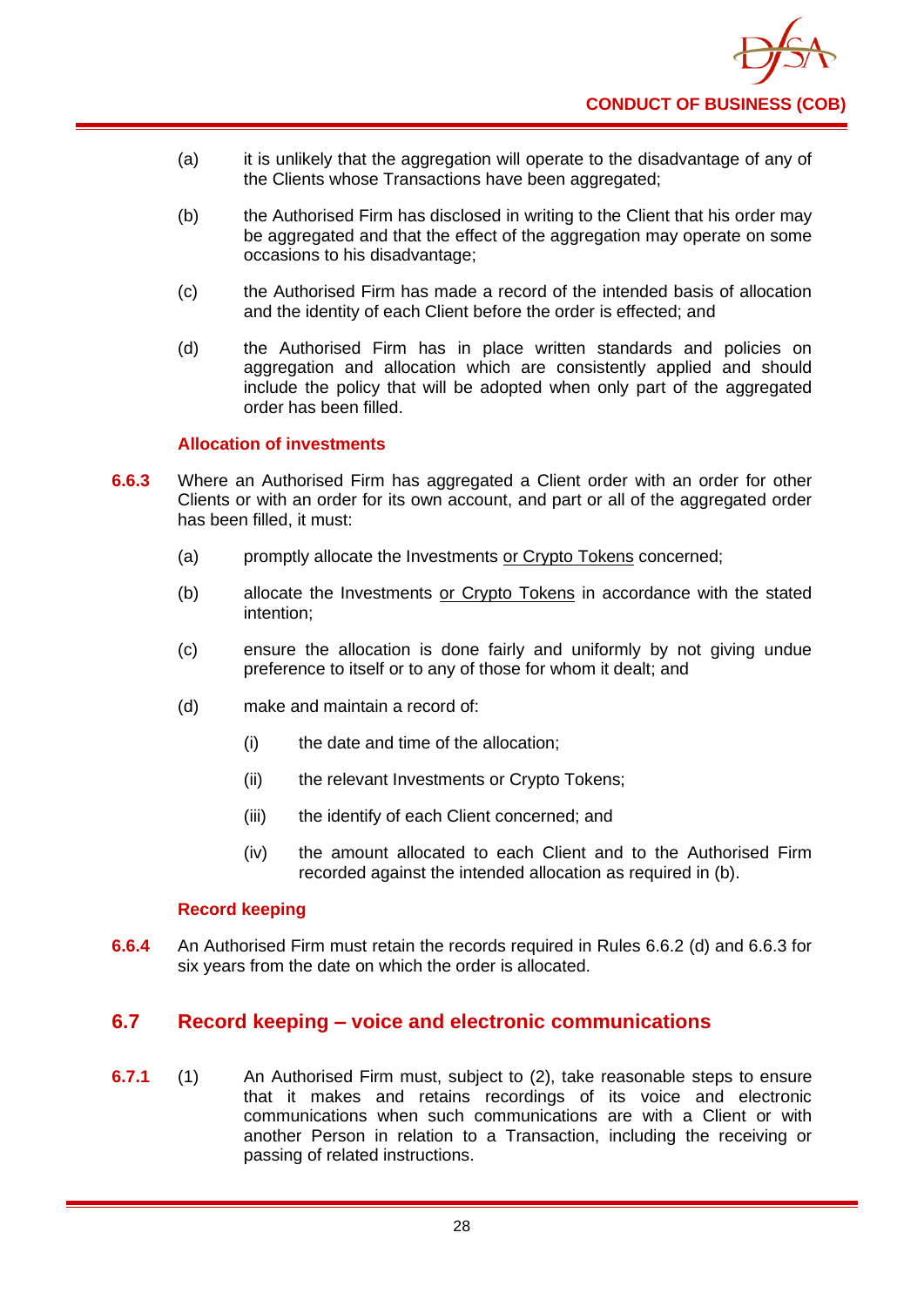

(2) The obligation in (1) does not apply in relation to voice and electronic communications which are not intended to lead to the conclusion of a specific Transaction and are general conversations or communications about market conditions.

#### **Guidance**

The effect of Rule 6.7.1 is that an Authorised Firm may conduct the kind of business contemplated in (1) over a mobile phone or other handheld electronic communication device but only if the Authorised Firm is able to record such communications. Further, mere transmission of instructions by front office personnel to back office personnel within an Authorised Firm would not ordinarily be subject to this Rule.

- **6.7.2** (1) An Authorised Firm must be able to demonstrate prompt accessibility of all records.
	- (2) Records must be maintained in comprehensible form or must be capable of being promptly so reproduced.
	- (3) The Authorised Firm must make and implement appropriate procedures to prevent unauthorised alteration of its records.
- **6.7.3** Voice and electronic communication recordings must be retained for a minimum of six months.

# **Records of orders and transactions**

- **6.7.4** (1) When an Authorised Firm receives a Client order or in the exercise of its discretion decides upon a Transaction, it must promptly make a record of the information set out in App1 under Rule A1.1.1.
	- (2) When an Authorised Firm Executes a Transaction, it must promptly make a record of the information set out in App1 under Rule A1.1.2.
	- (3) When an Authorised Firm passes a Client order to another Person for Execution, it must promptly make a record of the information set out in App 1 under Rule A1.1.3.
- **6.7.5** The records referred to in Rule 6.7.4 must be retained by an Authorised Firm for a minimum of six years.

# **6.8 Other dealing rules**

# **Application**

- **6.8.1** (1) Subject to (2), the Rules in this section, other than Rule 6.8.7, do not apply to an Authorised Firm with respect to any Transaction which it:
	- (a) undertakes with a Market Counterparty; or
	- (b) carries out for the purposes of managing a Fund of which it is the Fund Manager.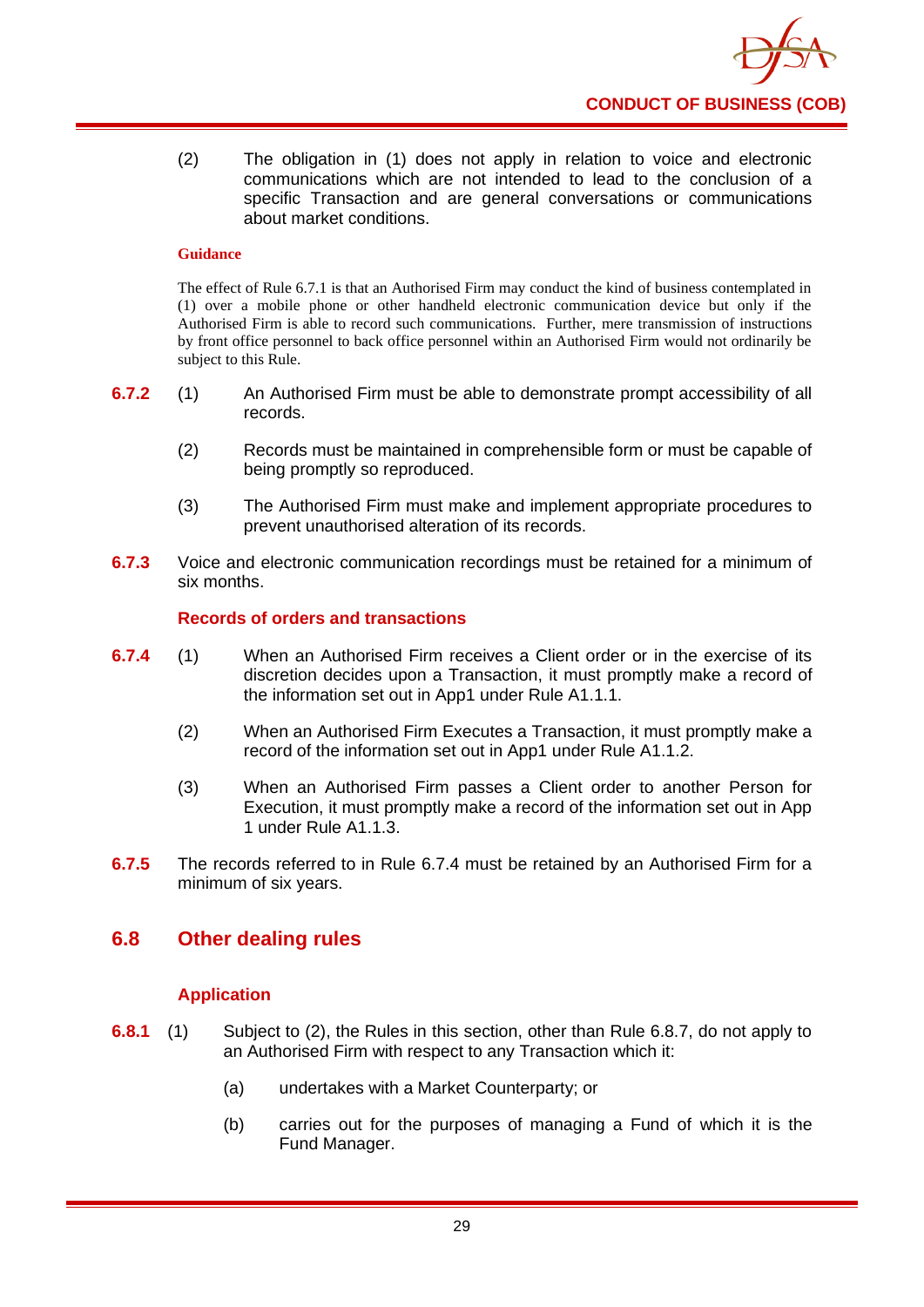

(2) The Rules in this section do not apply to an Authorised Firm in respect of any Transactions which it undertakes on an MTF which it operates.

# **Churning**

- **6.8.2** (1) An Authorised Firm must not Execute a Transaction for a Client in its discretion or advise any Client to transact with a frequency or in amounts to the extent that those Transactions might be deemed to be excessive.
	- (2) The onus will be on the Authorised Firm to ensure that such Transactions were fair and reasonable at the time they were entered into.

## **Timely execution**

- **6.8.3** (1) Once an Authorised Firm has agreed or decided to enter into a Transaction for a Client, it must do so as soon as reasonably practical.
	- (2) An Authorised Firm may postpone the execution of a Transaction in (1) if it has taken reasonable steps to ensure that it is in the best interests of the Client.

# **Fairly and in due turn**

**6.8.4** An Authorised Firm must deal with Own Account Transactions and Client Transactions fairly and in due turn.

## **Averaging of prices**

- **6.8.5** (1) An Authorised Firm may execute a series of Transactions on behalf of a Client within the same trading day or within such other period as may be agreed in writing by the Client, to achieve one investment decision or objective, or to meet Transactions which it has aggregated.
	- (2) If the Authorised Firm does so, it may determine a uniform price for the Transactions executed during the period, calculated as the weighted average of the various prices of the Transactions in the series.

#### **Timely allocation**

- **6.8.6** (1) An Authorised Firm must ensure that a Transaction it Executes is promptly allocated.
	- (2) The allocation must be:
		- (a) to the account of the Client on whose instructions the Transaction was executed;
		- (b) in respect of a discretionary Transaction, to the account of the Client or Clients with or for whom the Authorised Firm has made and recorded, prior to the Transaction, a decision in principle to execute that Transaction; or
		- (c) in all other cases, to the account of the Authorised Firm.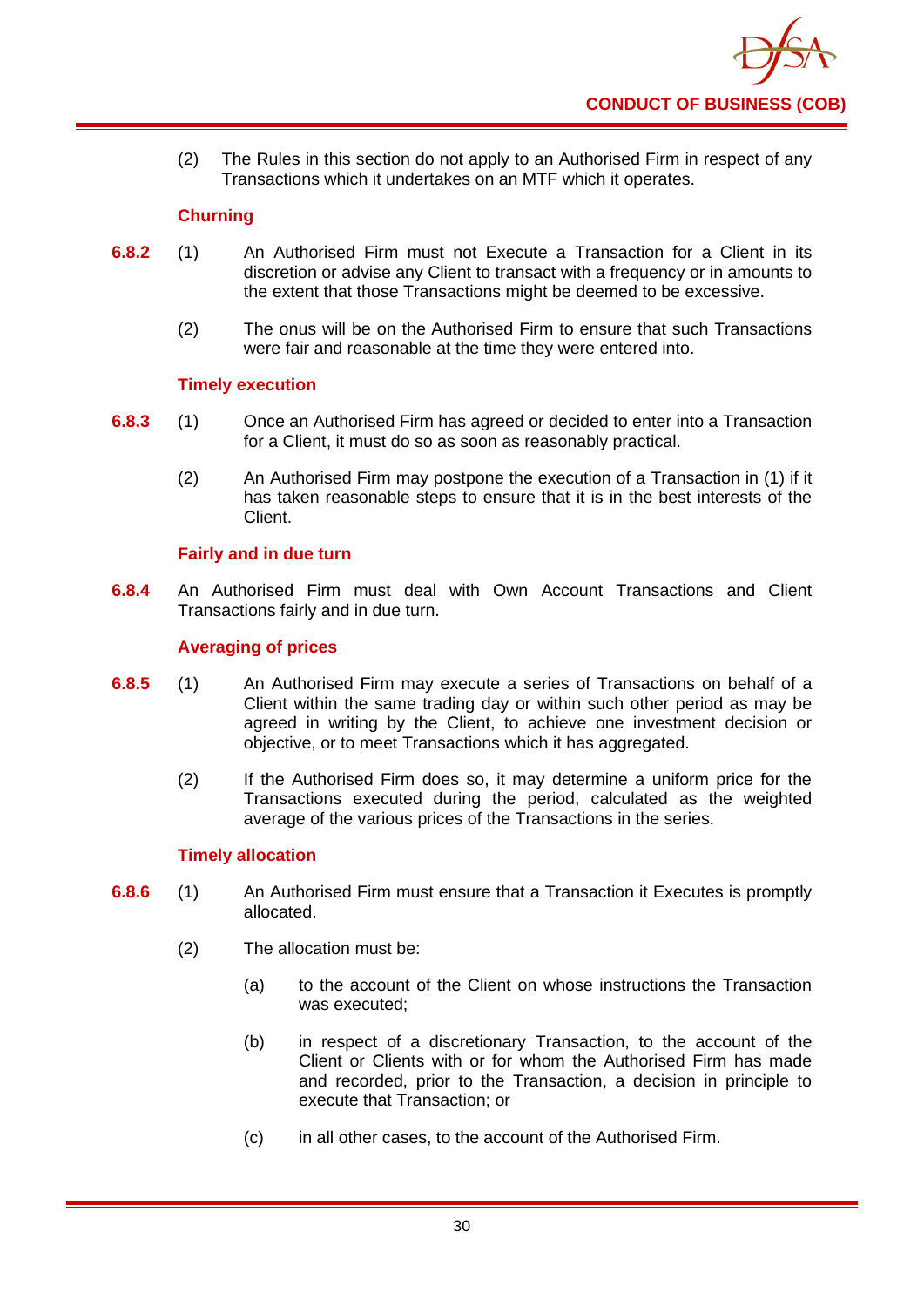

#### **Direct Electronic Access**

- **6.8.7** Where an Authorised Firm provides a Client (including a Market Counterparty) with direct electronic access to an Authorised Market Institution, Alternative Trading System, Regulated Exchange or regulated multilateral trading facility, the Authorised Firm must:
	- (a) establish and maintain policies, procedures, systems and controls to limit or prevent a Client from placing an order that would result in the Authorised Firm exceeding its existing position limits or credit limits; and
	- (b) ensure that such policies, procedures, systems and controls remain appropriate and effective on an on-going basis.

#### **Guidance**

An Authorised Firm should undertake on-going monitoring of its systems and controls to ensure that they are operating effectively and as intended and remain appropriate.

# **6.9 Confirmation notes**

## **Application**

- **6.9.1** The Rules in this section do not apply to an Authorised Firm with respect to any Transaction which it:
	- (a) undertakes with a Market Counterparty; or
	- (b) carries out for the purposes of managing a Fund of which it is the Fund Manager.

# **Sending confirmation notes**

- **6.9.2** (1) When an Authorised Firm Executes a Transaction in an Investment or Crypto Token for a Client, it must ensure a confirmation note is sent to the Client as soon as possible and in any case no later than 2 business days following the date of Execution of the Transaction.
	- (2) Where an Authorised Firm has executed a Transaction or series of Transactions in accordance with Rule 6.8.5, the Authorised Firm must send a confirmation note relating to those Transactions as soon as possible, but no later than 2 business days following the last Transaction.
	- (3) The confirmation note must include the details of the Transaction in accordance with App3 section A3.1.
	- (4) An Authorised Firm is not required to issue a confirmation note where a Professional Client has advised in writing that he does not wish to receive such confirmation notes.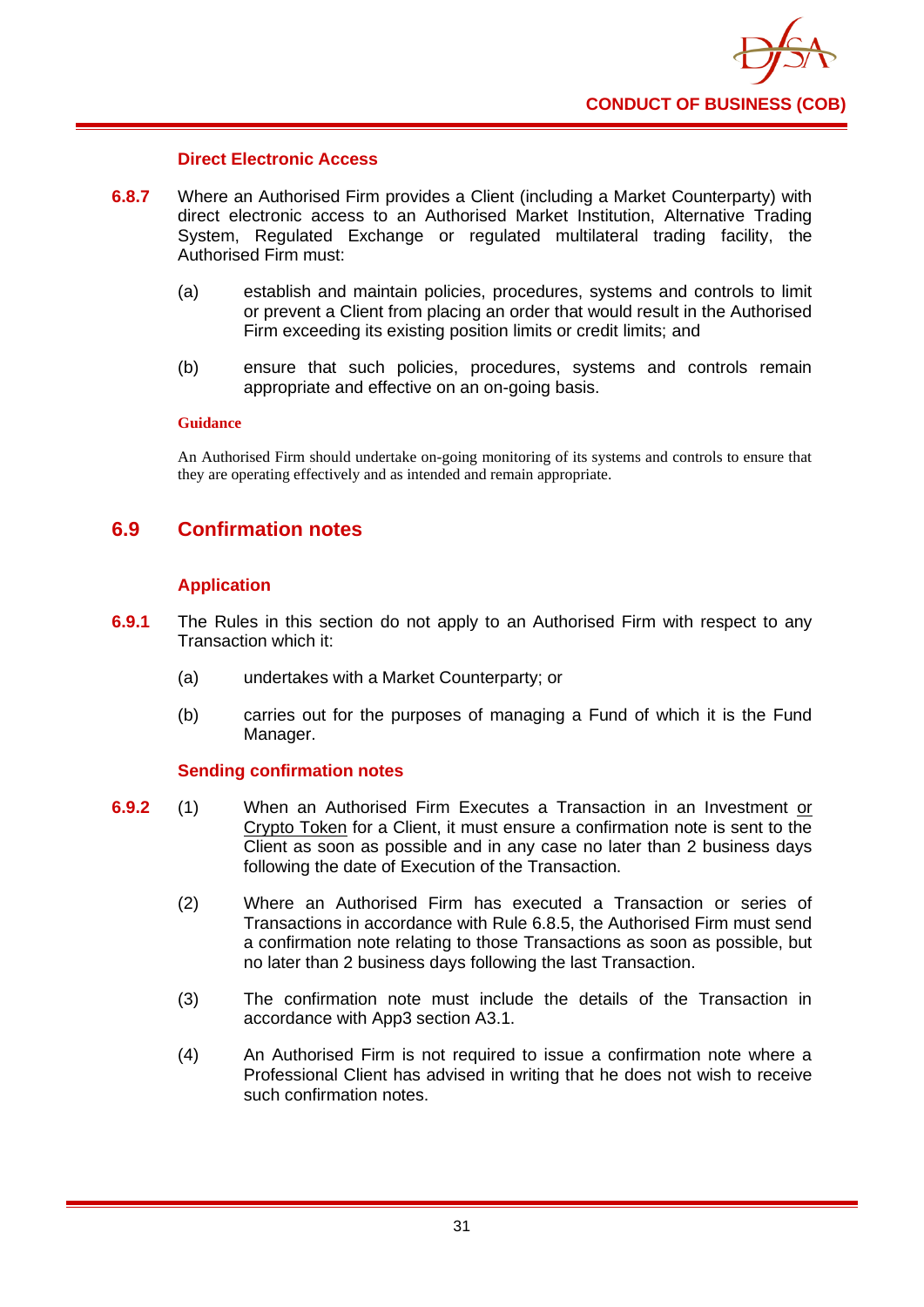

# **Record keeping**

**6.9.3** An Authorised Firm must retain a copy of each confirmation note sent to a Client and retain it for a minimum of six years from the date of despatch.

# **6.10 Periodic statements**

## **Application**

- **6.10.1** The Rules in this section do not apply to an Authorised Firm with respect to any Transaction which it:
	- (a) undertakes with a Market Counterparty; or
	- (b) carries out for the purposes of managing a Collective Investment Fund of which it is the Fund Manager.

#### **Investment management and contingent liability investments**

- **6.10.2** (1) When an Authorised Firm:
	- (a) acts as an Investment Manager for a Client; or
	- (b) operates a Client's account containing uncovered open positions in a Contingent Liability Investment;

it must promptly and at suitable intervals in accordance with (2) provide the Client with a written statement ("a periodic statement") containing the matters referred to in App4 section A4.1.

- (2) For the purposes of (1), a "suitable interval" is:
	- (a) six-monthly;
	- (b) monthly, if the Client's portfolio includes an uncovered open position in Contingent Liability Investments; or
	- (c) at any alternative interval that a Client has on his own initiative agreed with the Authorised Firm but in any case at least annually.

#### **Record keeping**

**6.10.4** An Authorised Firm must make a copy of any periodic statement provided to a Client and retain it for a minimum of six years from the date on which it was provided.

# **6.11 Client Assets**

# **Application**

**6.11.1** (1) This section applies to an Authorised Firm which: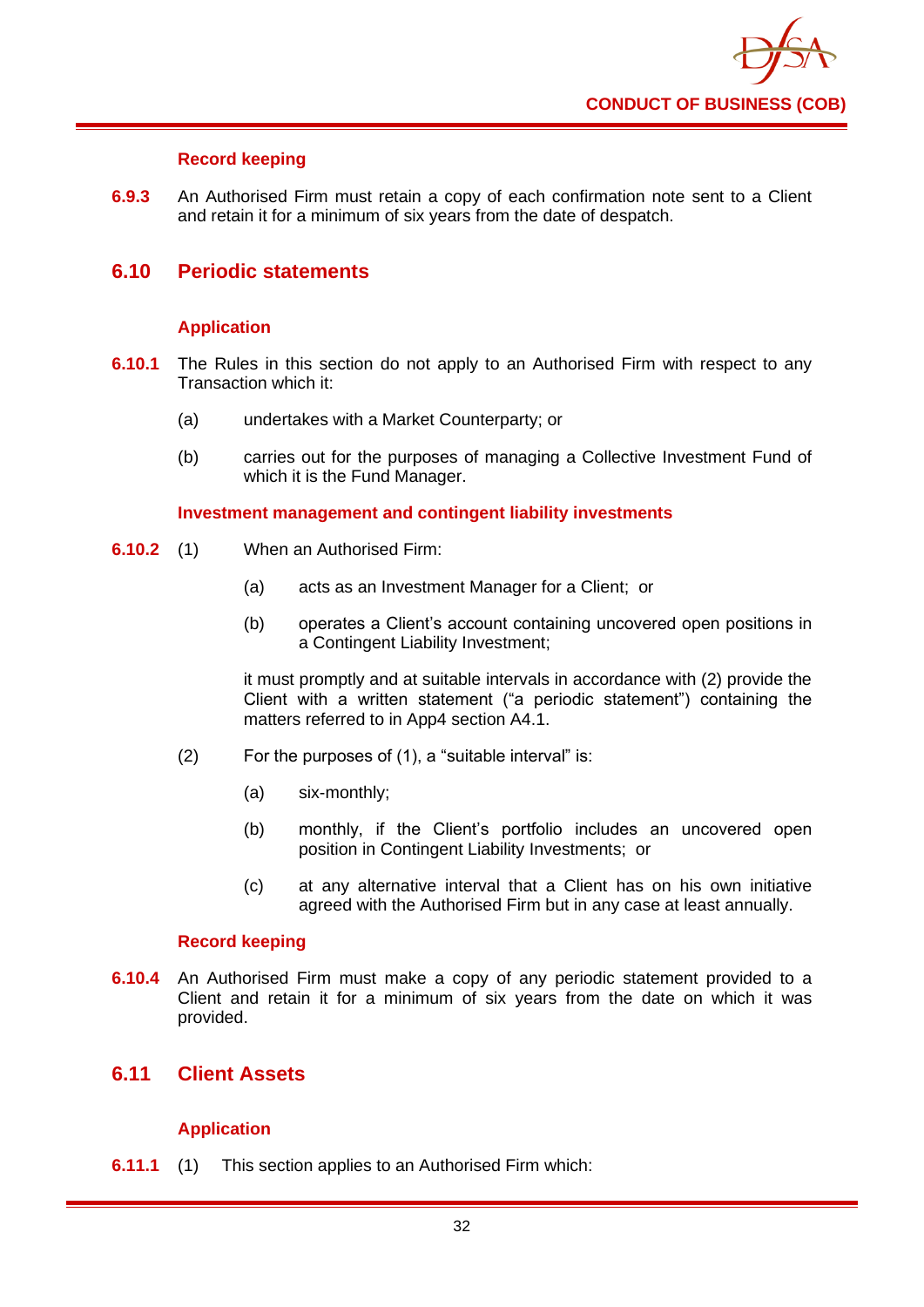- (a) holds or controls Client Assets; or
- (b) Provides Custody.
- (2) This section applies to an Authorised Firm Arranging Custody only to the extent specified in Rule 6.11.2(3).

- 1. Client Assets is defined in the GLO Module as "Client Money, and Client Investments and Client Crypto Tokens".
- 2. Principle 9 of the Principles for Authorised Firms (Customer assets and money) requires an Authorised Firm to arrange proper protection for Clients' Assets when the firm is responsible for them. An essential part of that protection is that an Authorised Firm must properly safeguard Client Money, and Client Investments and Client Crypto Tokens held or controlled on behalf of a Client in the course of, or in connection with, the carrying on of Investment Business or Crypto Business in or from the DIFC.
- 3. Rule 6.11.3 requires an Authorised Firm to introduce adequate organisational arrangements to minimise the risk of the loss or diminution of Client Assets, or of rights in connection with Client Assets, as a result of, for example, the Authorised Firm's or a third party's insolvency, fraud, poor administration, inadequate record-keeping or negligence.
- 4. For information about the difference between Providing Custody and Arranging Custody, see Guidance under GEN Rule 2.13.1.
- 5. The Client Asset provisions apply only to a limited extent to an Authorised Firm that Arranges Custody, as such a firm does not hold or control Client Assets (see Rule 6.11.2(3)).
- 6. If an Authorised Firm is Providing Money Services, the Client Asset provisions apply to funds or other assets it receives from a User (i.e. a payer or payee), or that are for the benefit of a User.

#### **General requirements**

- **6.11.2** (1) An Authorised Firm which holds or controls Client Money must comply with sections 6.12 and 6.14.
	- (2) An Authorised Firm which holds or controls Client Investments or Client Crypto Tokens or Provides Custody must comply with sections 6.13 and 6.14.
	- (3) An Authorised Firm which Arranges Custody must comply with the requirements in Rule A6.5.1A (on suitability of non-DIFC custodians) and A6.7.1(1) (on disclosure) in APP 6 and in section 6.14 (Record keeping).

- 1. An Authorised Firm subject to Rule 6.11.2(1) will include an ATS Operator, where it holds or controls Client Money.
- 2. Where an Authorised Firm holds or controls Client Investments which are Investment Tokens, or Provides Custody in relation to Investment Tokens, it must comply with the requirements in section 14.3 (in addition to those in sections 6.13 and 6.14).
- 3. Where an Authorised Firm Provides Custody of Crypto Tokens, it must comply with the requirements in section 15.5 (in addition to those in sections 6.13 and 6.14).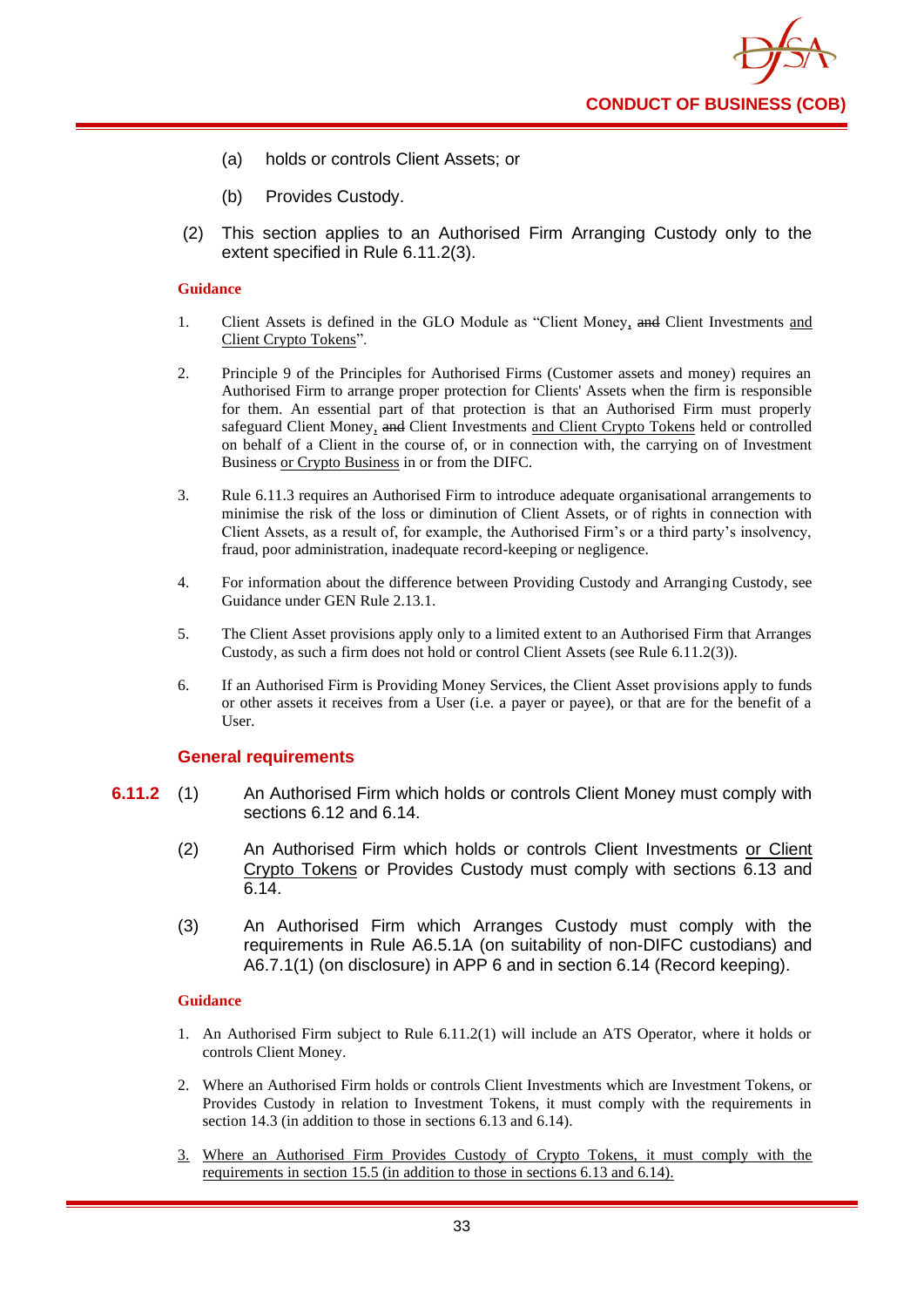- **6.11.3** (1) An Authorised Firm must have systems and controls to ensure that Client Assets are identifiable and secure at all times.
	- (2) Where the Authorised Firm holds a mandate, or similar authority over an account with a third party, in the Client's own name, its systems and controls must:
		- (a) include a current list of all such mandates and any conditions placed by the Client or by the Authorised Firm on the use of the mandate;
		- (b) include the details of the procedures and authorities for the giving and receiving of instructions under the mandate; and
		- (c) ensure that all Transactions entered into using such a mandate are recorded and are within the scope of the authority of the Employee and the Authorised Firm entering into such Transactions.

Authorised Firms are reminded that they must ensure that their auditor produces a Client Money Auditor's Report, a Safe Custody Auditor's Report and a Money Services Auditor's Report, as applicable, in accordance with GEN 8.6.

#### **Holding or controlling client assets**

- **6.11.4** Client Assets are held or controlled by an Authorised Firm if they are:
	- (a) directly held by the Authorised Firm;
	- (b) held in an account in the name of the Authorised Firm;
	- (c) held by a Person, or in an account in the name of a Person, controlled by the Authorised Firm; or
	- (d) held in the Client's own name, but the Authorised Firm has a mandate from the Client to manage those assets on a discretionary basis.

- 1 For the purposes of Rule 6.11.4, the DFSA would consider a Person to be controlled by an Authorised Firm if that Person is inclined to act in accordance with the instructions of the Authorised Firm.
- 2. The DFSA would consider an account to be controlled by an Authorised Firm if that account is operated in accordance with the instructions of the Authorised Firm.
- 3. If an Authorised Firm has a discretionary portfolio mandate from a Client, even though the assets are to be held in the name of the Client (for example, under a power of attorney arrangement), the firm controls those assets as it can execute transactions relating to those assets, within the parameters set out in the mandate.
- 4. In relation to assets referred to in Guidance item 3 that are held in the Client's name, only specific Rules in App 5 (Client Money Provisions) and App 6 (Safe Custody Provisions) are likely to be relevant, as the assets are already held in the Client's own name and the firm will control rather than hold the assets. A firm with such a discretionary mandate will also need to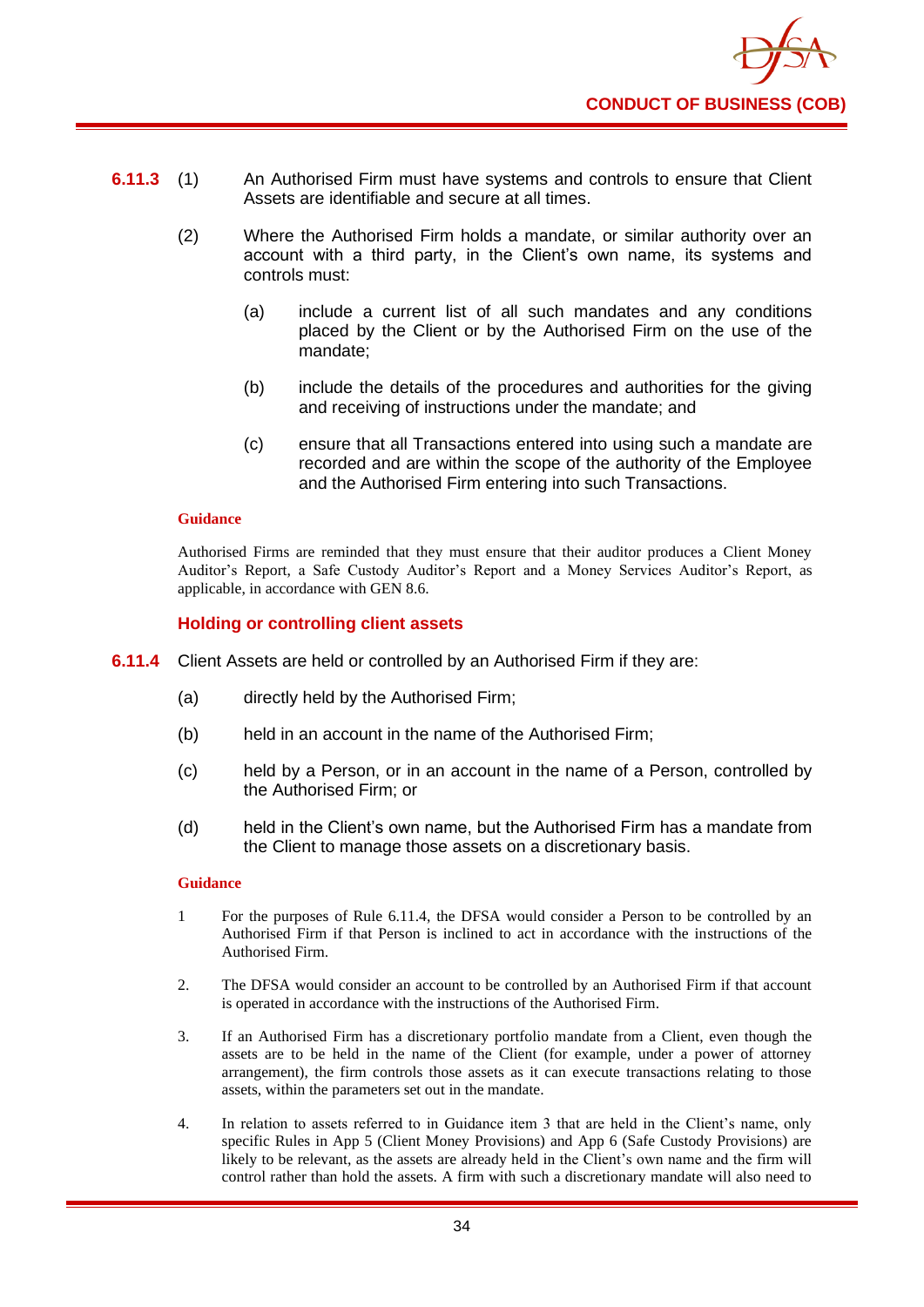

comply with other relevant requirements in the Rulebook, such as GEN Rule 2.2.10A requiring an endorsement to hold or control Client Assets, and GEN 8.6 section requiring an audit report relating to Client Assets.

5. If an Authorised Firm is Providing Money Services, funds or assets that it receives from, or that are for the benefit of, a User will be Client Assets held or controlled by the firm.

# **6.12 Client money**

- **6.12.1** All Money held or controlled on behalf of a Client in the course of, or in connection with, the carrying on of Investment Business, the Operation of a Crowdfunding Platform,  $\Theta$  Providing Money Services or Crypto Business, in or from the DIFC is Client Money, except Money which is:
	- (a) held by the Authorised Firm as a Bank in an account with itself, provided the Authorised Firm notifies the Client in writing that the Client Money is held by it as a Bank and not in accordance with this chapter;
	- (b) immediately due and payable by the Client to the Authorised Firm;
	- (c) belonging to another Person within the Authorised Firm's Group unless that Person is an Authorised Firm or Regulated Financial Institution and that Person has confirmed to the Authorised Firm, in writing, that the beneficial owner of the Money is a Person who is not part of the Authorised Firm's Group;
	- (d) in an account in the Client's name over which the Authorised Firm has a mandate or similar authority and where the Authorised Firm is in compliance with Rule 6.11.3 (2), provided it is not a mandate to manage the Money on a discretionary basis;
	- (e) received in the form of a cheque, or other payable order, made payable to a third party other than a Person or account controlled by the Authorised Firm, provided the cheque or other payable order is intended to be forwarded to the third party within 1 business day of receipt; or
	- (f) Fund Property of a Fund.

- 1. Authorised Firms are reminded that the exemption in Rule 6.12.1(a) would not apply to Money which is passed to a third party i.e. not held in an account with the Authorised Firm itself.
- 2. Pursuant to Rule 6.12.1(b), examples of Money which is immediately due and payable to an Authorised Firm includes Money which is:
	- a. paid by the way of brokerage, fees and other charges to the Authorised Firm or where it is entitled to deduct such remuneration from the Client Money held or controlled;
	- b. paid by the Authorised Firm in relation to a Client purchase or in settlement of a margin payment in advance of receiving a payment from the Client; or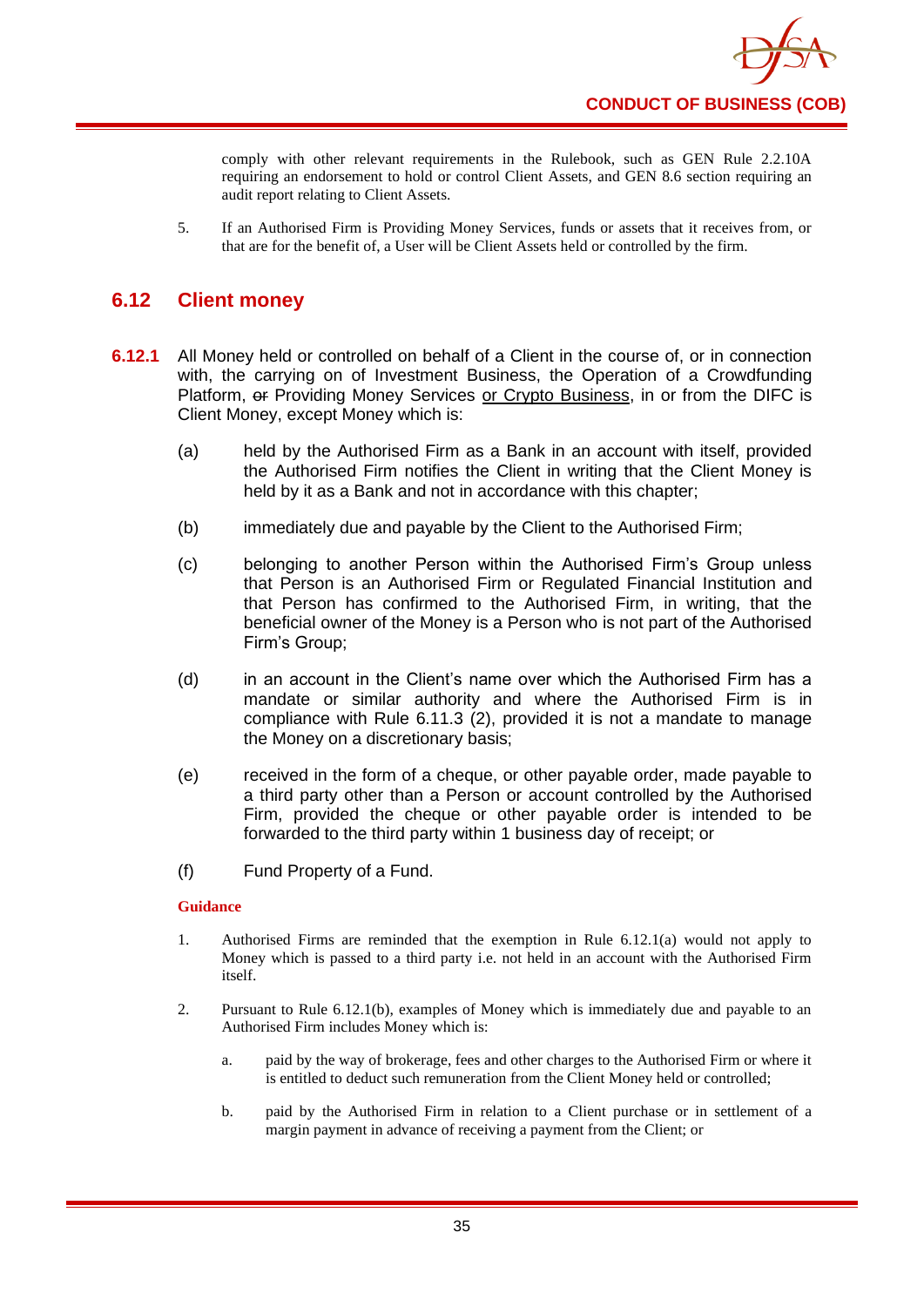

- c. owed by the Client to the Authorised Firm in respect of unpaid purchases by or for the Client if delivery of Investments or Crypto Tokens has been made to the Client or credited to his account.
- 3. The CIR module contains specific provisions relating to the handing of Fund Property and also provisions relating to a Fund Administrator holding or controlling monies or assets belonging to third parties.
- **6.12.1A** (1) All Money received from, or for the benefit of, a User in connection with Providing Money Services is Client Money, including Stored Value and Money received from another Money Services Provider for the execution of a Payment Instruction on behalf of a User.
	- (2) Where:
		- (a) only a portion of the Money referred to in (1) is to be used for Money Services; and
		- (b) the precise portion attributable to Money Services is variable or unknown in advance,

the Client Money is such amount as the Authorised Firm reasonably estimates, based on historical data, to be representative of the portion attributed to Money Services.

## **Client money provisions**

- **6.12.2** (1) An Authorised Firm in Category 4 must not hold Client Money, except if it does so in connection with it Operating an Alternative Trading System, Operating a Crowdfunding Platform or providing Money Transmission.
	- (2) An Authorised Firm which holds or controls Client Money for a Client must, subject to (3), comply with the Client Money Provisions in App5.
	- (3) Where the Client is a Market Counterparty, an Authorised Firm may exclude the application of the Client Money Provisions but only where it has obtained the prior written consent of the Market Counterparty to do so.

#### **Guidance**

- 1. Providing Money Transmission is an activity that is included in the Financial Service of Providing Money Services – see the definition in GEN Rule 2.6.1(2).
- 2. In accordance with GEN chapter 8, an Authorised Firm which holds or controls Client Money must arrange for a Client Money Auditor's Report and, if it is Providing Money Services, a Money Services Auditor's Report to be submitted to the DFSA on an annual basis.

#### **Client disclosure**

- **6.12.3** (1) If an Authorised Firm holds or controls Client Money which is not subject to the Client Money Provisions pursuant to Rule 6.12.2 (2), it must disclose to that Market Counterparty in writing that:
	- (a) the protections conferred by the Client Money Provisions do not apply to such Client Money;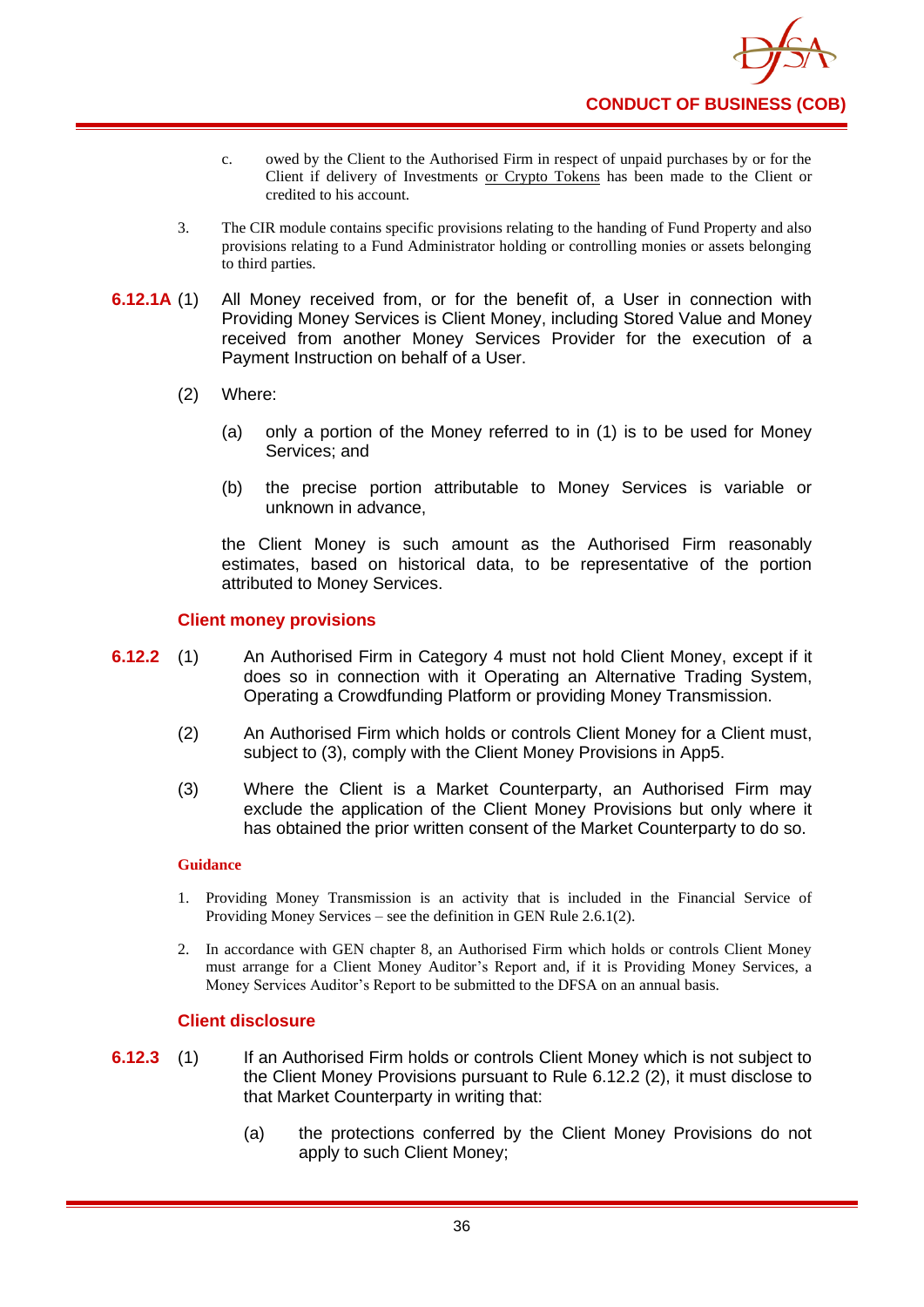

- (b) as a consequence of (a), such Client Money may be mixed with Money belonging to the Authorised Firm, and may be used by the Authorised Firm in the course of the Authorised Firm's business; and
- (c) in the event of insolvency, winding up or other Distribution Event stipulated by the DFSA:
	- (i) in the case of a Domestic Firm, such Client Money will be subject to and distributed in accordance with the DFSA Client Money Distribution Rules; and
	- (ii) in the case of a non-Domestic Firm, such Client Money will be subject to a regime which may differ from the regime applicable in the DIFC.
- (2) The Authorised Firm must obtain that Market Counterparty's written acknowledgement of the disclosures made in (1) prior to holding or controlling Client Money for that Market Counterparty.

### **Distribution event**

**6.12.4** Following a Distribution Event, an Authorised Firm must comply with the Client Money Distribution Rules and all Client Money will be subject to such Rules.

### **Record keeping**

- **6.12.5** (1) An Authorised Firm must maintain records:
	- (a) which enable the Authorised Firm to demonstrate compliance with Rule 6.11.2;
	- (b) which enable the Authorised Firm to demonstrate and explain all entries of Money held or controlled in accordance with this chapter; and
	- (c) of all cheques received and forwarded in accordance with Rule 6.12.1(e).
	- (2) Records must be kept for a minimum of six years.

#### **Guidance**

The DFSA expects an Authorised Firm to maintain proper books and accounts based on the doubleentry booking principle. They should be legible, up to date and contain narratives with the entries which identify and provide adequate information about each transaction. Entries should be made in chronological order and the current balance should be shown on each of the Authorised Firm's ledgers.

## **6.13 Client investments and Client Crypto Tokens**

**6.13.1** An Authorised Firm must treat all Investments held or controlled on behalf of a Client in the course of, or in connection with, the carrying on of Investment Business as Client Investments.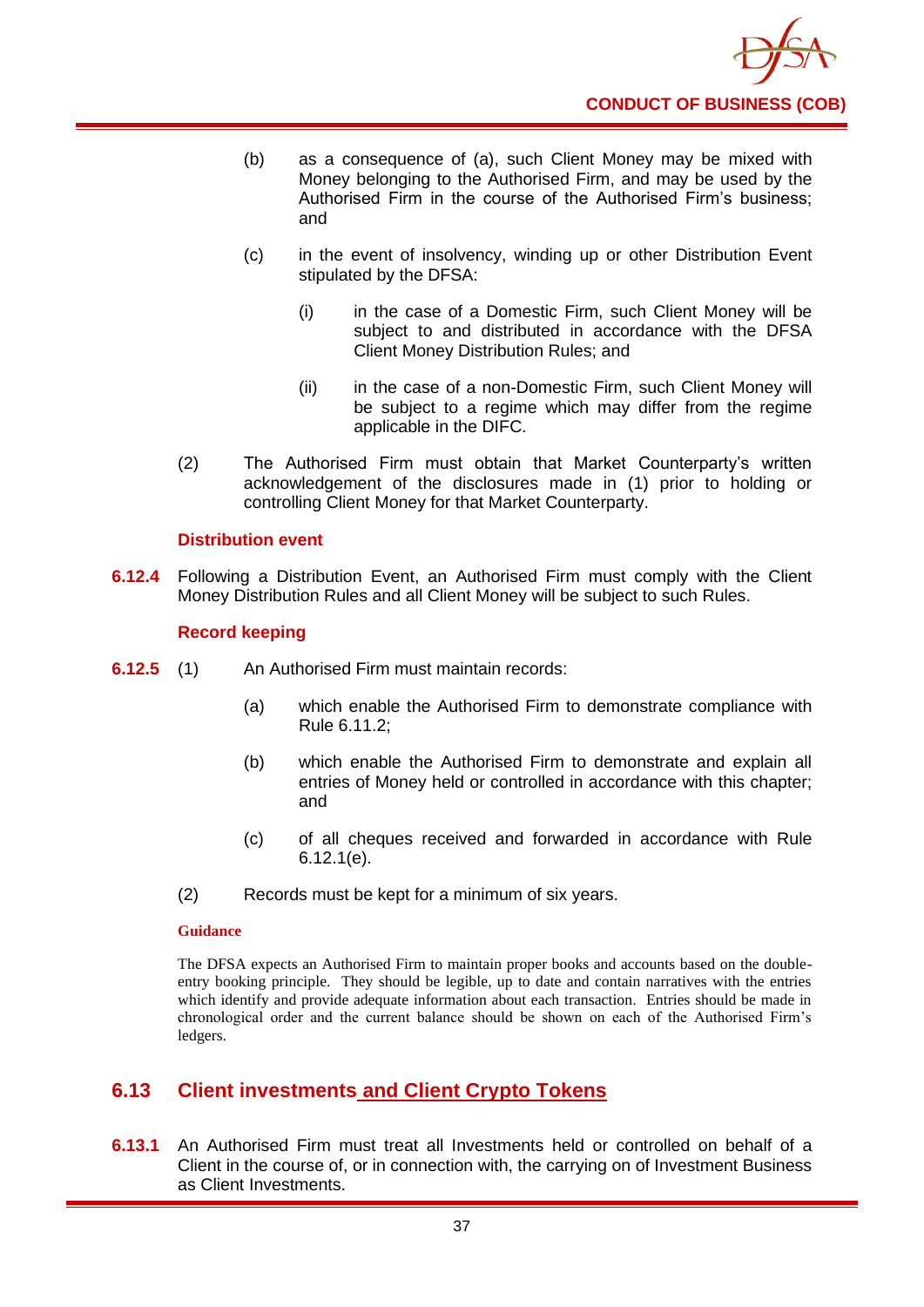- **6.13.1A** An Authorised Firm must treat all Crypto Tokens held or controlled on behalf of a Client in the course of, or in connection with, carrying on Crypto Business as Client Crypto Tokens.
- **6.13.2** An Authorised Firm which holds or controls Client Investments or Client Crypto Tokens must have systems and controls in place to ensure the proper safeguarding of Client Investments or Client Crypto Tokens.

Instead of safeguarding Client Investments or Client Crypto Tokens, an Authorised Firm may choose to safeguard Client Money equal to the value of the Client Investments or Client Crypto Tokens.

- **6.13.3** (1) Subject to (2), an Authorised Firm:
	- (a) holding or controlling Client Investments or Client Crypto Tokens; or
	- (b) Providing Custody,

in or from the DIFC must do so in accordance with the Safe Custody Provisions in App6.

(2) The Safe Custody Provisions in App6 do not apply to Client Investments or Client Crypto Tokens held as Collateral unless stated otherwise.

#### **Guidance**

An Authorised Firm Arranging Custody must comply with the requirements specified in Rule 6.11.2(3).

….

# **6.14 Record keeping**

- **6.14.1** (1) An Authorised Firm must maintain records:
	- (a) which enable the Authorised Firm to demonstrate compliance with Rule 6.11.2; and
	- (b) which enable the Authorised Firm to demonstrate and explain all entries of Client Investments, Client Crypto Tokens and Collateral held or controlled in accordance with this chapter.
	- (2) Records must be kept for a minimum of six years.

…..

….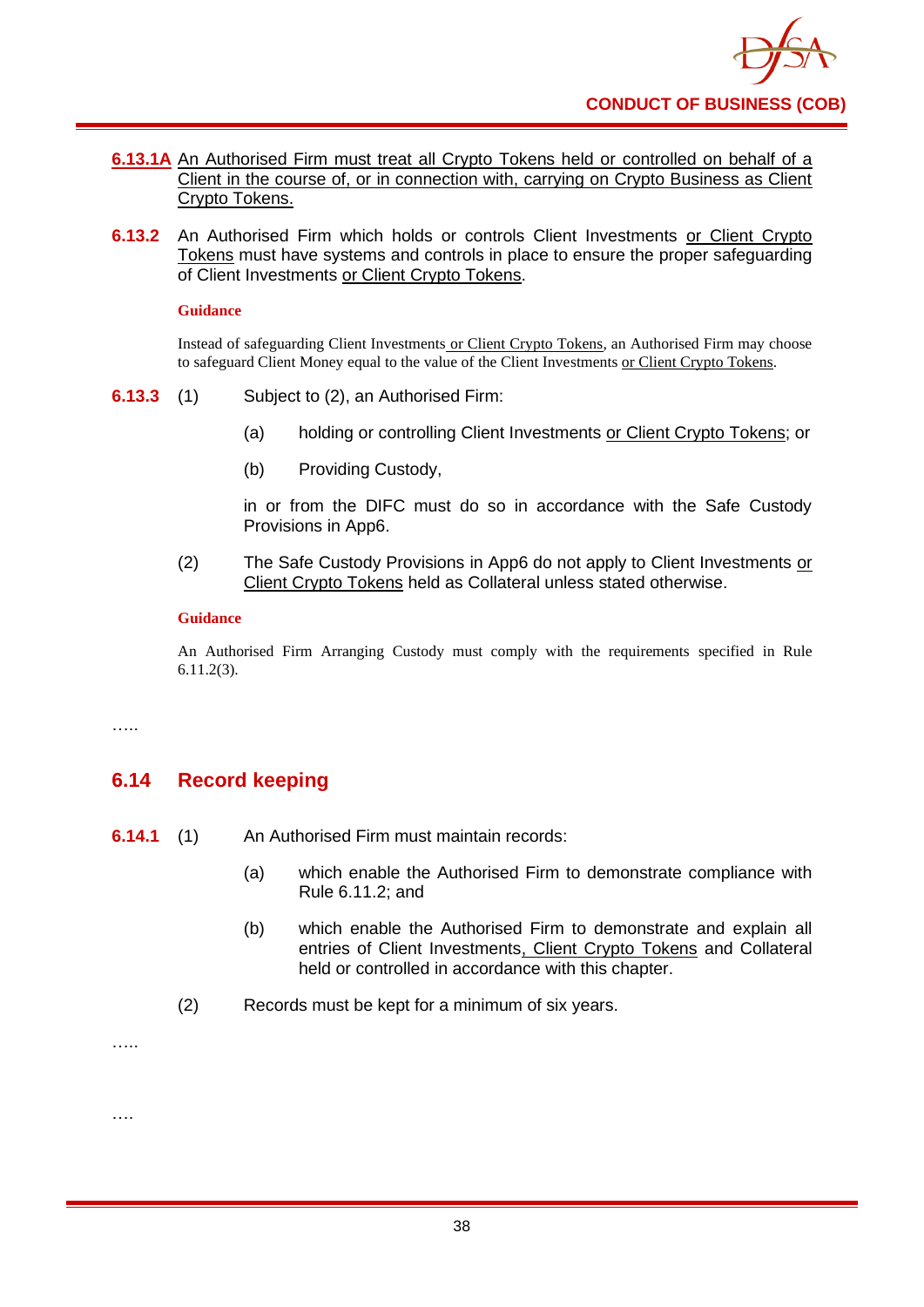

## **9 ADDITIONAL RULES: OPERATING AN ALTERNATIVE TRADING SYSTEM**

## **9.1 Application and interpretation**

**9.1.1** This chapter applies to an Authorised Firm which Operates an Alternative Trading System (ATS Operator).

#### **Guidance**

- 1. The Financial Service of Operating an Alternative Trading System can, in relation to Investments, be either operating a Multilateral Trading Facility (MTF) or operating an Organised Trading Facility (OTF). However, in the case of Crypto Tokens, the system can only be an MTF. See GEN Rule 2.22.1.
- 2. An ATS Operator that is Operating a Facility for Investment Tokens is, in addition to the requirements in this chapter, subject to the applicable requirements in chapter 14.
- 3. An Authorised Firm that Operates a MTF for Crypto Tokens is, in addition to the requirements in this chapter, subject to the applicable requirements in chapter 15.
- **9.1.2** In this chapter:
	- (a) a reference to a "member" is a reference to a Client of the ATS Operator who has been granted access to its facilities in accordance with the requirements in this chapter and, unless otherwise specified, includes a Direct Access Member;
	- (b) a reference to a "facility" is a reference to a Multilateral Trading Facility (MTF) and an Organised Trading Facility (OTF), except where specific reference is made only to an MTF or OTF;
	- (c) a reference to an "ATS Operator" is a reference to a Person operating an MTF and a Person operating an OTF, except where specific reference is made only to a Person operating an MTF or a Person operating an OTF; and
	- (d) where a Rule in this chapter conflicts with any other provision in the DFSA Rulebook, the Rule in this chapter prevails over those other provisions.

#### **Guidance**

Under Rule 9.3.1(1)(e), an ATS Operator that is Operating a Facility for Investment Tokens or Crypto Tokens is permitted to admit certain additional Persons as members, where their access is only for trading or clearing of Investment Tokens or Crypto Tokens. Such Persons are defined in GLO and referred to in this module as Direct Access Members.

## **9.2 Main requirements relating to trading on the facility**

**9.2.1** (1) An ATS Operator must, at the time a Licence is granted and at all times thereafter, have: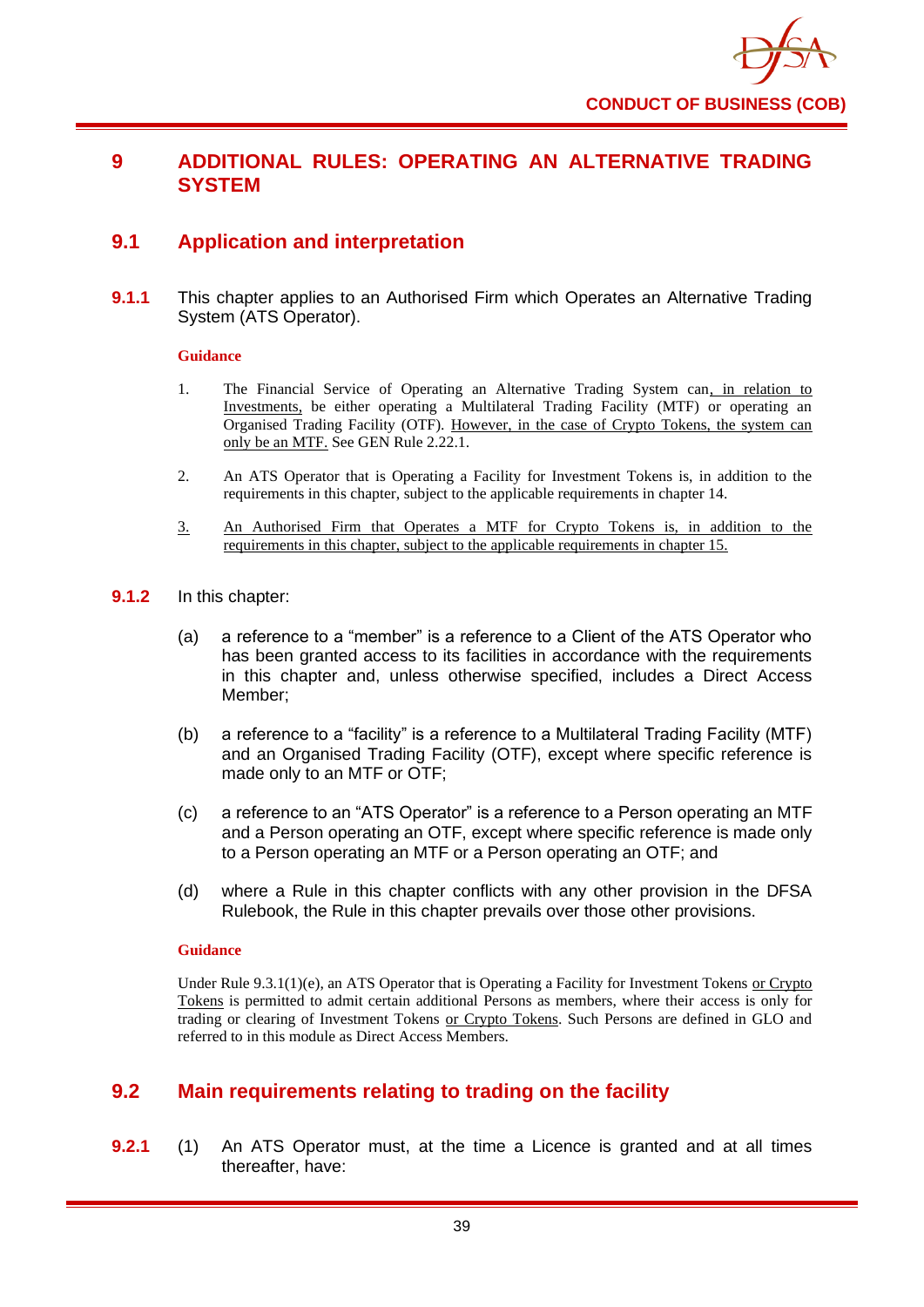

- (a) transparent and non-discriminatory rules and procedures to ensure fair and orderly trading of Investments or Crypto Tokens on its facility ("Operating Rules");
- (b) objective criteria governing access to its facility ("Access Criteria");
- (c) objective and transparent criteria for determining the Investments or Crypto Tokens that can be traded on its facility ("Investment Criteria");
- (d) adequate technology resources ("Technology Resources"); and
- (e) rules and procedures to ensure only Investments or Crypto Tokens in which there is a Proper Market are traded on its facilities ("Proper Markets").
- (2) A breach of the Operating Rules of an ATS Operator is a prescribed matter for the purposes of Article 67(1)(b) of the Regulatory Law 2004.

Pursuant to Article 67(1) of the Regulatory Law 2004, an Authorised Firm is required to disclose to the DFSA anything which reasonably tends to show breaches or likely breaches of requirements as prescribed in Rules. Rule 9.2.1(2) prescribes a breach of Operating Rules as a the matter which is reportable to the DFSA by an ATS Operator.

### **Operating Rules**

- **9.2.2** (1) The Operating Rules of an ATS Operator must be:
	- (a) based on objective criteria;
	- (b) non-discriminatory;
	- (c) clear and fair;
	- (d) legally binding and enforceable against each member and where relevant, any other Person who has been allowed access to the facility through the member; and
	- (e) in the case of a Person operating an MTF, non-discretionary and made publicly available.
	- (2) The Operating Rules of an ATS Operator must place obligations upon Persons who are admitted to trading on its facility ("members"):
		- (i) when undertaking transactions on its facilities; and
		- (iii) relating to professional standards applicable to staff and other Persons allowed access to the facility through such a member.
	- (3) Without limiting the generality of (1) and (2), the Operating Rules of an ATS Operator must contain: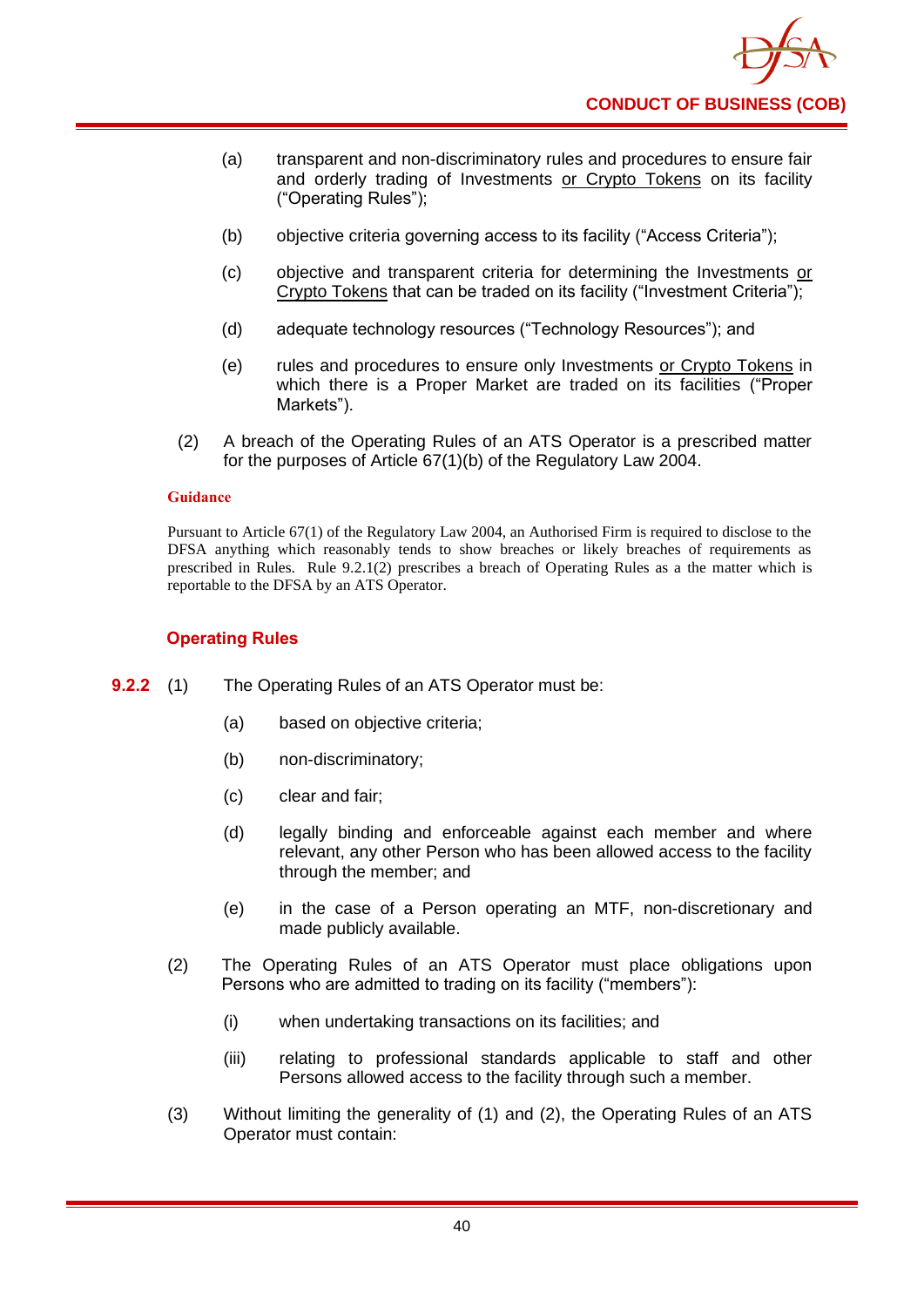

- (a) criteria for admission of members to its facility, in accordance with Rule 9.3.1;
- (b) criteria relating to Investments or Crypto Tokens traded on its facility, in accordance with Rule 9.4.1;
- (c) the rules and procedures governing trading on the facility;
- (d) default rules;
- (e) the rules and procedures for the clearing and settlement of transactions executed on the facility; and
- (f) any other matters necessary for the proper functioning of its facility.

### **Material changes to Current Arrangements**

- **9.2.3** (1) An ATS Operator may only make material changes to its existing arrangements to meet the requirements in this chapter in accordance with the requirements in this Rule.
	- (2) The reference to "Existing Arrangements" in (1) is a reference to both the arrangements which were in place at the time of the initial grant of the Licence and any changes made to such arrangements in accordance with the requirements in this Rule.
	- (3) For the purposes of obtaining the DFSA approval, an ATS Operator must provide to the DFSA, at least 30 days before the proposed change is intended to come into effect, a notice setting out:
		- (a) the proposed change;
		- (b) the reasons for the proposed change; and
		- (c) what impact the proposed change would have on its members and its ability to operate the facility.
	- (4) The DFSA must, upon receipt of a notice referred to in (1), approve or disapprove the proposed change as soon as practicable and in any event within 30 days of the receipt of the notice, unless that period has been extended by notification to the applicant.
	- (5) The DFSA may, in circumstances where a material change to Current Arrangements is shown on reasonable grounds to be urgently needed, accept an application for approval of such a change on shorter notice than 30 days.
	- (6) The procedures in Schedule 3 to the Regulatory Law apply to a decision of the DFSA to reject a proposed change under this Rule.
	- (7) Where the DFSA decides to reject a proposed change, the ATS Operator may refer the matter to the FMT for review.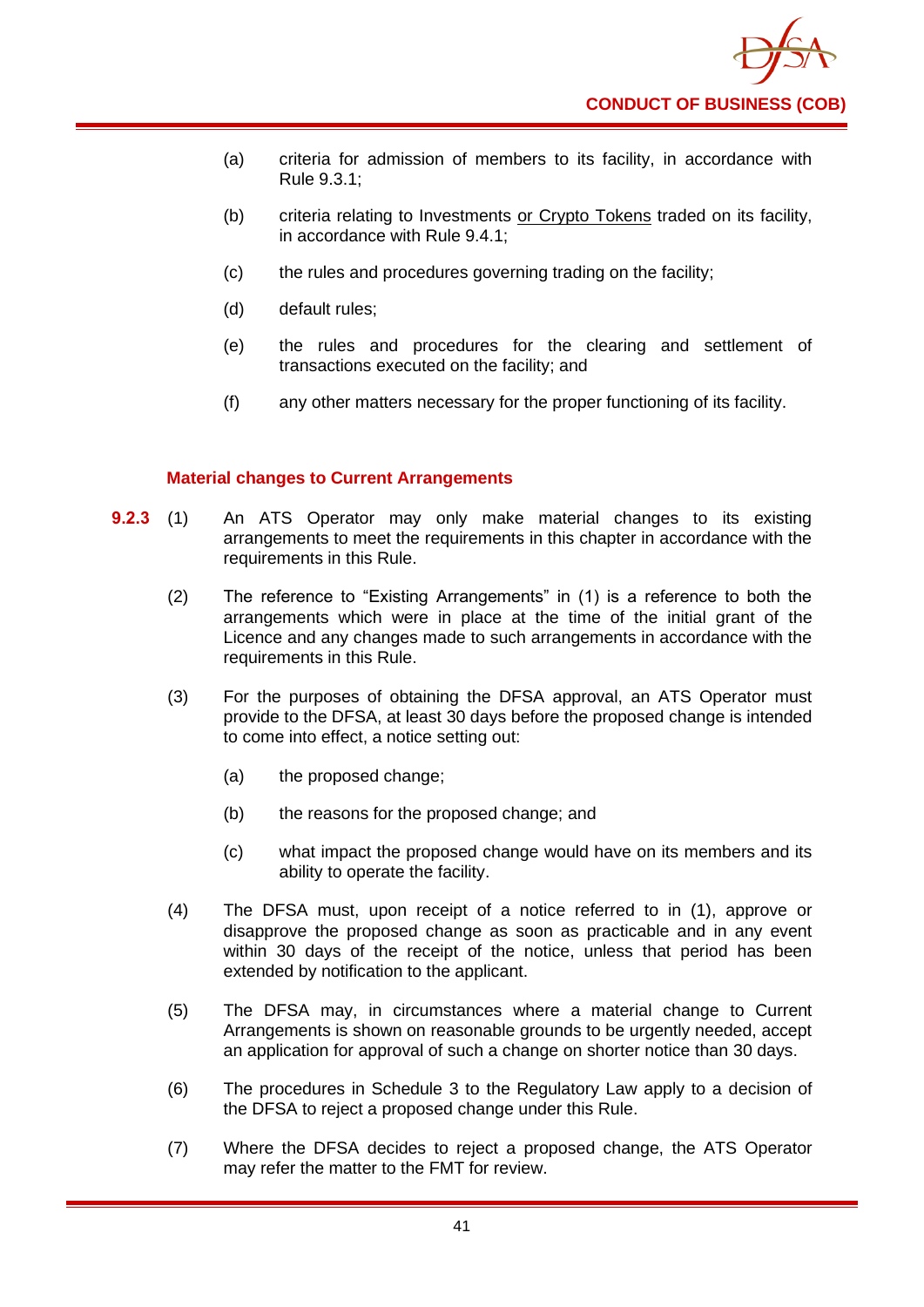

- 1. The period of 30 days will commence to run from the time the DFSA has received all the relevant information to assess the application.
- 2. An ATS Operator should consider submitting its application for the DFSA approval well in advance of the date on which a proposed amendment is intended to come into effect, especially in the case of significant material changes to its existing arrangements, to allow the DFSA sufficient time to consider the application. If additional time is reasonably required to properly assess the impact of a proposed change due to its nature, scale and complexity, the DFSA may make an appropriate extension of time beyond 30 days. Such an extension would be made in consultation with the applicant.

### **9.3 Member access criteria**

- **9.3.1** (1) An ATS Operator may, subject to (2), (3) and (4), accept as a member:
	- (a) an Authorised Firm;
	- (b) a Recognised Member;
	- (c) a Person who meets the criteria in GEN Rule 2.3.2(2);
	- (d) a Person who is classified as a Professional Client pursuant to COB Rule  $2.3.4(1)(g)$ , (h) and (i); or
	- (e) a Person not referred to in (a) to (d), only if:
		- (i) the facility is one on which Investment Tokens or Crypto Tokens are traded; and
		- (ii) the Person's access is only for trading Investment Tokens or Crypto Tokens.
	- (2) An ATS Operator must not admit a Person referred to in (1)(c) or (d), unless such Person:
		- (a) agrees in writing to submit unconditionally to the jurisdiction of the DFSA in relation to any matters which arise out of or which relate to its use of the facility;
		- (b) agrees in writing to submit unconditionally to the jurisdiction of the DIFC Courts in relation to any proceedings in the DIFC, which arise out of or relate to its use of the facility;
		- (c) agrees in writing to subject itself to the DIFC laws and the jurisdiction of the DIFC Courts in relation to its use of the facility; and
		- (d) appoints and maintains at all times an agent for service of process in the DIFC and requires such agent to accept its appointment for service of process.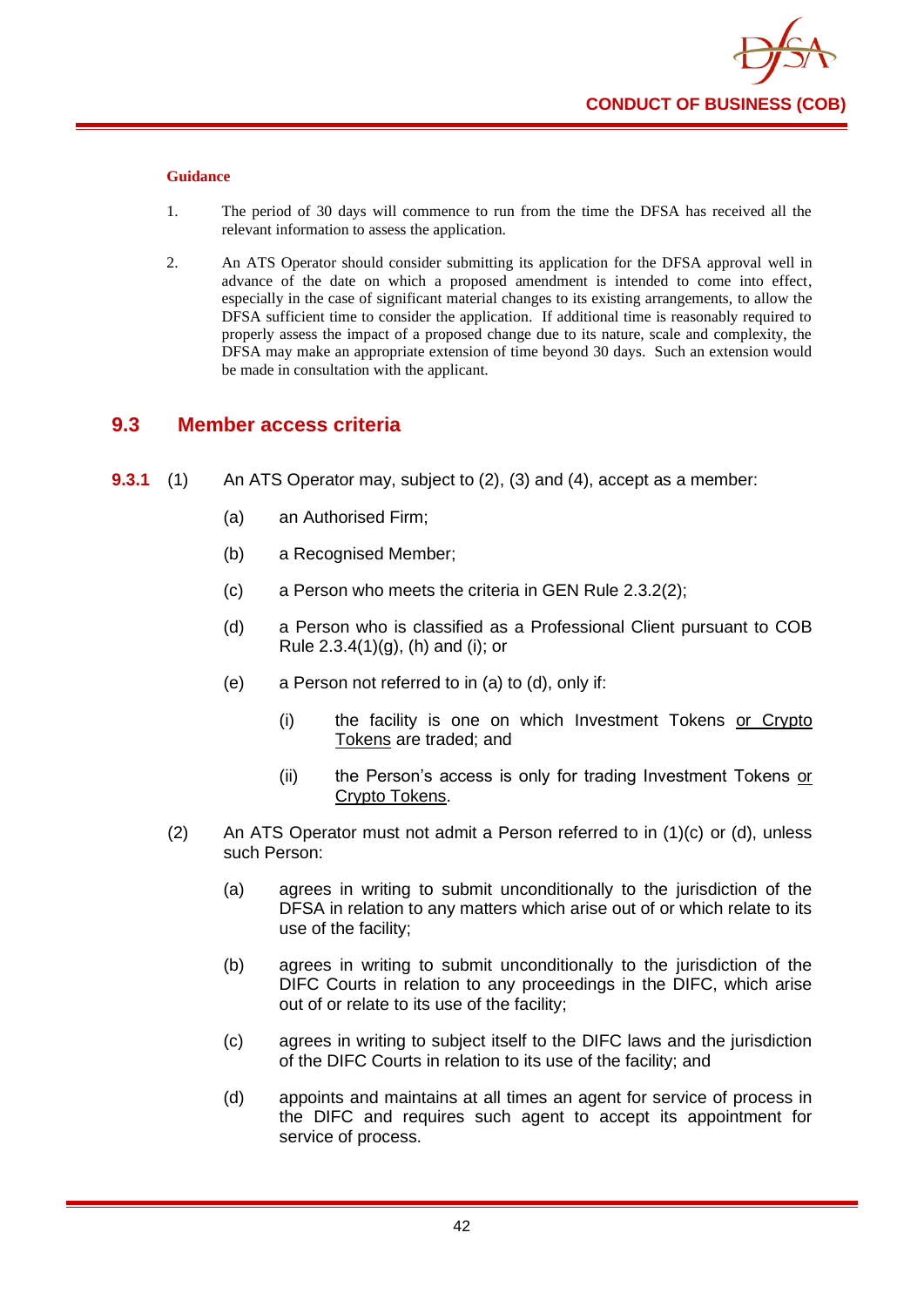

- (3) Prior to admitting a Person referred to in  $(1)(c)$  or  $(d)$  as a member, an ATS Operator must undertake due diligence to ensure that such a Person:
	- (a) is of sufficiently good repute;
	- (b) has a sufficient level of competence and experience; and
	- (c) has adequate organisational arrangements, including financial and technological resources, which are no less than those required of an Authorised Firm appropriate to the nature of its operations.
- (4) Prior to admitting a Person referred to in (1)(e), an ATS Operator must undertake due diligence to ensure that the Person:
	- (a) meets the criteria in  $(3)(a)$  and  $(b)$ ;
	- (b) has adequate financial and technological resources to meet the Operating Rules of the facility; and
	- (c) does not pose any operational risks to the orderly and efficient functioning of the facility's trading systems.

- 1. See also the requirements relating to Direct Access Members in section 14.2 and section 15.3.
- 2. Members who are not Direct Access Members may also trade in Investment Tokens or Crypto Tokens.

### **Direct electronic access**

- **9.3.2** An ATS Operator must have adequate rules and procedures to ensure that:
	- (a) a Direct Access Member does not allow any other Person to have Direct Electronic Access to the facility; and
	- (b) in any other case, its members do not allow any other Person to have Direct Electronic Access to the facility unless such other Person meets the requirements in Rule 9.3.1(1).
- **9.3.3** An ATS Operator must, where it permits any of its members to provide to another Person Direct Electronic Access to its facilities, have adequate systems and controls including:
	- (a) appropriate standards regarding risk controls and thresholds on trading through Direct Electronic Access;
	- (b) mechanisms to identify and distinguish orders placed by those Persons who are allowed to place orders through Direct Electronic Access; and
	- (c) if necessary, the ability to stop orders of, or trading by, the Persons allowed Direct Electronic Access.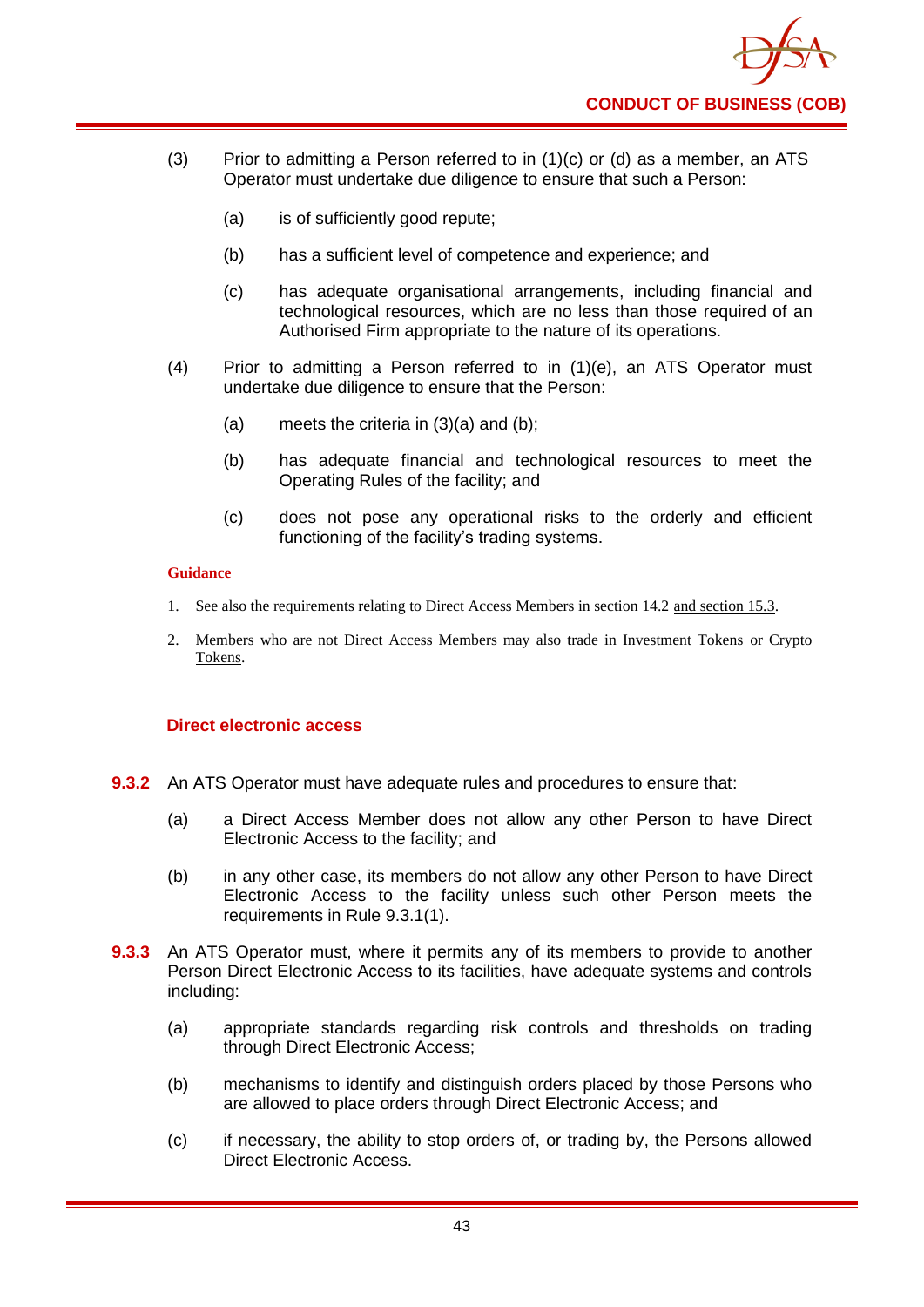### **Monitoring of compliance**

**9.3.4** An ATS Operator must establish and maintain adequate and effective systems and controls, including policies and procedures, to ensure that its members and other Persons to whom access to its facility is provided through members comply with its Operational Rules and where any gaps or deficiencies are identified, they are promptly addressed.

### **9.4 Investment criteria**

- **9.4.1** An ATS Operator must ensure in respect of every Investment or Crypto Token traded on its facility that:
	- (a) only Investments which meet the requirements in (i), (ii),  $\frac{d}{dr}$  (iv) or (v) or Crypto Tokens which meet the requirements in (iii) are traded on its facility:
		- (i) in the case of Securities, the Securities are admitted to trading on an Authorised Market Institution or other Regulated Exchange;
		- $(i)$  in the case of Security Tokens that do not meet the criteria in  $(i)$ :
			- (A) there is a current Approved Prospectus relating to the Security Tokens;
			- (B) the ATS Operator has taken adequate steps before admitting the Security Tokens to trading, to satisfy itself that both the Security Tokens and the relevant Reporting Entity meet the general eligibility requirements in MKT section 9.3; and
			- (C) the ATS Operator has adequate systems and controls in place to effectively monitor and enforce a Reporting Entity's compliance with the requirements in MKT Chapter 9B; or
		- (iii) in the case of a Crypto Token, it is an Accepted Crypto Token;
		- (iv) in the case of a Crypto Token Derivative:
			- (A) it relates to an Accepted Crypto Token; and
			- (B) the Derivative contract meets the requirements in Rule 6.3.2; or
		- (iiiv) in the case of Derivatives (other than Crypto Token Derivatives), the instruments that meet the contract specification criteria set out in AMI Rule 6.3.2;
	- (b) there is sufficient information relating to the Investments or Crypto Tokens traded on the facility available to members and other Persons having access to the facility through such members to enable such Persons to make informed decisions relating to such Investments or Crypto Tokens; and
	- (c) if it is an Investment that references to an underlying benchmark or index provided by a Price Information Provider, the requirements in Rule 9.4.2 are met.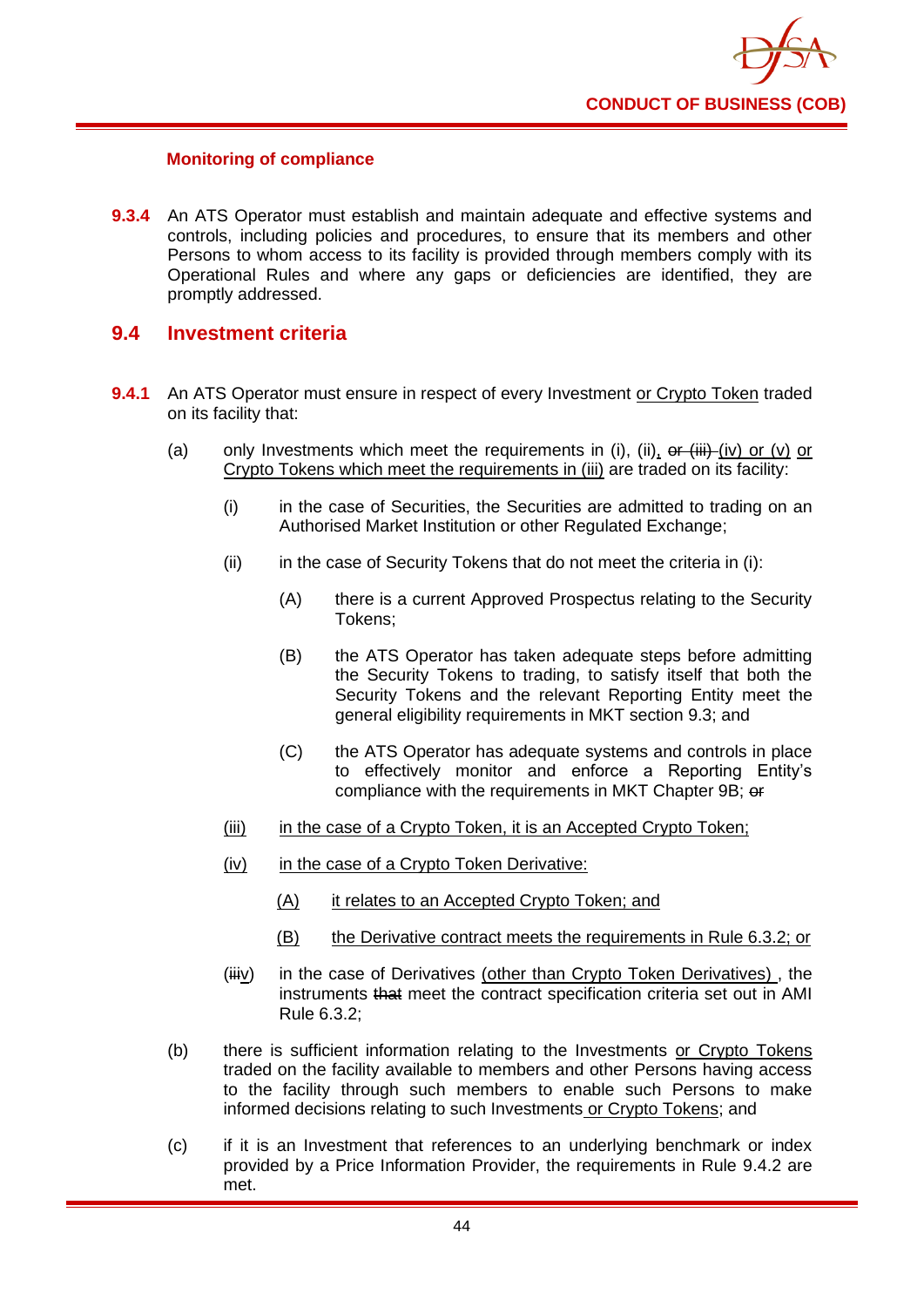

- 1. A Reporting Entity of Security Tokens that are admitted to trading by an ATS Operator under Rule 9.4.1(a)(ii) will be subject to the requirements imposed on Reporting Entities in MKT. An ATS Operator should therefore assess whether a prospective Reporting Entity is capable of meeting those requirements before admitting its Security Tokens to trading.
- 2. In relation to a Crypto Token, there is no Reporting Entity and, as a Crypto Token cannot be admitted to the Official List, the MKT requirements for Listing do not apply. Instead, GEN Rule 3A.2.1 requires a Crypto Token to be an Accepted Crypto Token before it can be offered to the public, promoted or the subject of any Financial Service in the DIFC. To be an Accepted Crypto Token, the DFSA must approve the Crypto Token under GEN section 3A.3 as suitable for use in the DIFC.

#### **Use of price information providers**

- **9.4.2** (1) An ATS Operator may only trade Investments that reference to an underlying benchmark or index provided by a Price Information Provider where it has undertaken appropriate due diligence to ensure that the Price Information Provider, on an on-going basis, meets the requirements set out in (3).
	- (2) A Price Information Provider is a price reporting agency or an index provider which constructs, compiles, assesses or reports, on a regular and systematic basis, prices of Investments, rates, indices, commodities or figures, which are made available to users.
	- (3) For the purposes of (1), the Price Information Provider must:
		- (a) have fair and non-discriminatory procedures for establishing prices of Investments which are made public.
		- (b) demonstrate adequate and appropriate transparency over the methodology, calculation and inputs to allow users to understand how the benchmark or index is derived and its potential limitations;
		- (c) where appropriate, give priority to concluded transactions in making assessments and adopt measures to minimise selective reporting;
		- (d) be of good standing and repute as an independent and objective price reporting agency or index provider;
		- (e) have a sound corporate governance framework;
		- (f) have adequate arrangements to avoid its staff having any conflicts of interest where such conflicts have, or are likely to have, a material adverse impact on price establishment process; and
		- (g) adequate complaint resolution mechanisms to resolve any complaints about the Price Information Provider's assessment process and methodology.

#### **Guidance**

An ATS Operator, when assessing the suitability of a Price Information Provider (the provider), should take into account factors such as: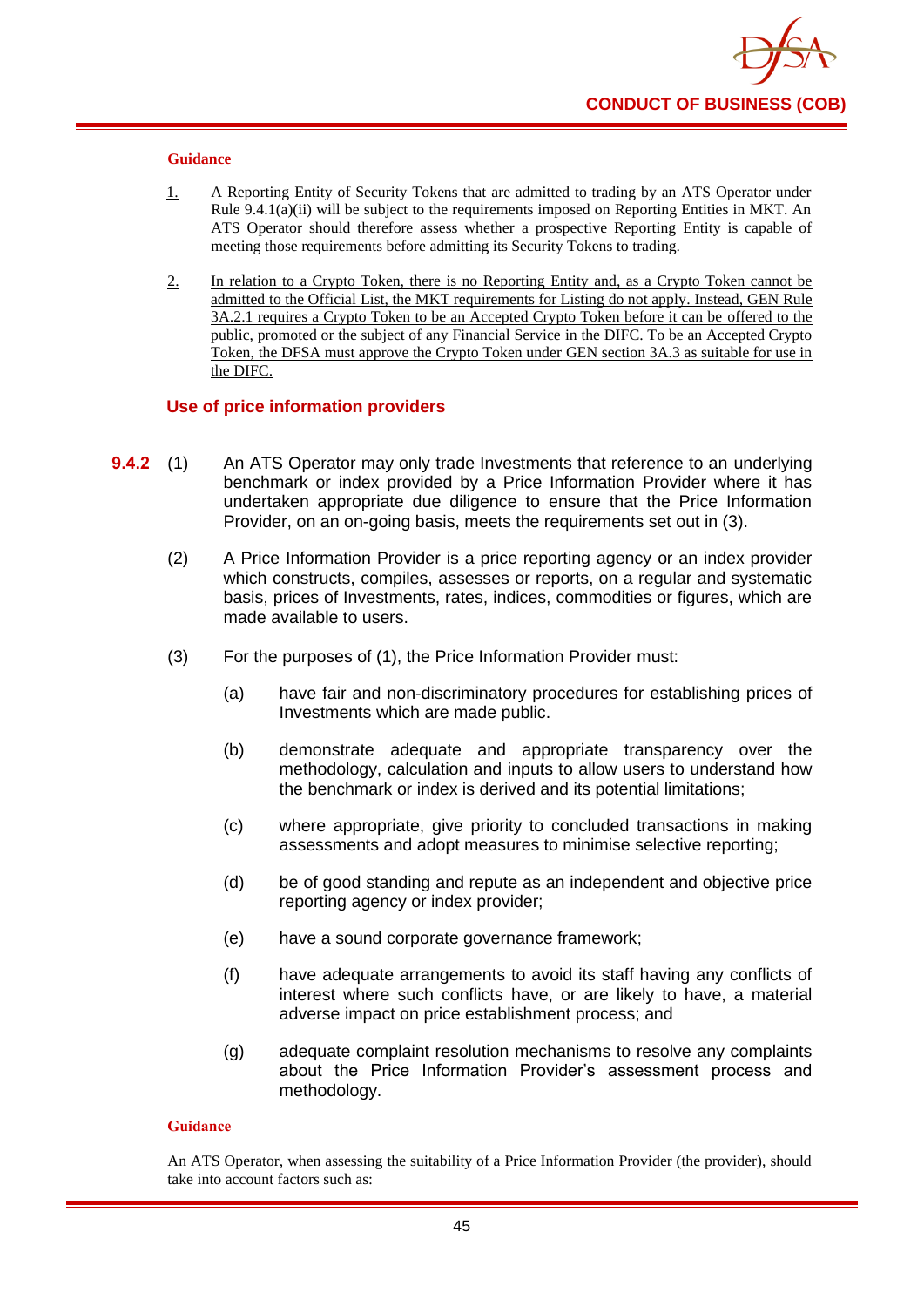- a. the provider's standing and reliability in the relevant physical or derivatives markets as a credible price reporting agency;
- b. the quality of corporate governance adopted, covering areas such as independent members of the board, independence of its internal audit and risk management function;
- c. whether the methodologies and processes (including any material changes to such methodologies and processes) adopted by the provider for the purposes of pricing are made publicly available;
- d. whether there are adequate procedures adopted to ensure that conflicts between the provider's commercial interests and those of users of its services, including those of its Employees involved in pricing process, are adequately addressed, including through codes of ethics;
- e. whether there is a clear conveyance to its users of the economic realities of the underlying interest the Price Information Provider seeks to measure; and,
- f. the degree to which the Price Information Provider has given consideration to the characteristics of the underlying interests measured, such as:
	- **the size and liquidity:** Whether the size of the market informs the selection of an appropriate compilation mechanism and governance processes. For example, a benchmark or index that measures a smaller market may be impacted by single trades and therefore be more prone to potential manipulation, whereas a benchmark for a larger market may not be well represented by a small sample of participants;
	- **the relative market size.** Where the size of a market referencing a benchmark is significantly larger than the volume of the underlying market, the potential incentive for benchmark manipulation to increase; and
	- **Transparency:** Where there are varying levels of transparency regarding trading volumes and positions of market participants, particularly in non-regulated markets and instruments, whether the benchmark represents the full breadth of the market, the role of specialist participants who might be in a position to give an overview of the market, and the feasibility, costs and benefits of providing additional transparency in the underlying markets.

### **9.5 Technology resources**

- **9.5.1** (1) An ATS Operator must:
	- (a) have sufficient technology resources to operate, maintain and supervise the facility it operates;
	- (b) be able to satisfy the DFSA that its technology resources are established and maintained in such a way as to ensure that they are secure and maintain the confidentiality of the data they contain; and
	- (c) ensure that its members and other participants on its facility have sufficient technology resources which are compatible with its own.
	- (2) For the purposes of meeting the requirement in (1)(c), an ATS Operator must have adequate procedures and arrangements for the evaluation, selection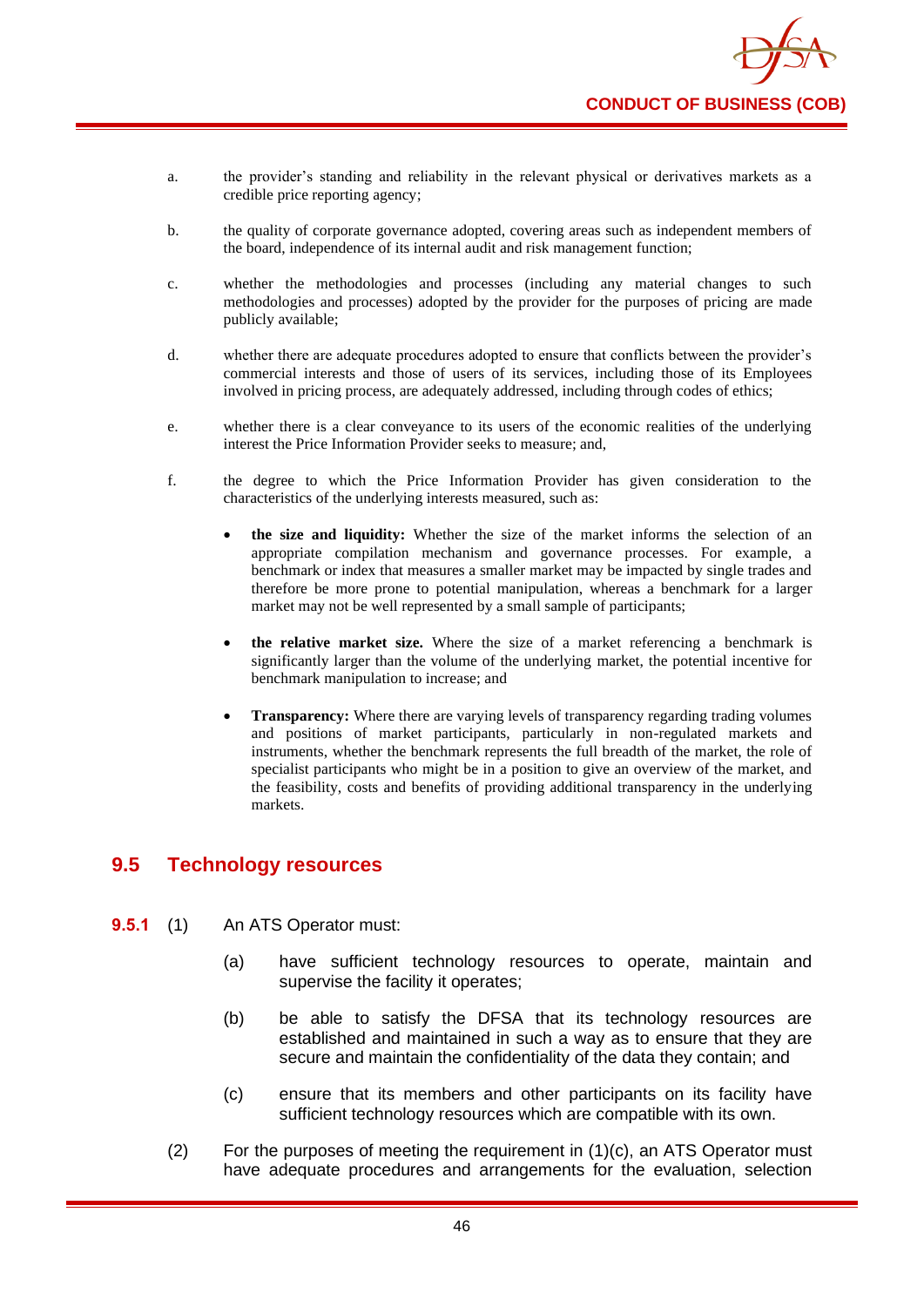

and on-going monitoring of information technology systems. Such procedures and arrangements must, at a minimum, provide for:

- (a) problem management and system change;
- (b) adequate procedures for testing information technology systems before live operations, which are in conformity with the requirements that would apply to an Authorised Market Institution under App 1 of AMI;
- (c) monitoring and reporting on system performance, availability and integrity; and
- (d) adequate measures to ensure:
	- (i) the information technology systems are resilient and not prone to failure;
	- (ii) business continuity in the event that an information technology system fails;
	- (iii) protection of the information technology systems from damage, tampering, misuse or unauthorised access; and
	- (iv) the integrity of data forming part of, or being processed through, information technology systems.

#### **Guidance**

- 1. In assessing the adequacy of an ATS Operator's systems and controls used to operate and carry on its functions, the DFSA will consider:
	- a. the organisation, management and resources of the information technology department of the firm;
	- b. the arrangements for controlling and documenting the design, development, implementation and use of technology systems; and
	- c. the performance, capacity and reliability of information technology systems.
- 2. The DFSA will also, during its assessment of technology systems, have regard to the:
	- a. procedure for the evaluation and selection of information technology systems;
	- b. procedures for problem management and system change;
	- c. arrangements for testing information technology systems before live operations;
	- d. arrangements to monitor and report system performance, availability and integrity;
	- e. arrangements made to ensure information technology systems are resilient and not prone to failure;
	- f. arrangements made to ensure business continuity in the event that an information technology system fails;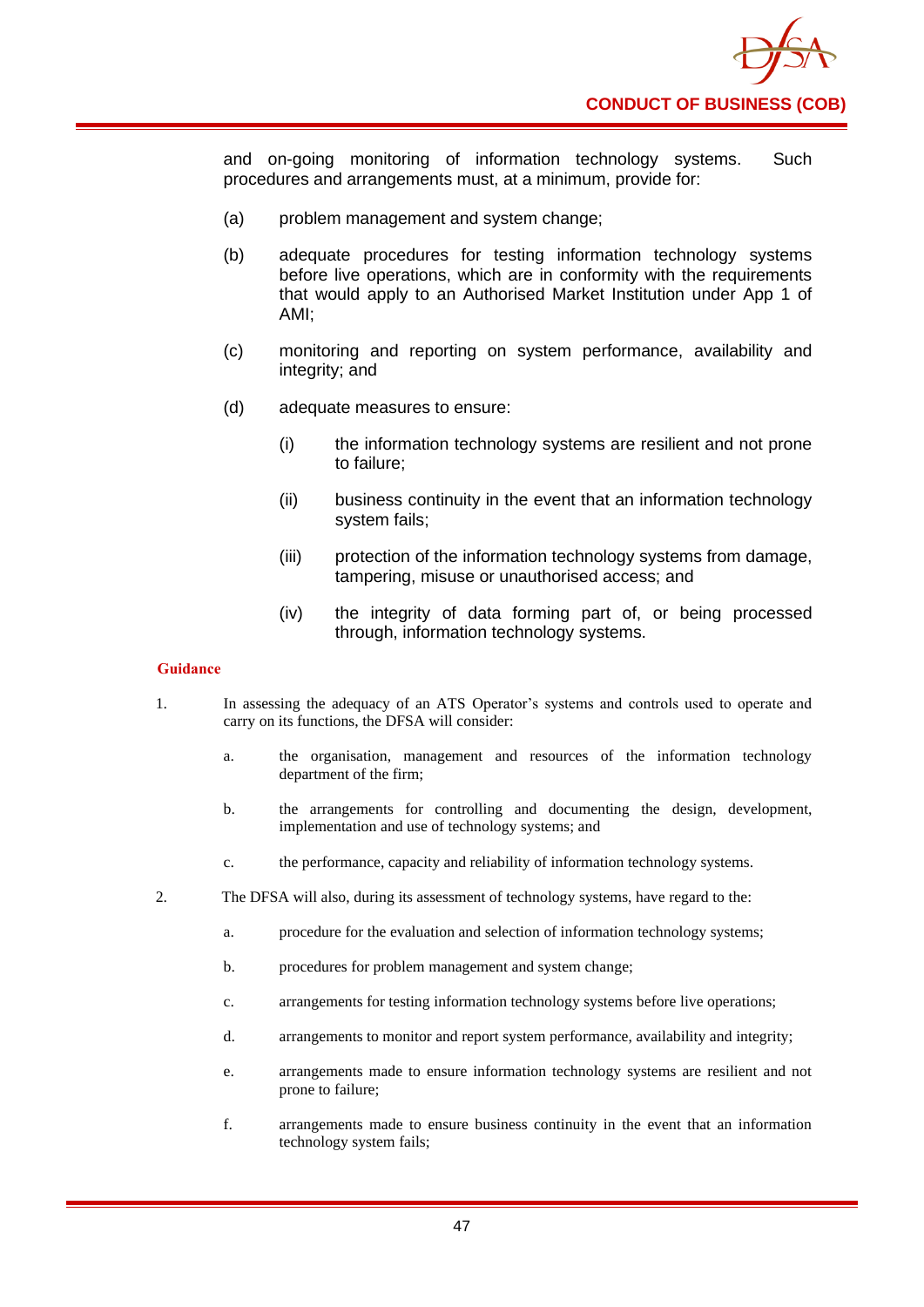

- g arrangements made to protect information technology systems from damage, tampering, misuse or unauthorised access;
- h. arrangements made to ensure the integrity of data forming part of, or being processed through, information technology systems; and
- i. third party outsourcing arrangements.
- 3. In particular, when assessing whether an ATS Operator has adequate information technology resourcing, the DFSA will consider:
	- a. whether its systems have sufficient electronic capacity to accommodate reasonably foreseeable volumes of messaging and orders, and
	- b. whether such systems are adequately scalable in emergency conditions that might threaten the orderly and proper operations of its facility.

#### **Regular review of systems and controls**

- **9.5.2** (1) An ATS Operator must undertake regular review and updates of its systems and controls as appropriate to the nature, scale and complexity of its operations.
	- (2) For the purposes of (1), an ATS Operator must adopt well defined and clearly documented development and testing methodologies which are in line with internationally accepted testing standards.

#### **Guidance**

Through the use of such testing methodologies, the ATS Operator should be able to ensure, amongst other things, that:

- a. its systems and controls are compatible with its operations and functions;
- b. compliance and risk management controls embedded in its system operate as intended (for example by generating error reports automatically); and
- c. it can continue to work effectively in stressed market conditions.

### **9.6 Proper Markets**

- **9.6.1** (1) Without limiting the generality of the other requirements in this chapter, an ATS Operator must, for the purposes of meeting the requirement in Rule 9.2.1(e) relating to Proper Markets, ensure that:
	- (a) if Derivatives are traded on its facilities, such Derivatives meet the contract design specifications in AMI Rule 6.3.2;
	- (b) relevant market information is made available to Persons engaged in dealing on an equitable basis, including pre-trade and post-trade orders, in accordance with Rules 9.6.2 and 9.6.3;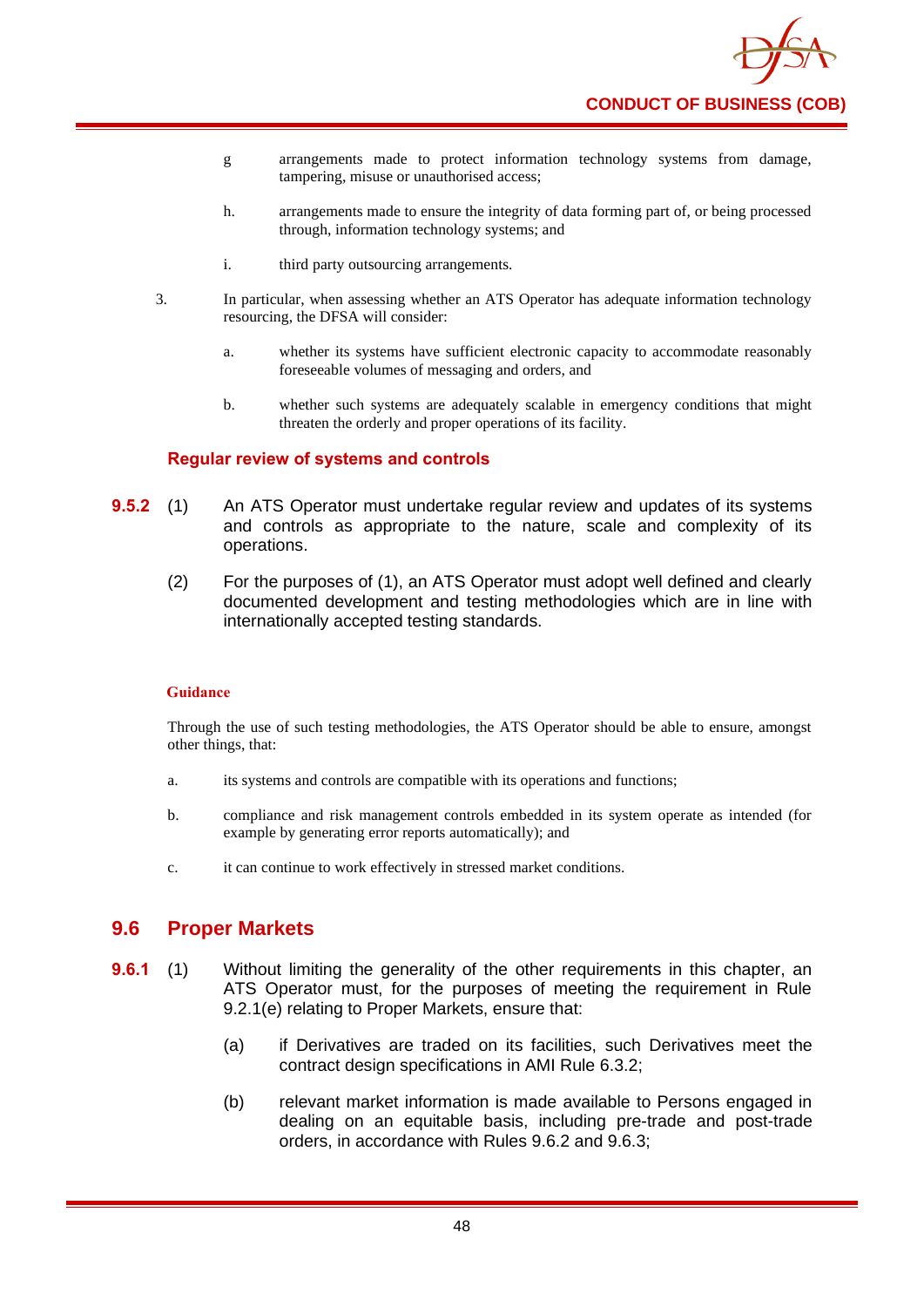- (c) there are adequate mechanisms to discontinue, suspend or remove from trading on its facilities any Investments or Crypto Tokens in circumstances where the requirements in this chapter are not met;
- (d) there are controls to prevent volatility in the markets that is not caused by market forces, in accordance with Rule 9.6.4;
- (e) error trades are managed, in accordance with Rule 9.6.5;
- (f) Short Selling and position concentration are monitored and managed, in accordance with Rule 9.6.5;
- (g) there are fair and non-discretionary algorithm operating in respect of matching of orders on its facilities;
- (h) there are adequate controls to monitor and manage any foreign ownership restrictions applying to Investments traded on its facilities, in accordance with Rule 9.6.7;
- (i) liquidity incentive schemes are offered only in accordance with Rule 9.6.8; and
- (j) there are adequate rules and procedures to address Market Abuse and financial crime, in accordance with Rules 9.6.9 and 9.6.10.

#### **Pre-trade transparency**

- **9.6.2** (1) An ATS Operator must disclose the information specified in (2) relating to trading of Investments or Crypto Tokens on its facility in the manner prescribed in (3).
	- (2) The information required to be disclosed pursuant to (1) includes:
		- (a) the current bid and offer prices and volume;
		- (b) the depth of trading interest shown at the prices and volumes advertised through its systems for the Investments or Crypto Tokens; and
		- (c) any other information relating to Investments or Crypto Tokens which would promote transparency relating to trading.
	- (3) The information referred to in (2) must be made available to members and the public as appropriate on a continuous basis during normal trading.

#### **Guidance**

1. When making disclosure, an ATS Operator should adopt a technical mechanism by which the public can differentiate between transactions that have been transacted in the central order book and transactions that have been reported to the facility as off-order book transactions. Any transactions that have been cancelled pursuant to its rules should also be identifiable.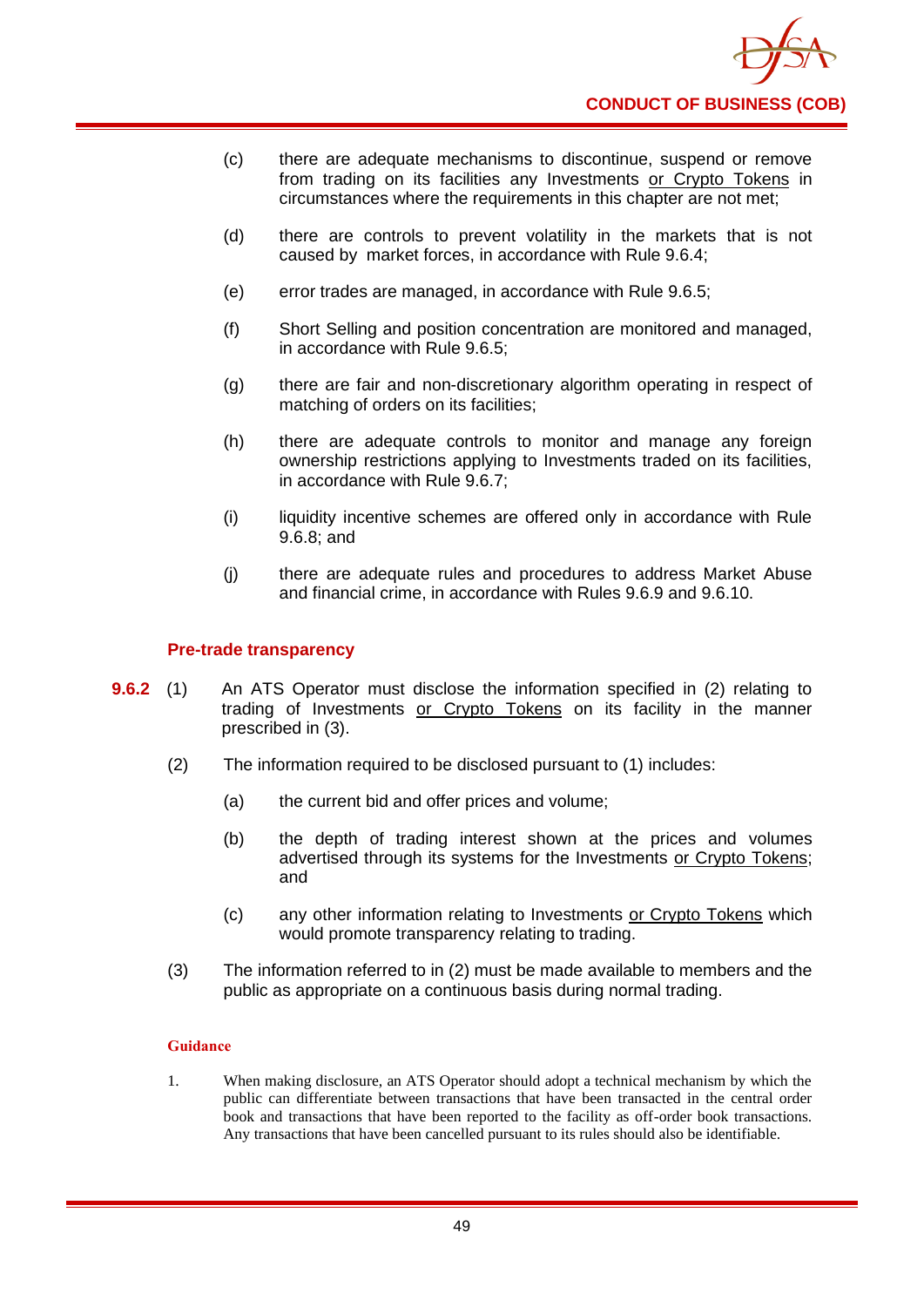

- 2. An ATS Operator should use appropriate mechanisms to enable pre-trade information to be made available to the public in an easy to access and uninterrupted manner at least during business hours. An ATS Operator may charge a reasonable fee for the information which it makes available to the public.
- 3. An ATS Operator may seek a waiver or modification from the disclosure requirement in Rule 9.6.1(1) in relation to certain transactions where the order size is pre-determined, exceeds a pre-set and published threshold level and the details of the exemption are made available to its members and the public.
- 4. In assessing whether an exemption from pre-trade disclosure should be allowed, the DFSA will take into account factors such as:
	- a. the level of order threshold compared with normal market size for the Investment or Crypto Token;
	- b. the impact such an exemption would have on price discovery, fragmentation, fairness and overall market quality;
	- c. whether there is sufficient transparency relating to trades executed without pre-trade disclosure as a result of dark orders, whether or not they are entered in transparent markets;
	- d. whether the ATS Operator supports transparent orders by giving priority to transparent orders over dark orders, for example, by executing such orders at the same price as transparent orders; and
	- e. whether there is adequate disclosure of details relating to dark orders available to members and other participants on the facility to enable them to understand the manner in which their orders will be handled and executed on the facility.
- 5. Dark orders are orders executed on execution platforms without pre-trade transparency.

#### **Post-trade transparency requirements**

- **9.6.3** (1) An ATS Operator must disclose the information specified in (2) in the manner prescribed in (3).
	- (2) The information required to be disclosed pursuant to (1) is the price, volume and time of the transactions executed in respect of Investments or Crypto Tokens.
	- (3) The information referred to in (2) must be made available to the public as close to real-time as is technically possible on reasonable commercial terms and on a non-discretionary basis.

#### **Guidance**

An ATS Operator should use adequate mechanism to enable post-trade information to be made available to the public in an easy to access and uninterrupted manner at least during business hours. An ATS Operator may charge a reasonable fee for the information which it makes available to the public.

#### **Volatility controls**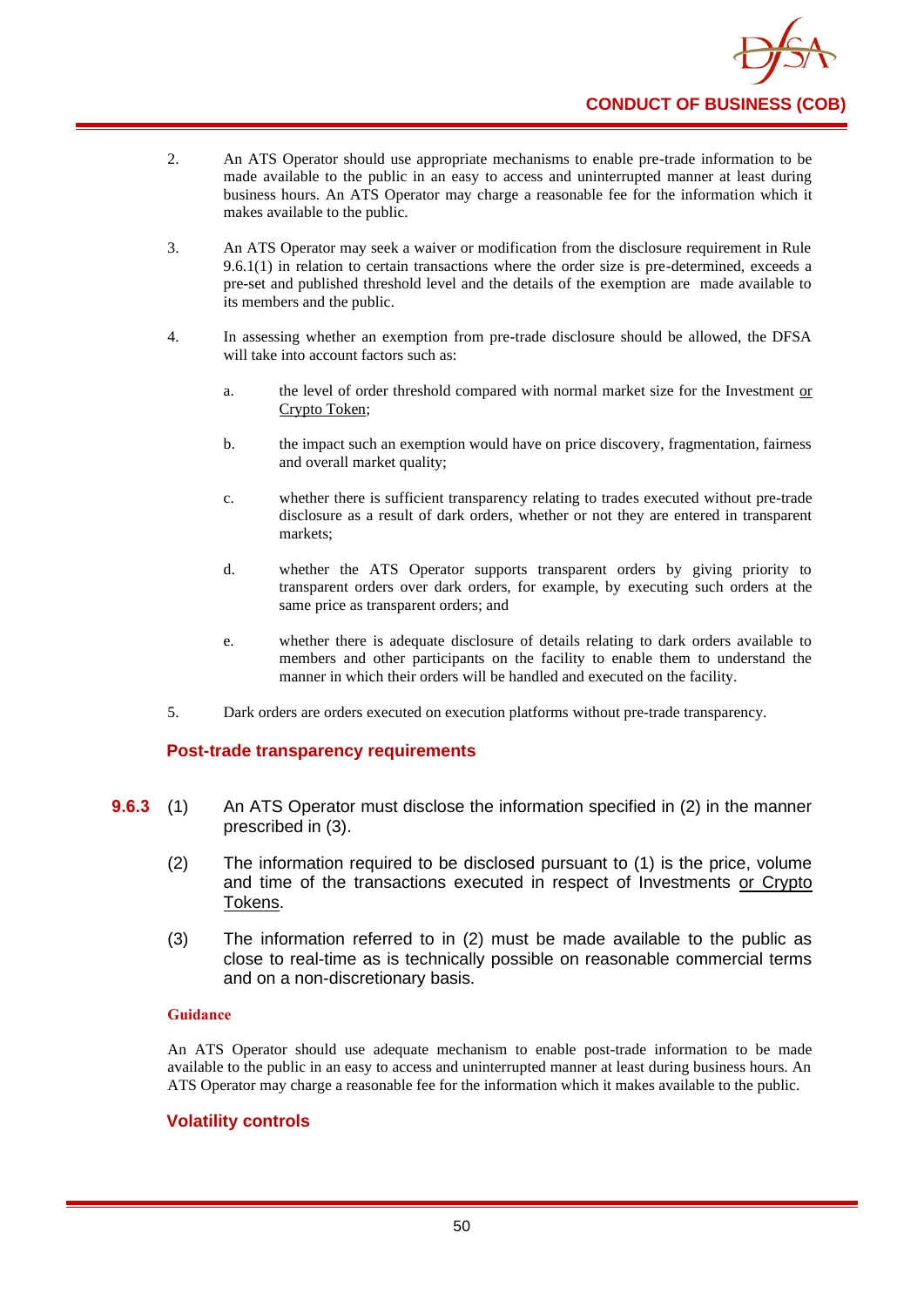

- **9.6.4** (1) An ATS Operator's Operating Rules must include effective systems, controls and procedures to ensure that its trading systems:
	- (a) are resilient;
	- (b) have adequate capacity to deal with peak orders and message volumes; and
	- (c) are able to operate in an orderly manner under conditions of market stress.
	- (2) Without limiting the generality of its obligations arising under (1) or any other Rule, an ATS Operator must be able under its rules, systems, controls and procedures to:
		- (a) reject orders that exceed its pre-determined volume and price thresholds, or are clearly erroneous;
		- (b) temporarily halt trading of Investments or Crypto Tokens traded on its facility if there is a significant price movement in relation to those Investments or Crypto Tokens on its market or a related market during a short period; and
		- (c) where appropriate, cancel, vary or correct any transaction.

An ATS Operator should test its trading systems to ensure that they are resilient and capable of operating orderly trading under conditions of market stress and other contingencies.

#### **Error Trade policy**

- **9.6.5** (1) An ATS Operator must be able to cancel, amend or correct any error trades.
	- (2) An "Error Trade" is the execution of an order resulting from:
		- (a) an erroneous order entry;
		- (b) malfunctioning of the system of a member or of the ATS Operator; or
		- (c) a combination of (a) and (b).
	- (3) For the purposes of (1), an ATS Operator must include a comprehensive error trade policy in its Operating Rules, which sets out clearly the extent to which transactions can be cancelled by it at its sole discretion, at the request of a member or by mutual consent of members involved.
	- (4) An ATS Operator must have adequate systems and controls to:
		- (a) prevent or minimise error trades;
		- (b) promptly identify and rectify error trades where they occur; and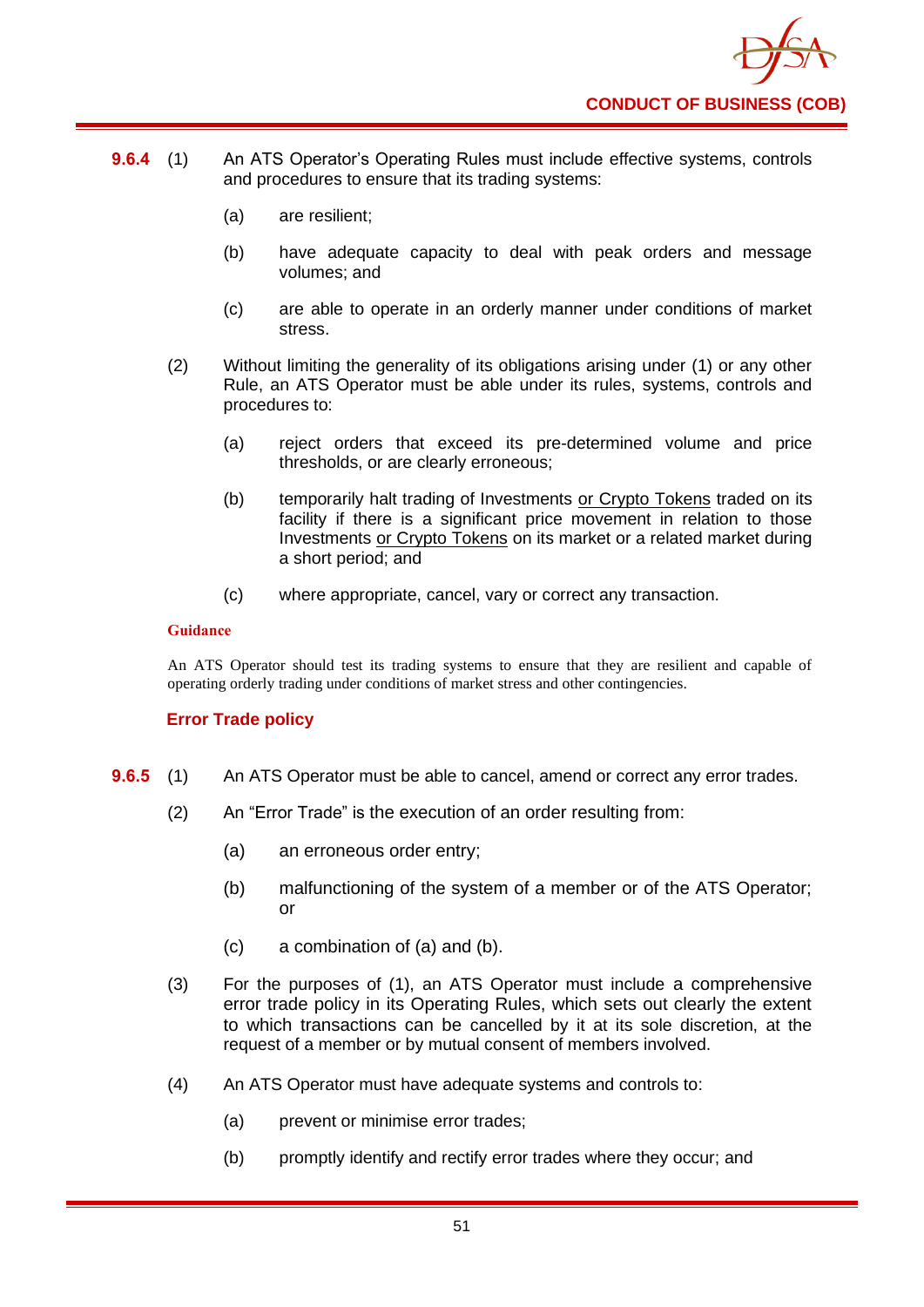(c) identify whether error trades are related to disorderly market activity.

#### **Guidance**

When assessing whether an ATS Operator has an appropriate and adequate error trade policy, the DFSA will consider whether the rules and procedures included in its Operating Rules:

- a. are adequate to minimise the impact of error trades where prevention of such trades is not possible;
- b. are sufficiently flexible in the design to address varying scenarios;
- c. establish a predictable and timely process for dealing with Error Trades, including measures specifically designed to detect and identify Error Trade messages to market users;
- d. promote transparency to market users with regard to any cancellation decisions involving material transactions resulting from the invocation of the Error Trade policy;
- e. include adequate surveillance conducted in the markets to detect Error Trades;
- f. promote predictability, fairness and consistency of actions taken under the Error Trade policy; and
- g. enable sharing of information with other markets when possible concerning the cancellation of trades.

### **Short Selling**

- **9.6.6** (1) An ATS Operator must have in place effective systems, controls and procedures to monitor and manage:
	- (a) Short Selling in Securities or Crypto Tokens; and
	- (b) position concentrations.
	- (2) For the purposes of (1), an ATS Operator must have adequate powers over its members to address risks to an orderly functioning of its facility arising from unsettled positions in Investments or Crypto Tokens.
	- (3) Short Selling for the purposes of this Rule constitutes is the sale of a Security or Crypto Token by a Person who does not own the Security or Crypto Token at the point of entering into the contract to sell.

#### **Guidance**

- 1. An ATS Operator should, when developing its controls and procedures with regard to short selling and position management, have regard to:
	- a. its own settlement cycle, so that any short selling activities on its facilities do not result in any delay or prevent effective settlement within such cycle; and
	- b. orderly functioning of its facilities, so that any long or short position concentration on Investments or Crypto Tokens that remains unsettled does not interrupt such functioning;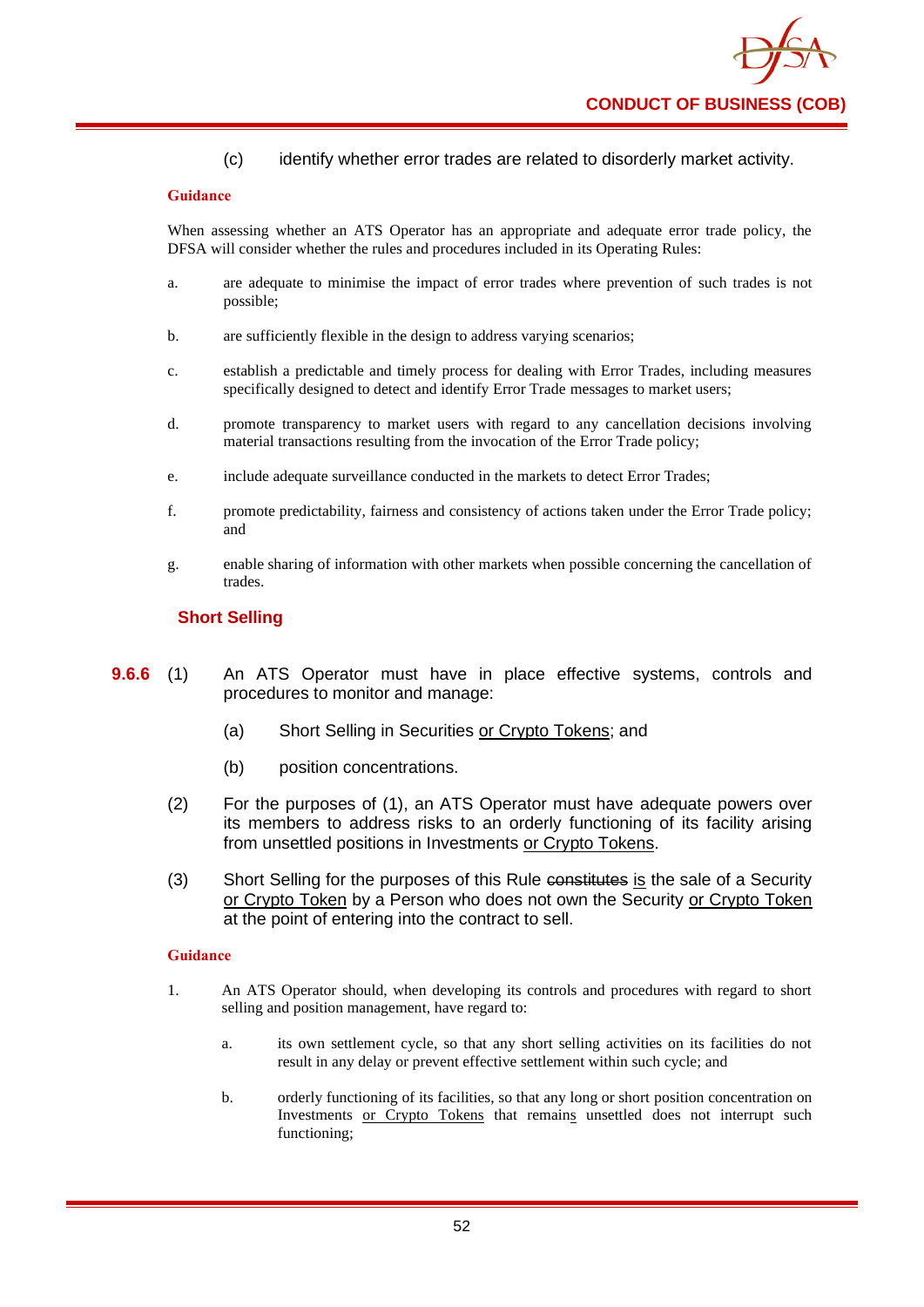

- 2. Examples of circumstances that would not be treated as short selling in Rule 6.7.1(3) include where the seller:
	- a. has entered into an unconditional contract to purchase the relevant Securities or Crypto Tokens but has not received their delivery at the time of the sale;
	- b. has title to other securities or Crypto Tokens which are convertible or exchangeable for the Securities or Crypto Tokens to which the sale contract relates;
	- c. has exercised an option to acquire the Securities or Crypto Tokens to which the sale contract relates;
	- d. has rights or warrants to subscribe and receive Securities to which the sale contract relates; and
	- e. is making a sale of Securities that trades on a "when issued" basis and has entered into a binding contract to purchase such Securities, subject only to the condition of issuance of the relevant Securities.

#### **Foreign ownership restrictions**

- **9.6.7** An ATS Operator must not permit its facility to be used for trading Investments which are subject to foreign ownership restrictions unless it has adequate and effective arrangements to:
	- (a) monitor applicable foreign ownership restrictions;
	- (b) promptly identify and take appropriate action where any breaches of such restrictions occur without any undue interruption or negative impact to its trading activities; and
	- (c) suspend trading in the relevant Investments where the ownership restrictions are, or are about to be, breached and reinstate trading when the breaches are remedied.

#### **Guidance**

The kind of arrangements an ATS Operator should implement to meet the requirements in Rule 9.6.7 are such as those specified in AMI Rule 6.8.1(2).

#### **Liquidity providers**

- **9.6.8** (1) An ATS Operator must not introduce a liquidity incentive scheme unless:
	- (a) participation of such a scheme is limited to:
		- (i) a member as defined in Rule 9.3.1(1); or
		- (ii) any other Person where:
			- (A) it has undertaken due diligence to ensure that the Person is of sufficient good repute and has adequate competencies and organisational arrangements; and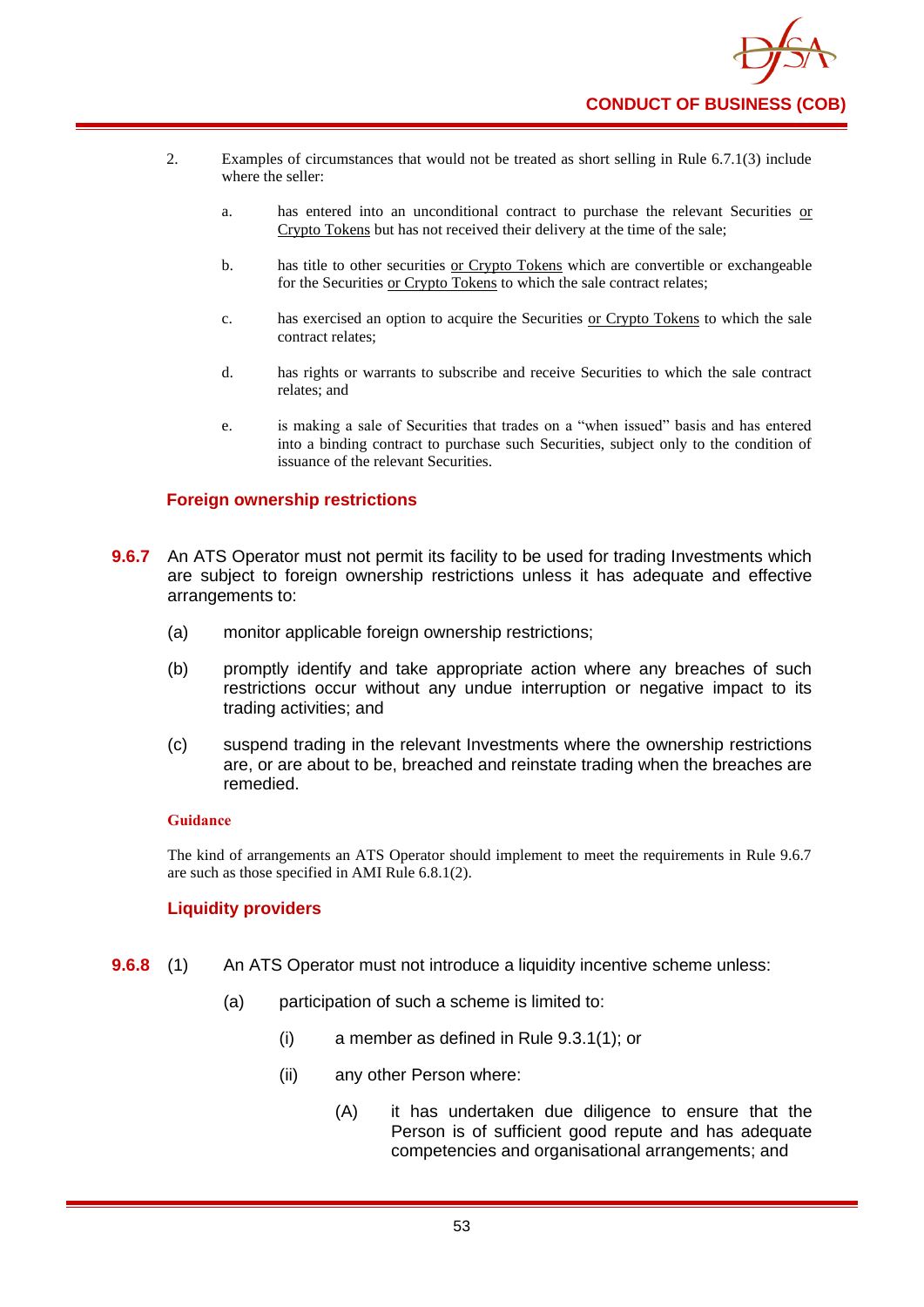

- (B) the Person has agreed in writing to comply with its Operating Rules so far as those rules are applicable to that Person's activities; and
- (b) it has obtained the prior approval of the DFSA.
- (2) For the purposes of this section, a "liquidity incentive scheme" means an arrangement designed to provide liquidity to the market in relation to Investments or Crypto Tokens traded on the facility.
- (3) Where an ATS Operator proposes to introduce or amend a liquidity incentive scheme, it must lodge with the DFSA, at least 10 days before the date by which it expects to obtain the DFSA approval, a statement setting out:
	- (a) the details of the relevant scheme, including benefits to the ATS and members arising from that scheme; and
	- (b) the date on which the scheme is intended to become operative.
- (4) The DFSA must within 10 days of receiving the notification referred to in (3), approve a proposed liquidity incentive scheme unless it has reasonable grounds to believe that the introduction of the scheme would be detrimental to the facility or markets in general. Where the DFSA does not approve the proposed liquidity incentive scheme, it must notify the ATS Operator of its objections to the introduction of the proposed liquidity incentive scheme, and its reasons for that decision.
- (5) An ATS Operator must, as soon practicable, announce the introduction of the liquidity incentive scheme, including the date on which it becomes operative and any other relevant information.
- (6) If the DFSA decides not to approve a liquidity incentive scheme, the ATS Operator may refer the decision to the FMT for review.

### **Prevention of Market Abuse**

- **9.6.9** (1) An ATS Operator must:
	- (a) implement and maintain appropriate measures to identify, deter and prevent Market Abuse on and through its facility; and
	- (b) report promptly to the DFSA any Market Abuse.
	- (2) For the purposes of (1)(a), an ATS Operator must:
		- (a) include in its Operating Rules a regime to prevent Market Abuse, which is applicable to its members and their Clients; and
		- (b) implement and maintain adequate measures to ensure that its members comply with that regime.
	- (3) The regime to prevent Market Abuse referred to in (2)(a) must, at a minimum, include rules and procedures in relation to compliance with the applicable requirements in Part 6 of the Market Law, including adequate compliance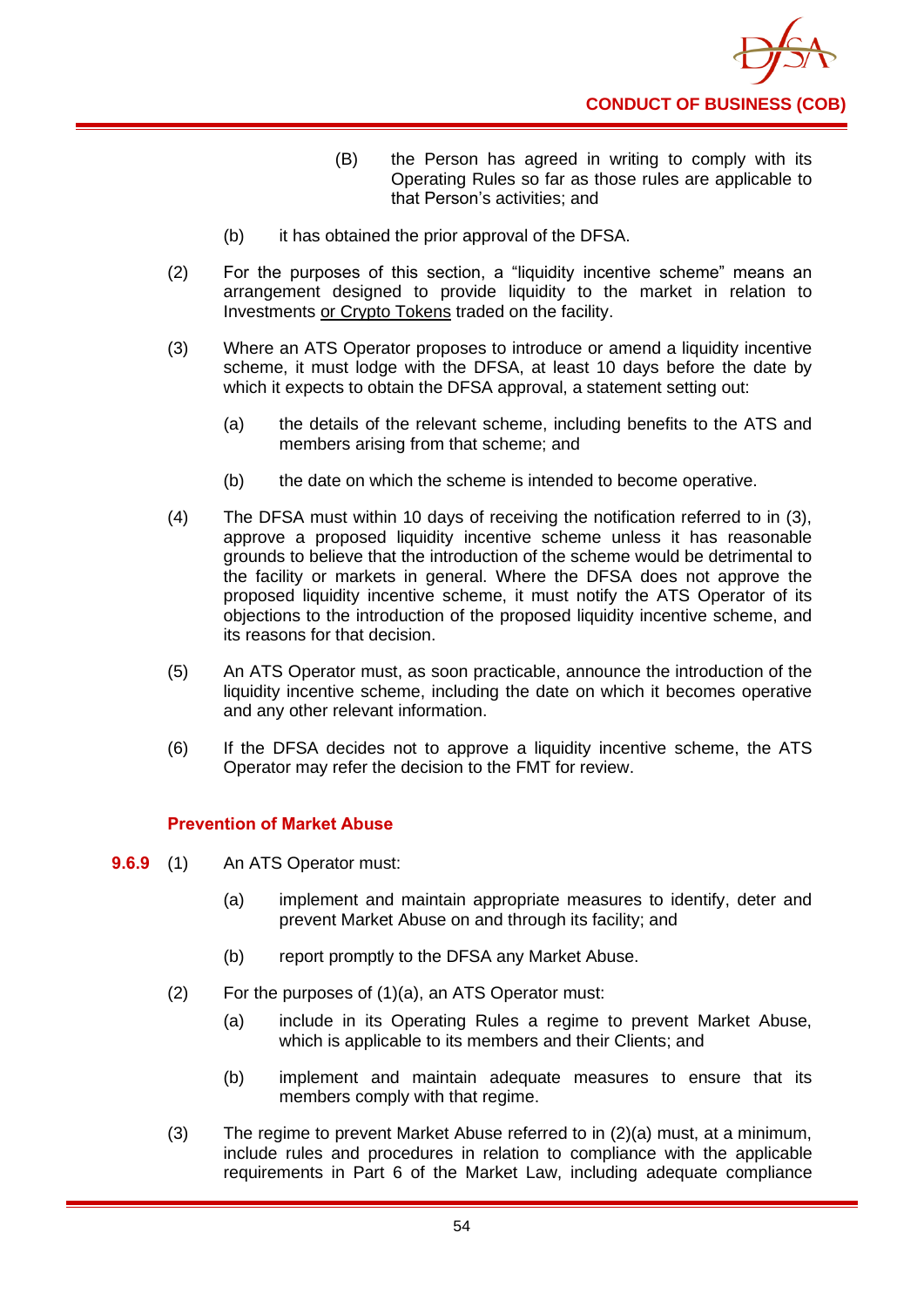

arrangements applicable to its members and staff and the clients of members, record keeping, transaction monitoring, risk assessment and appropriate training.

#### **Guidance**

- 1. An ATS Operator should have an effective surveillance system in place for:
	- a. the coordinated surveillance of all activity on or through its facilities and activity in related Investments or Crypto Tokens conducted elsewhere; and
	- b. communicating information about Market Abuse or suspected abuse, to the DFSA or appropriate regulatory authorities.
- 2. In determining whether an ATS Operator is ensuring that business conducted on its facilities is conducted in an orderly manner, the DFSA will consider:
	- a. arrangements for pre and post trade transparency taking into account the nature and liquidity of the Investments or Crypto Tokens traded; and
	- b. the need to provide anonymity for trading participants.
- 3. An ATS Operator will also have appropriate procedures allowing it to influence trading conditions, suspend trading promptly when required, and to support or encourage liquidity when necessary to maintain an orderly market. The DFSA will consider the transparency of such procedures and the fairness of their application and potential application.
- 4. An ATS Operator that is Operating a Facility for Investment Tokens or Crypto Tokens should, where relevant, ensure measures under Rule 9.6.9(1) include effective measures to identify, deter and prevent Market Abuse by Persons permitted to access and update records held on any DLT or similar technology based application used in connection with the operation of its facility.

#### **9.6.10** (1) An ATS Operator must:

- (a) before accepting a prospective member, ensure that the applicant has in place adequate arrangements, including systems and controls to comply with its regime for preventing Market Abuse;
- (b) monitor and regularly review compliance by its members with that regime; and
- (c) take appropriate measures to ensure that its members rectify to the extent feasible any contraventions of its regime without delay.
- (2) An ATS Operator must promptly notify the DFSA of any:
	- (a) material breach of its regime to prevent Market Abuse by a member, or by staff or clients of the member; and
	- (b) circumstances in which a member will not or cannot rectify a breach of its regime.

#### **Guidance**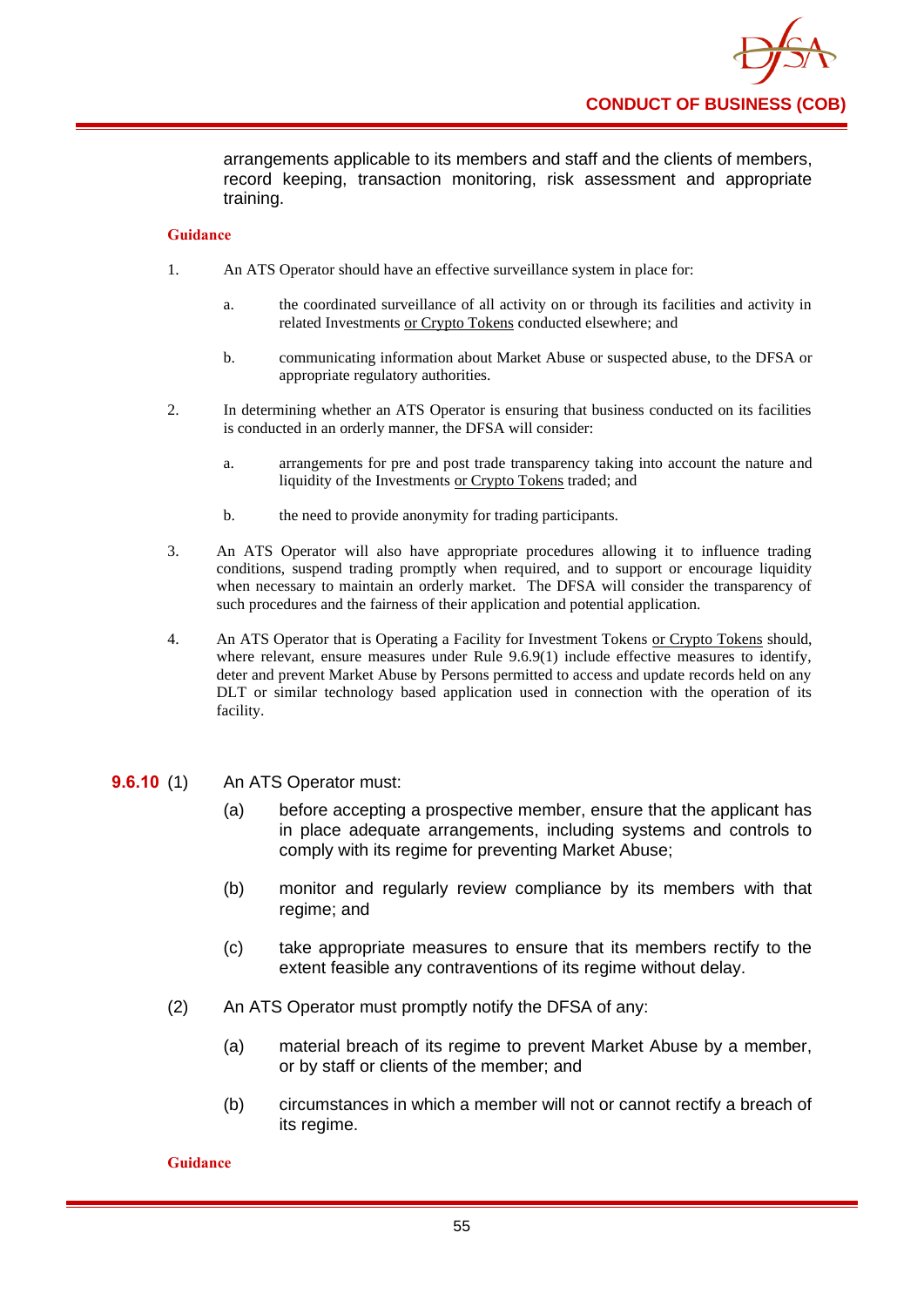

- 1. An Authorised Firm is subject to the requirements in the DFSA's AML module. Members of an Authorised Firm which are themselves Authorised Firms are also subject, by virtue of being Authorised Firms, to the requirements in the DFSA's AML module.
- 2. In determining whether an ATS Operator's measures are adequate and appropriate to reduce the extent to which its facilities can be used for Market Abuse, the DFSA will consider:
	- a. whether the ATS Operator has appropriate staff, surveillance systems, resources and procedures for this purpose;
	- b. the monitoring conducted for possible patterns of normal, abnormal or improper use of those facilities;
	- c. how promptly and accurately information is communicated about Market Abuse to the DFSA and other appropriate organisations; and
	- d. how the ATS Operator co-operates with relevant bodies in the prevention, investigation and pursuit of Market Abuse.
- 3. An ATS Operator must have regard to Part 6 of the Markets Law in relation to forms of Market Abuse. Practices that amount to market manipulation (which is Market Abuse) in an automated trading environment which an ATS should be able to identify and prevent in order to promote proper markets include the following:
	- a. entering small orders in order to ascertain the level of hidden orders, particularly used to assess what is resting on a dark platform, called Ping Orders;
	- b. entering large numbers of orders and/or cancellations/updates to orders to create uncertainty for other market participants, to slow down their process and to camouflage the ATS Operator's own strategy, called Quote Stuffing;
	- c. entry of orders or a series of orders intended to start or exacerbate a trend, and to encourage other participants to accelerate or extend the trend in order to create an opportunity to unwind/open a position at a favourable price, called Moment Ignition; and
	- d. submitting multiple orders often away from one side of the order book with the intention of executing a trade on the other side of the order book, where once that trade has taken place, the manipulative orders will be removed, called Layering and Spoofing.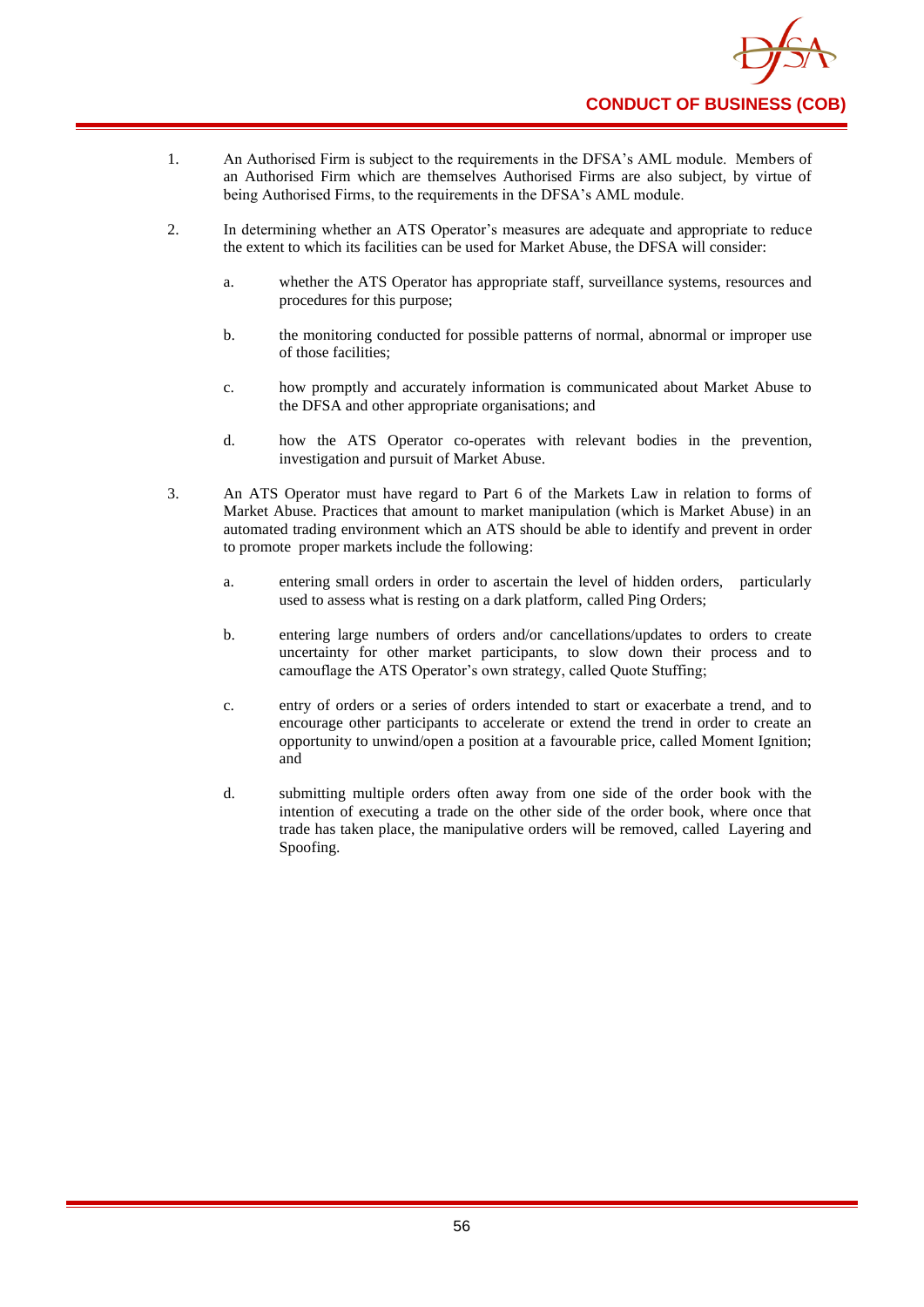

### **Clearing and settlement arrangements**

- **9.6.11** (1) An ATS Operator must:
	- (a) ensure that there are satisfactory arrangements in place for securing the timely discharge of the rights and liabilities of the parties to transactions conducted on or through its facility; and
	- (b) inform its members and other Persons having access to its facility through members of details relating to such arrangements.
	- (2) For the purposes of (1)(a), an ATS Operator must ensure that:
		- (a) the Person who provides clearing and settlement services to a member is either:
			- (i) an Authorised Person appropriately licensed to carry on clearing or settlement services; or
			- (ii) an entity which is authorised and supervised by a Financial Services Regulator acceptable to the DFSA for the activity of clearing and settlement services and is operating under broadly equivalent standards as defined under Chapter 7 of the AMI module; and
		- (b) notification of such arrangements (including any changes thereto) is provided to the DFSA at least 30 days before making the arrangements and the DFSA has not objected to such arrangements within that period.

#### **Guidance**

An ATS Operator is not authorised under its Licence to provide clearing and settlement services. Therefore, it must make suitable arrangements relating to clearing and settlement of transactions that are undertaken on its facility. For this purpose, it may arrange for its members to obtain such services from an appropriately licensed Person.

### **9.7 Specific requirements applicable to Persons operating an OTF ATS operator not to execute orders against its capital**

**9.7.1** A Person operating an MTF or OTF must not execute any orders made on the facility against its own proprietary capital.

### **9.8 Use of 'investment token market' and similar terms to refer to a facility**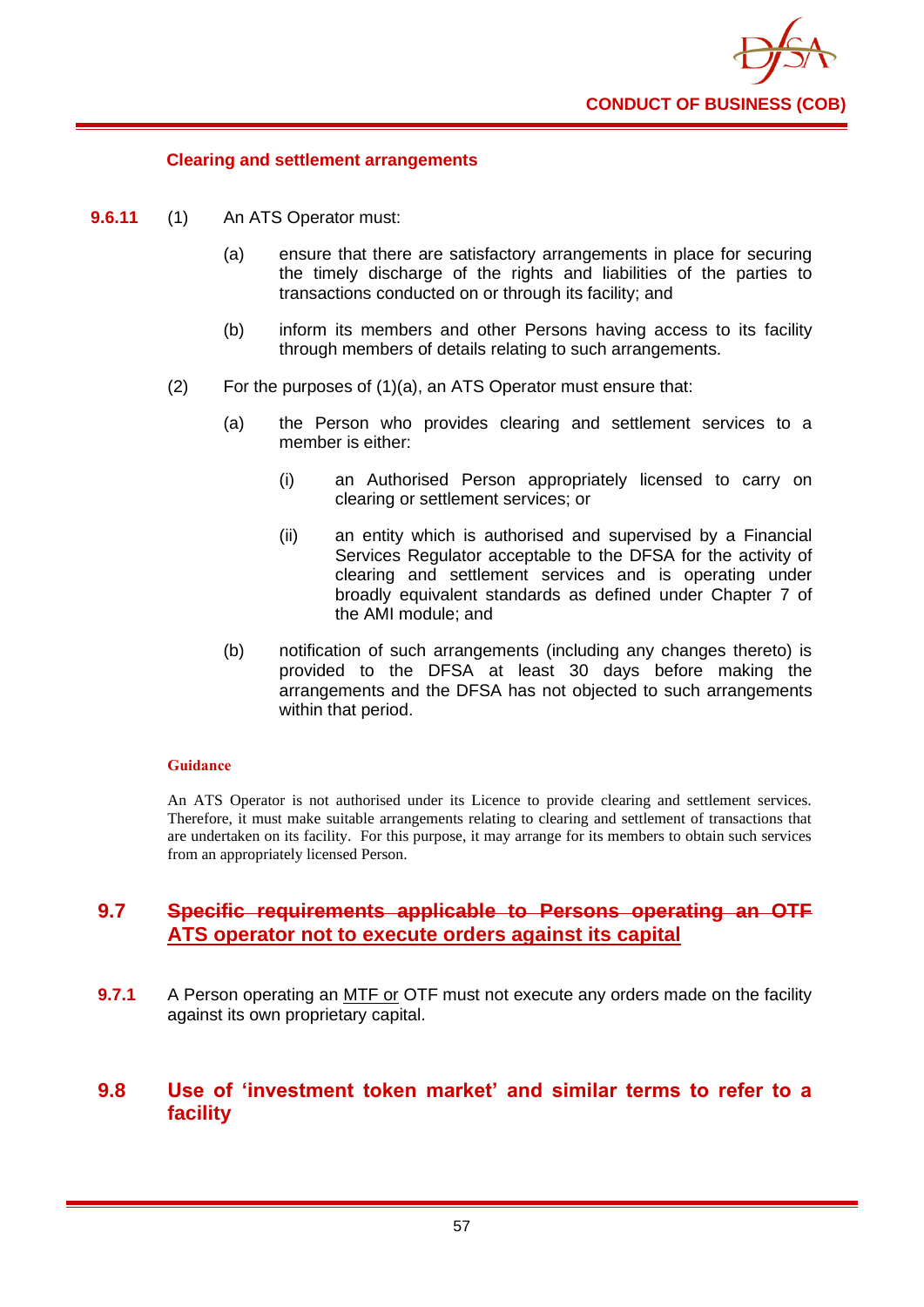

**9.8.1** An ATS Operator must not refer to a facility it operates as an 'investment token market', 'security token market', 'derivative token market', or using any other similar term, unless it is a facility on which only Investment Tokens are traded.

#### **Guidance**

- 1. An ATS Operator should not refer to a facility, where both Investment Tokens and conventional Investments are traded, using terms referred to in Rule 9.8.1.
- 2. An ATS Operator that trades both conventional Investments and Investment Tokens may operate a distinct facility on which only Investment Tokens are traded, provided it is able to effectively maintain and demonstrate a clear separation between that facility and its other facilities on which conventional Investments are traded or cleared.

….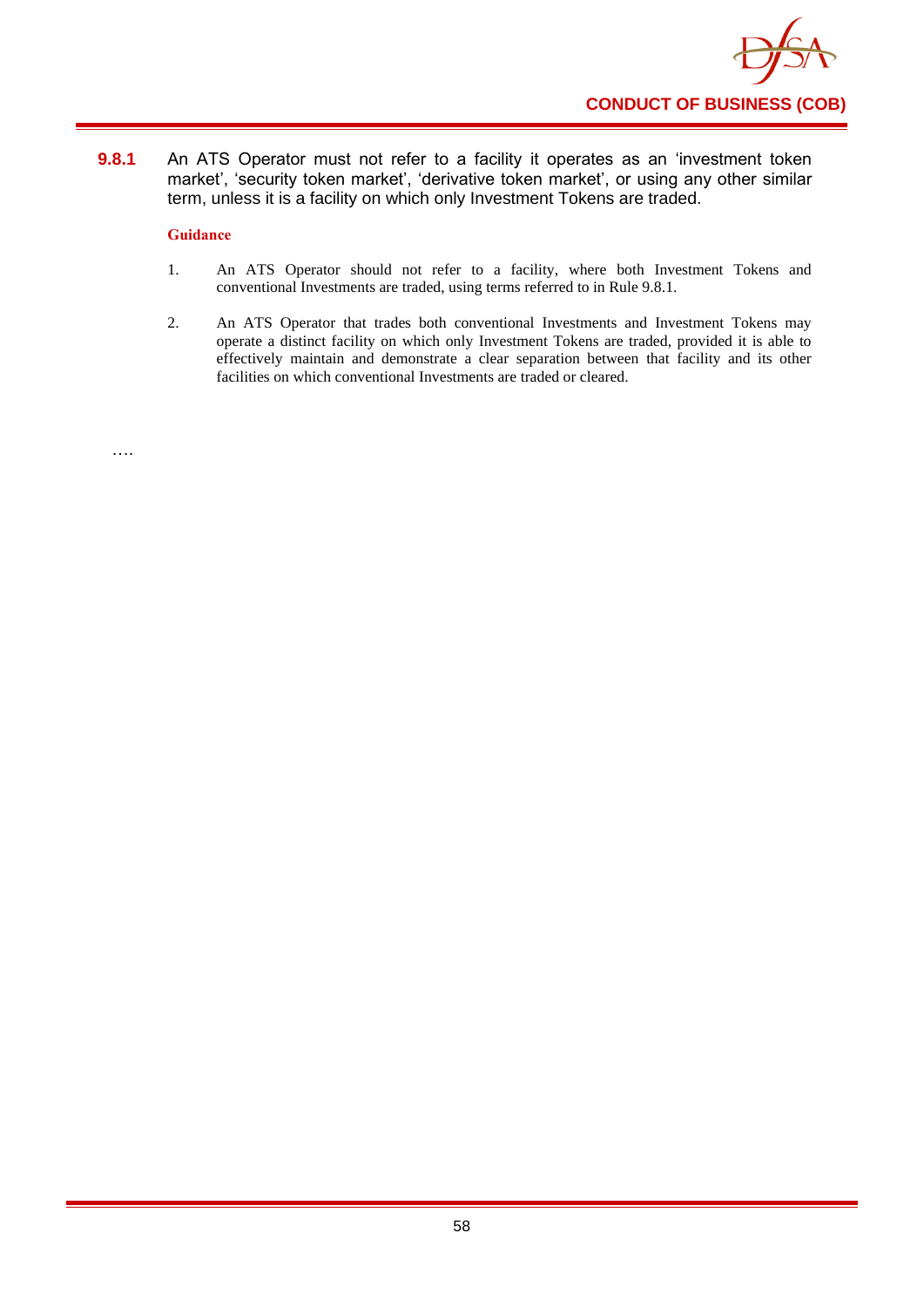

## **13 PROVIDING MONEY SERVICES AND ARRANGING OR ADVISING ON MONEY SERVICES**

### **13.1 Application**

- **13.1.1** This chapter applies to an Authorised Firm that:
	- (a) Provides Money Services; or
	- (b) Arranges or Advises on Money Services.
- **13.1.2** A requirement in this chapter (other than a restriction in section 13.2) does not apply in relation to a Market Counterparty, if the Market Counterparty has given prior notice in writing to the Authorised Firm that it has elected to waive the requirement.

#### **Guidance**

#### **Key Terms**

This chapter uses a number of key terms defined in GEN and GLO that are set out below for reference:

- 1. "Account Information Service" means an online service to provide consolidated information on one or more accounts held by the User with one or more providers, and includes such a service whether information is provided:
	- (a) in its original form or after processing; and
	- (b) to the User or to another person in accordance with the User's instructions.
- 2. "Payment Account" means an account held in the name of one or more Users which is used to execute Payment Transactions.
- 3. "Payment Account Provider" means a Person that provides or operates a Payment Account;
- 4. "Payment Initiation Services" means an online service to initiate a Payment Order at the request of the User with respect to a Payment Account held at another Payment Service Provider, but does not include:
	- (a) a service that involves contact with any funds at any stage of the Payment Transaction; or
	- (b) the issue of a Payment Instrument.
- 5. "Payment Instrument" means a:
	- (a) personalised device; or
	- (b) personalised set of procedures agreed between the User and the provider,

that is used by the User to initiate a Payment Order.

- 6. "Payment Order" means an instruction by a payer or payee to their respective Payment Service Provider requesting the execution of a Payment Transaction.
- 7. "Payment Service" means an activity referred to in the definition of "Providing Money Services" other than providing currency exchange or issuing Stored Value.
- 8. "Payment Service Provider" means a Person providing a Payment Service.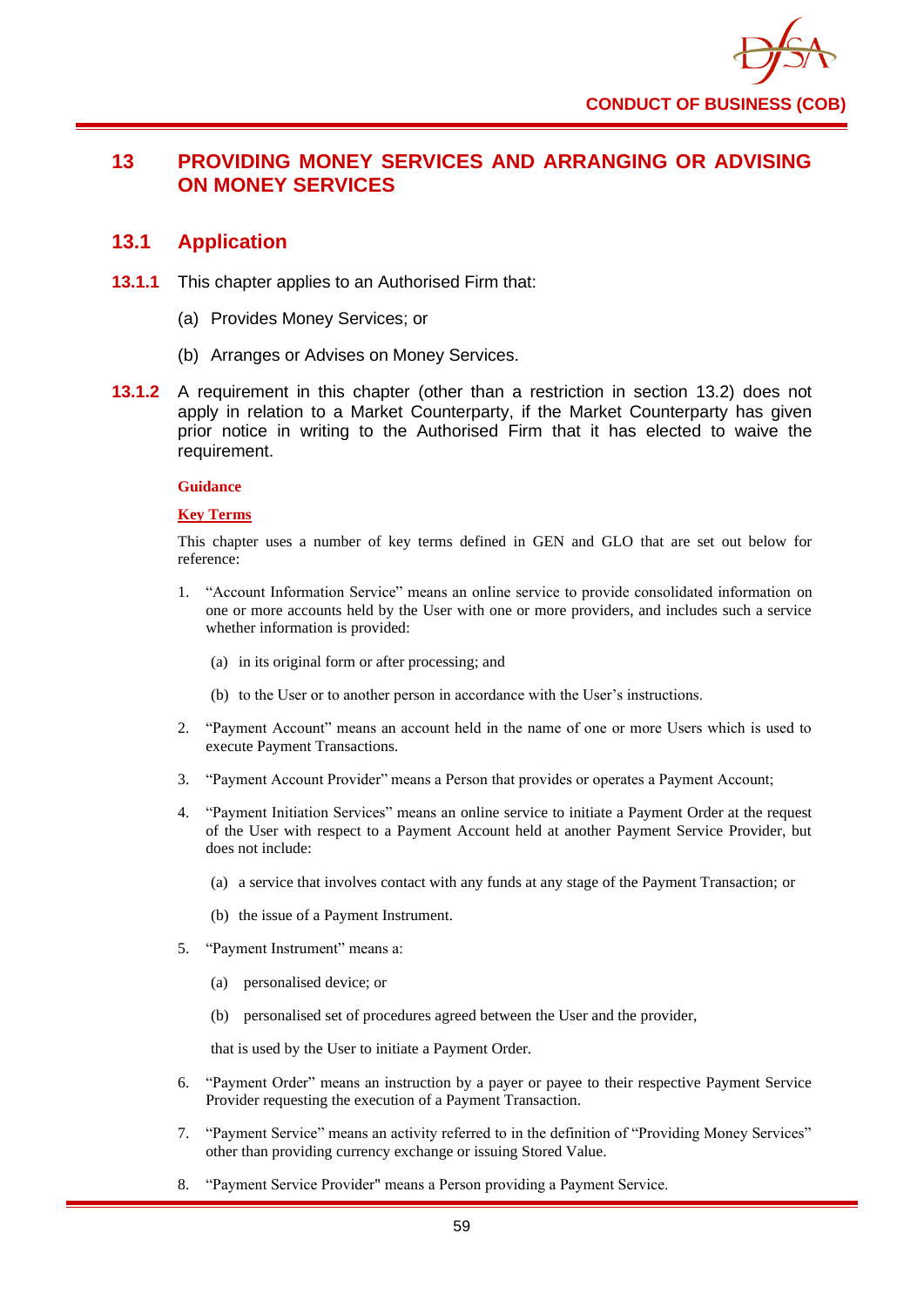

- 9. "Payment Transaction" means an act initiated by the payer or payee, or on behalf of the payer, of placing, transferring or withdrawing funds, irrespective of any underlying obligations between the payer and payee.
- 10. Providing Money Services means:
	- (a) providing currency exchange;
	- (b) providing Money Transmission;
	- (c) providing or operating a Payment Account;
	- (d) executing Payment Transactions on a Payment Account provided or operated by another Person;
	- (e) issuing Payment Instruments; or
	- (f) issuing Stored Value.
- 11. "Stored Value" means any electronically (including magnetically) stored monetary value as represented by a claim on the issuer which is issued on receipt of funds or other assets for the purpose of making Payment Transactions, but does not include monetary value excluded under GEN Rule 2.6.4.
- 12. "User" means a Client using the service of Providing Money Services or Arranging or Advising on Money Services and includes, in relation to a Payment Service, a Person acting in the capacity of payer, payee or both.

#### **Restriction on use of Crypto Tokens**

GEN Rule 3A.2.5 prohibits a Money Services Provider from using Crypto Tokens in connection with providing Money Services. The only exception under that Rule is that Fiat Crypto Tokens may be used for Money Transmission or executing Payment Transactions if certain conditions are met. GEN Rule 3A.2.5 also prohibits a Money Services Provider from carrying on other Financial Services relating to Crypto Tokens.

## **13.2 Requirements relating to use of currencies**

- **13.2.1** An Authorised Firm must execute Payment Transactions, and carry out any other instructions for or on behalf of the User, in the specific currency agreed with the User.
- **13.2.2** An Authorised Firm must not, in connection with Providing Money Services, receive or provide physical notes or coins.
- **13.2.3** Where an Authorised Firm Provides Money Services involving the UAE Dirham, it must ensure that all Dirham transactions related to the provision of those services are settled through the accounts of a financial institution that is licensed by the Central Bank to accept deposits.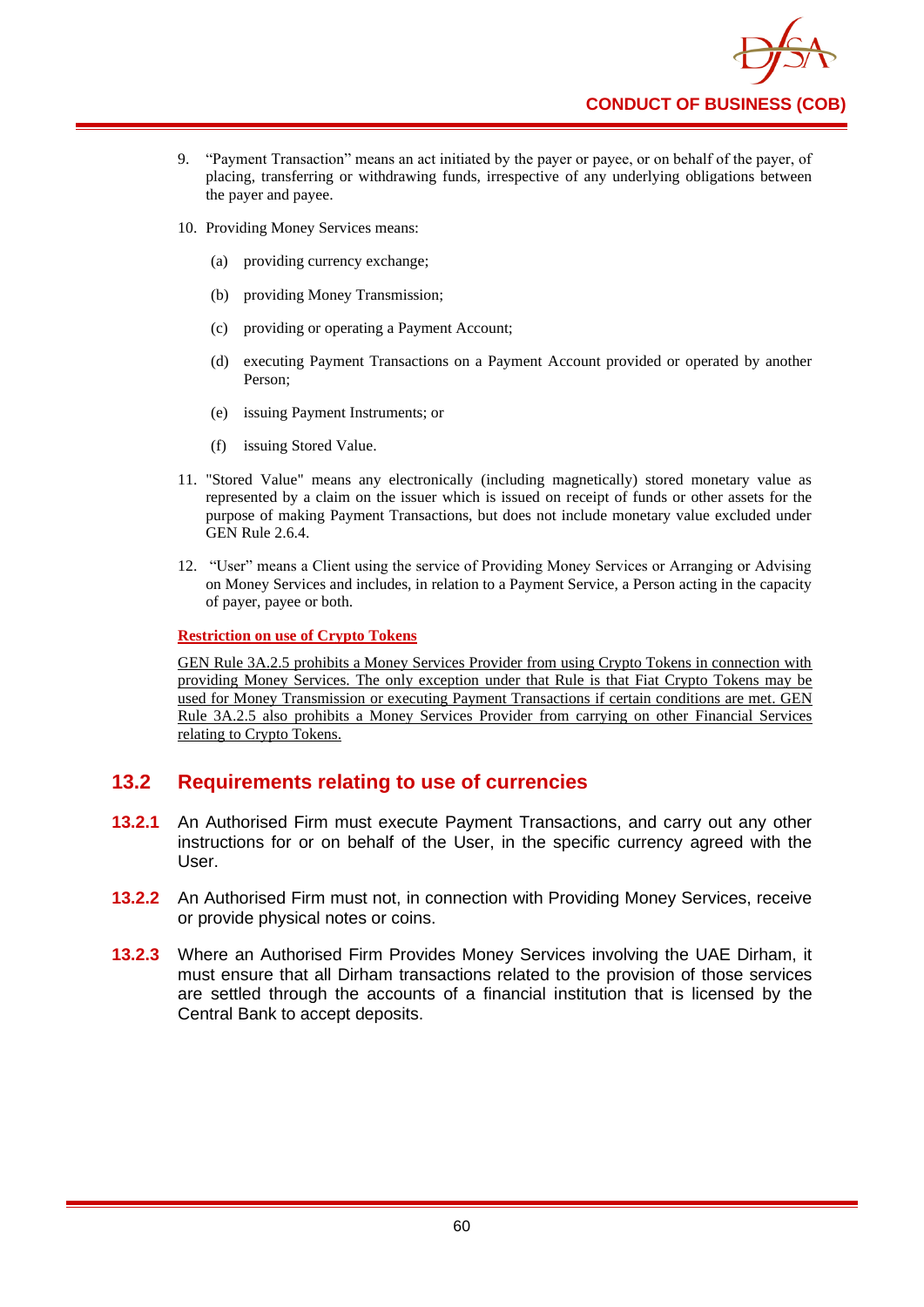

## **13.3 General requirements**

- **13.3.1** Where there is a dispute between a User and an Authorised Firm about whether a requirement in this chapter has been complied with, it is for the Authorised Firm to prove that it complied with the relevant requirement.
- **13.3.2** Where an Authorised Firm relies on a third party to execute some parts of a Payment Transaction for a User, the Authorised Firm must take reasonable steps to ensure that the third party carries out those parts of the transaction (even if the firm is not responsible for those parts of the transaction).
- **13.3.3** An Authorised Firm must ensure any information it is required to provide to a User under this chapter is made available:
	- (a) in an easily accessible manner;
	- (b) in a durable medium that can be easily stored and retrieved by the User;
	- (c) in easily understandable language and in a clear and comprehensible form;
	- (d) in English or in the language agreed by the parties; and
	- (e) unless specified otherwise in these Rules, in good time before the service is provided.

### **13.4 Additional disclosure requirements**

- **13.4.1** An Authorised Firm must comply with the additional disclosure requirements:
	- (a) in App 7 section A7.1, if it is Providing Money Services; or
	- (b) in Rules A7.1.1 to A7.1.4 of that section, if it is Arranging or Advising on Money Services.
- **13.4.2** An Authorised Firm Providing Money Services or Arranging or Advising on Money Services does not need to comply with the requirement in Rule 13.4.1, if it reasonably believes that another regulated entity, such as a Payment Account Provider, has provided that information to the User in a timely manner.

## **13.5 Rights and obligations of parties**

- **13.5.1** An Authorised Firm Providing Money Services must comply with the requirements relating to the rights and obligations of parties specified in App7 section A7.2.
- **13.5.2** An Authorised Firm Arranging or Advising on Money Services must comply with:
	- (a) the requirements in App7 section A7.2, if it is providing Payment Initiation Services; and
	- (b) only Rules A7.2.2, A7.2.3, A7.2.14 and A7.2.15, if it is providing Account Information Services.
- **13.5.3** An Authorised Firm must ensure that Client Agreements do not contain any provisions that are inconsistent with the rights and obligations of parties specified in App7 section A7.2.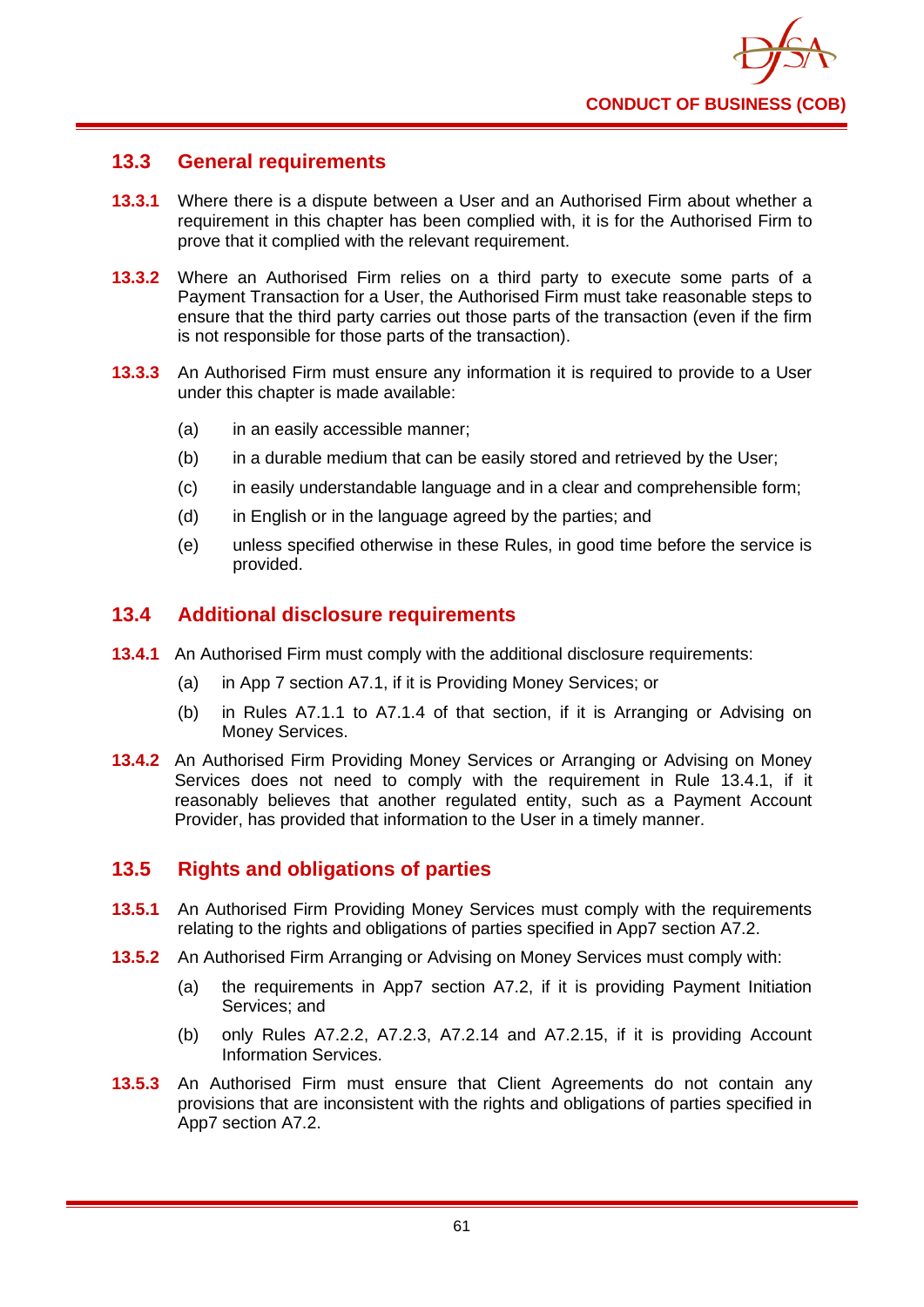

# **13.6 Specific requirements for issuers of Stored Value**

**13.6.1** An Authorised Firm that issues Stored Value must comply with the requirements relating to Stored Value in App7 section A7.3.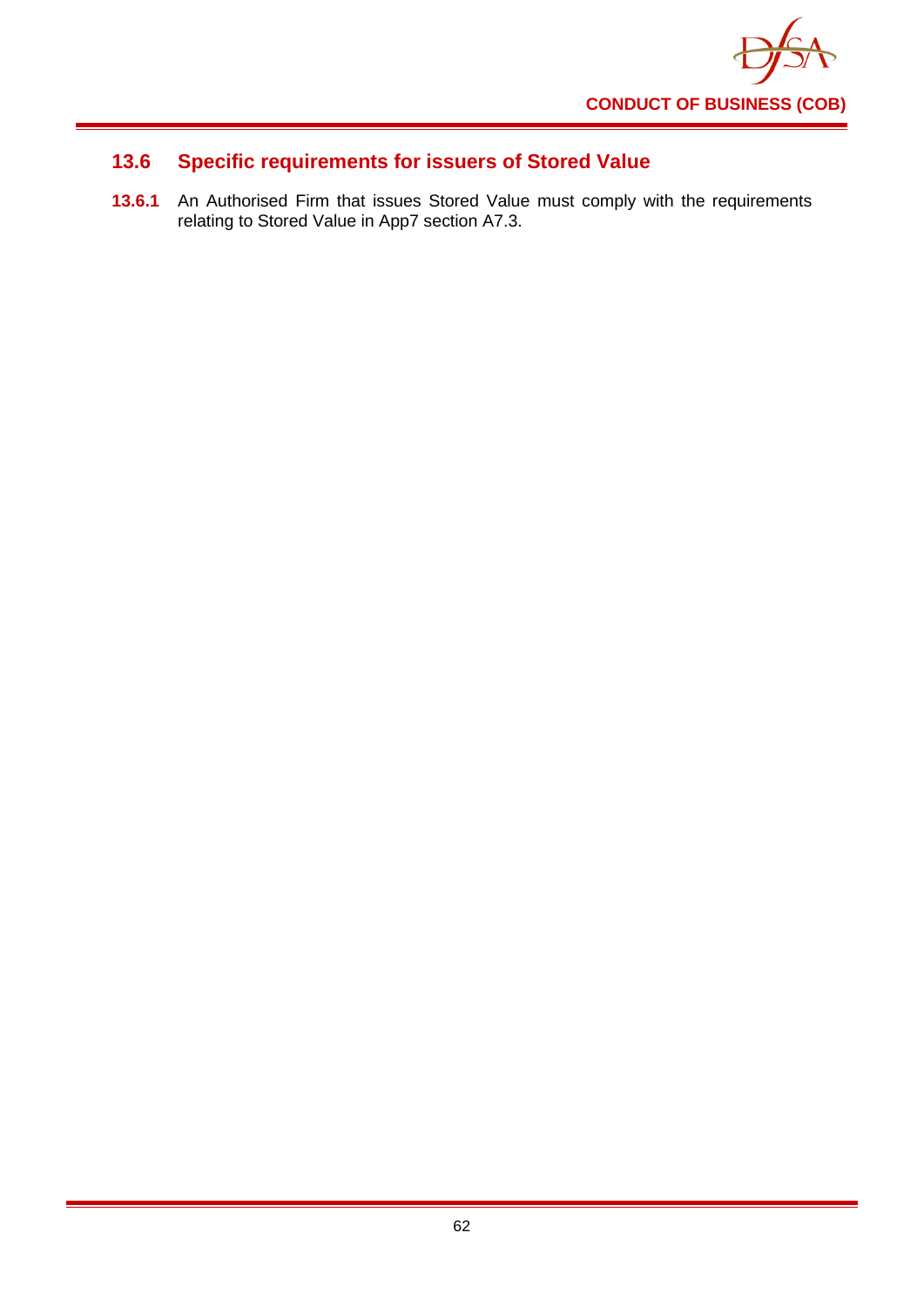

## **14 ADDITIONAL REQUIREMENTS FOR FIRMS PROVIDING FINANCIAL SERVICES RELATING TO INVESTMENT TOKENS**

### **14.1 Technology and governance requirements for Operating a Facility for Investment Tokens**

- **14.1.1** Without limiting the generality of the technology resources requirements in section 9.5, an Authorised Firm Operating a Facility for Investment Tokens must:
	- (a) ensure that any DLT application used by the facility operates on the basis of 'permissioned' access, so that it allows the operator to have and maintain adequate control over the Persons who are permitted to access and update records held on that DLT application;
	- (b) establish and maintain adequate measures to ensure that the DLT application used by the facility, and the associated rules and protocols, contain:
		- (i) clear criteria governing Persons who are permitted to access and update records for the purposes of trading or clearing Investment Tokens on the facility, including criteria about the integrity, credentials and competencies appropriate to the roles played by such persons;
		- (ii) measures to address risks, including to network security and network compatibility, that may arise through systems used by Persons permitted to update the records on the DLT application; and
		- (iii) processes to ensure that the Authorised Firm undertakes sufficient due diligence and adequate monitoring of ongoing compliance, relating to the matters referred to in (i) and (ii);
	- (c) ensure any DLT application used by its facility is fit for purpose; and
	- (d) have regard to industry best practices in developing its technology design and technology governance relating to DLT that is used by the facility.

#### **Guidance**

- 1. To be fit for purpose, the technology design of the DLT application used by an Authorised Firm Operating a Facility for Investment Tokens should be able to address how the rights and obligations relating to the Investment Tokens traded on that facility are properly managed and are capable of being exercised or performed. For example, where a Security Token confers rights and obligations substantially similar to those conferred by a Share in a company, the DLT application would generally need to enable the management and exercise of the shareholder's rights. This may, for example, include the right to receive notice of, and vote in, shareholder meetings, receive any declared dividends and participate in the assets of the company in a winding up.
- 2. To ensure the technology governance of any DLT application used by its facility is fit for purpose, an Authorised Firm should, as a minimum, have regard to the following: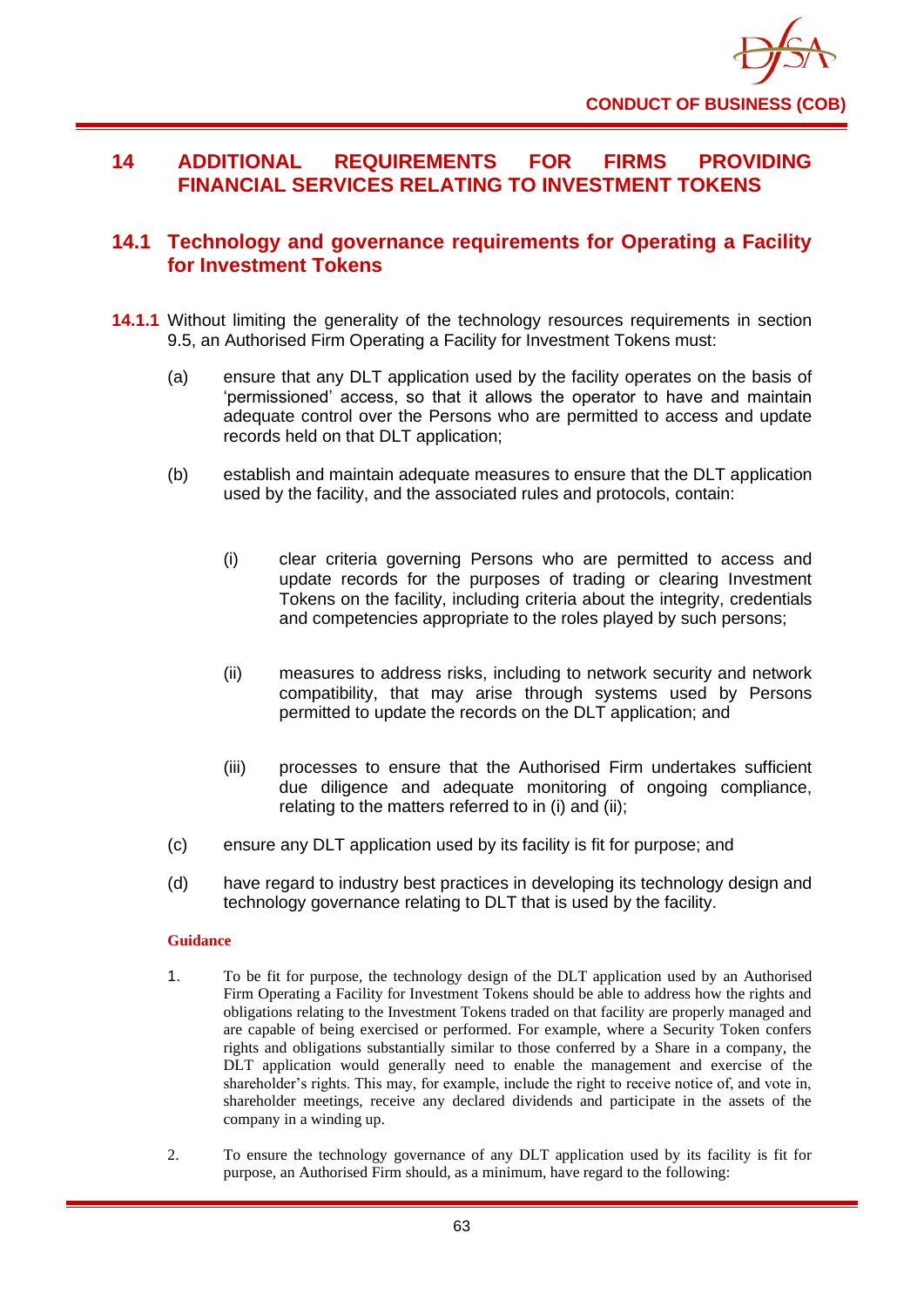

- a. careful maintenance and development of the relevant systems and architecture in terms of its code version control, implementation of updates, issue resolution, and regular internal and third party testing;
- b. security measures and procedures for the safe storage and transmission of data in accordance with agreed protocols;
- c. procedures to address changes in the protocol which result in the splitting of the underlying distributed ledger into two or more separate ledgers (often referred to as a 'fork'). These procedures should be effective whether or not the new protocol is backwards compatible with the previous version (soft fork), or not (hard fork), and should address access to information where such a fork is created;
- d. procedures to deal with system outages, whether planned or not;
- e. decision-making protocols and accountability for decisions;
- f. procedures for establishing and managing interfaces with providers of Digital Wallets; and
- g. whether the protocols, smart contracts and other inbuilt features of the DLT application meet at least a minimum acceptable level of reliability and safety requirements, including to deal with a cyber or hacking attack, and determine how any resulting disruptions would be resolved.
- 3. Some parts of trading Investment Tokens, for example, order matching, may take place 'offchain' (i.e. not using DLT). In those circumstances, the operator should still maintain adequate control over Persons who are undertaking those activities, as they are agents or delegates of the operator.

## **14.2 Operating a Facility for Investment Tokens which permits direct access**

#### **Application**

**14.2.1** This section applies to an ATS Operator that has Direct Access Members.

#### **Guidance**

- 1. A Direct Access Member is defined in GLO as a Person that an ATS Operator has admitted as a member under COB Rule 9.3.1(1)(e).
- 2. A Person will only be admitted as a Direct Access Member where that Person does not meet any of the criteria at  $9.3.1(1)(a)$ -(d), although a Person admitted as a member under any of those criteria may also trade Investment Tokens. A Direct Access Member may be an individual or a Body Corporate, but will not, for example, be an Authorised Firm or an institutional investor whose main activity is to invest in financial instruments.
- 3. See also the requirements relating to Direct Access Members in Rule 9.3.1(4).

#### **Requirements**

- **14.2.2** An ATS Operator must ensure that:
	- (a) it treats each Direct Access Member as its Client;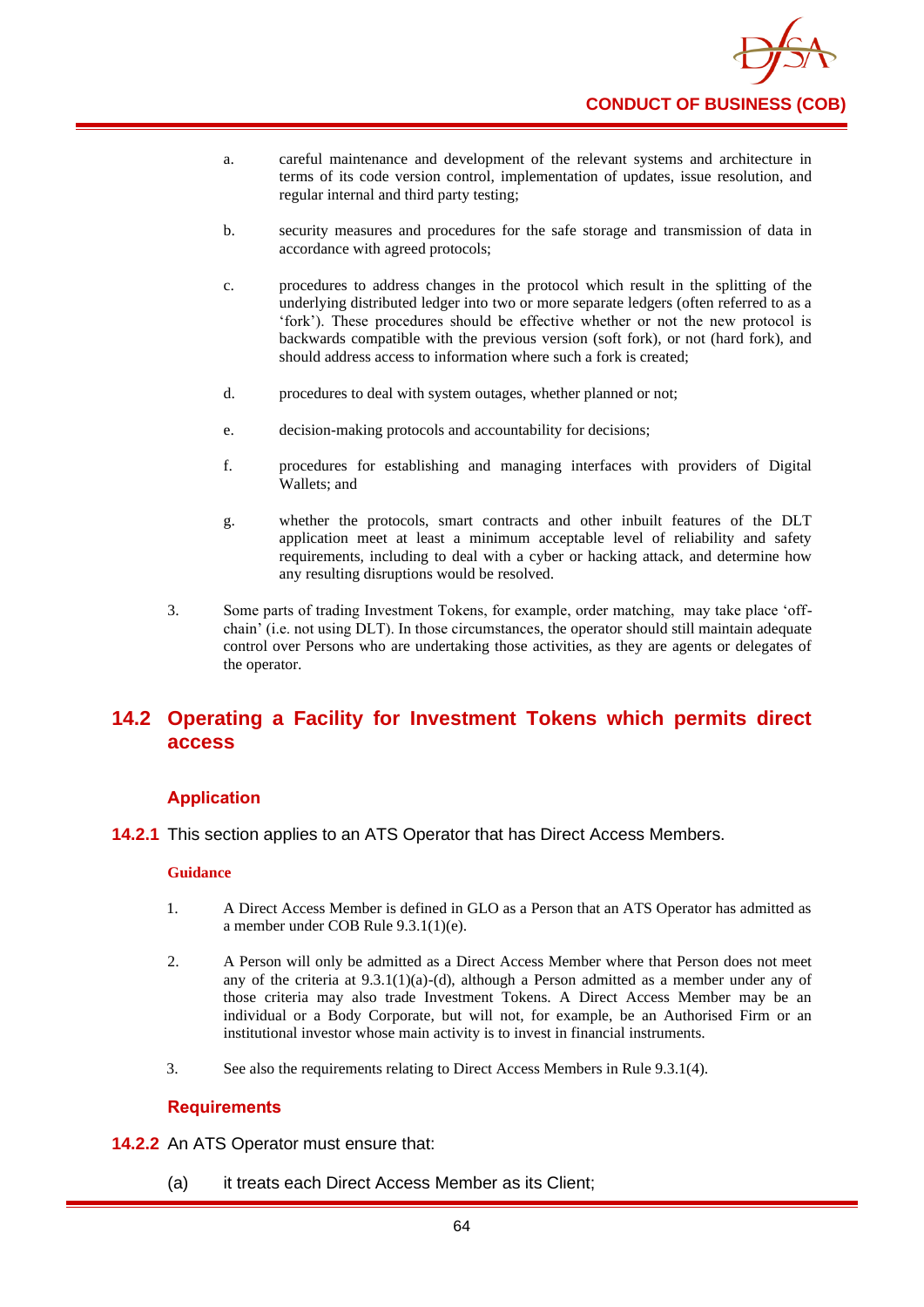

- (b) its Operating Rules clearly set out:
	- (i) the duties owed by the ATS Operator to the Direct Access Member and how the ATS Operator is held accountable for any failure to fulfil those duties; and
	- (ii) the duties owed by the Direct Access Member to the ATS Operator and how the member is held accountable for any failure to fulfil those duties;
- (c) appropriate investor redress mechanisms are available, in accordance with GEN chapter 9, and disclosed to each member permitted to trade Investment Tokens on its facility; and
- (d) its facility contains a prominent disclosure of the risks associated with the use of DLT for trading and clearing Investments, particularly those relating to Digital Wallets and the susceptibility of private cryptographic keys to misappropriation.
- **14.2.3** (1) Without limiting the generality of the systems and controls obligations of the ATS Operator, an ATS Operator must have in place adequate systems and controls to address market integrity, AML, CTF or investor protection risks in permitting a Direct Access Member to trade on its facility, including procedures to:
	- (a) identify the ultimate beneficial owner of a Direct Access Member, where such a member is a body corporate;
	- (b) ensure that appropriate customer due diligence sufficient to address AML and CTF risks has been conducted on each Direct Access Member, prior to permitting that member to trade on its facility;
	- (c) detect and address market manipulation and abuse;
	- (d) ensure that there is adequate disclosure relating to the Investment Tokens that are traded on the facility, including through prospectus and on-going disclosure under MKT chapters 2, 4 and 6.
	- (2) An ATS Operator must have adequate controls and procedures to ensure that trading in Investment Tokens by Direct Access Members does not pose any risks to the orderly and efficient functioning of the facility's trading system, including controls and procedures to:
		- (a) mitigate counterparty risks that may arise from defaults by Direct Access Members through adequate collateral management measures, such as margin requirements, based on the settlement cycle adopted by the ATS Operator;
		- (b) identify and distinguish orders that are placed by Direct Access Members, and, if necessary, enable the ATS Operator to stop orders of, or trading by, such members;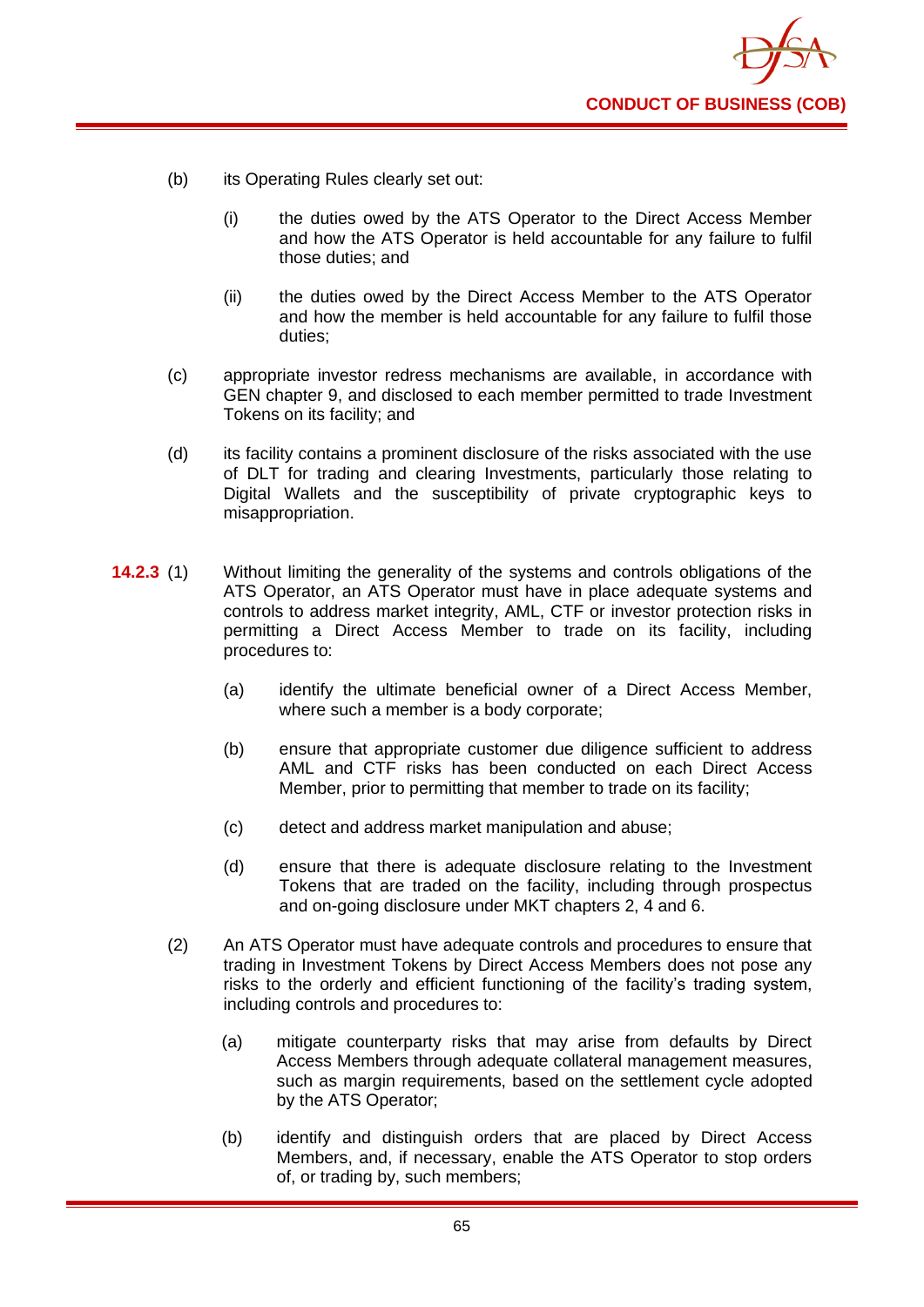- (c) prevent Direct Access Members from allowing access to other persons to trade on the trading facility; and
- (d) ensure that Direct Access Members fully comply with the Operating Rules of the facility and promptly address any gaps and deficiencies that are identified.
- (3) An ATS Operator must have adequate resources and systems to carry out front-line monitoring of the trading activities of Direct Access Members.
- (4) An ATS Operator must ensure that, to the extent that any of the systems and controls referred to in (1) are embedded within, or otherwise facilitated through DLT, they are included within the scope of the annual audit and the written report required under Rule 14.5.1.

To satisfy the DFSA of the matters referred to in Rule 14.2.3(1), an ATS Operator should, as a minimum, be able to demonstrate that it has effective procedures built into its DLT or similar technology application being used that enable:

- (a) the clear identification of each Direct Access Member accessing its facility to trade; and
- (b) the monitoring of bid and offer prices and volatility for any indications of market manipulation or abuse.

# **14.3 Requirements for Providing Custody of Investment Tokens**

### **Interpretation**

**14.3.1** In this section:

- (a) "Digital Wallet Service Provider" means an Authorised Firm Providing Custody of Investment Tokens by holding and controlling the public and private cryptographic keys relating to the Investment Tokens;
- (b) "Third Party Digital Wallet Service Provider" means:
	- (i) a Digital Wallet Service Provider other than an ATS Operator Providing Custody of Investment Tokens traded on its facility; or
	- (ii) a Person in another jurisdiction Providing Custody of Investment Tokens by holding and controlling the public and private cryptographic keys relating to the Investment Tokens, who is authorised and supervised for that activity by a Financial Services Regulator; and
- (c) "Self-Custody of Investment Tokens" means the holding and controlling of Investment Tokens by their owner, through the owner holding and controlling the public and private cryptographic keys relating to the Investment Tokens.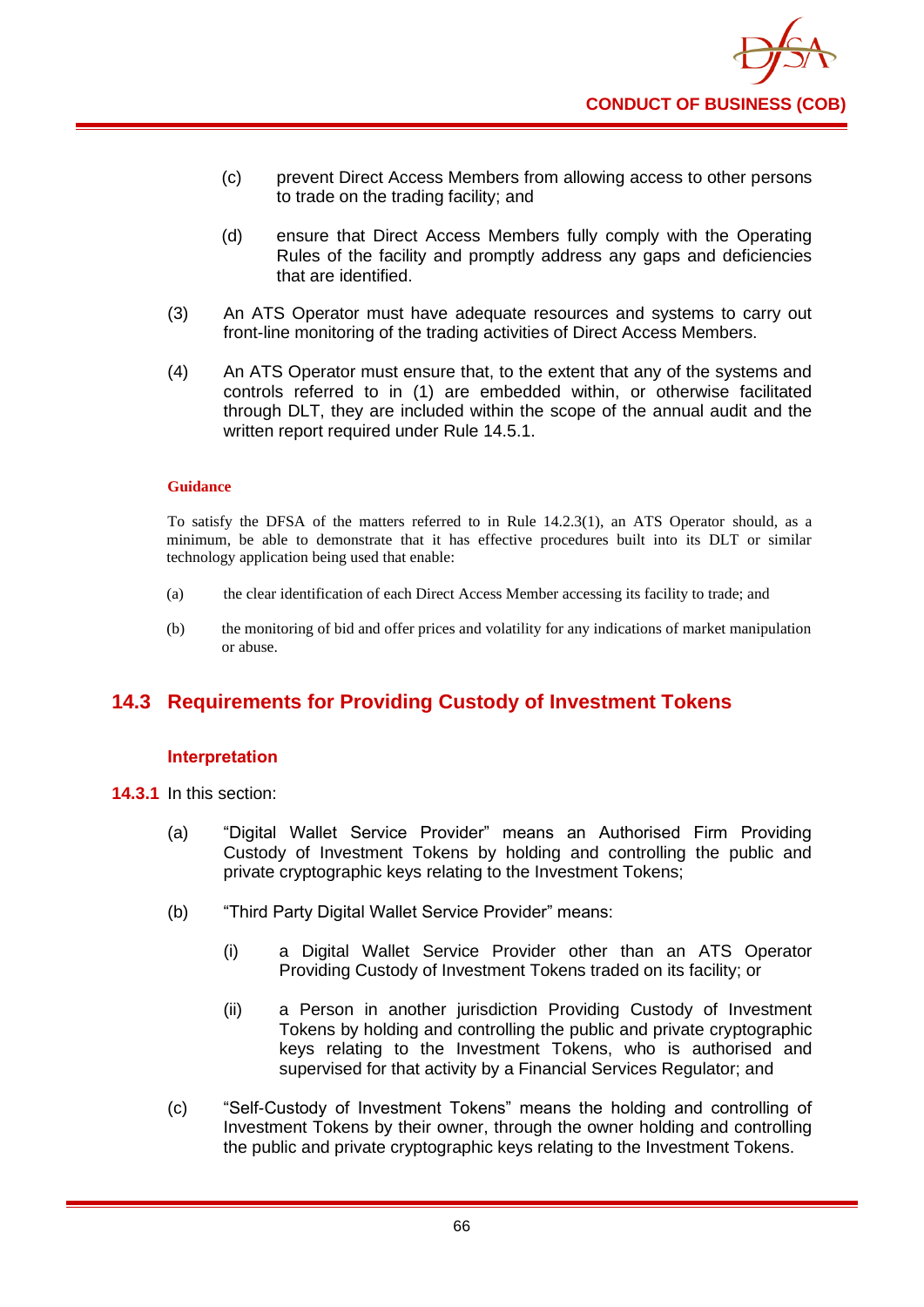

### **Application**

**14.3.2** This section applies to an Authorised Firm that is a Digital Wallet Service Provider.

#### **Guidance**

- 1. An Investment Token is an Investment, as defined in GEN Rule A2.1.1. The Financial Service of Providing Custody, as defined in GEN Rule 2.13.1, therefore includes Providing Custody of an Investment Token, and a Person carrying on that Financial Service will require a Licence to do so.
- 2. An Authorised Firm which is Providing Custody of Investment Tokens is, in addition to the requirements in this section, subject to other relevant requirements that apply to a firm Providing Custody of Investments. Other requirements include the Client Asset requirements in section 6.11, the Client Investment and Client Crypto Token requirements in section 6.13 and the Safe Custody Provisions in App 6.
- 3. The Rules in this section will not apply to a Person providing a Digital Wallet to a Person who uses it for Self Custody of Investment Tokens, as the Security Tokens in that Digital Wallet are then held and controlled by that Person at their own risk.
- 4. Private and public keys, which correspond to an electronic address, provide the mechanism to own and control Investment Tokens, (and other crypto assets). A private key is generated first, with the public key derived from the private key using a known one-way algorithm which varies across protocols. The corresponding electronic address, which is used to send and receive crypto assets, is a cryptographic hash (i.e. a shorter representation created through a processing algorithm) of the public key (which is a longer string of characters). It is the private key that grants the user the right to dispose of the crypto asset at a given address. Losing the private key often results in the loss of ability to transfer the crypto asset.

### **Requirements**

- **14.3.3** (1) A Digital Wallet Service Provider must ensure that:
	- (a) any DLT application it uses in Providing Custody of Investment Tokens is resilient, reliable and compatible with any relevant facility on which the Investment Tokens are traded or cleared;
	- (b) it is able to clearly identify and segregate Investment Tokens belonging to different Clients; and
	- (c) it has in place appropriate procedures to enable it to confirm Client instructions and transactions, maintain appropriate records and data relating to those instructions and transactions and to conduct a reconciliation of those transactions at appropriate intervals.
	- (2) A Digital Wallet Service Provider must ensure that, in developing and using DLT applications and other technology to Provide Custody of Investment Tokens:
		- (a) the architecture of any Digital Wallet used adequately addresses compatibility issues and associated risks;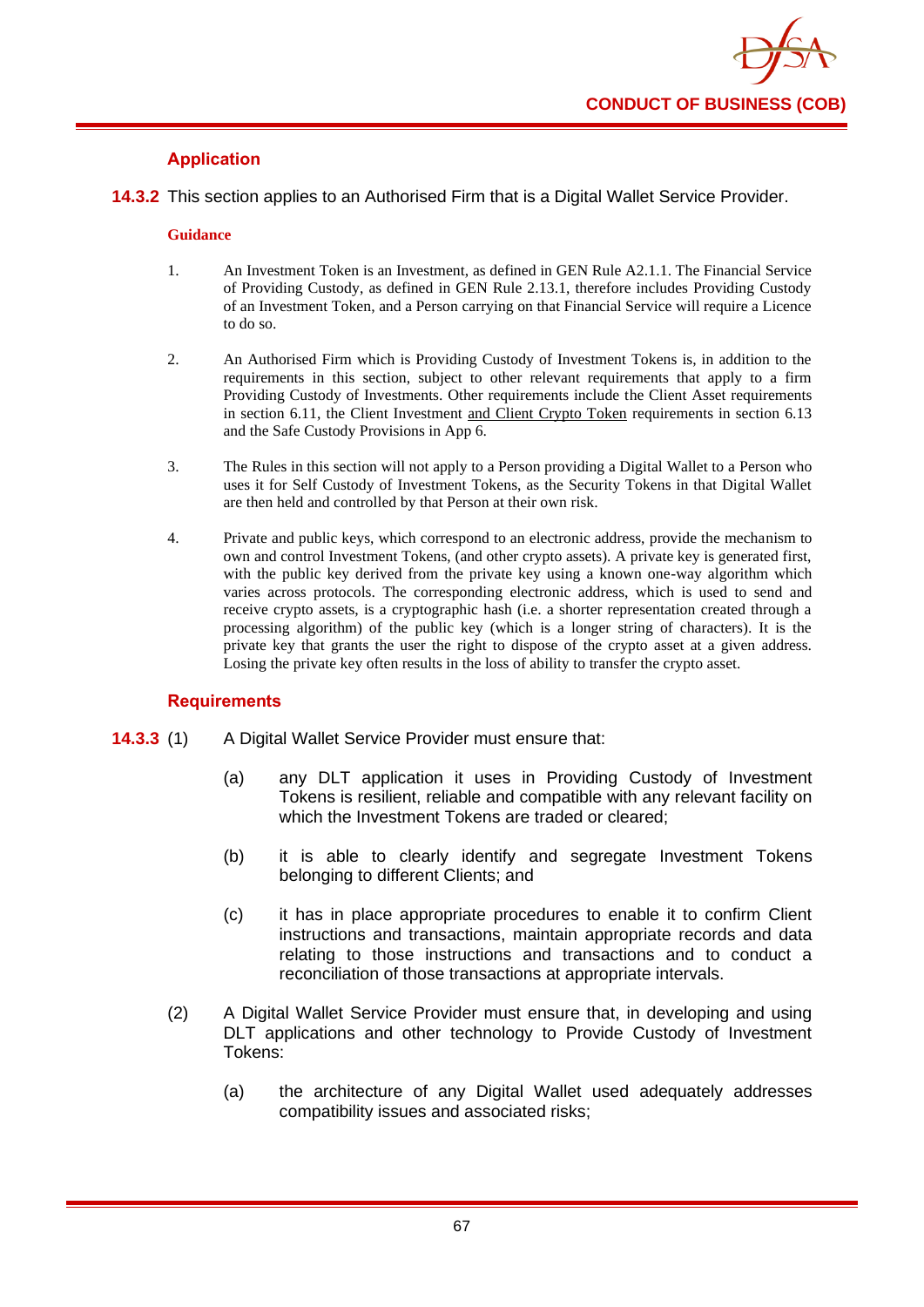

- (b) the technology used and its associated procedures have adequate security measures (including cyber security) to enable the safe storage and transmission of data relating to the Investment Tokens;
- (c) the security and integrity of cryptographic keys are maintained through the use of that technology, taking into account the password protection and methods of encryption used;
- (d) there are adequate measures to address any risks specific to the methods of usage and storage of cryptographic keys (or their equivalent) available under the DLT application used; and
- (e) the technology is compatible with the procedures and protocols built into the Operating Rules, or equivalent procedures and protocols on any facility on which the Investment Tokens are traded or cleared or both traded and cleared.

Where an Authorised Firm that is a Digital Wallet Service Provider delegates any function to a Third Party Digital Wallet Service Provider, it must ensure that the delegate fully complies with the requirements of Rule 14.3.3. The outsourcing and delegation requirements of GEN Rule 5.3.21 and 5.3.22 will also apply to the Authorised Firm in those circumstances.

- **14.3.4** An ATS Operator that appoints a Third Party Digital Wallet Service Provider to Provide Custody of Investment Tokens traded on its facility, must ensure that the person is either:
	- (a) an Authorised Firm appropriately authorised to be a Digital Wallet Service Provider; or
	- (b) an entity that is regulated by a Financial Services Regulator to an equivalent level of regulation to that provided for under the DFSA regime for Providing Digital Wallet Services.

#### **Guidance**

Where an ATS Operator appoints a non-DIFC firm regulated by a Financial Services Regulator, it must undertake sufficient due diligence to establish that the non-DIFC firm is subject to an equivalent level of regulation as under the DFSA regime in respect of that service.

**14.3.5** A Digital Wallet Service Provider must ensure that the report required under Rule 14.5.1 includes confirmation as to whether it has complied with the requirements in Rule 14.3.3.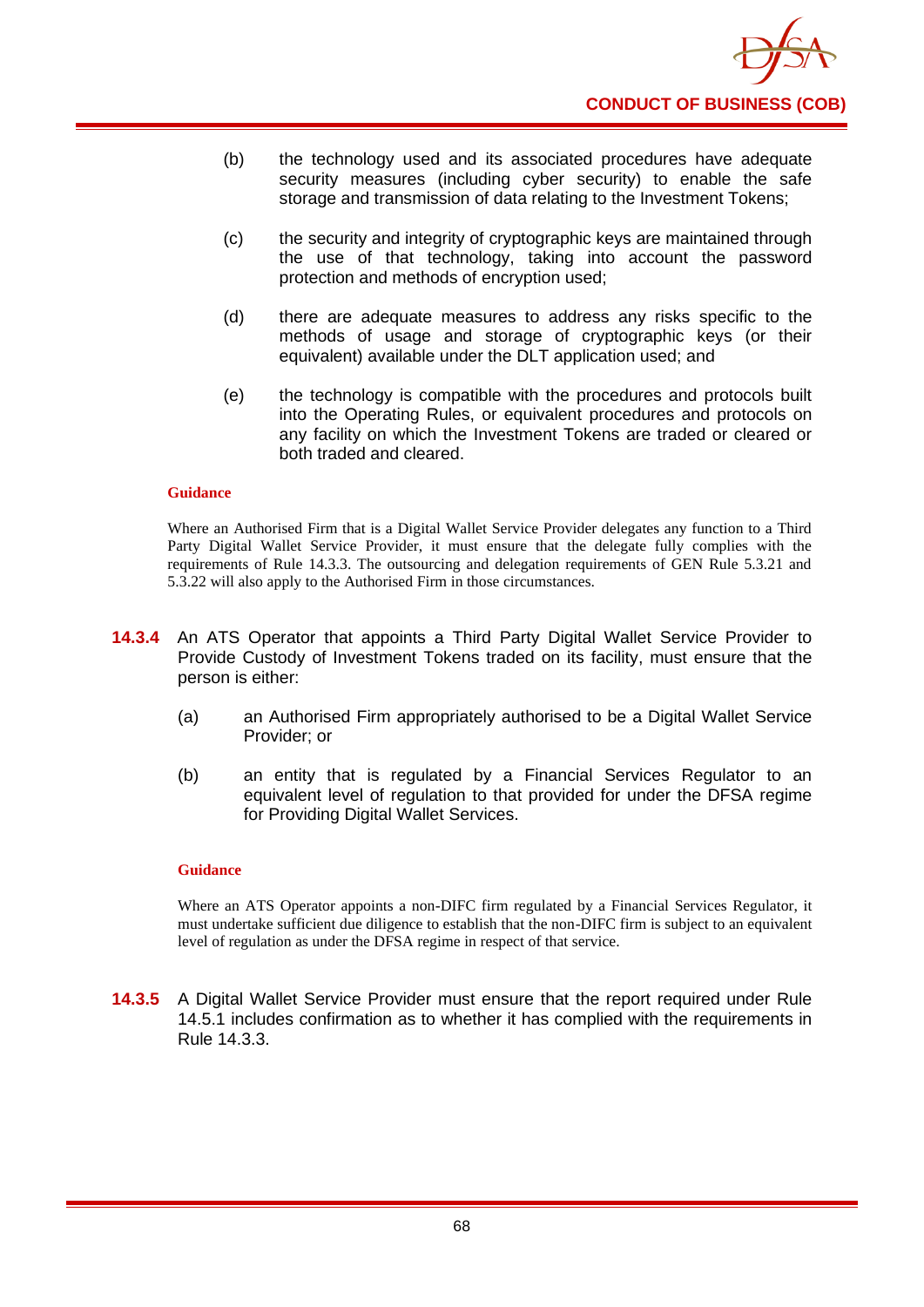

## **14.4 Provision of key features document for Investment Tokens**

### **Application**

- **14.4.1** This section applies to an Authorised Firm which carries on any one or more of the following Financial Services in respect of Investment Tokens:
	- (a) Dealing in Investments as Principal;
	- (b) Dealing in Investments as Agent;
	- (c) Arranging Deals in Investments;
	- (d) Managing Assets;
	- (e) Advising on Financial Products;
	- (f) Providing Custody; or
	- (g) Arranging Custody.
- **14.4.2** (1) An Authorised Firm must not provide a Financial Service to which this section applies to a Person unless it has provided the Person with a key features document containing the information in (2).
	- (2) The key features document must contain the following information relating to each Investment Token that is the subject of the Financial Services that the Authorised Firm will provide to the Person:
		- (a) the risks associated with and essential characteristics of the Issuer (or other Person responsible for discharging the obligations associated with the rights conferred), and guarantor if any, of the Investment Token, including their assets, liabilities and financial position;
		- (b) the risks associated with and essential characteristics of the Investment Token, including the rights and obligations conferred and the type or types of Investment which it constitutes;
		- (c) whether the Investment Token is or will be admitted to trading and if so, the details relating to the admission, including details of the facility and whether the facility is within the DIFC;
		- (d) whether the Client can directly access the trading facility, or whether access is only through an intermediary, and the process for accessing the facility;
		- (e) risks associated with the use of DLT, particularly those relating to Digital Wallets and the susceptibility of private cryptographic keys to misappropriation;
		- (f) whether the Client, the Authorised Firm or a third party is responsible for providing a Digital Wallet service in respect of the Investment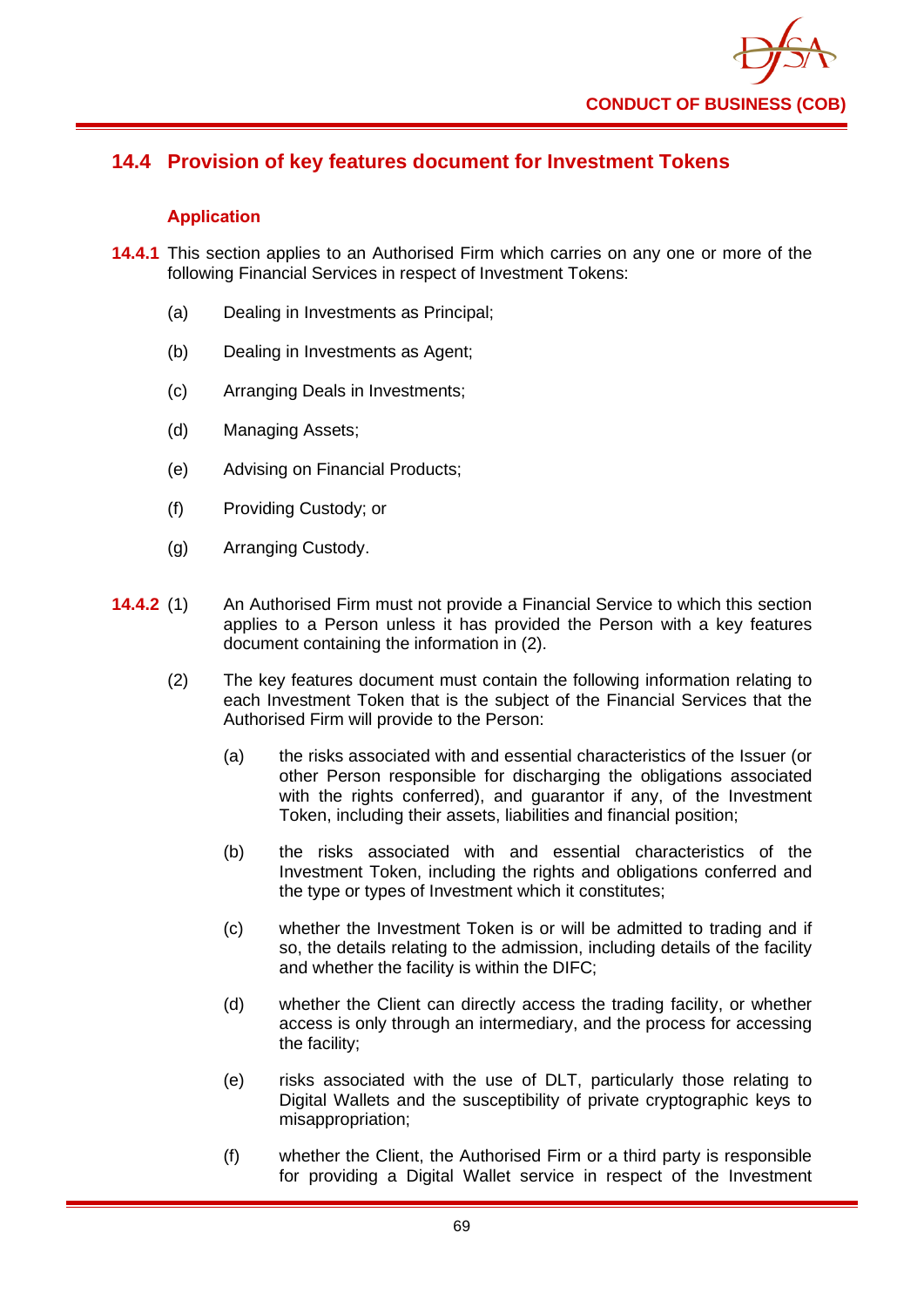

Token, and any related risks (including at whose risk the Client's Investment Tokens are held in the Digital Wallet, whether it is accessible online or stored offline, what happens if keys to the Digital Wallet are lost and what procedures can be followed in such an event);

- (g) how the Client may exercise any rights conferred by the Investment Tokens such as voting or participation in shareholder actions; and
- (h) any other information relevant to the particular Investment Token that would reasonably assist the Client to understand the product and technology better and to make informed decisions in respect of it.
- (3) The key features document must be provided in good time before the relevant Financial Service is provided to the Person, to enable that Person to make an informed decision about whether to use the relevant Financial Service.
- (4) The key features document does not need to be provided to a Person to whom the Authorised Firm has previously provided that information, if there has been no significant change since the information was previously provided.

## **14.5 Technology audit reports**

- **14.5.1** (1) This Rule applies to an Authorised Firm that:
	- (a) is Operating a Facility for Investment Tokens;
	- (b) holds or controls Client Investments that include Investment Tokens;
	- (c) relies on DLT or similar technology to carry on one or more of the Financial Services specified in Rule 14.4.1 relating to Investment Tokens; or
	- (d) is Managing a Collective Investment Fund where:
		- (i) Units of the Fund are Security Tokens; or
		- (ii) 10% or more of the gross asset value of the Fund Property of the Fund consists of Investment Tokens.
	- (2) The Authorised Firm must:
		- (a) appoint a suitably qualified independent third party professional to:
			- (i) carry out an annual audit of the Authorised Firm's compliance with the technology resources and governance requirements that apply to it, including those specified in this chapter; and
			- (ii) produce a written report which sets out the methodology and results of that annual audit, confirms whether the requirements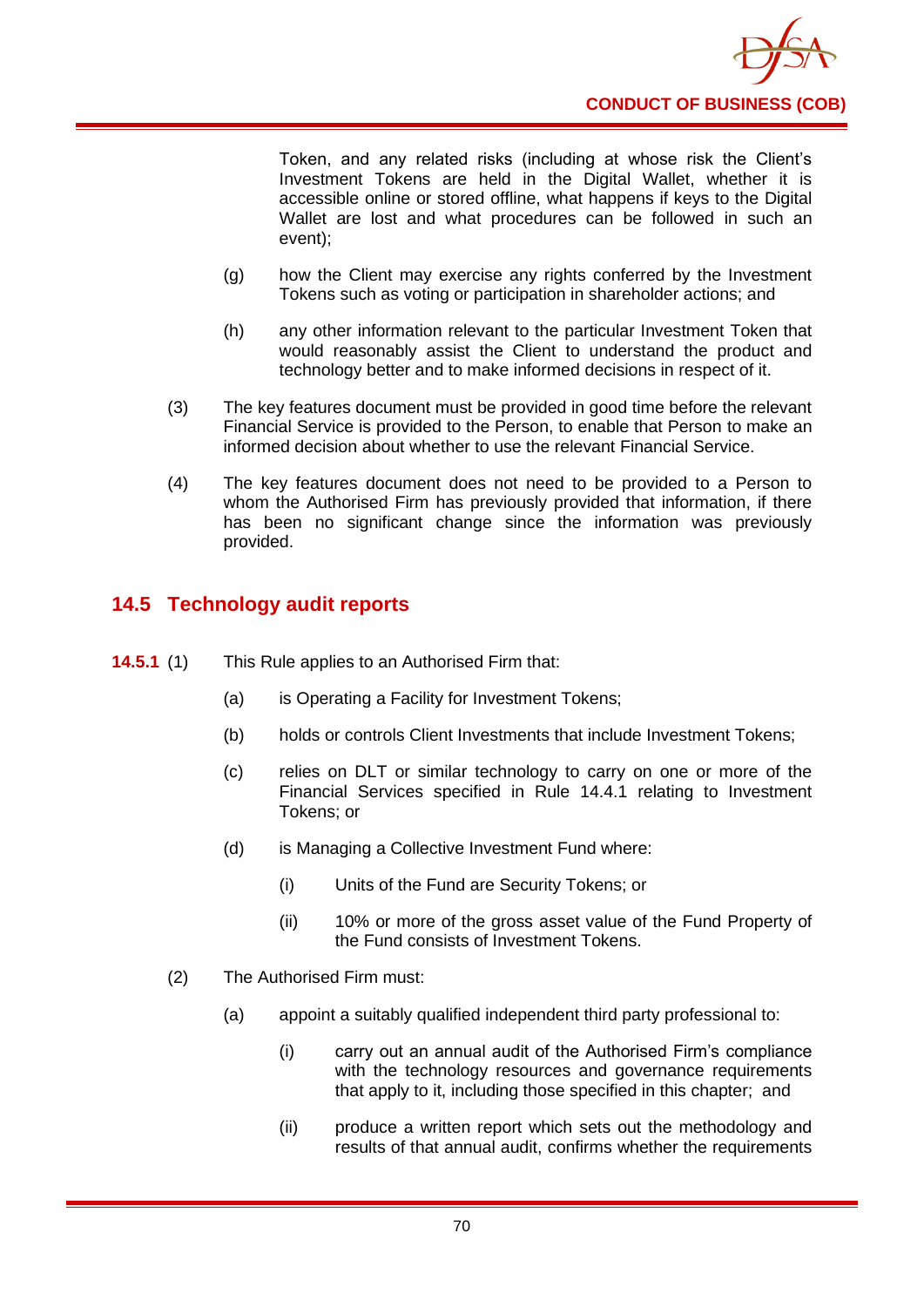

referred to in (i) have been met and lists any recommendations or areas of concern;

- (b) submit to the DFSA a copy of the report referred to in (a)(ii) within 4 months of the Authorised Firm's financial year end; and
- (c) be able to satisfy the DFSA that the independent third party professional appointed to carry out the annual audit has the relevant expertise to do so, and that the Authorised Firm has done proper due diligence to satisfy itself of that fact.

#### **Guidance**

- 1. An Authorised Firm may appoint an Auditor to carry out the functions specified in Rule 14.5.1(2)(a), provided it is satisfied that the Auditor has the relevant expertise.
- 2. Credentials that may indicate an independent third party professional is suitably qualified under Rule 14.5.1(2)(a):
	- a. designation as a Certified Information Systems Auditor (CISA) or Certified Information Security Manager (CISM) by the Information Systems Audit and Control Association (ISACA);
	- b. designation as a Certified Information Systems Security Professional (CISSP) by the International Information System Security Certification Consortium (ISC); or
	- c. accreditation by a recognised and reputable body to certify compliance with relevant ISO/IEC 27000 series standards.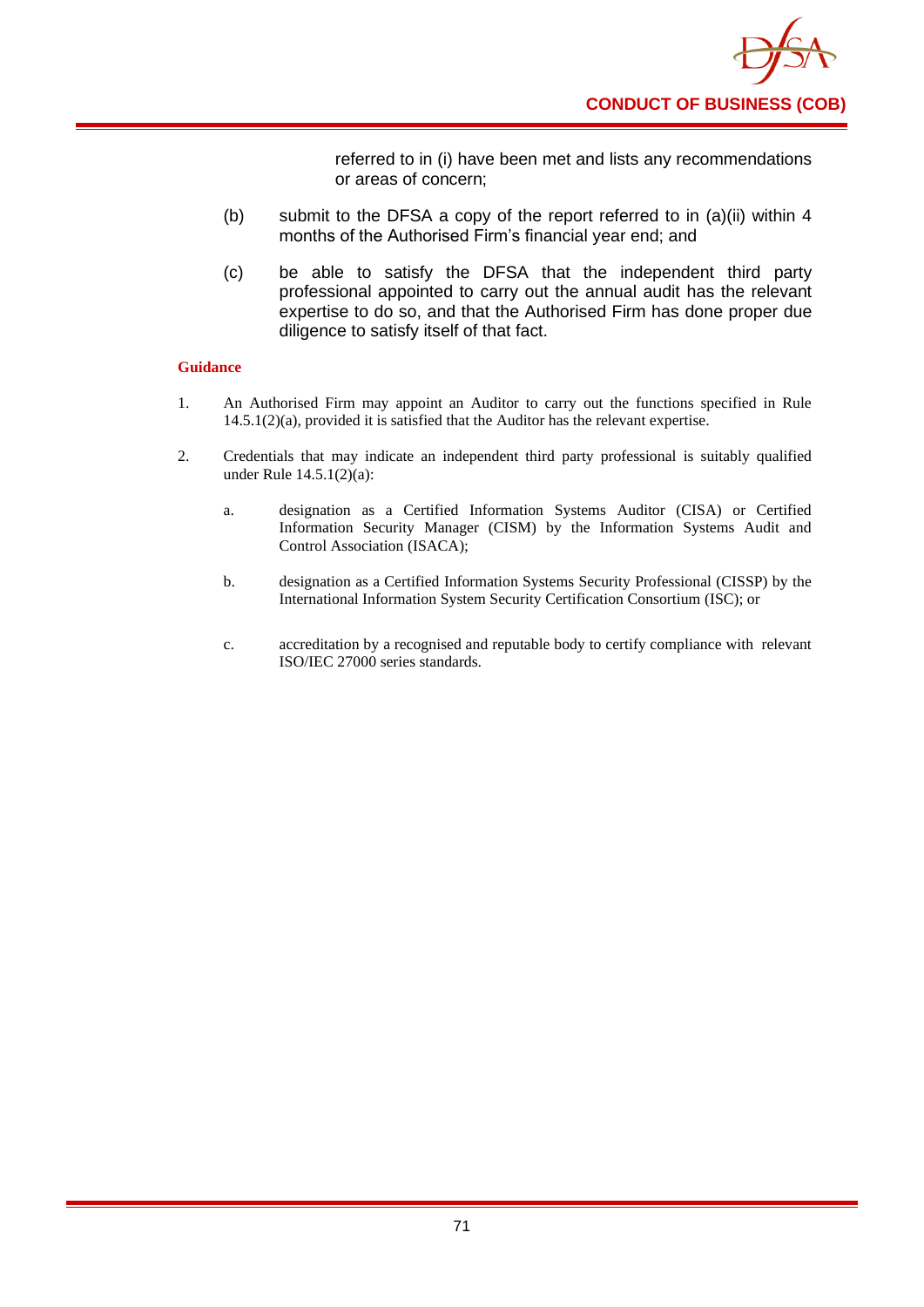

## **15 ADDITIONAL REQUIREMENTS FOR FIRMS PROVIDING FINANCIAL SERVICES RELATING TO CRYPTO TOKENS**

# **15.1 Application**

- **15.1.1** (1) Sections 15.2, 15.3 and 15.4 apply to an Authorised Firm that Operates a MTF that trades Crypto Tokens.
	- (2) Section 15.5 applies to an Authorised Firm that:
		- (a) Provides Custody of Crypto Tokens; or
		- (b) Operates a MTF and appoints a third party to Provide Custody of Crypto Tokens.
	- (3) Unless expressly stated otherwise, sections 15.6 and 15.7 apply to an Authorised Firm that carries on Crypto Business.
	- (4) Section 15.8 applies to an Authorised Firm that
		- (a) Operates a MTF that trades Crypto Tokens;
		- (b) holds or controls Client Crypto Tokens; or
		- (c) relies on DLT or other similar technology to carry on a Financial Service relating to Crypto Tokens.

#### **Guidance**

The term "Crypto Business" is defined in GLO to mean any one or more of the following Financial Services relating to Crypto Tokens:

- (a) Dealing in Investments as Principal;
- (b) Dealing in Investment as Agent;
- (c) Arranging Deals in Investments;
- (d) Managing Assets;
- (e) Advising on Financial Products;
- (f) Providing Custody;
- (g) Arranging Custody; or
- (h) Operating a Multilateral Trading Facility.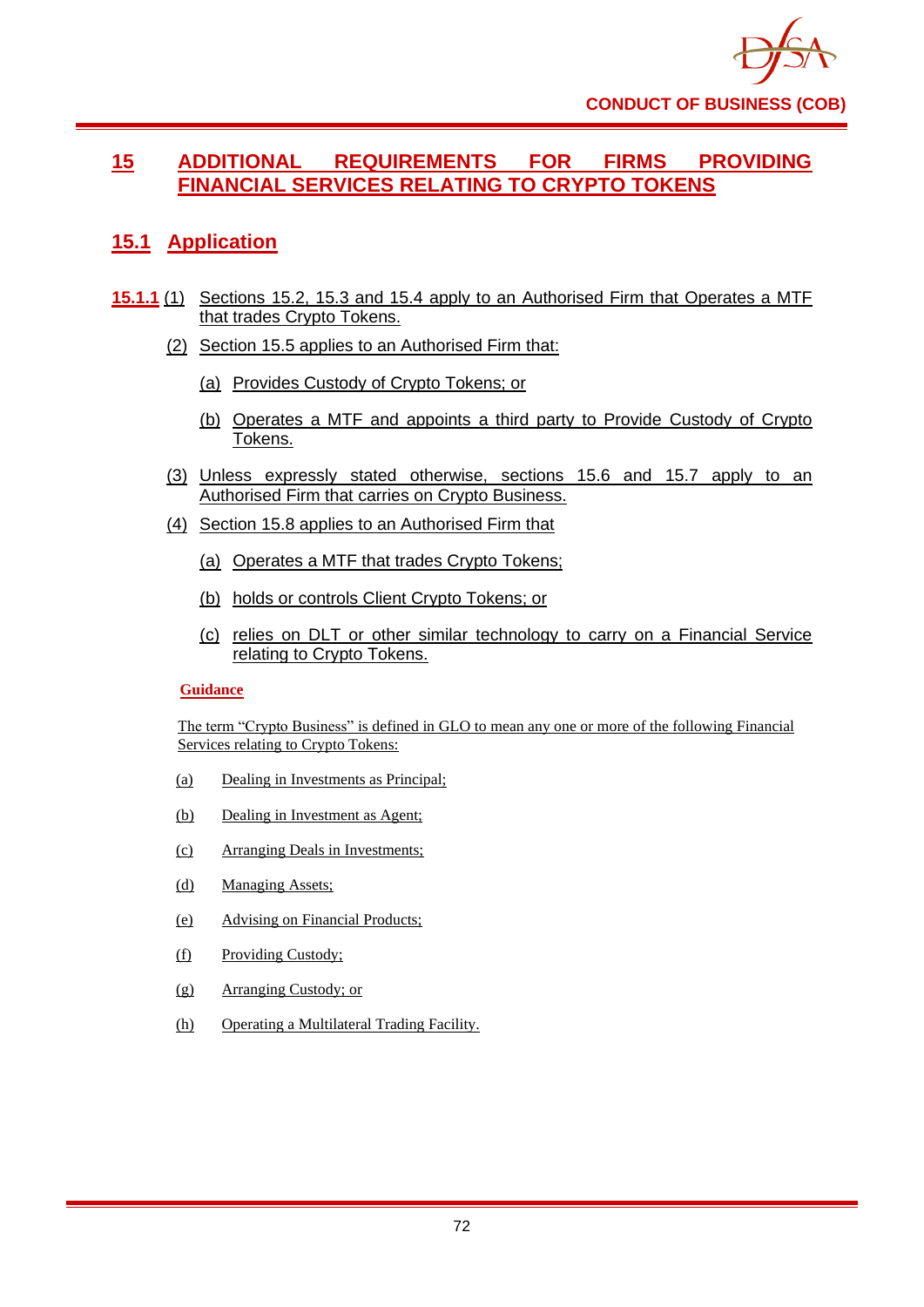

# **15.2 Technology and Governance Requirements for Operating an MTF for Crypto Tokens**

**15.2.1** Without limiting the generality of the requirements in section 9.5, an MTF Operator must comply with the requirements that would apply to an Authorised Firm Operating a Facility for Investment Tokens under COB section 14.1.

# **15.3 Operating an MTF for Crypto Tokens which permits direct access**

**15.3.1** An MTF Operator that has Direct Access Members must comply with the requirements that would apply to an ATS Operator under section 14.2 (other than Rule 14.2.3(1)(d)).

### **Guidance**

Rule 14.2.3(1)(d) does not apply as it refers to prospectus and ongoing disclosure requirements in MKT that are not applicable to Crypto Tokens. Section 15.4 sets out the information disclosure requirements that apply to a MTF that trades Crypto Tokens.

# **15.4 Disclosure of information about Crypto Tokens on an MTF**

### **Publication of key features document**

- **15.4.1** (1) An MTF Operator must ensure that a Crypto Token is not traded on the MTF unless the MTF Operator has published a key features document on its website for the Crypto Token.
	- (2) The key features document must contain the information set out in Rule 15.6.1.

**Requirements if a white paper is published**

- **15.4.2** If an MTF Operator publishes a white paper relating to a Crypto Token or disseminates or makes the white paper available to Members, it must:
	- (a) take reasonable steps to ensure that the version of the white paper is the latest version;
	- (b) identify the authors of the white paper, if known, and when it was published; and
	- (c) disclose prominently that:
		- (i) it has not prepared the white paper or verified the accuracy of information in the white paper; and
		- (ii) investors should take care in relying on information in the white paper as it may be inaccurate or out of date.

### **Guidance**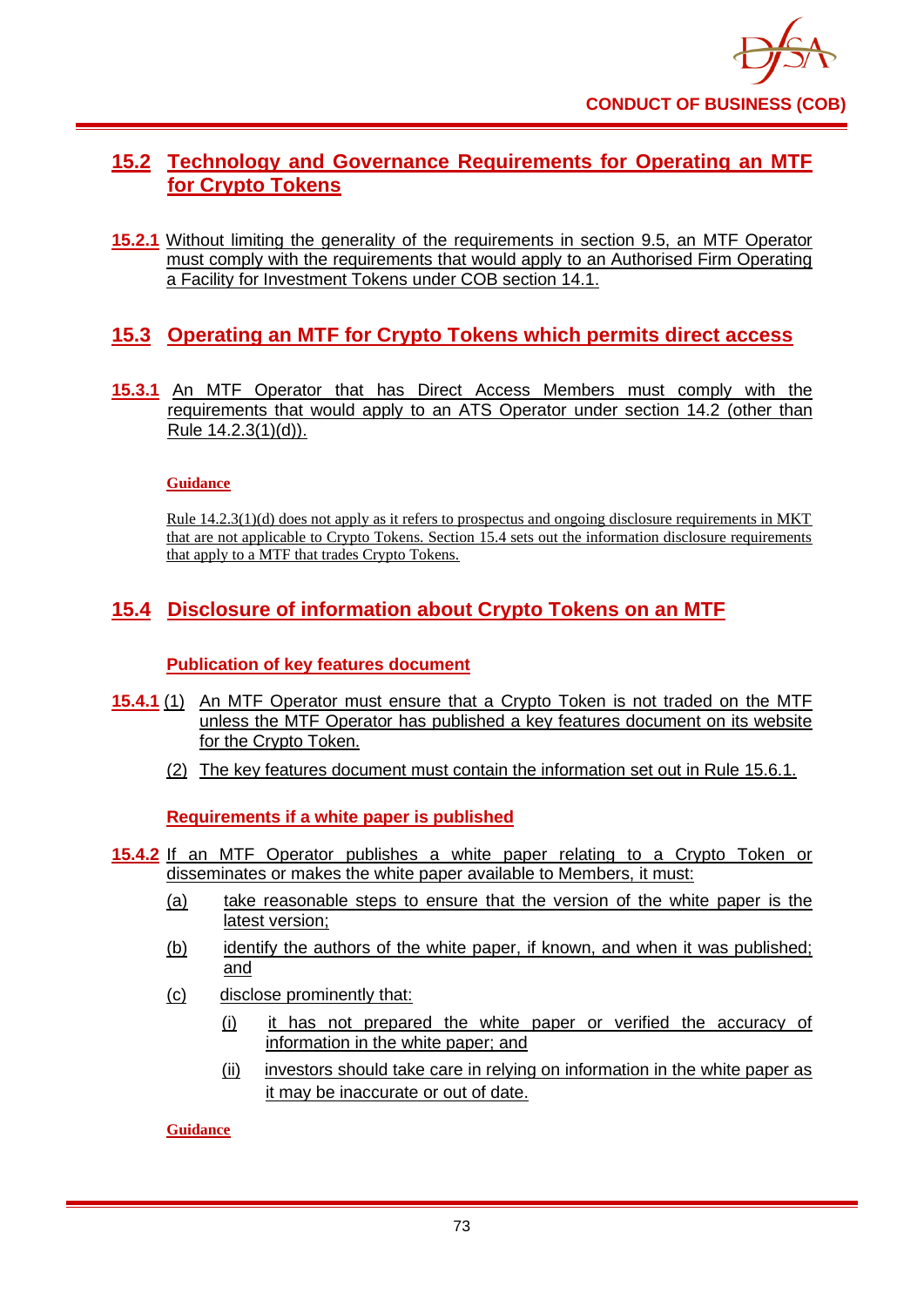

- 1. A 'white paper' is a concept paper prepared by the developers of a Crypto Token. It sets out the idea and the overall value proposition for users of the Crypto Token. It also commonly outlines a development roadmap for the Crypto Token and the key milestones the developers expect to meet.
- 2. An MTF Operator is not required to publish or make available a white paper for a Crypto Token, however if it decides to do so it must ensure that the requirements in Rule 15.4.2 are met.

### **Ongoing information**

- **15.4.3** (1) An MTF Operator must take reasonable steps to ensure that there is accurate and up-to-date information available about a Crypto Token traded on the MTF so that users of the MTF are able to make informed decisions about trading in the Crypto Tokens.
	- (2) Without limiting the generality of (1), the MTF Operator must as a minimum ensure the following information is readily available:
		- (a) the total number, and market capitalisation, of Crypto Tokens traded globally;
		- (b) whether the supply of Crypto Tokens is set to increase or decrease according to a pre-defined path;
		- (c) details of any inflationary or deflationary mechanisms that are to be used, such as the issuing or burning of Crypto Tokens (other than through the normal mining process);
		- (d) the total number of Crypto Tokens held by the developers or issuer of the Crypto Token, held in reserve for rewards or other promotional purposes or otherwise locked away from the total supply of Crypto Tokens; and
		- (e) a breakdown of the largest holders of the Crypto Tokens, in particular holders of 10% or more of the total supply of the Crypto Tokens.
		- (3) Under (2)(e), an MTF Operator is not required to disclose the identity of the holder if it has taken reasonable steps but has not been able to establish the holder's identity.

#### **Guidance**

- 1. To make an informed decision about whether to buy or sell a Crypto Token traded on an MTF, users of the MTF need accurate and up-to-date information about matters that may affect the price of the Crypto Token. As there is no Reporting Entity for a Crypto Token, the MTF Operator is responsible for ensuring that adequate ongoing information about the Crypto Token is available.
- 2. Ongoing information may be published by the MTF Operator on its website, or the MTF Operator may provide links on its website to the site where the information can be found. If the MTF Operator provides links to the information, the links should take a user directly to the relevant information and the site should contain reliable information.
- 3. Under Rule 15.4.3(2)(e) and (3), an MTF Operator is required to disclose that a person has a significant holding even if it not reasonably able to establish their identity.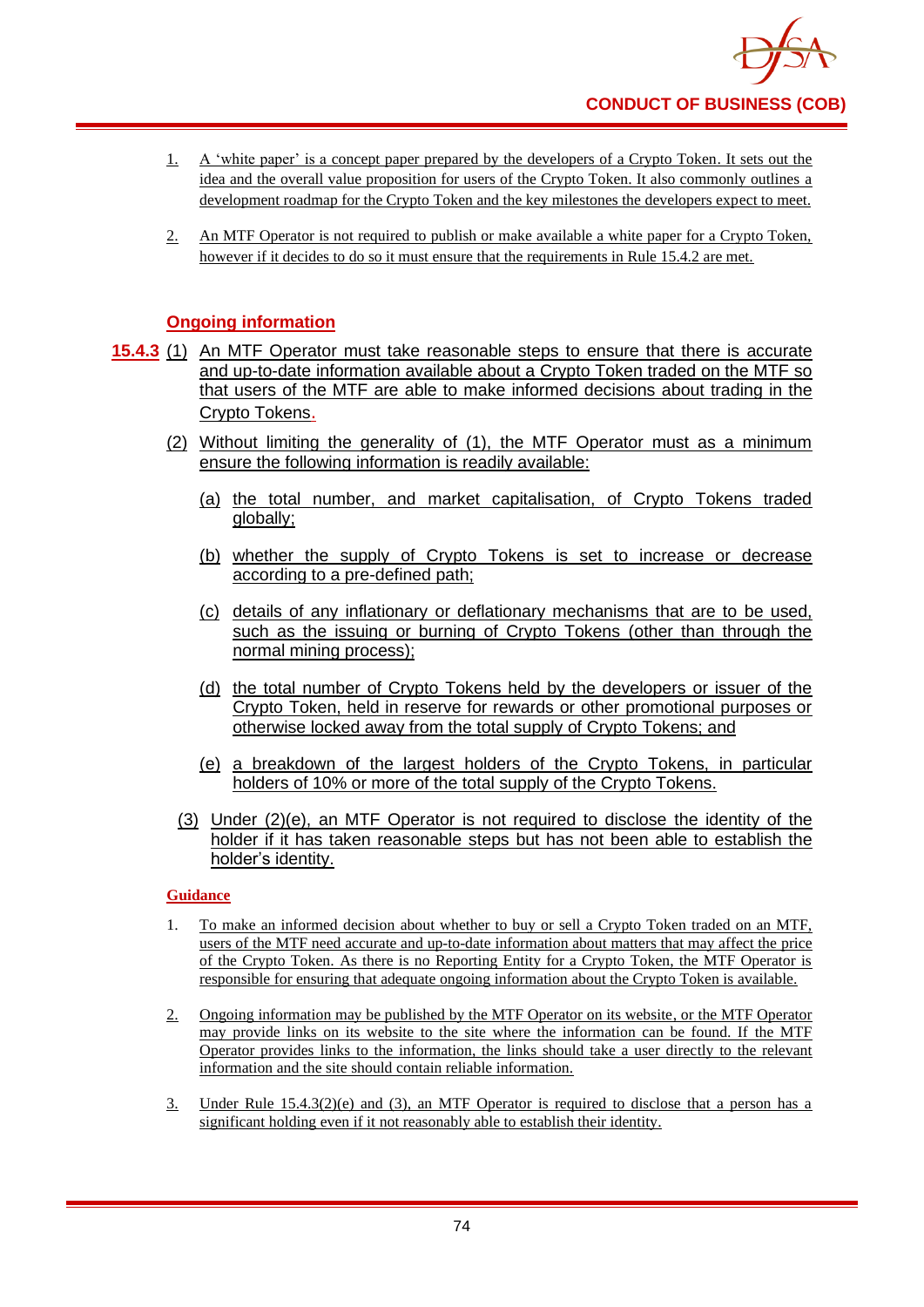### **Forums**

- **15.4.4** If an MTF Operator provides a means of communication (a "forum") for users to discuss Crypto Tokens, it must:
	- (a) include a clear and prominent warning on the forum informing users that the MTF Operator does not conduct due diligence on information on the forum;
	- (b) restrict the posting of comments on the forum to MTF members;
	- (c) ensure that all persons using the forum have equal access to information posted on the forum;
	- (d) require a person posting a comment on the forum to disclose clearly if he is affiliated in any way with a Crypto Token or is being compensated, directly or indirectly, to promote a Crypto Token;
	- (e) take reasonable steps to monitor and prevent posts on the forum that are potentially misleading or fraudulent or may contravene the Market Abuse provisions;
	- (f) immediately take steps to remove a post, or to require a post to be deleted or amended, if the operator becomes aware that (d) or (e) have not been complied with; and
	- (g) not participate in discussions on the forum except to moderate posts or to take steps referred to in (f).

# **15.5 Requirements for Providing Custody of Crypto Tokens**

### **Interpretation**

- **15.5.1** In this section:
	- (a) "Digital Wallet Service Provider" means an Authorised Firm Providing Custody of Crypto Tokens by holding and controlling the public and private cryptographic keys relating to the Crypto Tokens;
	- (b) "Third Party Digital Wallet Service Provider" means:
		- (i) a Digital Wallet Service Provider other than an MTF Operator Providing Custody of Crypto Tokens traded on its facility; or
		- (ii) a Person in another jurisdiction Providing Custody of Crypto Tokens by holding and controlling the public and private cryptographic keys relating to the Crypto Tokens, who is authorised and supervised for that activity by a Financial Services Regulator; and
	- (c) "Self-Custody of Crypto Tokens" means the holding and controlling of Crypto Tokens by their owner, through the owner holding and controlling the public and private cryptographic keys relating to the Crypto Tokens.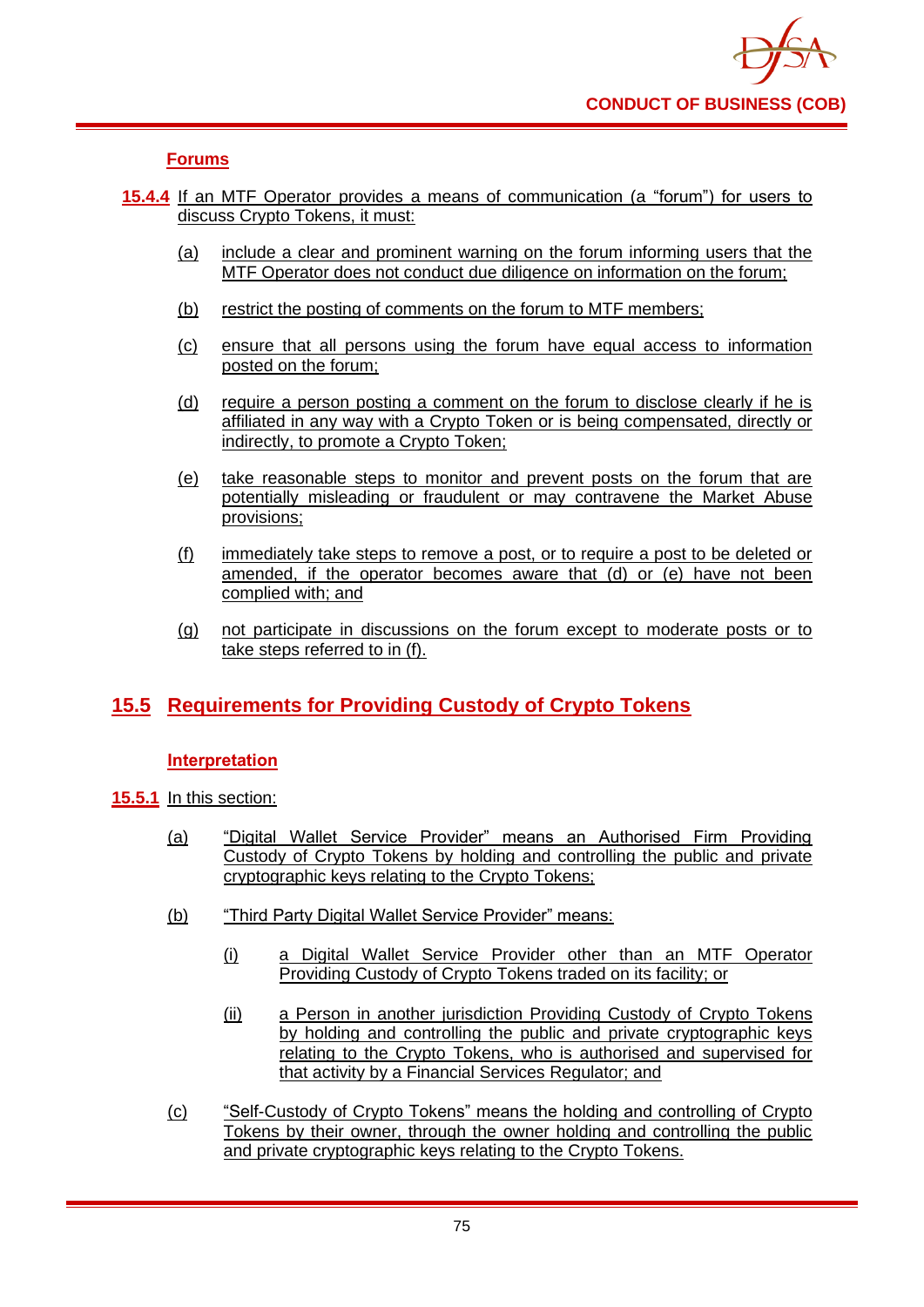

- **15.5.2** An Authorised Firm that is a Digital Wallet Service Provider must comply with the requirements that would apply to a Digital Wallet Service Provider under COB section 14.3 and for that purpose a reference to an Investment Token is taken to be a reference to a Custody Token.
- **15.5.3** An MTF Operator that appoints a Third Party Digital Wallet Service Provider to Provide Custody of Crypto Tokens must comply with the requirements that apply to an ATS Operator under Rule 14.3.4 and for that purpose a reference to an Investment Token is taken to be a reference to a Custody Token.
- **15.5.4** An Authorised Firm that Provides Custody of Crypto Tokens must comply with the requirements set out in Appendix 8.

# **15.6 Provision of Key Features Document and Risk Warnings**

### **Provision of Key Features Document**

- **15.6.1** (1) An Authorised Firm must not provide a Financial Service relating to a Crypto Token to a Person unless it has provided the Person with a key features document containing the information in (2).
	- (2) The key features document must contain the following information relating to each Crypto Token that is the subject of the Financial Services that the Authorised Firm will provide to the Person:
		- (a) information about the issuer, if any, and the individuals responsible for designing the Crypto Token:
		- (b) the essential characteristics of the Crypto Token, including rights attaching to the Crypto Token and any project or venture to be funded (if relevant);
		- (c) details of Persons responsible for performing obligations associated with the Crypto Token and details of where and against whom rights conferred by the Crypto Token may be exercised;
		- (d) information on the underlying technology used for the Crypto Token, including details of the technology that is used to issue, store or transfer the Crypto Token;
		- (e) information on the underlying technology used by the Authorised Firm, including protocols and technical standards adhered to;
		- (f) details about how ownership of the Crypto Token is established, certified or otherwise evidenced;
		- (g) how the Crypto Tokens will be valued, and an explanation of how this is carried out and what benchmarks, indices or third parties are relied on;
		- (h) whether the Crypto Tokens are admitted to trading on any Authorised Market Institution, MTF, Regulated Exchange or other facility;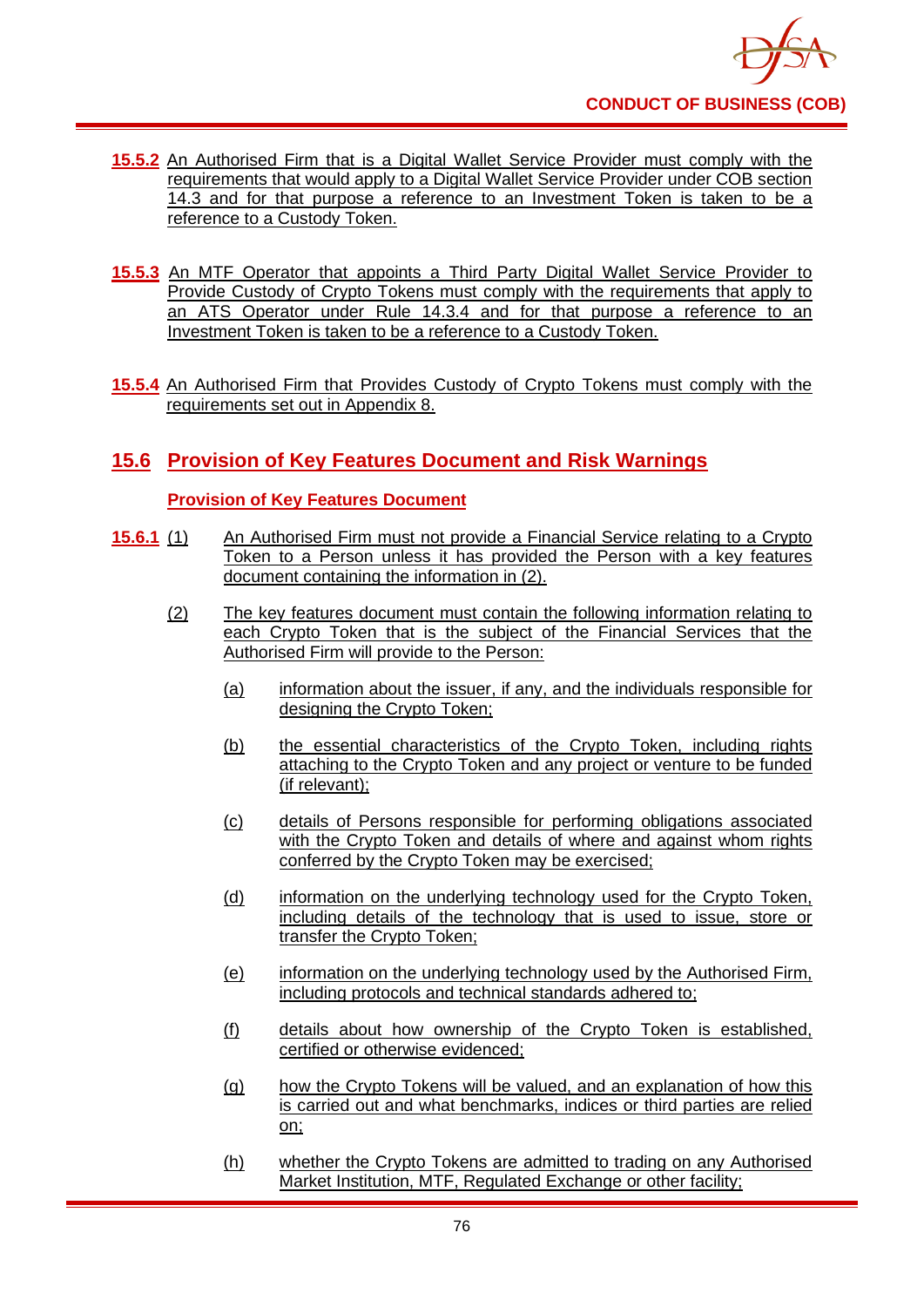- (i) the risks relating to the volatility and unpredictability of the price of the Crypto Token;
- (j) cybersecurity risks associated with the Crypto Tokens or its underlying technology, including whether there is a risk of loss of the Crypto Token in the event of a cyberattack, and details of steps that have been, or can be taken to mitigate those risks;
- (k) the risks relating to fraud, hacking and financial crime; and
- (l) any other information relevant to the Crypto Tokens that would reasonably assist the Client to understand the Crypto Token and whether to invest in, or use the relevant service relating to, the Crypto Token.
- (3) The key features document must be provided in good time before the relevant Financial Service is provided to the Person, to enable that Person to make an informed decision about whether to use the service.
- (4) The key features document does not need to be provided to a Person to whom the Authorised Firm has previously provided that information, if there has been no significant change since the information was previously provided.
- (5) This Rule does not apply to an Authorised Firm that Operates a MTF that trades Crypto Tokens.

### **Guidance**

Rule 15.6.1 does not apply to an MTF Operator, as the MTF Operator is separately required under Rule 15.4.1 to publish a key features document before the relevant Crypto Token is traded on the MTF.

### **Risk Warnings relating to Crypto Tokens**

- **15.6.2** (1) An Authorised Firm must display prominently on its website the following risk warnings relating to Crypto Tokens:
	- (a) that Crypto Tokens are subject to extreme volatility and the value of the Crypto Token can fall as quickly as it can rise;
	- (b) that an investor in Crypto Tokens may lose all, or part, of their money;
	- (c) that Crypto Tokens may not always be liquid or transferable;
	- (d) that investments in Crypto Tokens may be complex making it hard to understand the risks with buying, selling, holding or lending them;
	- (e) that Crypto Tokens can be stolen as a result of cyber attacks; and
	- (f) that investing in, and holding, Crypto Tokens is not comparable to investing in traditional investments such as Securities.
	- (2) Where an Authorised Firm presents any marketing or educational materials and other communications relating to a Crypto Token on a website, in general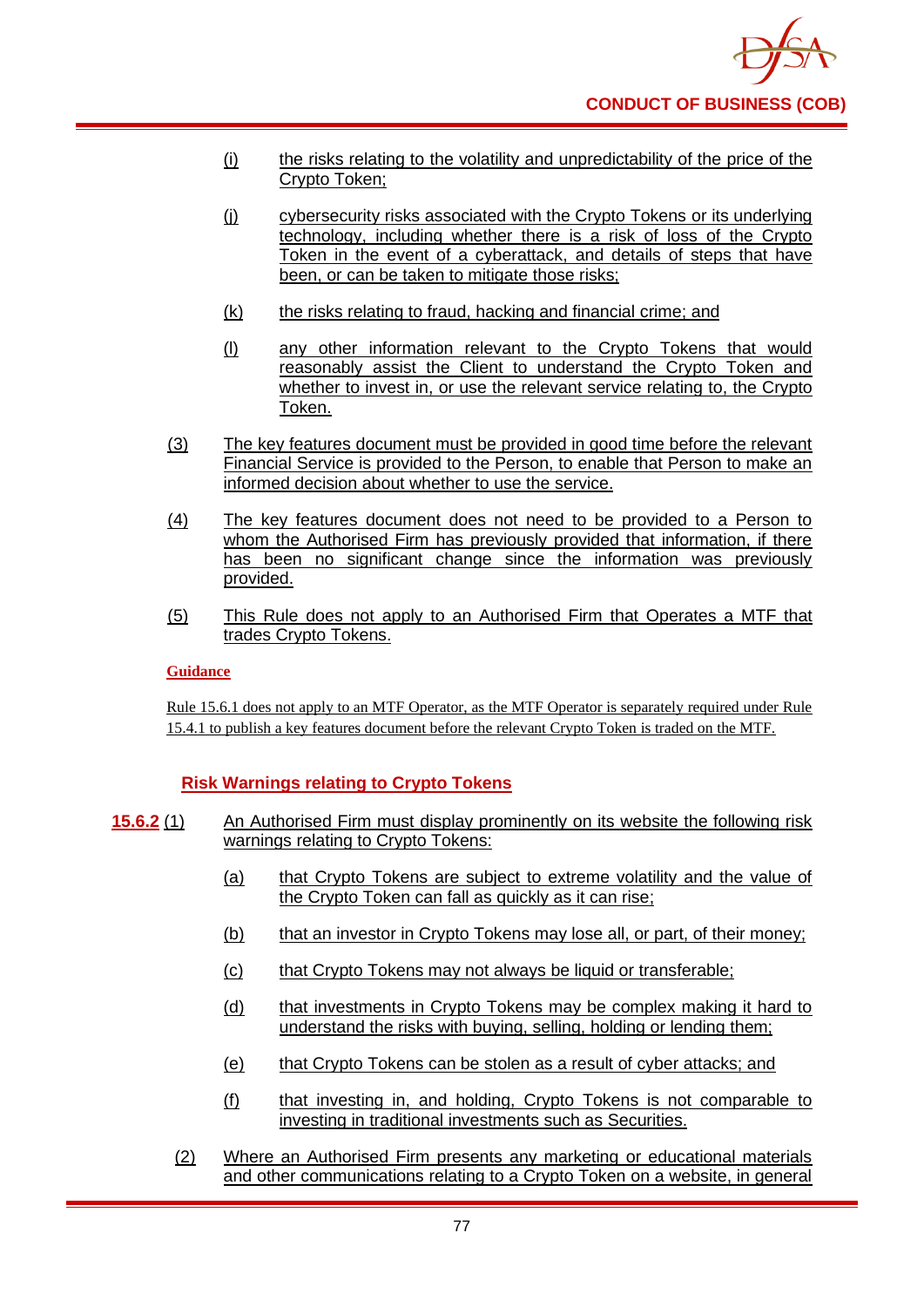media or as part of a distribution made to existing or potential new Clients, it must include the risk warning referred to in (1) in a prominent place at or near the top of each page of the materials or communication.

- (3) If the material referred to in (1) is provided on a website or an application that can be downloaded to a mobile device, the warning must be:
	- (a) statically fixed and visible at the top of the screen even when a person scrolls up or down the webpage; and
	- (b) included on each linked webpage on the website.

## **15.7 General requirements relating to Crypto Tokens and Crypto Token Derivatives**

### **Interpretation**

**15.7.1** In this section, "Margin" means the pre-agreed amount a Client is required to pay to open and maintain a position relating to a Crypto Token Derivative.

**Appropriateness Assessment**

- **15.7.2** (1) This Rule applies to an Authorised Firm that carries on any of the following Financial Services relating to Crypto Tokens:
	- (a) Arranging Deals in Investments
	- (b) Dealing in Investments as Agent; or
	- (c) Dealing in Investment as Principal.
	- (2) An Authorised Firm must not carry on a Financial Service referred to in (1) with or for a Retail Client, unless the Authorised Firm has carried out an appropriateness assessment of the person and formed a reasonable view that the person has:
		- (a) adequate skills and expertise to understand the risks involved in trading in Crypto Tokens; and
		- (b) the ability to absorb potentially significant losses resulting from trading in Crypto Tokens.

### **Guidance**

- 1. In addition to the appropriateness requirement in Rule 15.7.2, an Authorised Firm that recommends a Crypto Token or a financial service involving a Crypto Token to a Client or executes a Crypto Token transaction on a discretionary basis for a Client, will be required under Rule 3.4.2 to carry out a suitability assessment.
- 2. To form the reasonable view referred to in Rule 15.7.2 in relation to a person, an Authorised Firm should consider issues such as whether the person: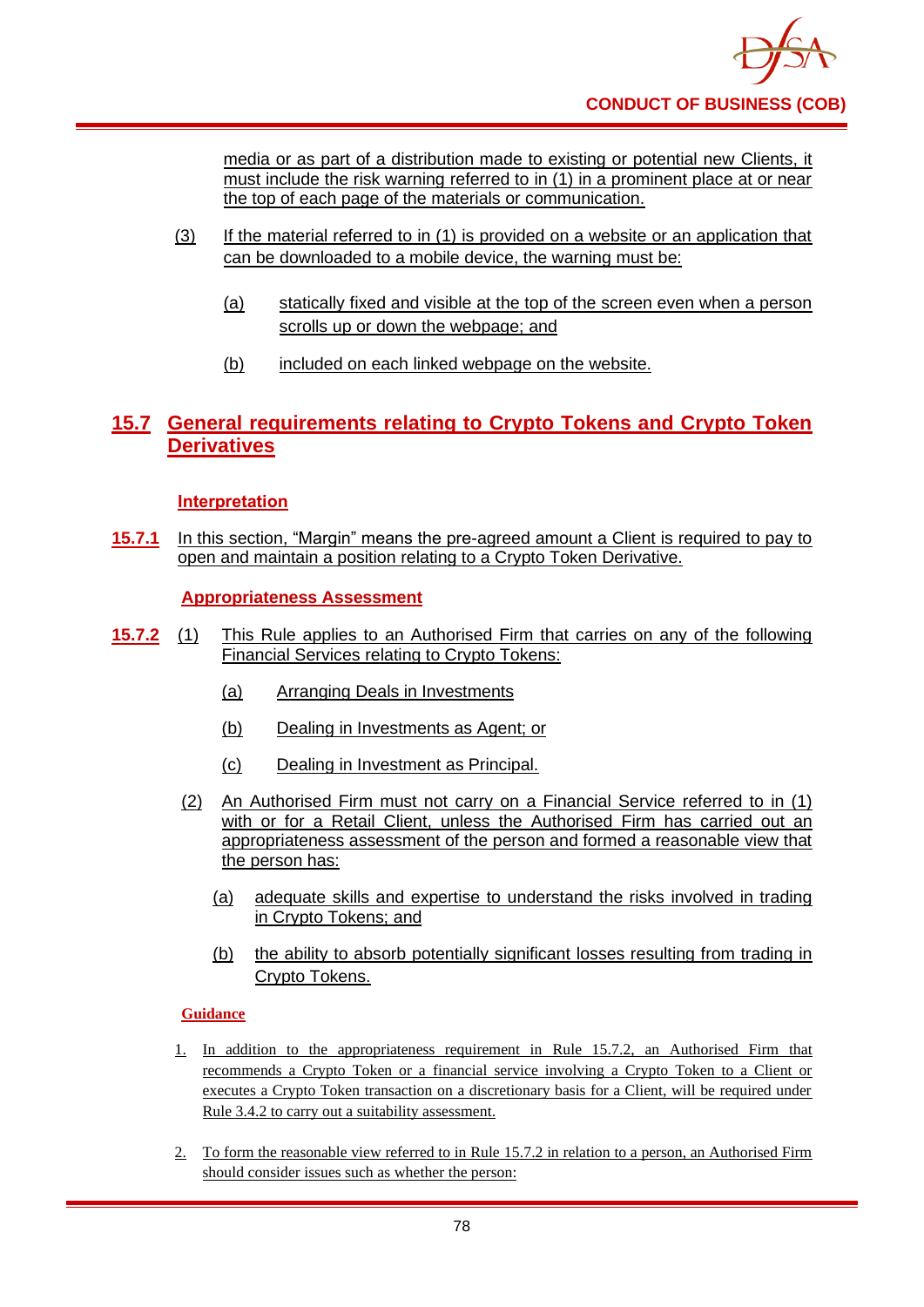- (a) has sufficient knowledge and experience in relation to the type of Crypto Token offered, having regard to factors such as:
	- (i) how often and in what volumes that person has traded in the relevant type of Crypto Token; and
	- (ii) the person's relevant qualifications, profession or former profession;
- (b) understands the characteristics and risks relating to Crypto Tokens, and the volatility of Crypto Token prices;
- (c) understands the impact of leverage, due to which, there is potential to make significant losses in trading in a Crypto Token; and
- (d) has the ability, particularly in terms of net assets and liquidity available to the person, to absorb and manage any losses that may result from trading in the Crypto Token.
- 3. To enable it to demonstrate that it complies with this Rule, an Authorised Firm should have in place systems and controls that include:
	- (a) pre-determined and clear criteria against which a Retail Client's ability to trade in a Crypto Token can be assessed;
	- (b) adequate records to demonstrate that the Authorised Firm has undertaken the appropriateness assessment for each Retail Client; and
	- (c) in the case of an existing Retail Client with whom the Authorised Firm has previously traded in a Crypto Token, procedures to undertake a fresh appropriateness assessment if:
		- (i) a new Crypto Token with a materially different risk profile is offered to that Retail Client; or

(ii) there has been a material change in the Retail Client's circumstances.

4. Where an Authorised Firm forms the view that it is not appropriate for a person to trade in a Crypto Token, the Authorised Firm should refrain from offering that service to the person. As a matter of good practice, the Authorised Firm should inform the person of the firm's decision.

## **Prohibition on provision or use of credit for trading in Crypto Tokens**

- **15.7.3** An Authorised Firm must:
	- (a) not provide a Credit Facility to a Retail Client in connection with trading in Crypto Tokens; and
	- (b) take reasonable steps to ensure that a Retail Client does not use a credit card or third-party credit facility to buy a Crypto Token.

**Guidance**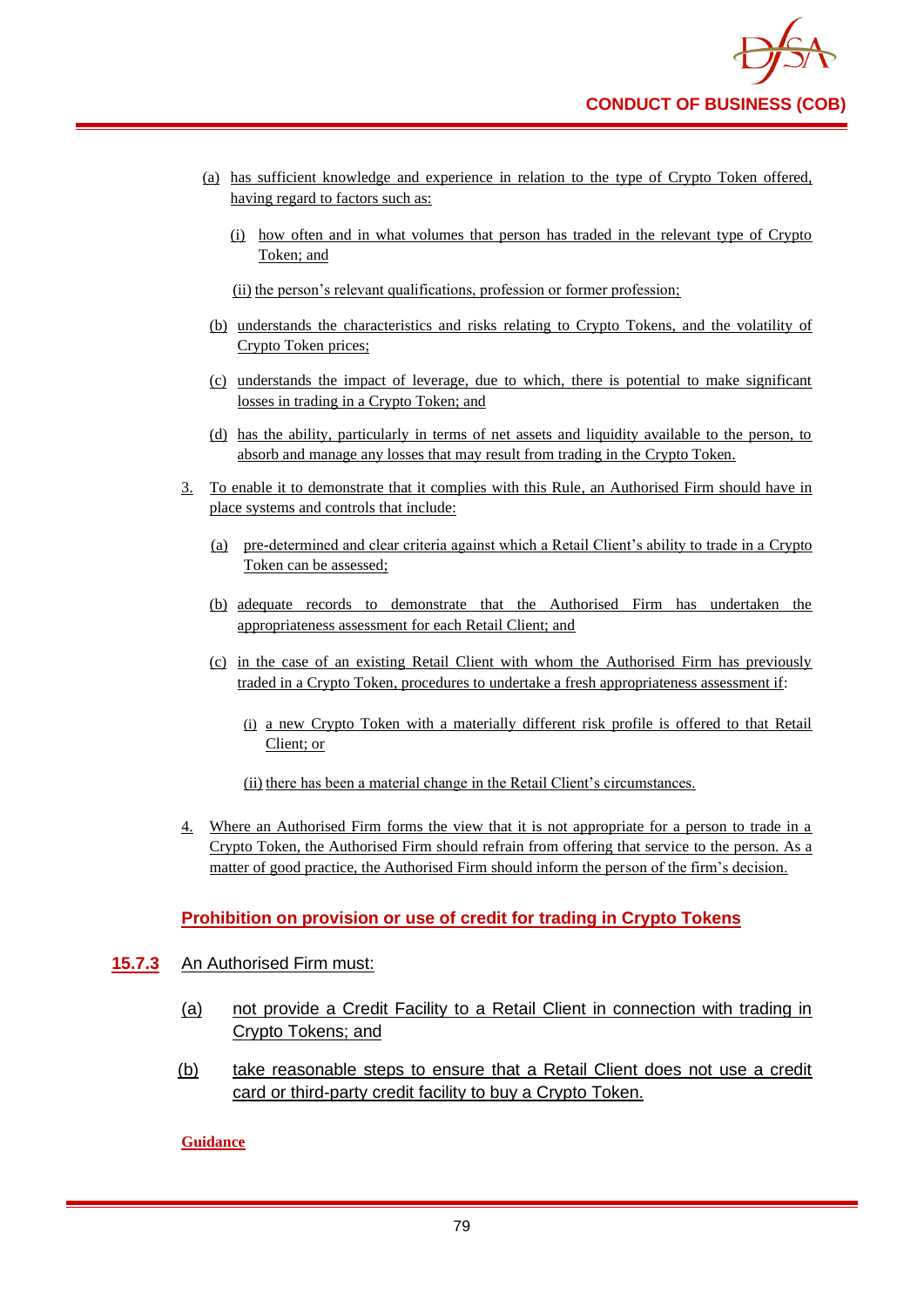

- 1. Rule 15.7.3 does not prevent an Authorised Firm from allowing a Retail Client to use a debit card to buy a Crypto Token, provided the Authorised Firm has adequate systems in place to distinguish between a debit and credit card.
- 2. An Authorised Firm should have in place controls and measures to ensure that a Retail Client does not use third party credit to fund an account, such as procedures to:
	- a. verify the source of funds;
	- b. warn Retail Clients that third party credit should not be used to fund an account; and
	- c. obtain written confirmation from the Retail Client that third party credit is not being used to fund an account.

### **Offer of incentives prohibited**

- **15.7.4** (1) An Authorised Firm must not offer or provide to a Retail Client any incentive that influences, or is reasonably likely to influence, the Retail Client to trade in a Crypto Token.
	- (2) An Authorised Firm's systems and controls must include adequate measures to ensure compliance with (1).

#### **Guidance**

- 1. The prohibition in Rule 15.7.4 applies to any Authorised Firm that carries on a Financial Service relating to a Crypto Token including, for example, an Authorised Firm that advises on, arranges, or executes transactions relating to Crypto Tokens or Operates an MTF. An Authorised Firm's systems and controls need to have measures to prevent not only the Authorised Firm, but also any person acting for or on behalf of the Authorised Firm, from offering or providing incentives (see also Rule 3.5.3(1)).
- 2. Offering incentives is also likely to conflict with the Authorised Firm's overarching duty to act in the best interest of the Retail Client (see also GEN Rules 4.2.1 and 4.2.7).
- 3. Incentives include bonus offers, gifts, rebates of fees (including volume-based rebates), trading credits or any form of reward in relation to the opening of a new account or trading in a new type of Crypto Token offered to an existing or potential new Retail Client.
- 4. While offers, such as lower fees that are not linked to volumes of trade, or access to information services or research tools relating to Crypto Tokens, will not generally be viewed as forms of prohibited incentives, an Authorised Firm would need to be able to demonstrate that these were not offered in a manner that was reasonably likely to influence the client to deal in Crypto Tokens.

### **Use of certain terms restricted**

**15.7.5** An Authorised Firm must not refer to a service or facility it provides in relation to Crypto Tokens as a "market", "marketplace", "platform", "venue" or any other similar term, unless it is authorised under its Licence to operate a MTF relating to Crypto Tokens.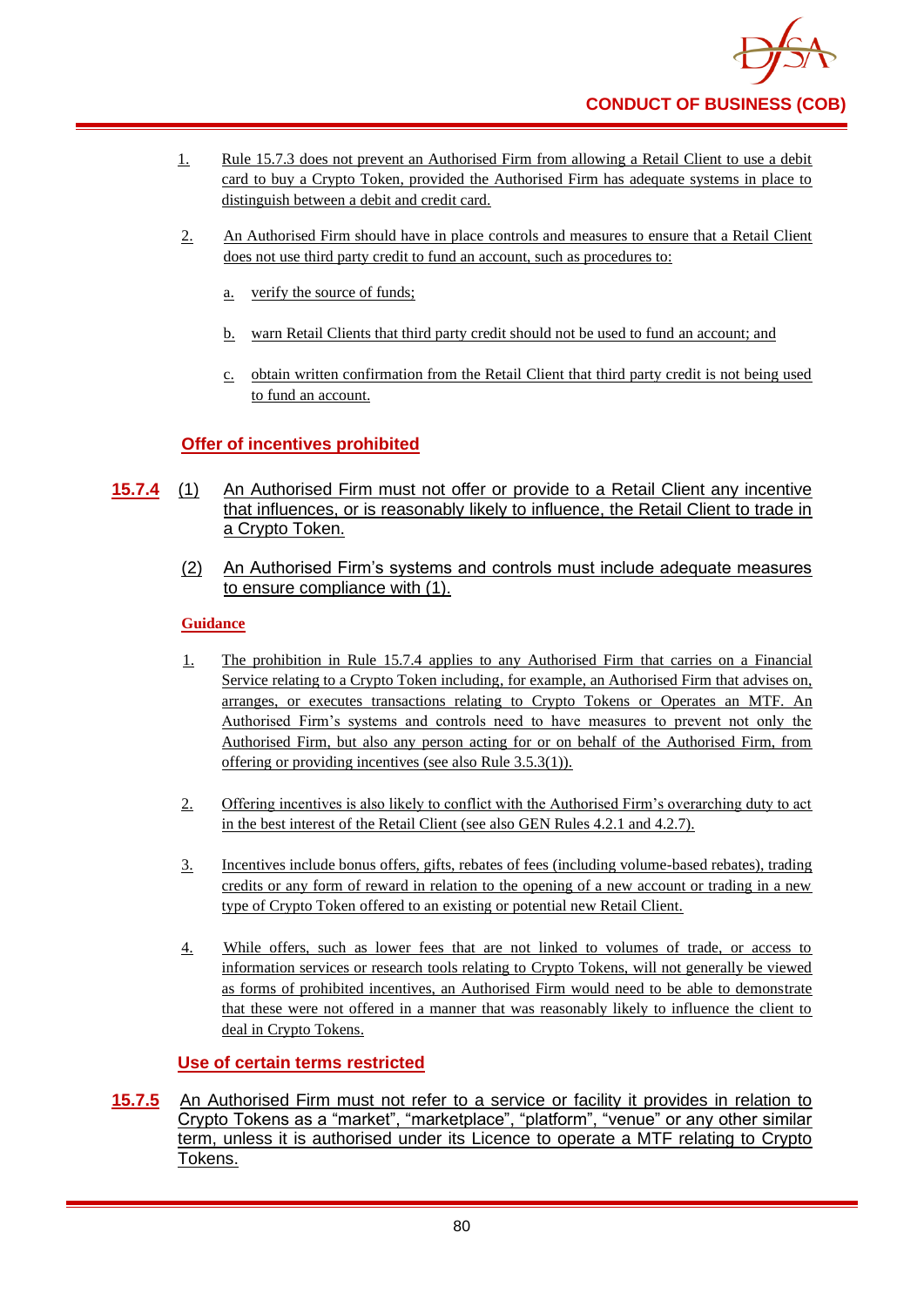## **Protections relating to Crypto Token Derivatives**

- **15.7.6** (1) An Authorised Firm must not open a position with or for a Retail Client relating to a Crypto Token Derivative unless the Retail Client has posted a Margin of at least 50% of the value of the exposure that the trade provides.
	- (2) An Authorised Firm referred to in (1) must ensure that the net equity in a Retail Client's account does not fall below 50% of the overall Margin deposited in that account.
	- (3) Where a Retail Client's net equity falls below 50% of the overall Margin deposited in that account, the Authorised Firm must close all open positions in the Retail Client's account:
		- (a) as soon as market conditions allow; and
		- (b) in accordance with the best execution requirement in Rule 6.4.2.
	- (4) In this Rule, "net equity" means the sum of the Retail Client's net profit and loss on their open position(s) and the Retail Client's deposited Margin.
- **15.7.7** The liability of a Retail Client for all Crypto Token Derivatives connected to that Retail Client's trading account with an Authorised Firm, is limited to the funds in that trading account.

### **Guidance**

- 1. The effect of the above Rule is to prevent a Retail Client from incurring losses exceeding the funds the Retail Client has specifically dedicated to trading in Crypto Token Derivatives. Therefore, an Authorised Firm will not be able to recover any losses from the Retail Client that go beyond the funds in the Retail Client's trading account.
- 2. Funds in the Retail Client's trading account are generally cash in the account, and include unrealised net profits from open positions (i.e. the sum of unrealised gains and losses of all open positions recorded in the Retail Client's account) in respect of all Crypto Token Derivatives held in the Retail Client's trading account.

### **15.7.8** An Authorised Firm must:

- (a) not provide a Credit Facility to a Retail Client in connection with trading in Crypto Token Derivatives; and
- (b) take reasonable steps to ensure that a Retail Client does not use a credit card or third party credit facility to pay a Margin relating to a Crypto Token Derivative.

# **15.8 Technology audit reports**

### **15.8.1** (1) This Rule applies to an Authorised Firm that: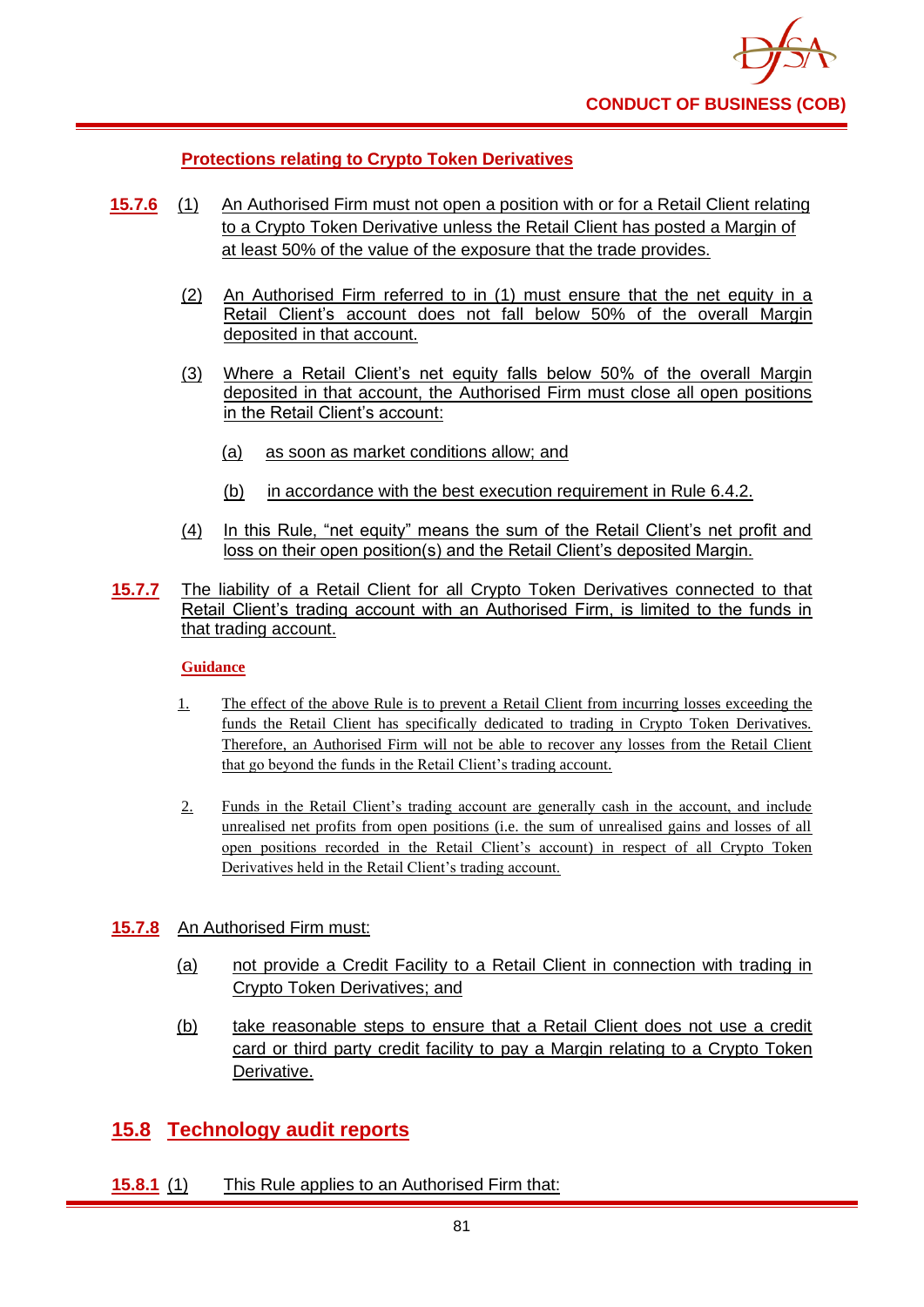

- (a) Operates an MTF that trades Crypto Tokens;
- (b) holds or controls Client Crypto Tokens; or
- (c) relies on DLT or similar technology to carry on one or more Financial Services relating to Crypto Tokens.
- (2) The Authorised Firm must:
	- (a) appoint a suitably qualified independent third party professional to:
		- (i) carry out an annual audit of the Authorised Firm's compliance with the technology resources and governance requirements that apply to it, including those specified in this chapter; and
		- (ii) produce a written report which sets out the methodology and results of that annual audit, confirms whether the requirements referred to in (i) have been met and lists any recommendations or areas of concern;
	- (b) submit to the DFSA a copy of the report referred to in (a)(ii) within 4 months of the Authorised Firm's financial year end; and
	- (c) be able to satisfy the DFSA that the independent third party professional appointed to carry out the annual audit has the relevant expertise to do so, and that the Authorised Firm has done proper due diligence to satisfy itself of that fact.

#### **Guidance**

- 1. An Authorised Firm may appoint an Auditor to carry out the functions specified in Rule 15.8.1(2)(a), provided it is satisfied that the Auditor has the relevant expertise.
- 2. Credentials that may indicate an independent third party professional is suitably qualified under Rule 15.8.1(2)(a) include:
	- a. designation as a Certified Information Systems Auditor (CISA) or Certified Information Security Manager (CISM) by the Information Systems Audit and Control Association (ISACA);
	- b. designation as a Certified Information Systems Security Professional (CISSP) by the International Information System Security Certification Consortium (ISC); or
	- c. accreditation by a recognised and reputable body to certify compliance with relevant ISO/IEC 27000 series standards.

……

### **APP1 RECORDS OF ORDERS AND TRANSACTIONS**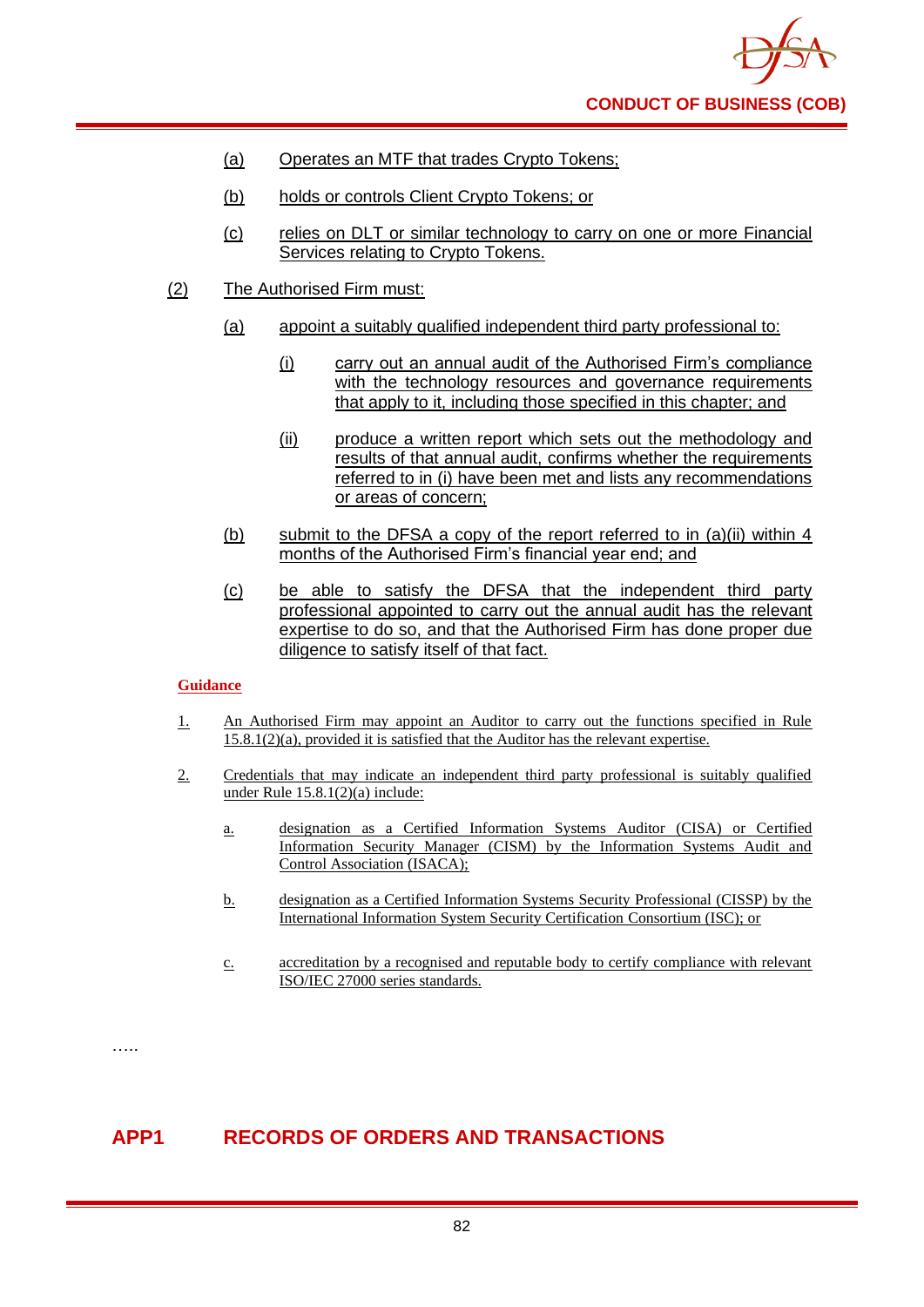

## **A1.1 Minimum contents of transaction records**

### **Receipt of client order or discretionary decision to transact**

- **A1.1.1** An Authorised Firm must, pursuant to Rule 6.7.4(1), make a record of the following:
	- (a) the identity and account number of the Client;
	- (b) the date and time in the jurisdiction in which the instructions were received or the decision was taken by the Authorised Firm to deal;
	- (c) the identity of the Employee who received the instructions or made the decision to deal;
	- (d) the Investment or Crypto Token, including the number of or its value and any price limit; and
	- (e) whether the instruction relates to a purchase or sale.

#### **Executing a transaction**

- **A1.1.2** An Authorised Firm must, pursuant to Rule 6.7.4(2), make a record of the following:
	- (a) the identity and account number of the Client for whom the Transaction was Executed, or an indication that the Transaction was an Own Account Transaction;
	- (b) the name of the counterparty;
	- (c) the date and time in the jurisdiction in which the Transaction was Executed;
	- (d) the identity of the Employee executing the Transaction;
	- (e) the Investment or Crypto Token, including the number of or its value and price; and
	- (f) whether the Transaction was a purchase or a sale.

#### **Passing a client order to another person for execution**

- **A1.1.3** An Authorised Firm must, pursuant to Rule 6.7.4(3), make a record of the following:
	- (a) the identity of the Person instructed;
	- (b) the terms of the instruction; and
	- (c) the date and time that the instruction was given.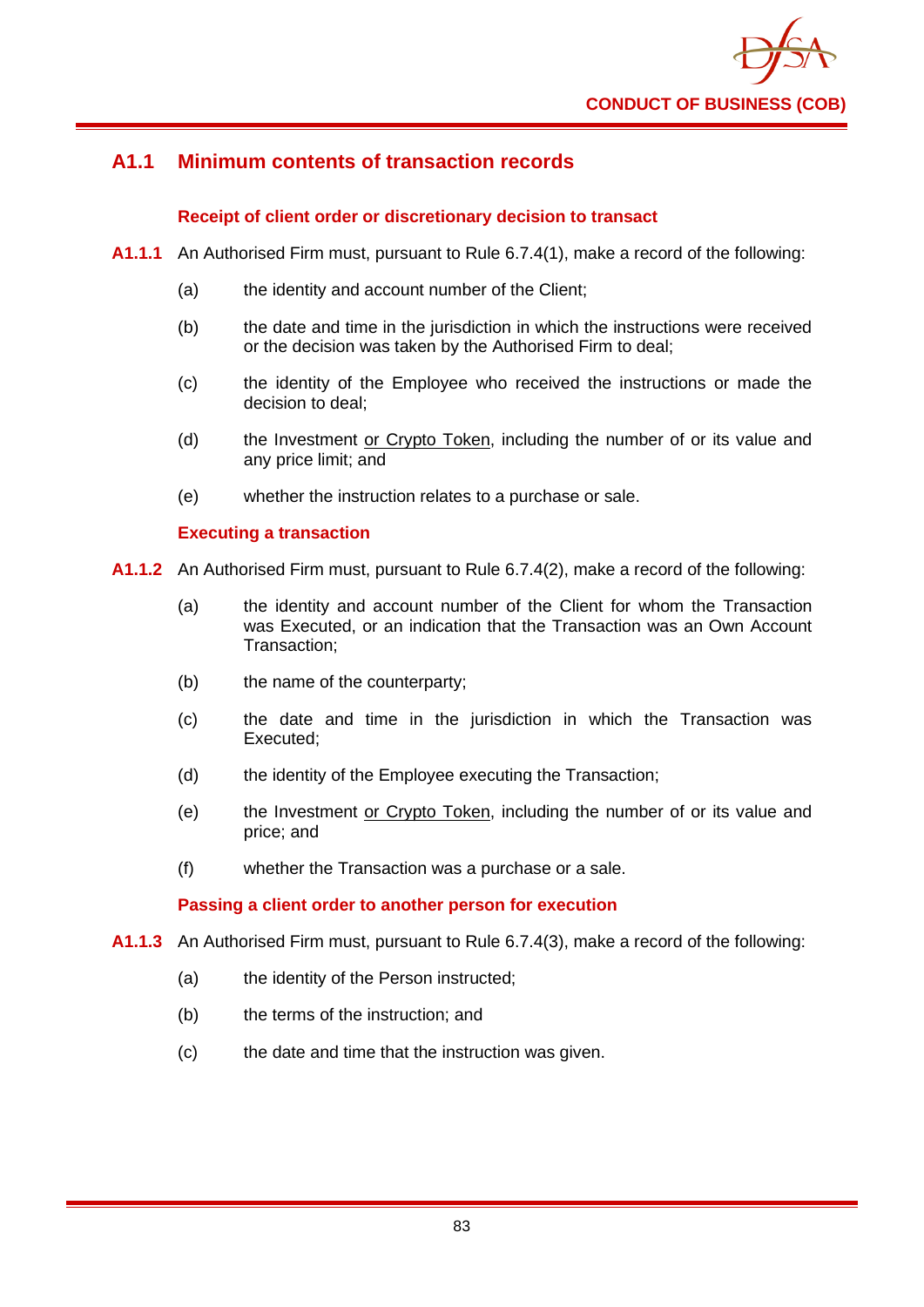

# **APP2 KEY INFORMATION AND CLIENT AGREEMENT**

## **A2.1 Key Information and content of the Client Agreement**

#### **General**

- **A2.1.1** The key information which an Authorised Firm is required to provide to a Client and include in the Client Agreement with that Client pursuant to Rule 3.3.2 must include:
	- (a) the core information set out in:
		- (i) Rule A2.1.2 (1) if it is a Retail Client; and
		- (ii) Rule A2.1.2(2) if it is a Professional Client;
	- (b) where relevant, the additional information required under Rule A2.1.3 for Investment Business and Rule A2.1.4 for Investment Management;
	- (c) the additional terms set out in Rules A2.1.5 and A2.1.6 if the Client Agreement relates to the use of a Crowdfunding Platform; and
	- (d) the additional terms set out in Rule A2.1.7 if the Client Agreement relates to Providing Money Services or Arranging or Advising on Money Services.; and
	- (e) the additional terms and information set out in Rule 2.1.8 if the Client Agreement relates to Providing Custody of Crypto Tokens.

#### **Core information**

- **A2.1.2** (1) In the case of a Retail Client, the core information for the purposes of A2.1.1(a) is:
	- (a) the name and address of the Authorised Firm, and if it is a Subsidiary, the name and address of the ultimate Holding Company;
	- (b) the regulatory status of the Authorised Firm;
	- (c) when and how the Client Agreement is to come into force and how the agreement may be amended or terminated;
	- (d) sufficient details of the service that the Authorised Firm will provide, including where relevant, information about any product or other restrictions applying to the Authorised Firm in the provision of its services and how such restrictions impact on the service offered by the Authorised Firm. If there are no such restrictions, a statement to that effect;
	- (e) details of fees, costs and other charges and the basis upon which the Authorised Firm will impose those fees, costs and other charges;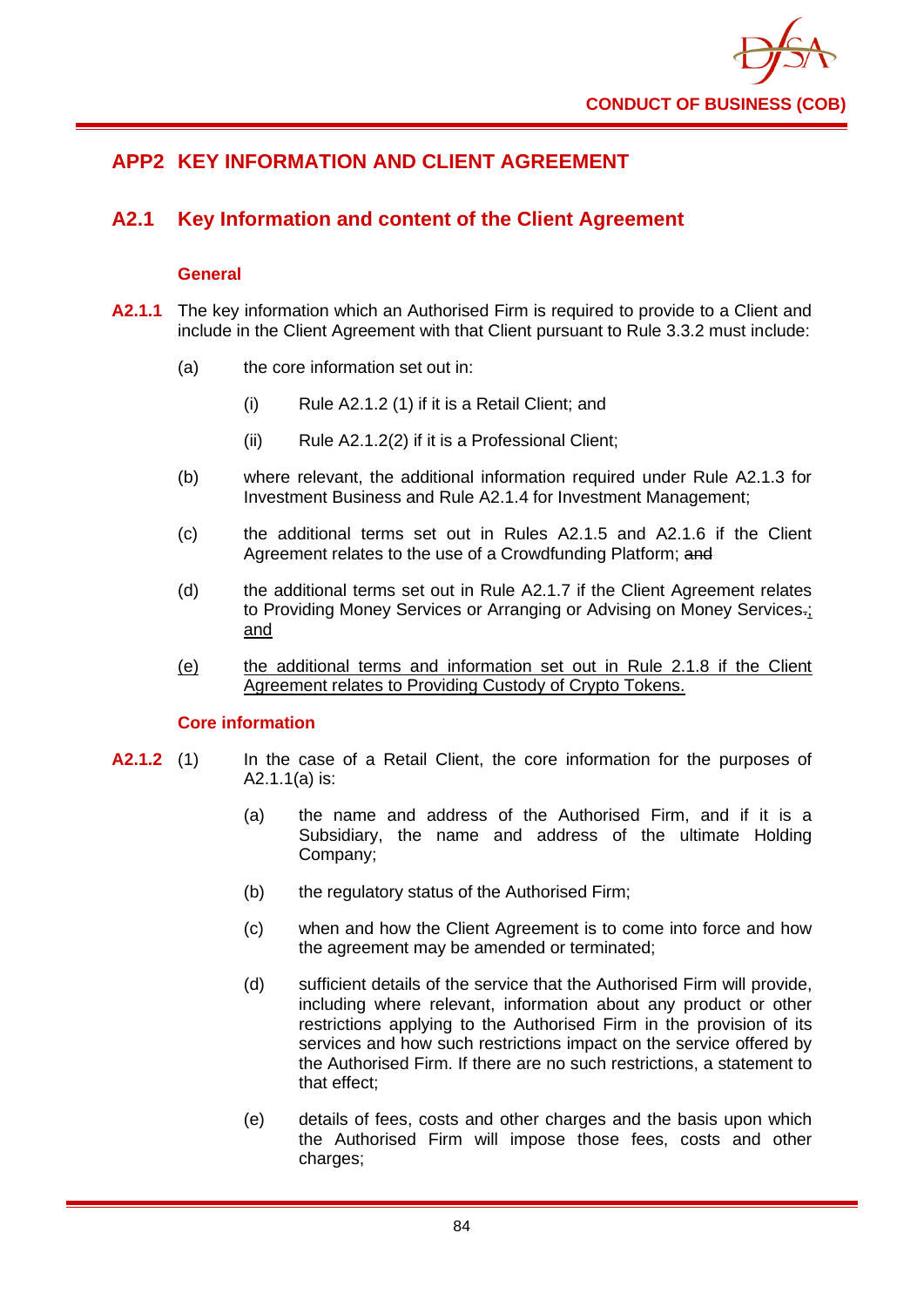- (f) details of any conflicts of interests for the purposes of disclosure under Rule 3.5.1(2)(b);
- (g) details of any Soft Dollar Agreement required to be disclosed under Rules 3.5.6 and 3.5.7; and
- (h) key particulars of the Authorised Firm's Complaints handling procedures and a statement that a copy of the procedures is available free of charge upon request in accordance with GEN Rule 9.2.11.
- (2) In the case of a Professional Client, the core information for the purposes of A2.1.1(a) is the information referred to in  $(1)(a)$ ,  $(b)$ ,  $(c)$  and  $(e)$ .

#### **Guidance**

#### **Fee Disclosure for Retail Clients trading in Restricted Speculative Investments**

- 1. An Authorised Firm is required, as part of the core information that is included in the Client Agreement under App A2.1.2, to disclose all of the detailed fees and charges which a Retail Client will or may incur. An Authorised Firm that Deals in a Restricted Speculative Investment would therefore be expected to disclose under that Rule:
	- (a) any trading commissions charged, whether a general commission or a commission on each trade, e.g. on the opening and closing of a trading account;
	- (b) if the Authorised Firm adds any mark-up to market prices it receives from an external source, thereby increasing the spread for the Retail Client, the amount of that mark-up or, if the amount cannot be pre-determined, a reasonable range specified as precisely as possible for the relevant class of Restricted Speculative Investments that are being offered;
	- (c) any financing charges that are applicable, e.g. daily and overnight financing charges for Restricted Speculative Investments;
	- (d) if the Authorised Firm adds a mark-up when calculating any financing charges, the amount of that mark-up; and
	- (e) any applicable costs and charges to be applied if the Retail Client is seeking to sell or exit early.
- 2. If any material changes are proposed to fees and charges that have been previously disclosed in the Client Agreement, a new fee disclosure statement needs to be given to the Retail Client before making the changes to the fees and charges (see also Rule 3.3.3).
- 3. An Authorised Firm providing other Financial Services relating to a Restricted Speculative Investment is also required to disclose the fees, charges and commissions relating to those services.

### **Additional information for Investment Business**

**A2.1.3** The additional information required under A2.1.1(b) for Investment Business is: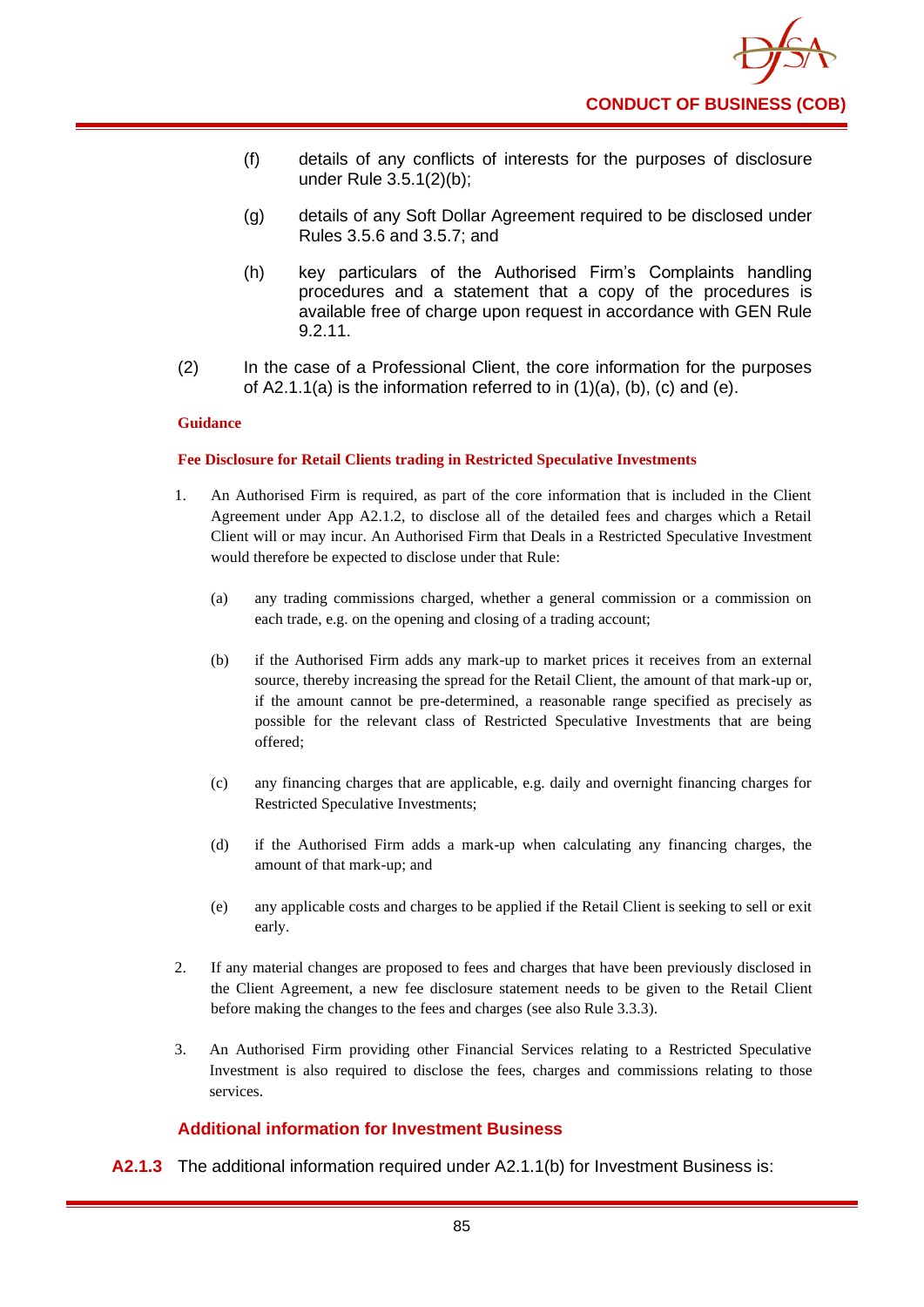

- (a) the arrangements for giving instructions to the Authorised Firm and acknowledging those instructions;
- (b) information about any agreed investment parameters;
- (c) the arrangements for notifying the Client of any Transaction Executed on his behalf;
- (d) if the Authorised Firm may act as principal in a Transaction, when it will do so;
- (e) the frequency of any periodic statements and whether those statements will include some measure of performance, and if so, what the basis of that measurement will be;
- (f) when the obligation to provide best execution can be and is to be waived, a statement that the Authorised Firm does not owe a duty of best execution or the circumstances in which it does not owe such a duty; and
- (g) where applicable, the basis on which assets comprised in the portfolio are to be valued.

#### **Additional information for investment management activities**

- **A2.1.4** The additional information required under A2.1.1(b) where an Authorised Firm acts as an Investment Manager is:
	- (a) the initial value of the managed portfolio;
	- (b) the initial composition of the managed portfolio;
	- (c) the period of account for which periodic statements of the portfolio are to be provided in accordance with section 6.10; and
	- (d) in the case of discretionary investment management activities:
		- (i) the extent of the discretion to be exercised by the Authorised Firm, including any restrictions on the value of any one Investment or Crypto Token or the proportion of the portfolio which any one Investment or Crypto Token or any particular kind of Investment or Crypto Token may constitute; or that there are no such restrictions;
		- (ii) whether the Authorised Firm may commit the Client to supplement the funds in the portfolio, and if it may include borrowing on his behalf:
			- (A) the circumstances in which the Authorised Firm may do so;
			- (B) whether there are any limits on the extent to which the Authorised Firm may do so and, if so, what those limits are;
			- (C) any circumstances in which such limits may be exceeded; and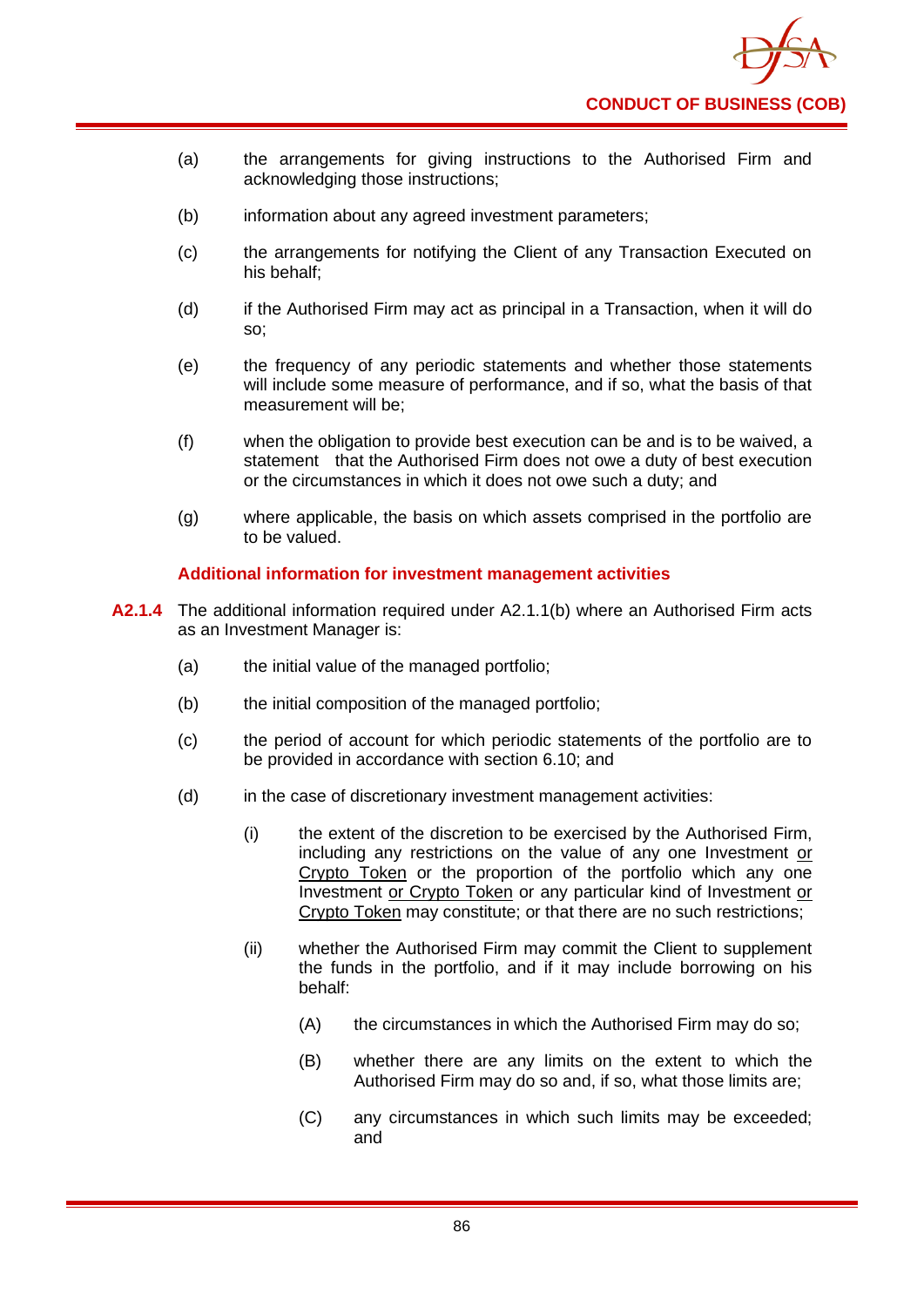- (D) any margin lending arrangements and terms of those arrangements;
- (iii) that the Authorised Firm may enter into Transactions for the Client, either generally or subject to specified limitation; and
- (iv) where the Authorised Firm may commit the Client to any obligation to underwrite or sub-underwrite any issue or offer for sale of Securities:
	- (A) whether there are any restrictions on the categories of Securities which may be underwritten and, if so, what these restrictions are; and
	- (B) whether there are any financial limits on the extent of the underwriting and, if so, what these limits are.

…..

### **Additional information for Money Service activities**

- **A2.1.7** An Authorised Firm Providing Money Services or Arranging or Advising on Money Services must include in the Client Agreement:
	- (a) if the Authorised Firm is entitled to unilaterally vary or terminate the Client Agreement, the terms and conditions under which it can do so;
	- (b) the applicable currency, the currency rate (actual or indicative) and all fees and charges relating to a Payment Transaction;
	- (c) if quoted currency rates are indicative, a clear statement that they are 'indicative rates'; and
	- (d) clear procedures relating to unauthorised or incorrectly executed Payment Transactions, which include that the Client is:
		- (i) not entitled to redress unless he notifies the Authorised Firm without delay and, in any case, no later than six months after the unauthorised or incorrectly executed Payment Transaction; and
		- (ii) liable in full, if he acted fraudulently or with gross negligence.

### **Additional information for Providing Custody of Crypto Tokens**

#### **A2.1.8** An Authorised Firm Providing Custody of Crypto Tokens must include in the Client Agreement:

- (a) a breakdown of all fees and charges payable for a transfer of Crypto Tokens (a "transfer") and when they are charged;
- (b) the information required to carry out a transfer;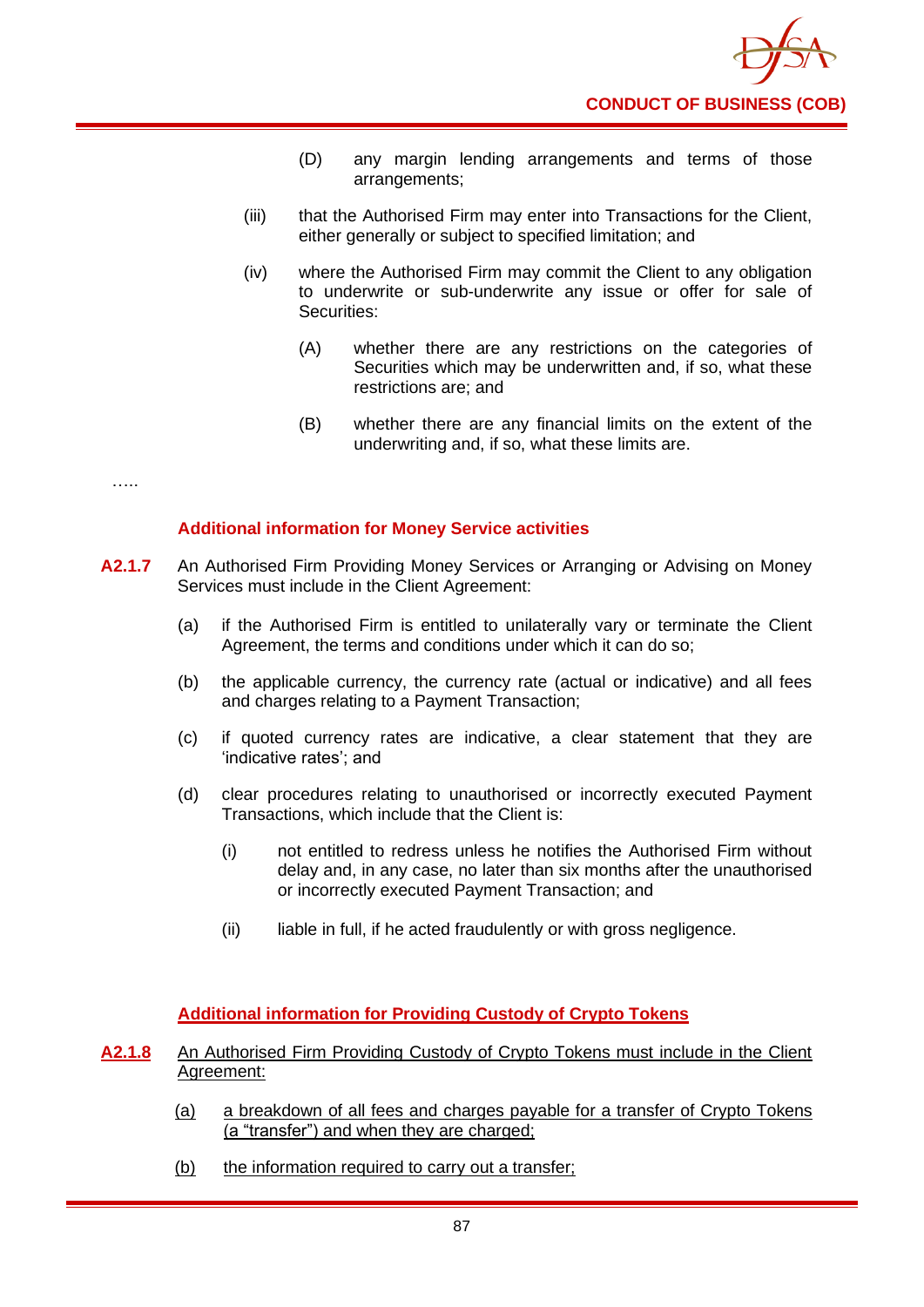

- (c) the form and procedures for giving consent to a transfer;
- (d) an indication of the time it will normally take to carry out a transfer;
- (e) details of when a transfer will be considered to be complete;
- (f) how, and in what form. information and communications relating to transfer services will be provided to the Client, including the timing and frequency of communications and the language used and technical requirements for the Client's equipment and software to receive the communications;
- (g) clear policies and procedures relating to unauthorised or incorrectly executed transfers, including when the Client is and is not entitled to redress;
- (h) clear policies and procedures relating to situations where the holding or transfer of Crypto Tokens may have been compromised, such as if there has been hacking, theft or fraud; and
- (i) details of the procedure the Authorised Firm will follow to contact the Client if there has been suspected or actual hacking, theft or fraud.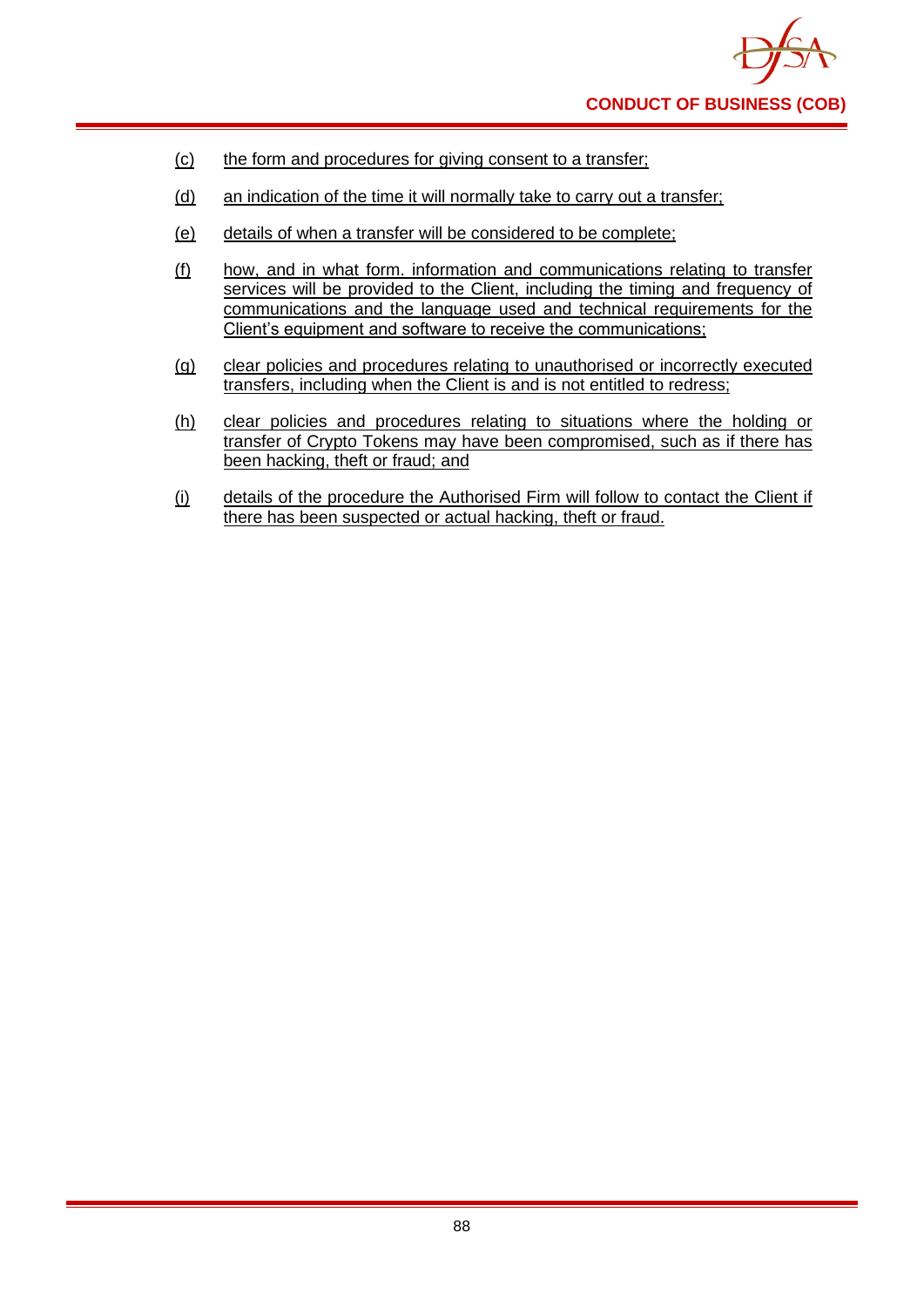

## **APP3 CONFIRMATION OF TRANSACTIONS**

## **A3.1 Content of confirmation notes**

#### **General information**

- **A3.1.1** (1) For the purposes of Rule 6.9.2, an Authorised Firm must include the following general information:
	- (a) the Authorised Firm's name and address:
	- (b) whether the Authorised Firm Executed the Transaction as principal or agent;
	- (c) the Client's name, account number or other identifier;
	- (d) a description of the Investment, Crypto Token or Fund, including the amount invested or number of units involved;
	- (e) whether the Transaction is a sale or purchase;
	- (f) the price or unit price at which the Transaction was Executed;
	- (g) if applicable, a statement that the Transaction was Executed on an Execution-Only basis;
	- (h) the date and time of the Transaction;
	- (i) the total amount payable and the date on which it is due;
	- (j) the amount of the Authorised Firms charges in connection with the Transaction, including Commission charges and the amount of any Mark-up or Mark-down, Fees, taxes or duties;
	- (k) the amount or basis of any charges shared with another Person or statement that this will be made available on request; and
	- (l) for Collective Investment Funds, at statement that the price at which the Transaction has been Executed is on a Historic Price or Forward Price basis, as the case may be.
	- (2) An Authorised Firm may combine items (f) and (j) in respect of a Transaction where the Client has requested a note showing a single price combining both of these items.

#### **Additional information: derivatives**

- **A3.1.2** For the purposes of Rule 6.9.2, and in relation to Transactions in Derivatives, an Authorised Firm must include the following additional information:
	- (a) the maturity, delivery or expiry date of the Derivative;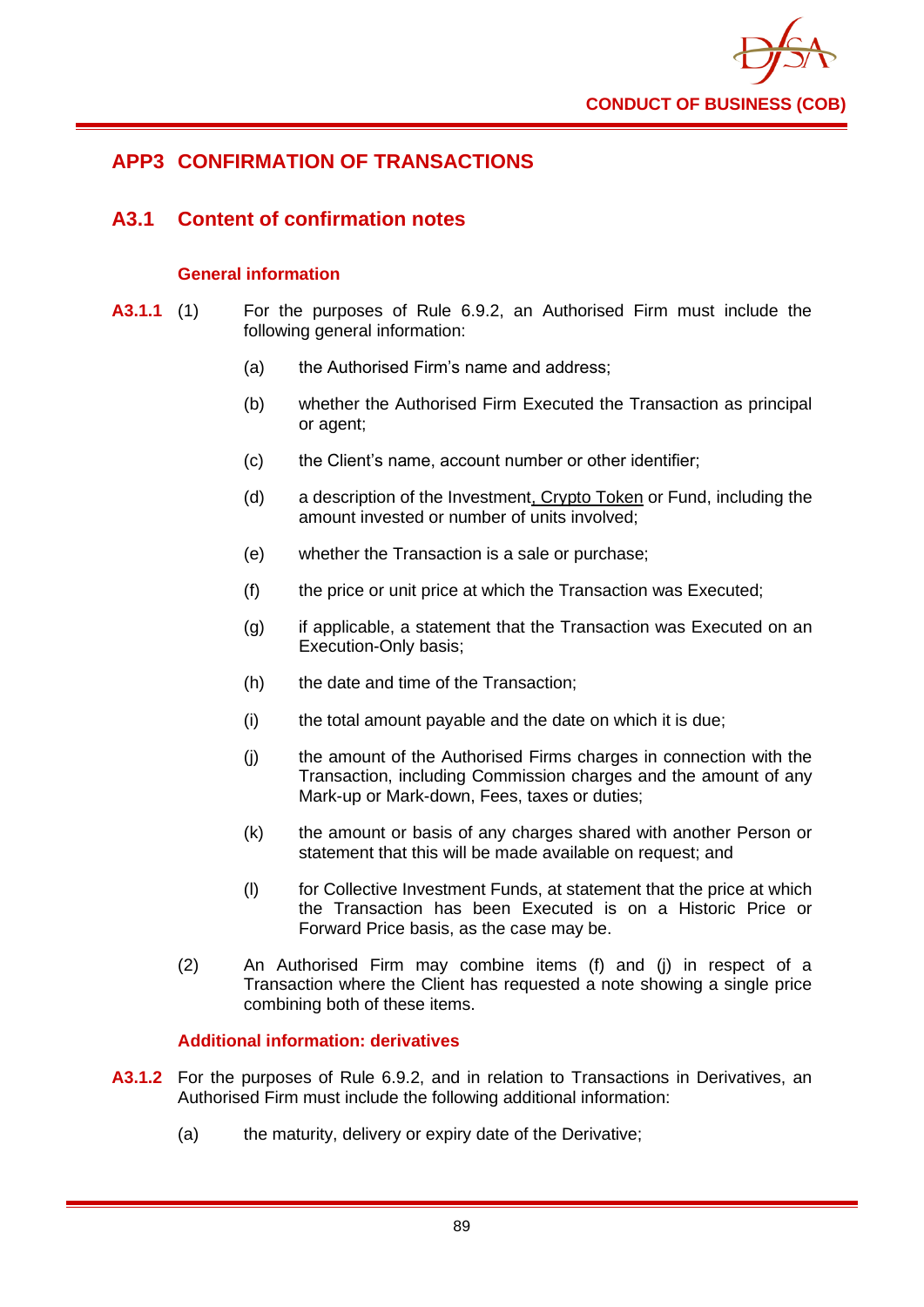

- (b) in the case of an Option, the date of exercise or a reference to the last exercise date;
- (c) whether the exercise creates a sale or purchase in the underlying asset;
- (d) the strike price of the Option; and
- (e) if the Transaction closes out an open Futures position, all essential details required in respect of each contract comprised in the open position and each contract by which it was closed out and the profit or loss to the Client arising out of closing out that position (a difference account).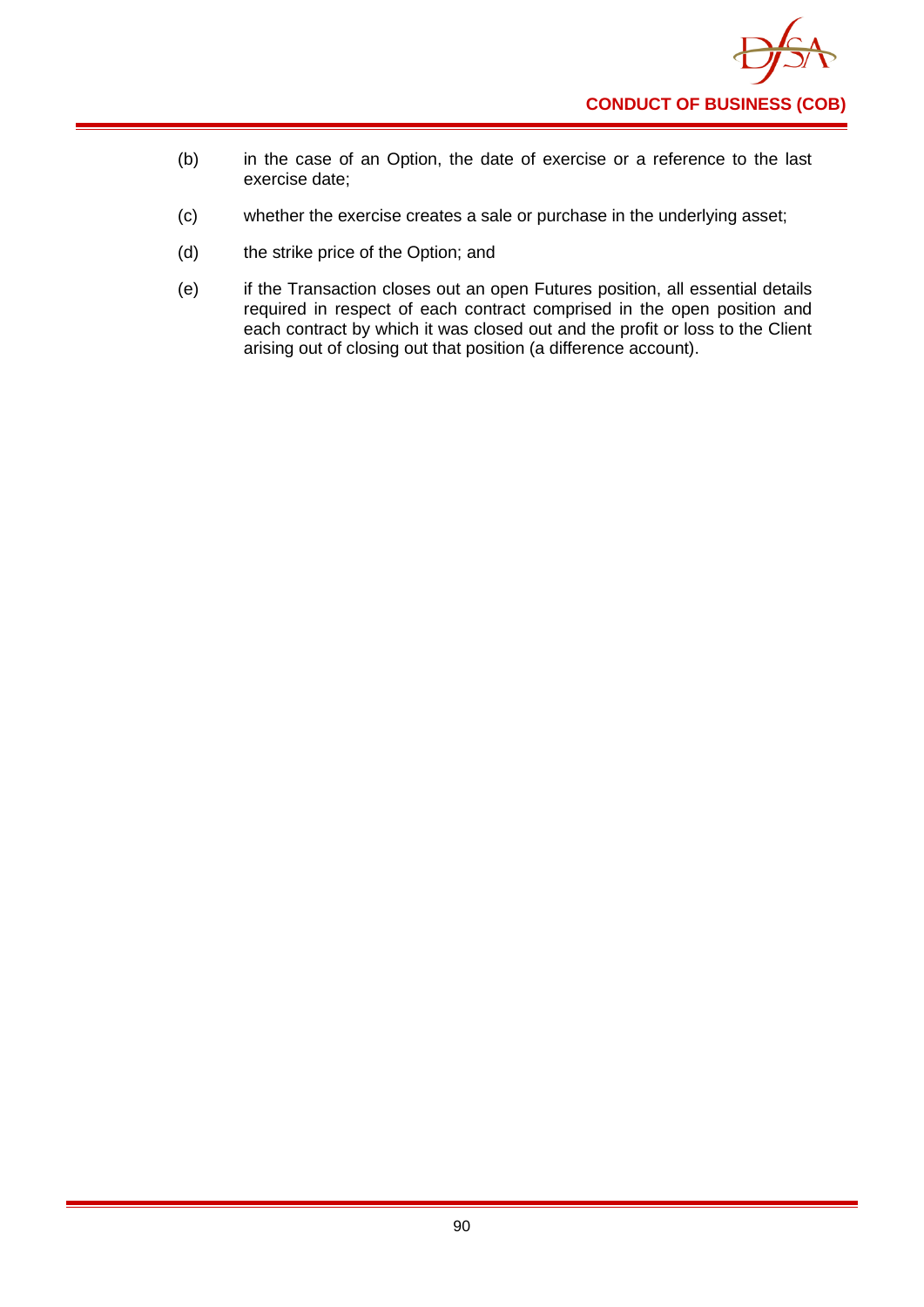

## **APP4 PERIODIC STATEMENTS**

## **A4.1 Content of periodic statements: investment management**

#### **General information**

- **A4.1.1** Pursuant to section 6.10, a periodic statement, as at the end of the period covered, must contain the following general information:
	- (a) the number, description and value of each Investment or Crypto Token;
	- (b) the amount of cash held;
	- (c) the total value of the portfolio; and
	- (d) a statement of the basis on which the value of each Investment or Crypto Token has been calculated.

#### **Additional information: discretionary investment management activities**

- **A4.1.2** In addition to Rule A4.1.1, where an Authorised Firm acts as an Investment Manager on a discretionary basis, the periodic statement must also include the following additional information:
	- (a) a statement of which Investments or Crypto Tokens, if any, were at the closing date loaned to any third party and which Investments or Crypto Tokens, if any, were at that date charged to secure borrowings made on behalf of the portfolio;
	- (b) the aggregate of any interest payments made and income received during the account period in respect of loans or borrowings made during that period;
	- (c) details of each Transaction which have been entered into for the portfolio during the period;
	- (d) the aggregate of Money and details of all Investments or Crypto Tokens transferred into and out of the portfolio during the period;
	- (e) the aggregate of any interest payments, including the dates of their application and dividends or other benefits received by the Authorised Firm for the portfolio during that period;
	- (f) a statement of the aggregate Charges of the Authorised Firm and its Associates; and
	- (g) a statement of the amount of any Remuneration received by the Authorised Firm or its Associates or both from a third party.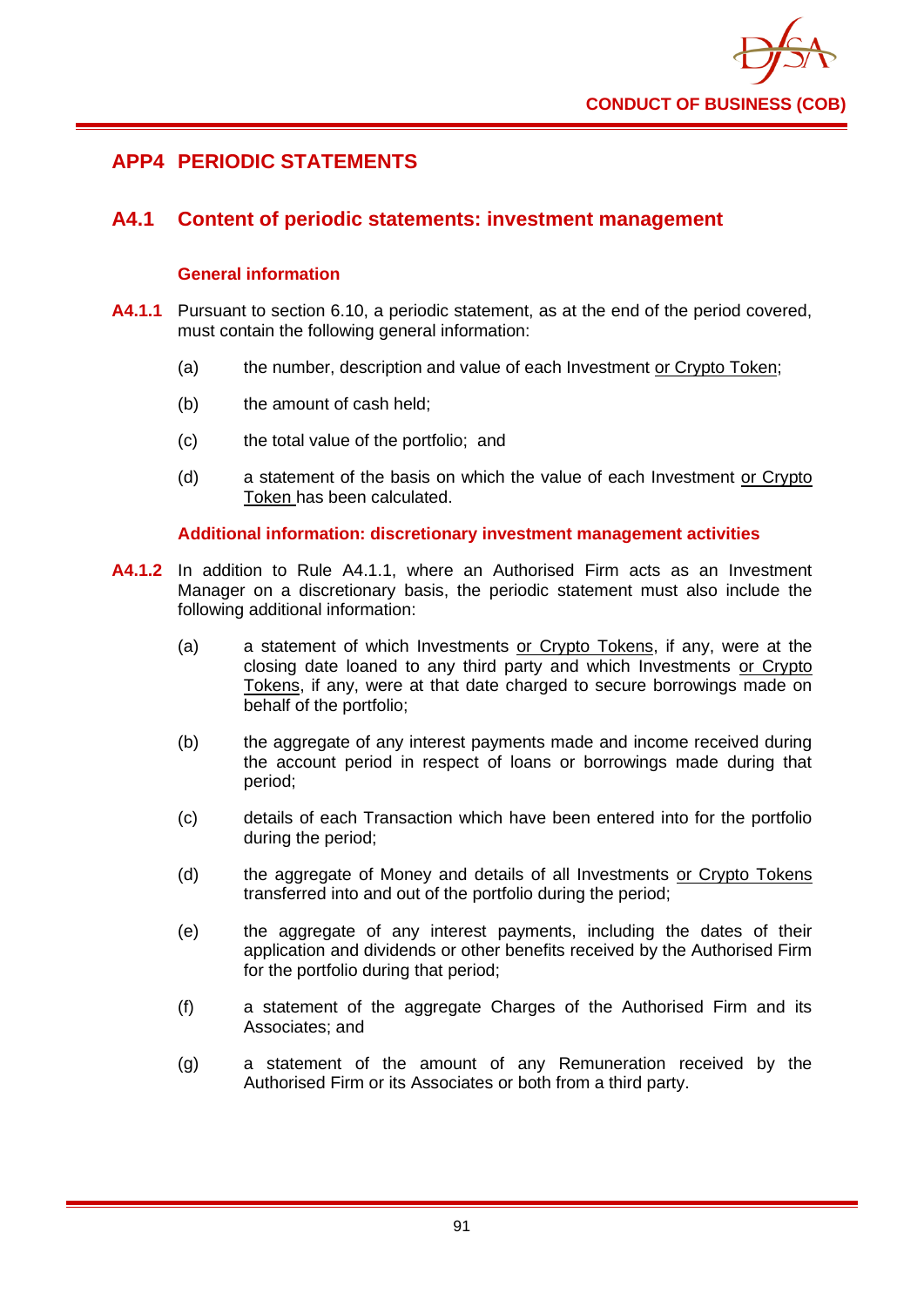

#### **Additional information: contingent liability investments**

- **A4.1.3** In addition to Rules A4.1.1 and A4.1.1.2, in the case where Contingent Liability Investments are involved, an Authorised Firm must include the following additional information:
	- (a) the aggregate of Money transferred into and out of the portfolio during the valuation period;
	- (b) in relation to each open position in the account at the end of the account period, the unrealised profit or loss to the Client (before deducting or adding any Commission which would be payable on closing out);
	- (c) in relation to each Transaction Executed during the account period to close out a Client's position, the resulting profit or loss to the Client after deducting or adding any Commission;
	- (d) the aggregate of each of the following in, or relating to, the Client's portfolio at the close of business on the valuation date:
		- (i) cash;
		- (ii) Collateral value;
		- (iii) management fees; and
		- (iv) commissions; and
	- (e) Option account valuations in respect of each open Option contained in the account on the valuation date stating:
		- (i) the Share, Future, index or other Investment or Crypto Token involved;
		- (ii) the trade price and date for the opening Transaction, unless the valuation statement follows the statement for the period in which the Option was opened;
		- (iii) the market price of the contract; and
		- (iv) the exercise price of the contract.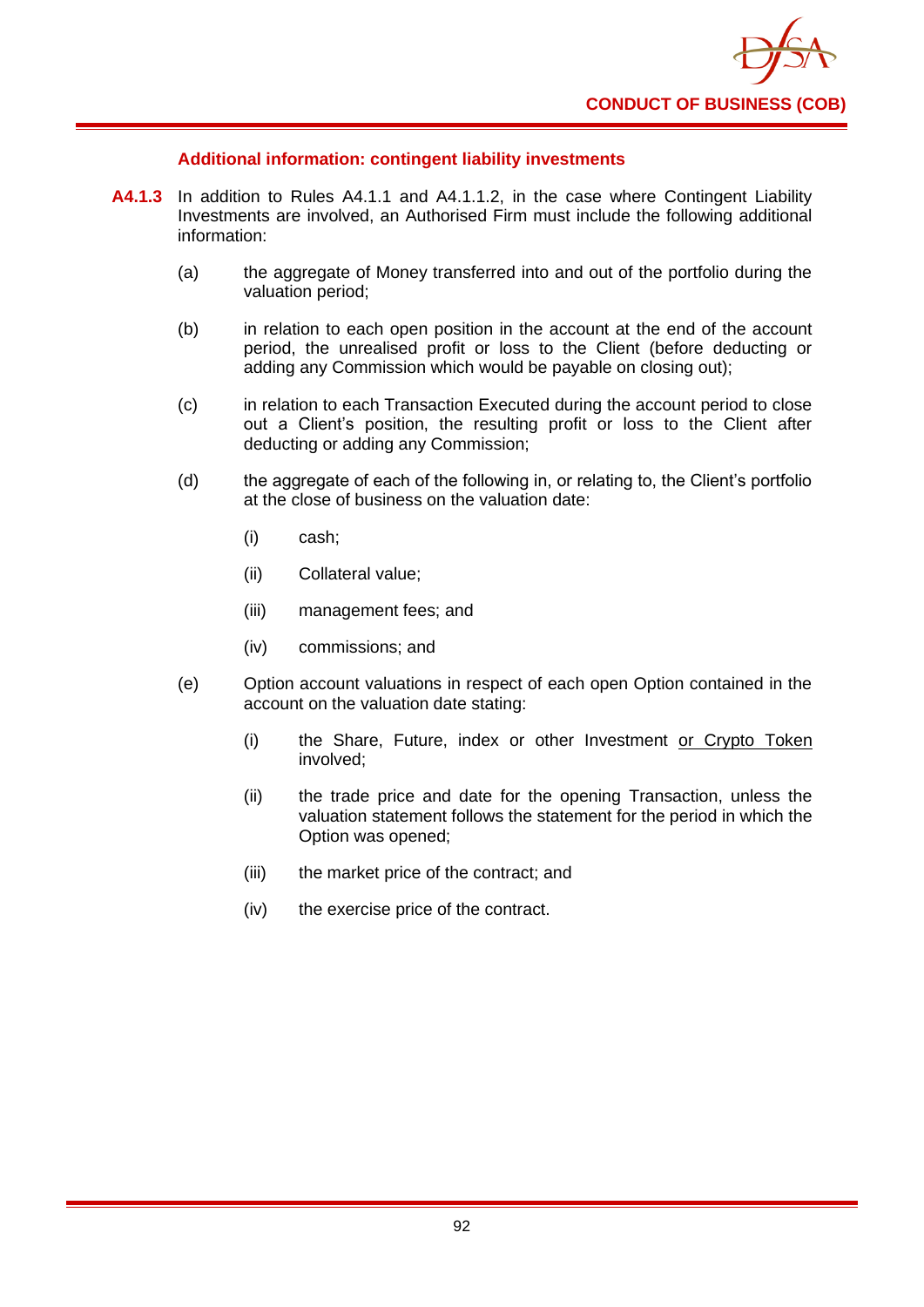

## **APP5 CLIENT MONEY PROVISIONS**

…<br>……

## **A5.5 Exceptions to holding client money in client accounts**

- **A5.5.1** The requirement for an Authorised Firm to pay Client Money into a Client Account does not, subject to Rule A5.5.2 and Rule A5.5.4, apply with respect to such Client Money:
	- (a) received in the form of cheque, or other payable order, until the Authorised Firm, or a Person or account controlled by the Authorised Firm, is in receipt of the proceeds of that cheque;
	- (b) temporarily held by an Authorised Firm before forwarding to a Person nominated by the Client;
	- (c) in connection with a Delivery Versus Payment Transaction where:
		- (i) in respect of a Client purchase, Client Money from the Client will be due to the Authorised Firm within one day upon the fulfilment of a delivery obligation; or
		- (ii) in respect of a Client sale, Client Money will be due to the Client within one day following the Client's fulfilment of a delivery obligation; or
	- (d) held in the Client's own name where the Authorised Firm has a mandate to manage the Money on a discretionary basis.
- **A5.5.2** An Authorised Firm must pay Client Money of the type described in Rule A5.5.1(b) or (c) into a Client Account where it has not fulfilled its delivery or payment obligation within three days of receipt of the Money, or Investments or Crypto Tokens unless in the case of the type of Client Money referred to in Rule A5.5.1(c)(ii) it instead safeguards Client Investments or Client Crypto Tokens at least equal to the value of such Client Money.

……

### **A5.9 Client disclosure**

- **A5.9.1** Before, or as soon as reasonably practicable after, an Authorised Firm receives Client Money belonging to a Segregated Client, it must disclose to the Client on whose behalf the Client Money is held:
	- (a) the basis and any terms governing the way in which the Client Money will be held;
	- (b) that the Client is subject to the protection conferred by the DFSA's Client Money Provisions and as a consequence: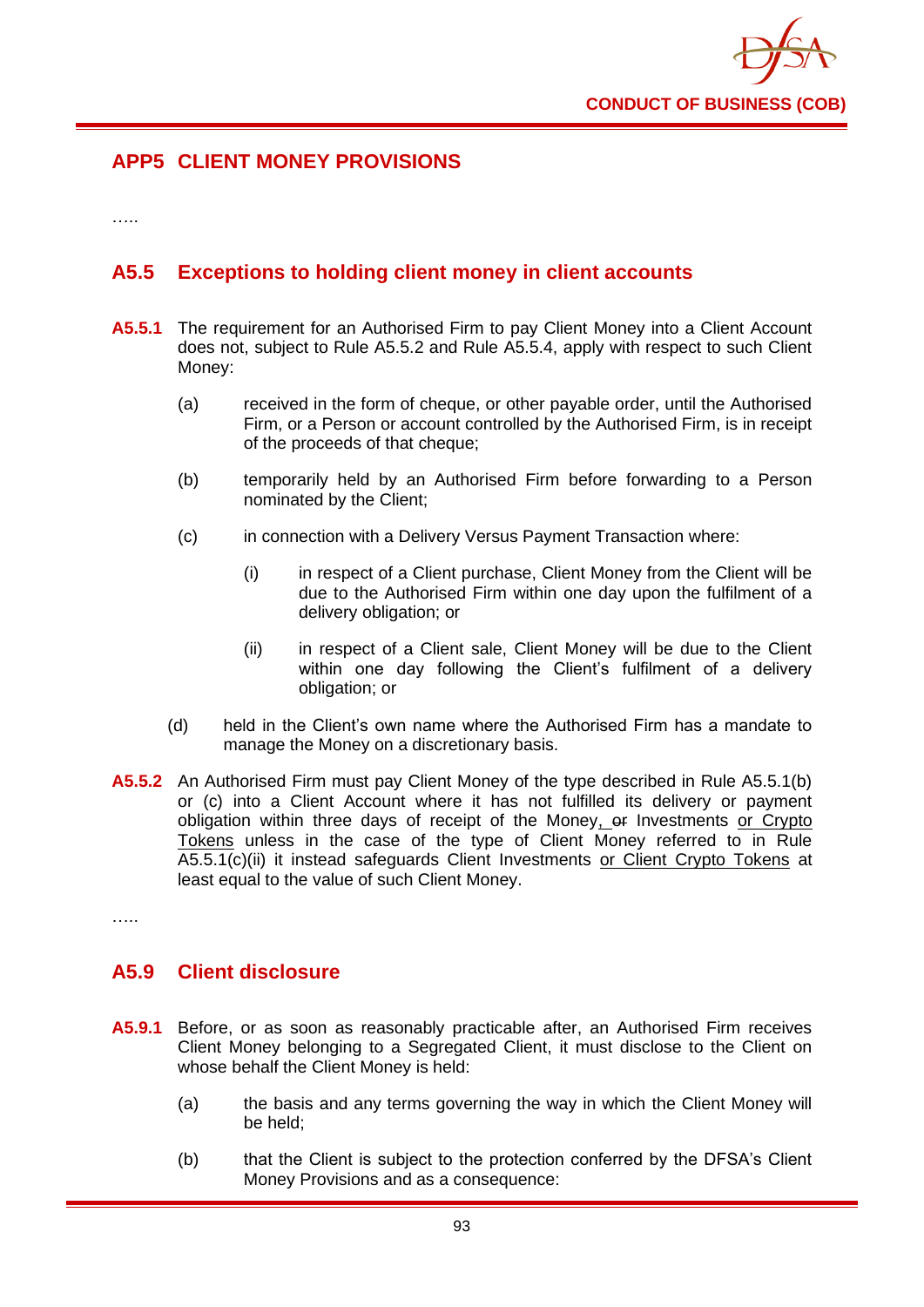

- (i) this Money will be held separate from Money belonging to the Authorised Firm; and
- (ii) in the event of the Authorised Firm's insolvency, winding up or other Distribution Event stipulated by the DFSA, the Client's Money will be subject to the DFSA's Client Money Distribution Rules;
- (c) whether interest is payable to the Client and, if so, on what terms;
- (d) if applicable, that the Client Money may be held in a jurisdiction outside the DIFC and the market practices, insolvency and legal regime applicable in that jurisdiction may differ from the regime applicable in the DIFC;
- (e) if applicable, details about how any Client Money arising out of Islamic Financial Business are to be held;
- (f) if applicable, that the Authorised Firm holds or intends to hold the Client Money in a Client Account with a Third Party Agent which is in the same Group as the Authorised Firm; and
- (g) details of any rights which the Authorised Firm may have to realise Client Money held on behalf of the Client in satisfaction of a default by the Client or otherwise, and of any rights which the Authorised Firm may have to close out or liquidate contracts or positions in respect of any of the Client's Investments or Crypto Tokens.

……

# **A5.11 Reconciliation**

- **A5.11.1** (1) An Authorised Firm must maintain a system to ensure that accurate reconciliations of the Client Accounts are carried out at least every 25 days.
	- (2) The reconciliation must include:
		- (a) a full list of individual Segregated Client credit ledger balances, as recorded by the Authorised Firm;
		- (b) a full list of individual Segregated Client debit ledger balances, as recorded by the Authorised Firm;
		- (c) a full list of unpresented cheques and outstanding lodgements;
		- (d) a full list of Client Account cash book balances; and
		- (e) formal statements from Third Party Agents showing account balances as at the date of reconciliation.
	- (3) An Authorised Firm must:
		- (a) reconcile the individual credit ledger balances, Client Account cash book balances, and the Third Party Agent Client Account balances;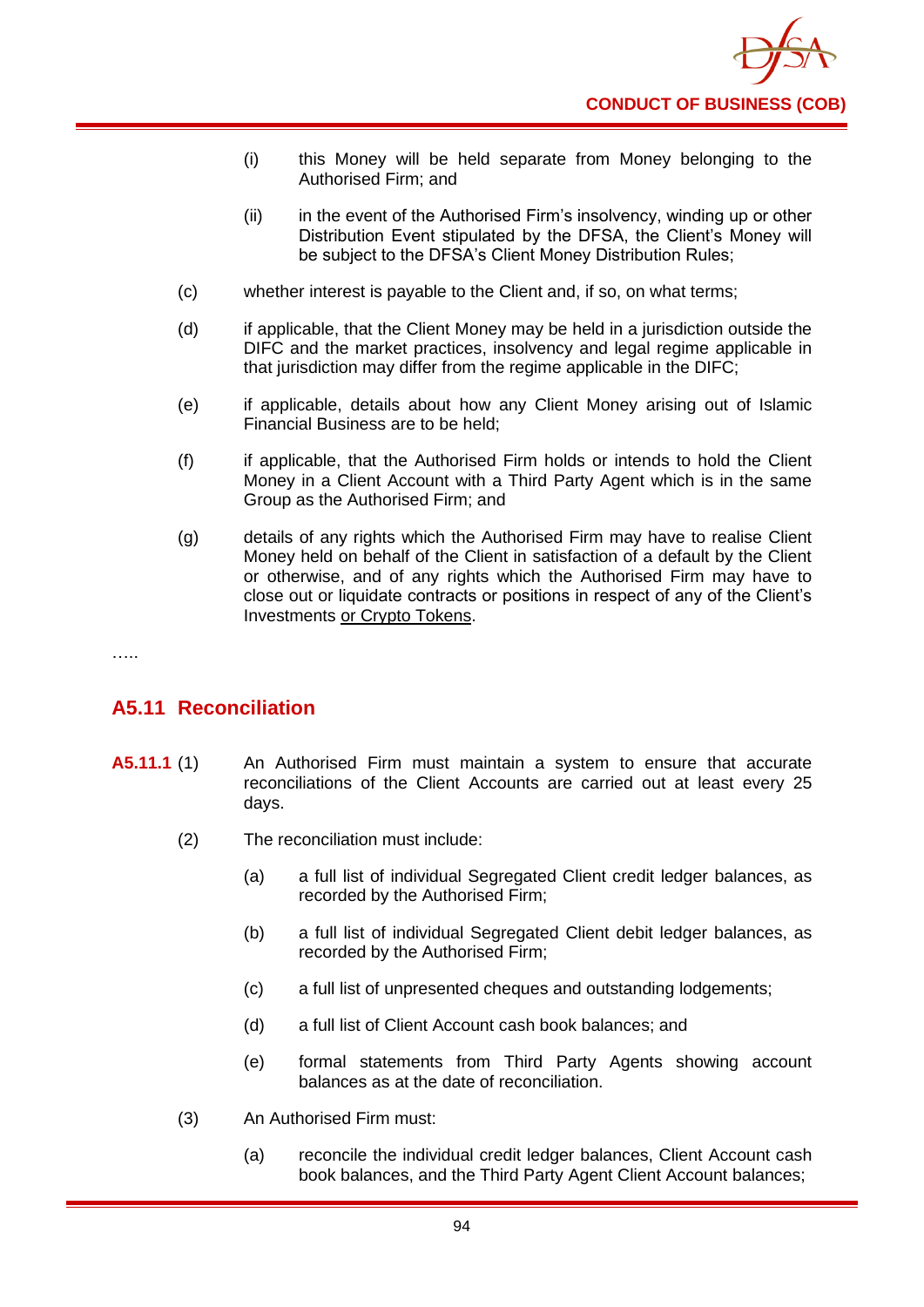

- (b) check that the balance in the Client Accounts as at the close of business on the previous day was at least equal to the aggregate balance of individual credit ledger balances as at the close of business on the previous day; and
- (c) ensure that all shortfalls, excess balances and unresolved differences, other than differences arising solely as a result of timing differences between the accounting systems of the Third Party Agent and the Authorised Firm, are investigated and, where applicable, corrective action taken as soon as possible.
- (4) An Authorised Firm must perform the reconciliations in (3) within 10 days of the date to which the reconciliation relates.

#### **Guidance**

When performing the reconciliations, an Authorised Firm should:

- a. include in the credit ledger balances:
	- i. unallocated Client Money;
	- ii. dividends received and interest earned and allocated;
	- iii. sale proceeds which have been received by the Authorised Firm and the Client has delivered the Investments or Crypto Tokens or the Authorised Firm holds or controls the Investment or Crypto Token; and
	- iv. Money paid by the Client in respect of a purchase where the Authorised Firm has not remitted the Money to the counterparty or delivered the Investment or Crypto Token to the Client; and
- b. deduct from the credit ledger balances:
	- i. Money owed by the client in respect of unpaid purchases by or for the Client if delivery of those Investments or Crypto Tokens has been made to the Client; and
	- ii. Money remitted to the Client in respect of sales transactions by or for the Client if the Client has not delivered the Investments or Crypto Tokens.

…..

## **APP6 SAFE CUSTODY PROVISIONS**

### **A6.1 Application**

**A6.1.1** This appendix applies to an Authorised Firm in accordance with Rule 6.13.3.

### **A6.2 General requirements**

**A6.2.1** The provisions of this appendix are referred to as the Safe Custody Provisions.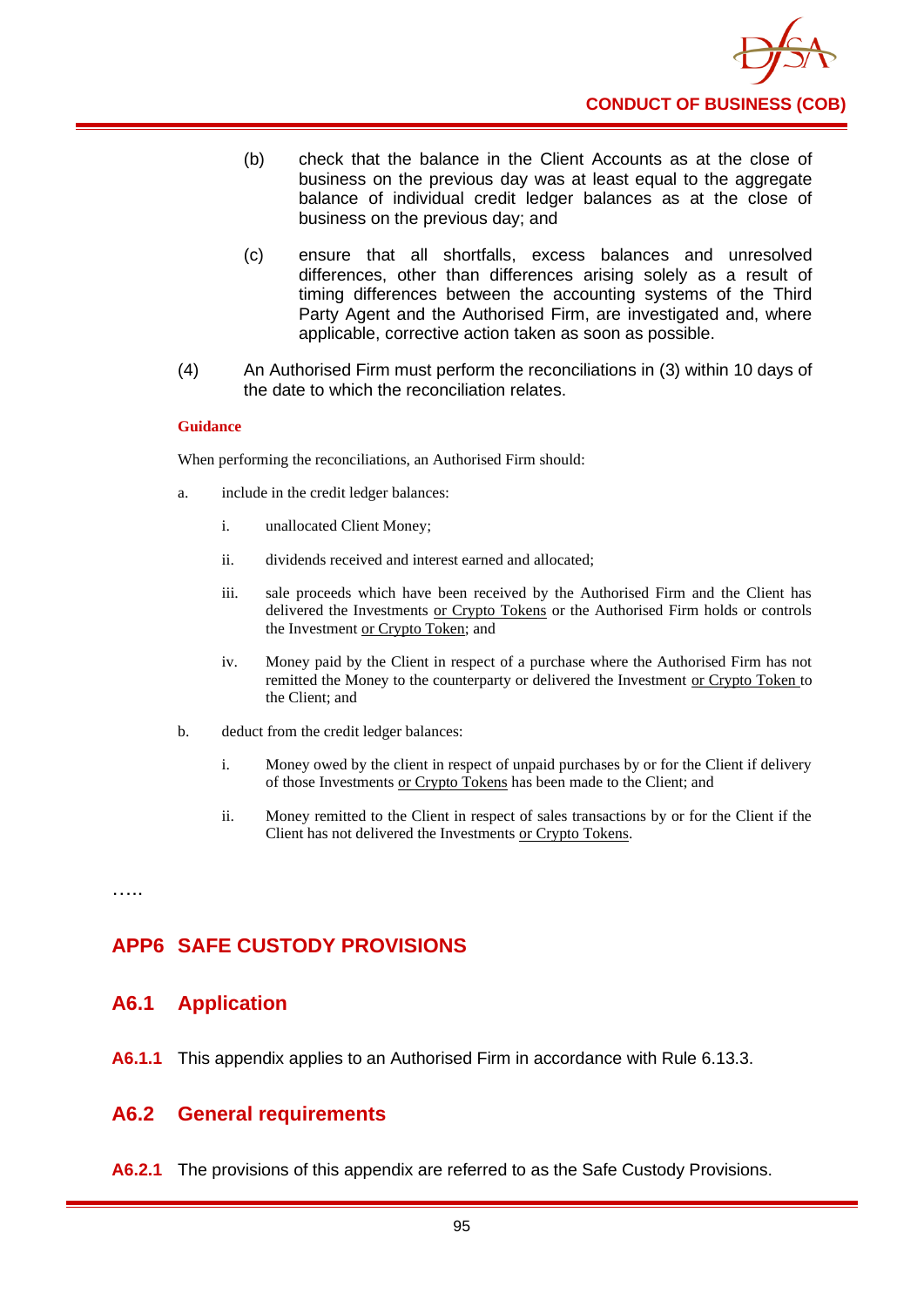

- **A6.2.2** An Authorised Firm must:
	- (a) comply with the Safe Custody Provisions; and
	- (b) have adequate systems and controls in place to be able to evidence compliance with the Safe Custody Provisions.

## **A6.3 Recording, registration and holding requirements**

- **A6.3.1** An Authorised Firm which Provides Custody or holds or controls Client Investments or Client Crypto Tokens must ensure that Safe Custody Investments are recorded, registered and held in an appropriate manner to safeguard and control such property.
- **A6.3.2** Subject to Rule A6.4.1, an Authorised Firm which Provides Custody or holds or controls Client Investments or Client Crypto Tokens must record, register and hold Safe Custody Investments separately from its own Investments.

## **A6.4 Client accounts in relation to Client Investments or Client Crypto Tokens**

- **A6.4.1** An Authorised Firm which Provides Custody or holds or controls Client Investments or Client Crypto Tokens must register or record all Safe Custody Investments in the legal title of:
	- (a) a Client Account; or
	- (b) the Authorised Firm where, due to the nature of the law or market practice, it is not feasible to do otherwise.
- **A6.4.2** A Client Account in relation to Client Investments or Client Crypto Tokens is an account which:
	- (a) is held with a Third Party Agent or by an Authorised Firm which is authorised under its Licence to provide Custody;
	- (b) is established to hold Client Assets;
	- (c) when held by a Third Party Agent, is maintained in the name of;
		- (i) if a Domestic Firm, the Authorised Firm; or
		- (ii) if not a Domestic Firm, a Nominee Company controlled by the Authorised Firm; and
	- (d) includes the words 'Client Account' in its title.
- **A6.4.3** (1) An Authorised Firm must maintain a master list of all Client Accounts.
	- (2) The master list must detail: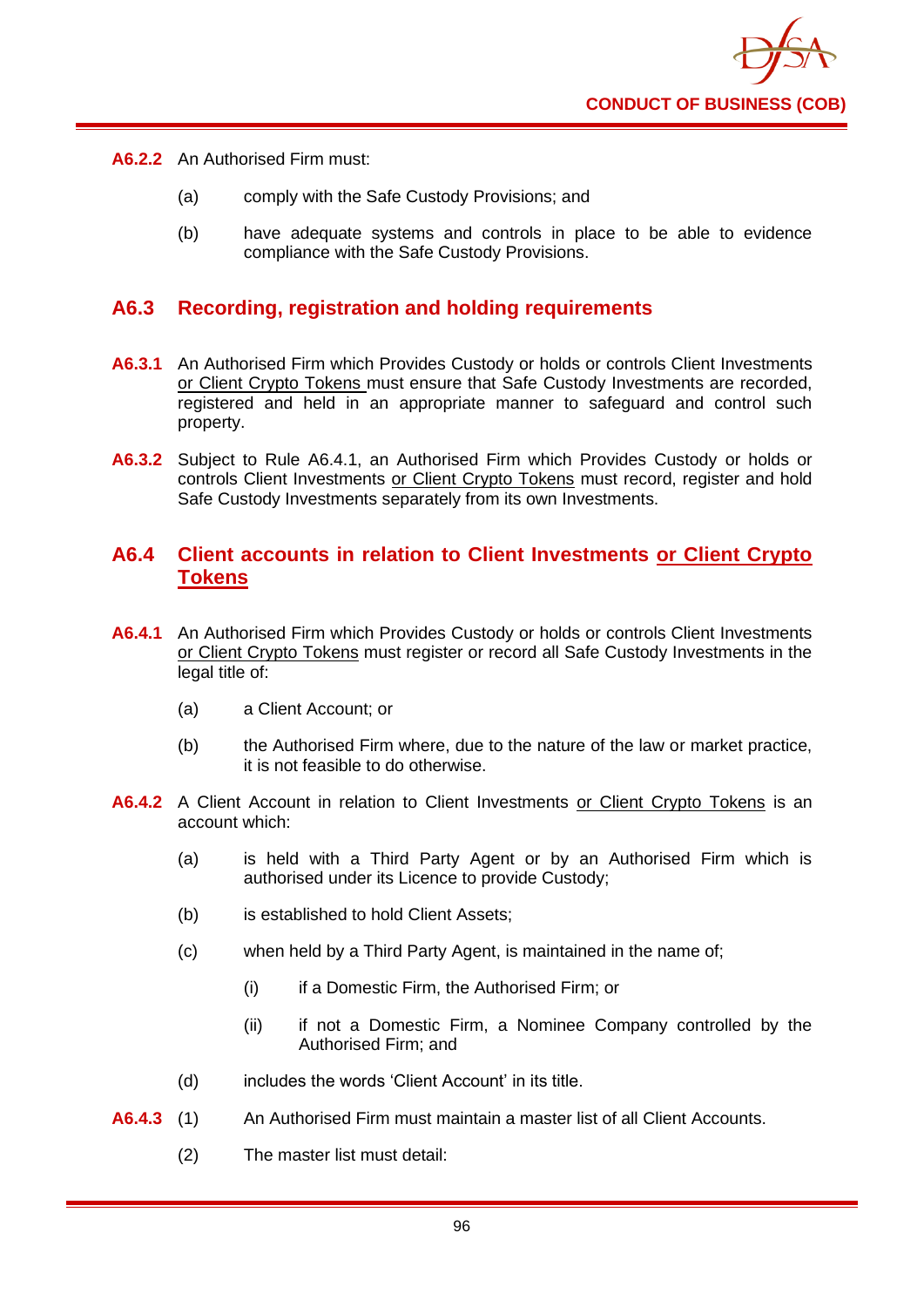**CONDUCT OF BUSINESS (COB)**

- (a) the name of the account;
- (b) the account number;
- (c) the location of the account;
- (d) whether the account is currently open or closed; and
- (e) the date of opening or closure.
- (3) The details of the master list must be documented and maintained for a minimum period of six years following the closure of an account.

#### **Guidance**

- 1. An Authorised Firm may record, register or hold a Client's Investment in a Client Account solely for that Client. Alternatively, an Authorised Firm may choose to pool that Client's Investment in a Client Account containing Investments of more than one Client.
- 2. The purpose of recording, registering or holding Investments or Crypto Tokens in a Client Account is to ensure that Investments or Crypto Tokens belonging to Clients are readily identifiable from Investments or Crypto Tokens belonging to the Authorised Firm such that, following a Distribution Event, any subsequent distribution of Investments or Crypto Tokens may be made in proportion to each Client's valid claim over those Investments or Crypto Tokens.
- 3. Following a Distribution Event, a Client may not have a valid claim over Investments or Crypto Tokens registered, recorded or held in a Client Account if that Client Account was not established to register, record or hold Investments or Crypto Tokens for that Client or a pool of Clients of which that Client was a part.
- **A6.4.4** An Authorised Firm must not use a Client's Safe Custody Investment or Safe Custody Crypto Token for its own purpose or that of another Person without that Client's prior written permission.
- A6.4.5 An Authorised Firm which intends to use a Client's Safe Custody Investments or Safe Custody Crypto Token for its own purpose or that of another Person, must have systems and controls in place to ensure that:
	- (a) it obtains that Client's prior written permission;
	- (b) adequate records are maintained to protect Safe Custody Investments or Safe Custody Crypto Tokens which are applied as collateral or used for stock lending activities;
	- (c) the equivalent assets are returned to the Client Account of the Client; and
	- (d) the Client is not disadvantaged by the use of his Safe Custody **Investments**

### **A6.5 Holding or arranging custody with third party agents**

**A6.5.1** (1) Before an Authorised Firm holds a Safe Custody Investment or Safe Custody Crypto Token with a Third Party Agent, it must undertake an assessment of that Third Party Agent and have concluded on reasonable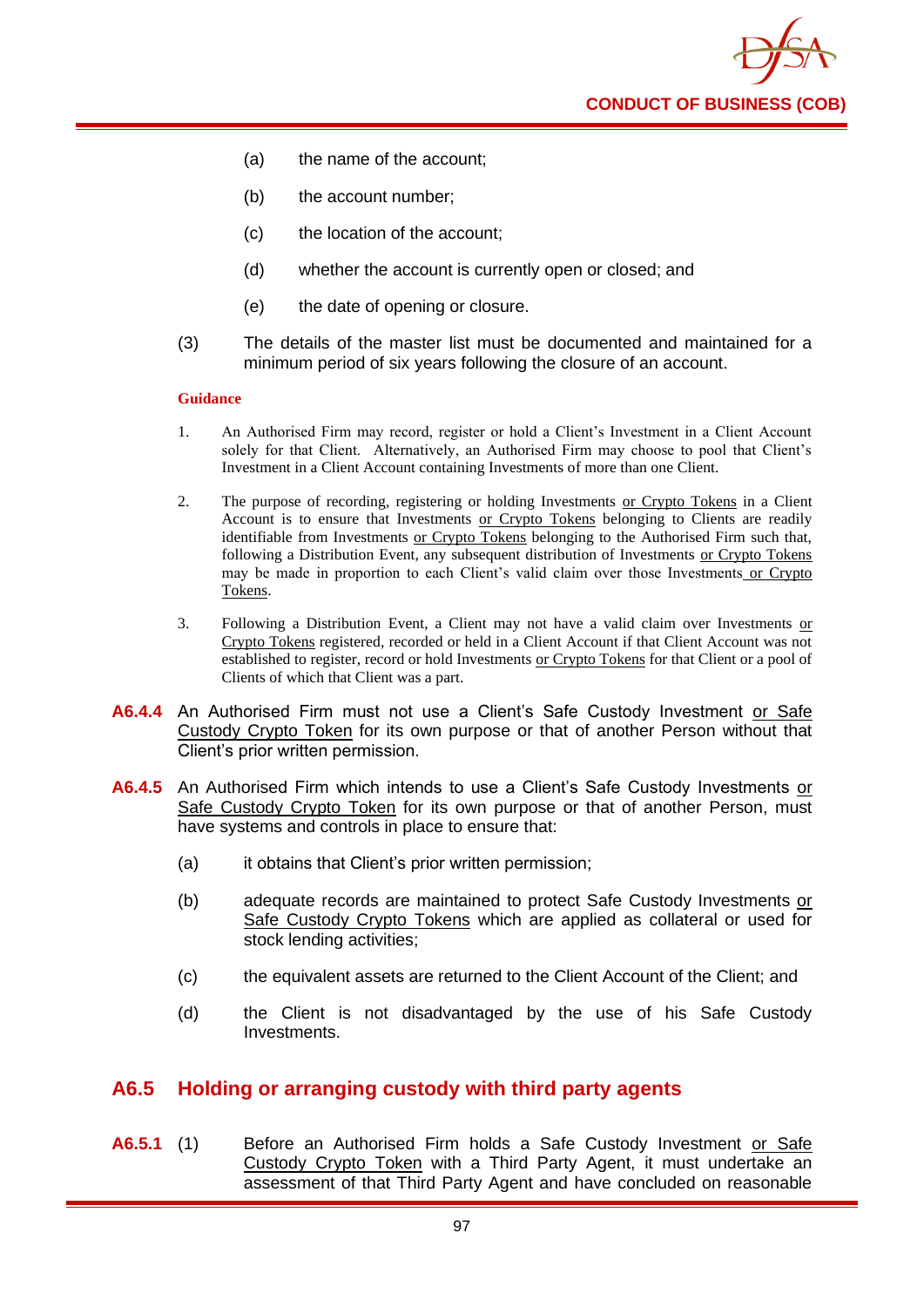grounds that the Third Party Agent is suitable to hold those Safe Custody Investments or Safe Custody Crypto Tokens.

- (2) An Authorised Firm must have systems and controls in place to ensure that the Third Party Agent remains suitable.
- (3) When assessing the suitability of the Third Party Agent, the Authorised Firm must ensure that the Third Party Agent will provide protections equivalent to the protections conferred in this appendix.
- **A6.5.1A** (1) Before an Authorised Firm arranges custody with a non-DIFC custodian authorised and supervised by a Financial Services Regulator, it must undertake an assessment of that custodian and have concluded, on reasonable grounds, that it is suitable to hold the Safe Custody Investments or Safe Custody Crypto Tokens.
	- (2) When assessing the suitability of a non-DIFC custodian, the Authorised Firm must ensure that the non-DIFC custodian will provide protections equivalent to the protections conferred in this appendix.
- **A6.5.2** An Authorised Firm must be able to demonstrate to the DFSA's satisfaction the grounds upon which the Authorised Firm considers the Third Party Agent or a non-DIFC custodian to be suitable to hold Safe Custody Investments or Safe Custody Crypto Tokens.

#### **Guidance**

When assessing the suitability of a Third Party Agent, an Authorised Firm should have regard to:

- a. its credit rating;
- b. its capital and financial resources in relation to the amount of Safe Custody Investments or Safe Custody Crypto Tokens held;
- c. the insolvency regime of the jurisdiction in which it is located;
- d. its arrangements for holding the Investments or Crypto Tokens;
- e. its regulatory status, expertise, reputation and history;
- f. its Group structure;
- g. its use of agents and service providers; and
- h. any other activities of the agent.

## **A6.6 Safe custody agreements with third party agents**

- **A6.6.1** Before an Authorised Firm passes, or permits to be passed, Safe Custody Investments or Safe Custody Crypto Tokens to a Third Party Agent it must have procured a written acknowledgement from the Third Party Agent stating:
	- (a) that the title of the account sufficiently distinguishes that account from any account containing Investments or Crypto Tokens belonging to the Authorised Firm, and is in the form requested by the Authorised Firm;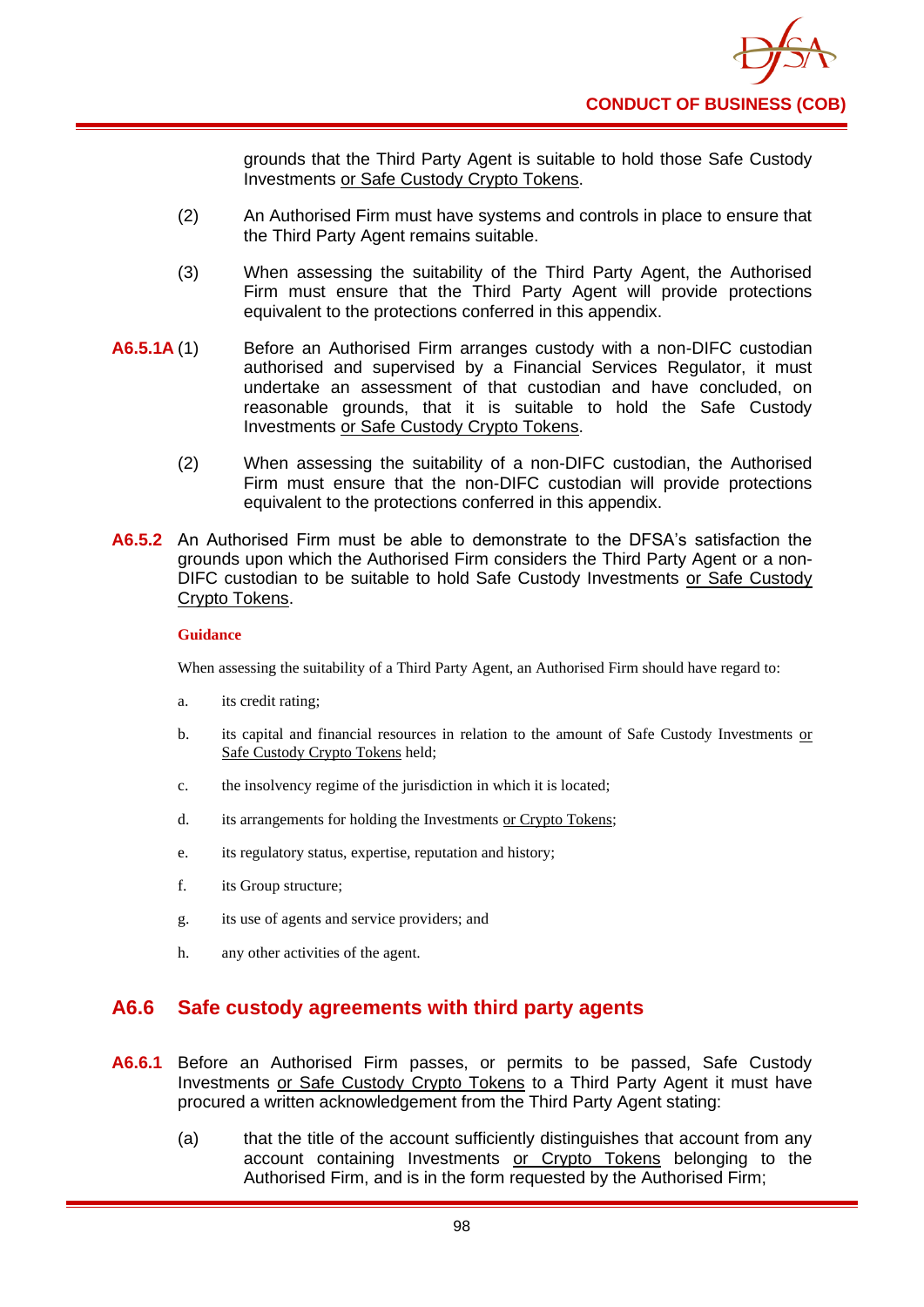- (b) that the Client Investment or Client Crypto Token will only be credited and withdrawn in accordance with the instructions of the Authorised Firm;
- (c) that the Third Party Agent will hold Client Investments or Client Crypto Tokens separately from assets belonging to the Third Party Agent;
- (d) the arrangements for recording and registering Client Investments or Client Crypto Tokens, claiming and receiving dividends and other entitlements and interest and the giving and receiving of instructions;
- (e) that the Third Party Agent will deliver a statement to the Authorised Firm (including the frequency of such statement), which details the Client Investments or Client Crypto Tokens deposited to the account;
- (f) that all Investments or Crypto Tokens standing to the credit of the account are held by the Authorised Firm as agent and that the Third Party Agent is not entitled to combine the account with any other account or to exercise any charge, mortgage, lien, right of set-off or counterclaim against Investments or Crypto Tokens in that account in respect of any sum owed to it on any other account of the Authorised Firm; and
- (g) the extent of liability of the Third Party Agent in the event of default.
- **A6.6.2** (1) An Authorised Firm must maintain records of all Safe Custody Agreements and any instructions given by the Authorised Firm to the Third Party Agent under the terms of the agreement.
	- (2) The records must be maintained for at least of six years.

## **A6.7 Client disclosure**

- **A6.7.1** (1) Before an Authorised Firm Arranges Custody for a Client it must disclose to that Client, if applicable, that the Client's Safe Custody Investments or Safe Custody Crypto Tokens may be held in a jurisdiction outside the DIFC and the market practices, insolvency and legal regime applicable in that jurisdiction may differ from the regime applicable in the DIFC.
	- (2) Before an Authorised Firm Provides Custody for a Client it must disclose to the Client on whose behalf the Safe Custody Investments or Safe Custody Crypto Tokens will be held:
		- (a) a statement that the Client is subject to the protections conferred by the Safe Custody Provisions;
		- (b) the arrangements for recording and registering Safe Custody Investments or Safe Custody Crypto Tokens, claiming and receiving dividends and other entitlements and interest and the giving and receiving instructions relating to those Safe Custody Investments or Safe Custody Crypto Tokens;
		- (c) the obligations the Authorised Firm will have to the Client in relation to exercising rights on behalf of the Client;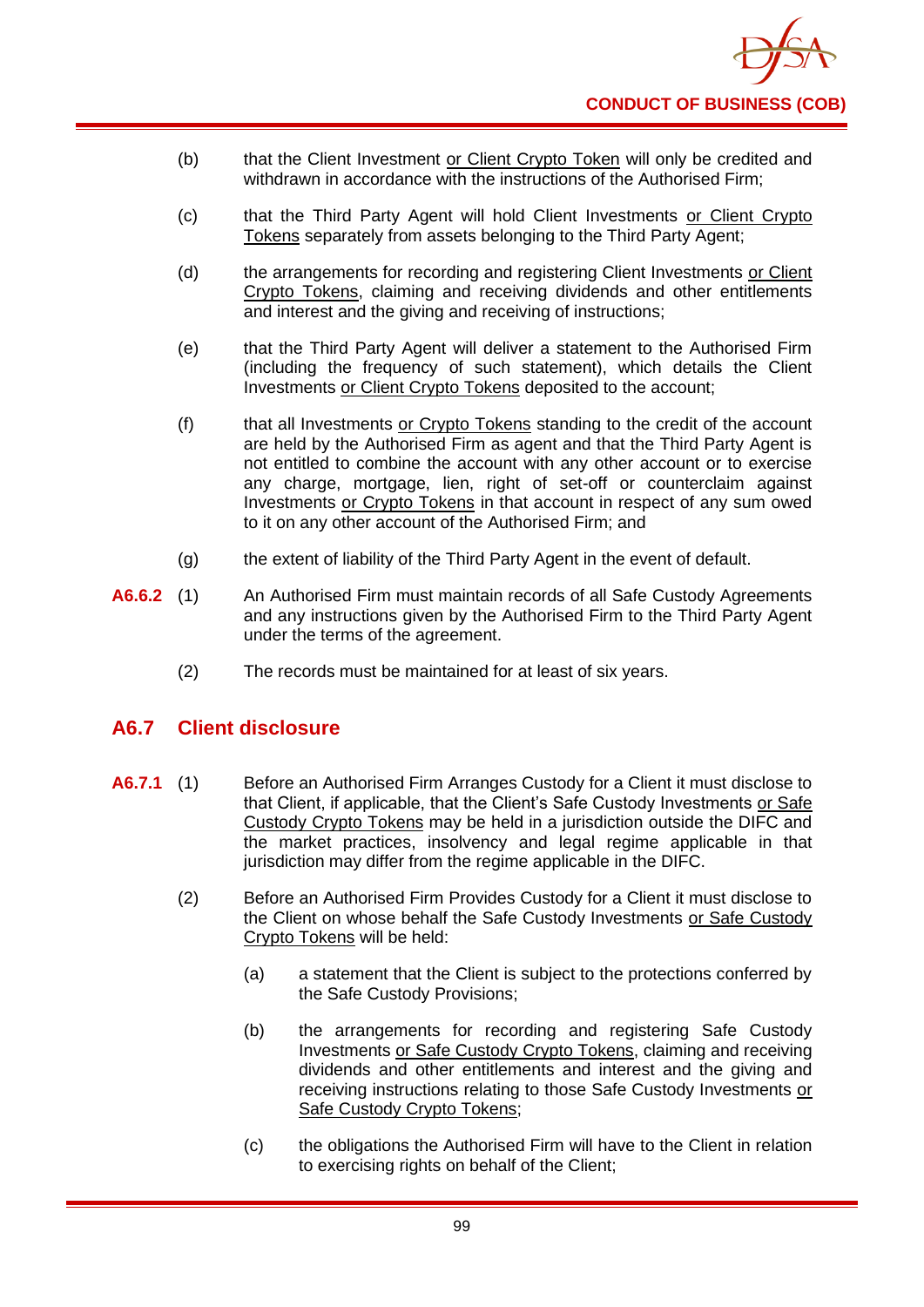

- (d) the basis and any terms governing the way in which Safe Custody Investments will be held, including any rights which the Authorised Firm may have to realise Safe Custody Investments or Safe Custody Crypto Tokens held on behalf of the Client in satisfaction of a default by the Client;
- (e) the method and frequency upon which the Authorised Firm will report to the Client in relation to his Safe Custody Investments or Safe Custody Crypto Tokens;
- (f) if applicable, a statement that the Authorised Firm intends to mix Safe Custody Investments or Safe Custody Crypto Tokens with those of other Clients;
- (g) if applicable, a statement that the Client's Safe Custody Investments or Safe Custody Crypto Tokens may be held in a jurisdiction outside the DIFC and the market practices, insolvency and legal regime applicable in that jurisdiction may differ from the regime applicable in the DIFC;
- (h) if applicable, a statement that the Authorised Firm holds or intends to hold Safe Custody Investments or Safe Custody Crypto Tokens in a Client Account with a Third Party Agent which is in the same Group as the Authorised Firm; and
- (i) the extent of the Authorised Firm's liability in the event of default by a Third Party Agent.

## **A6.8 Client reporting**

- **A6.8.1** (1) An Authorised Firm which Provides Custody or which holds or controls Client Investments or Client Crypto Tokens for a Client must send a statement to a Retail Client at least every six months or in the case of a Professional Client at other intervals as agreed in writing with the Professional Client.
	- (2) The statement must include:
		- (a) a list of that Client's Safe Custody Investments or Safe Custody Crypto Tokens as at the date of reporting;
		- (b) a list of that Client's Collateral and the market value of that Collateral as at the date of reporting; and
		- (c) details of any Client Money held by the Authorised Firm as at the date of reporting.
	- (3) The statement sent to the Client must be prepared within 25 business days of the statement date.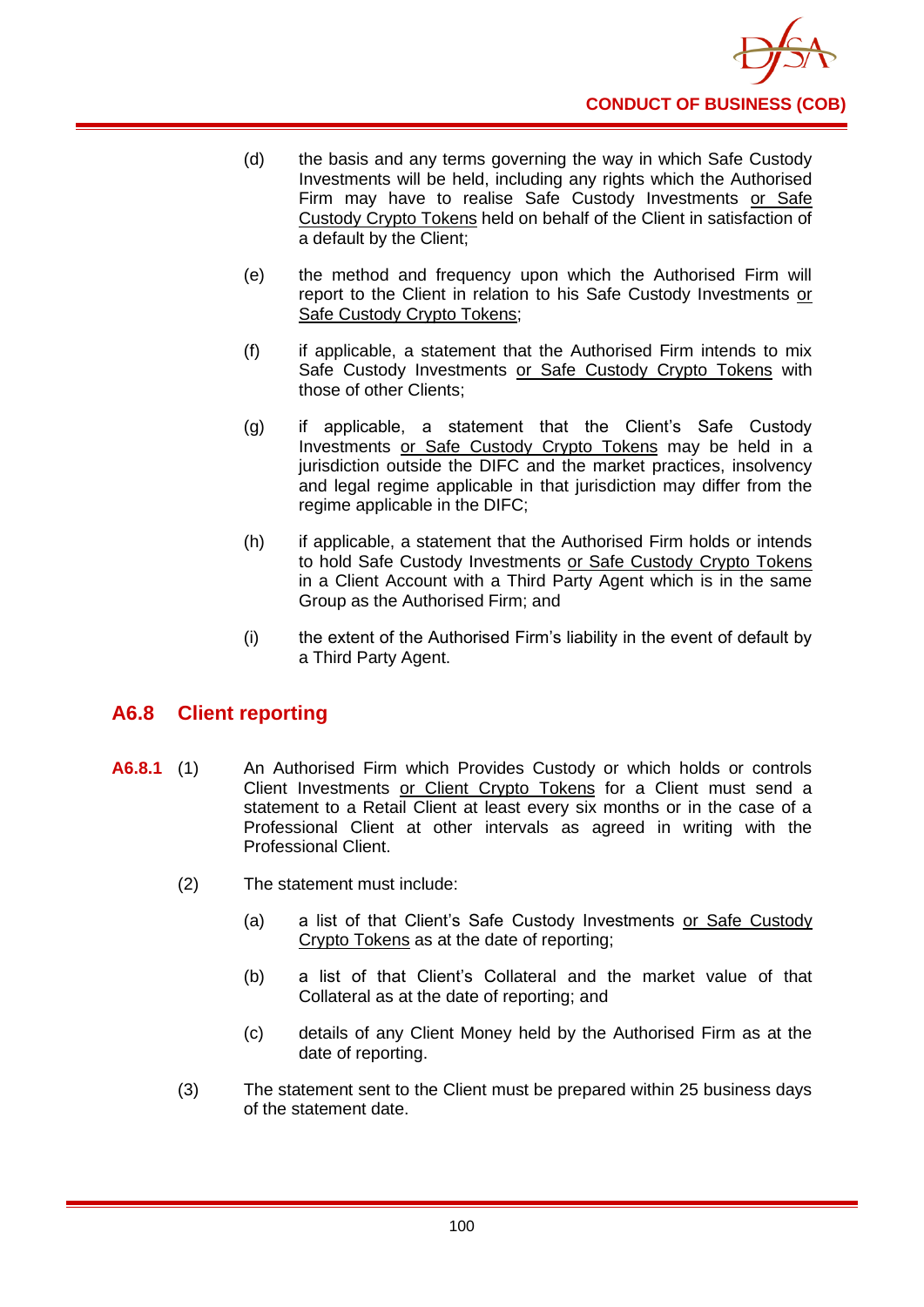

### **A6.9 Reconciliation**

- **A6.9.1** An Authorised Firm must:
	- (a) at least every 25 business days, reconcile its records of Client Accounts held with Third Party Agents with monthly statements received from those Third Party Agents;
	- (b) at least every six months, count all Safe Custody Investments or Safe Custody Crypto Tokens physically held by the Authorised Firm, or its Nominee Company, and reconcile the result of that count to the records of the Authorised Firm; and
	- (c) at least every six months, reconcile individual Client ledger balances with the Authorised Firm's records of Safe Custody Investment or Safe Custody Crypto Token balances held in Client Accounts.
- **A6.9.2** An Authorised Firm must ensure that the process of reconciliation does not give rise to a conflict of interest.

#### **Guidance**

An Authorised firm should maintain a clear separation of duties to ensure that an employee with responsibility for operating Client Accounts, or an employee that has authority over Safe Custody Investments or Safe Custody Crypto Tokens, should not perform the reconciliations under Rule A6.9.1.

- **A6.9.3** (1) Reconciliation performed in accordance with section A6.9 must be reviewed by a member of the Authorised Firm who has adequate seniority.
	- (2) The individual referred to in (1) must provide a written statement confirming that the reconciliation has been undertaken in accordance with the requirements of this section.
- **A6.9.4** The Authorised Firm must notify the DFSA where there have been material discrepancies with the reconciliation which have not been rectified.

#### **Guidance**

A material discrepancy includes discrepancies which have the cumulative effect of being material, such as longstanding discrepancies.

# **A6.10 Auditor's reporting requirements**

#### **Guidance**

In accordance with GEN chapter 8, an Authorised Firm to which this appendix applies must arrange for a Safe Custody Auditor's Report to be submitted to the DFSA on an annual basis.